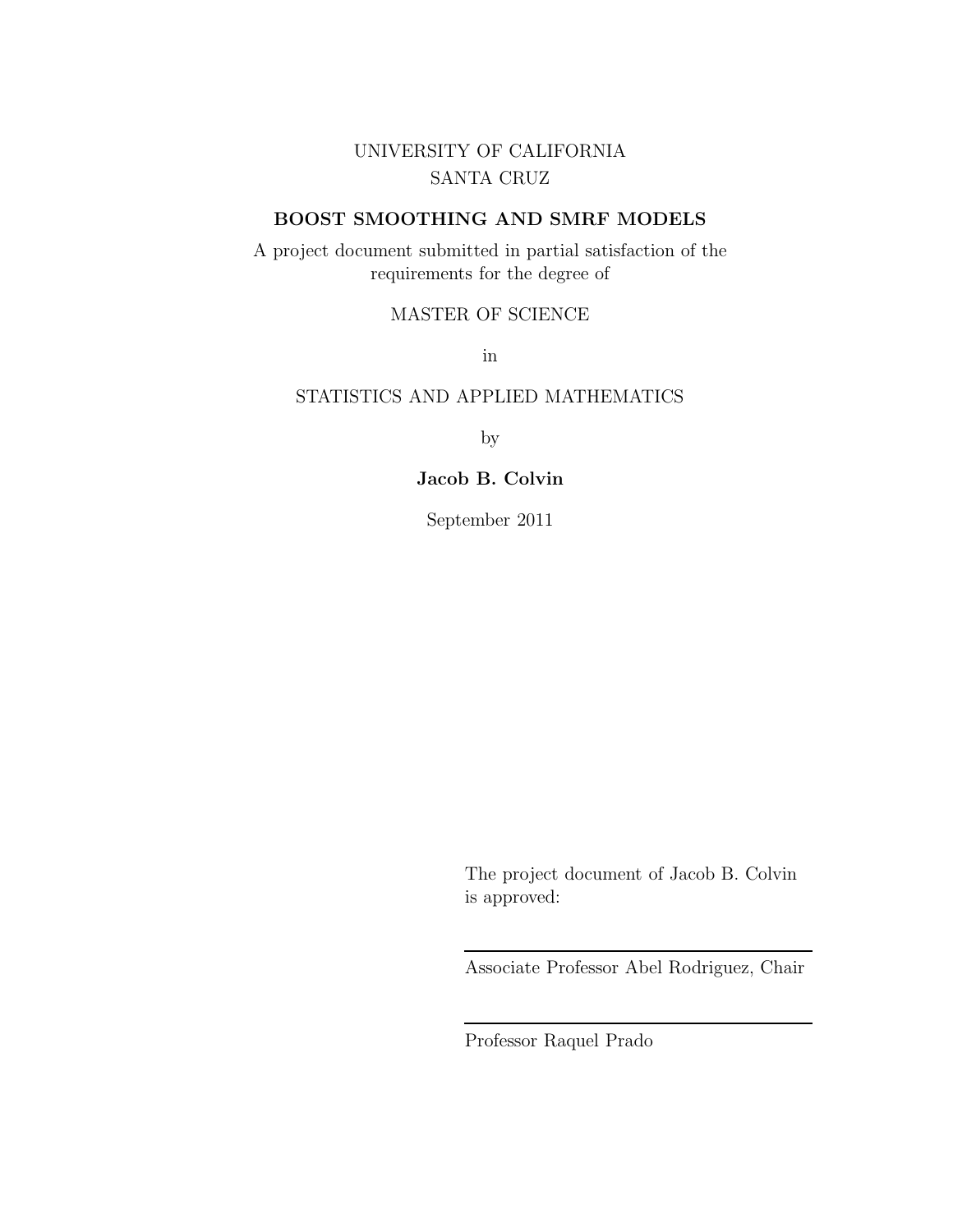Copyright  $\copyright$  by

Jacob B. Colvin

2011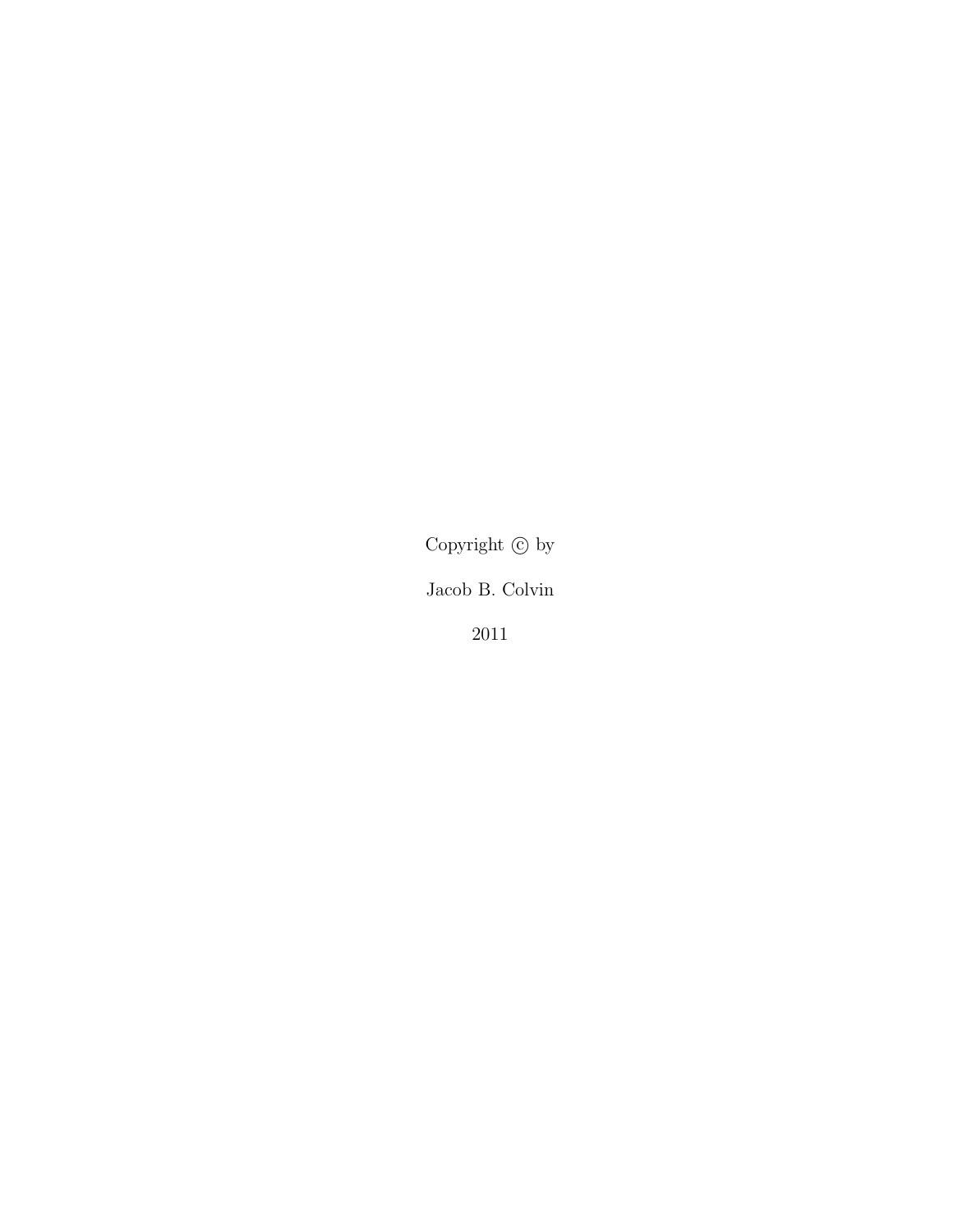# Table of Contents

| List of Figures<br>v |          |                |                                                                           |                |
|----------------------|----------|----------------|---------------------------------------------------------------------------|----------------|
|                      |          | List of Tables |                                                                           | vii            |
|                      | Abstract |                |                                                                           | ix             |
| 1                    |          |                | <b>State Space Models</b>                                                 | 1              |
|                      | 1.1      |                | Linear State Space Models                                                 | $\overline{2}$ |
|                      |          | 1.1.1          |                                                                           | 3              |
|                      |          | 1.1.2          |                                                                           | 3              |
|                      |          | 1.1.3          |                                                                           | $\overline{4}$ |
|                      |          | 1.1.4          |                                                                           | $\overline{4}$ |
|                      | 1.2      |                | Nonlinear State Space Models                                              | $\overline{5}$ |
|                      |          | 1.2.1          |                                                                           | $\,6$          |
|                      |          | 1.2.2          |                                                                           | $\overline{7}$ |
|                      |          | 1.2.3          |                                                                           | 12             |
|                      |          | 1.2.4          |                                                                           | 15             |
|                      | 1.3      |                | Example: AR(1), Fixed And Static Parameters $\ldots \ldots \ldots \ldots$ | 24             |
|                      |          | 1.3.1          | Linear Model 1: Fixed Parameters                                          | 27             |
|                      |          | 1.3.2          | Linear Model 2: Static Parameters                                         | 29             |
|                      | 1.4      |                |                                                                           | 52             |
| $\bf{2}$             |          |                | <b>Markov Random Fields</b>                                               | 58             |
|                      | 2.1      |                |                                                                           | 63             |
|                      |          | 2.1.1          |                                                                           | 63             |
|                      |          | 2.1.2          |                                                                           | 64             |
|                      |          | 2.1.3          |                                                                           | 65             |
|                      | 2.2      |                | SMC Methods For Sequential MRFs (SMRF)                                    | 66             |
|                      |          | 2.2.1          |                                                                           | 66             |
|                      |          | 2.2.2          |                                                                           | 68             |
|                      | 2.3      |                | MRF Results                                                               | 73             |
|                      | 2.4      |                |                                                                           | 88             |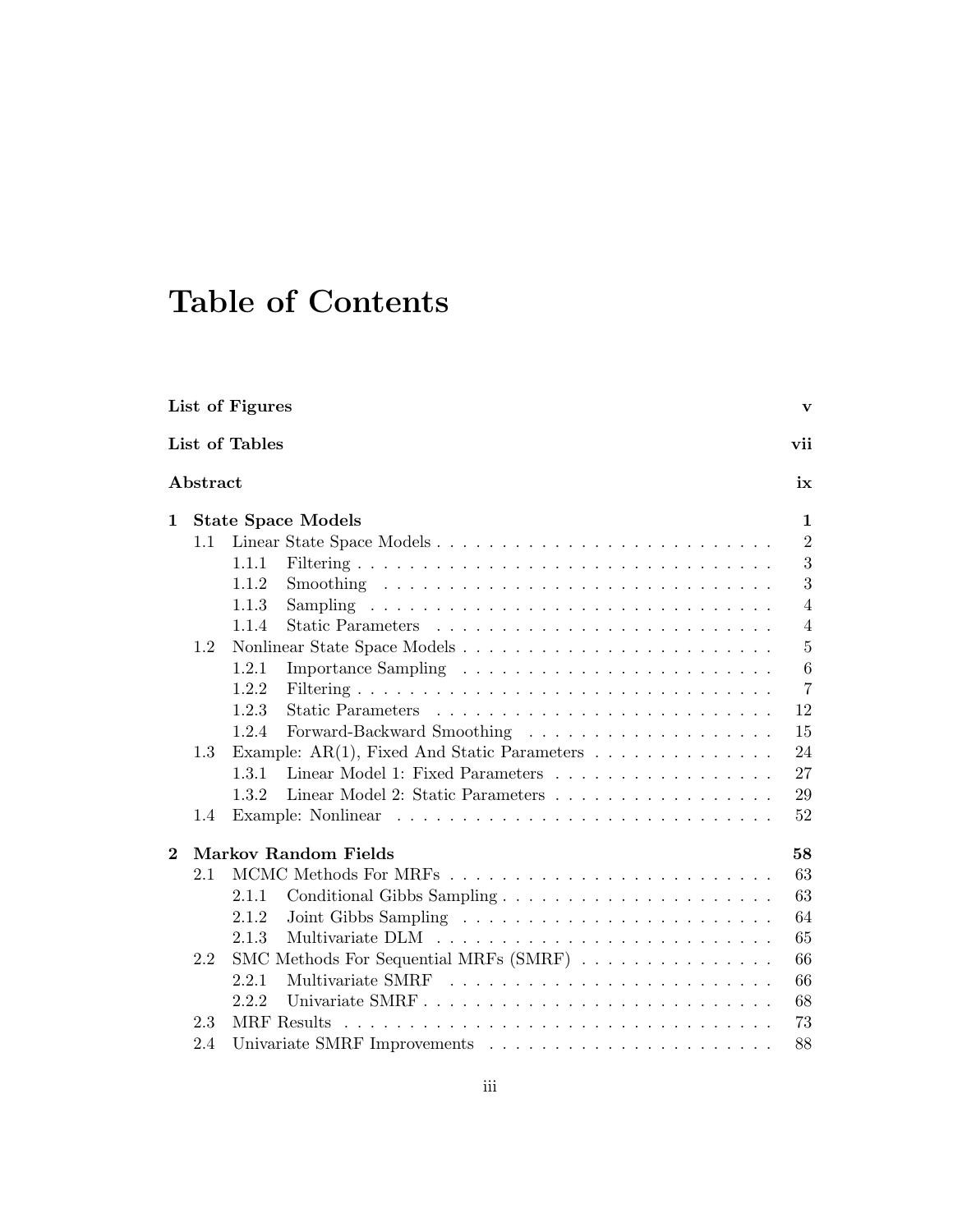|                            | 3 Future Work                                              | 94  |  |
|----------------------------|------------------------------------------------------------|-----|--|
| A Proofs                   |                                                            | 96. |  |
|                            | A.1 Proof Of Convergence For Boost Smoothing 96            |     |  |
|                            | A.2 Proof Of Convergence For Marginal Kernel Smoothing  99 |     |  |
|                            | A.3 Proof For Binding Separate Marginal Distributions 100  |     |  |
| <b>Bibliography</b><br>101 |                                                            |     |  |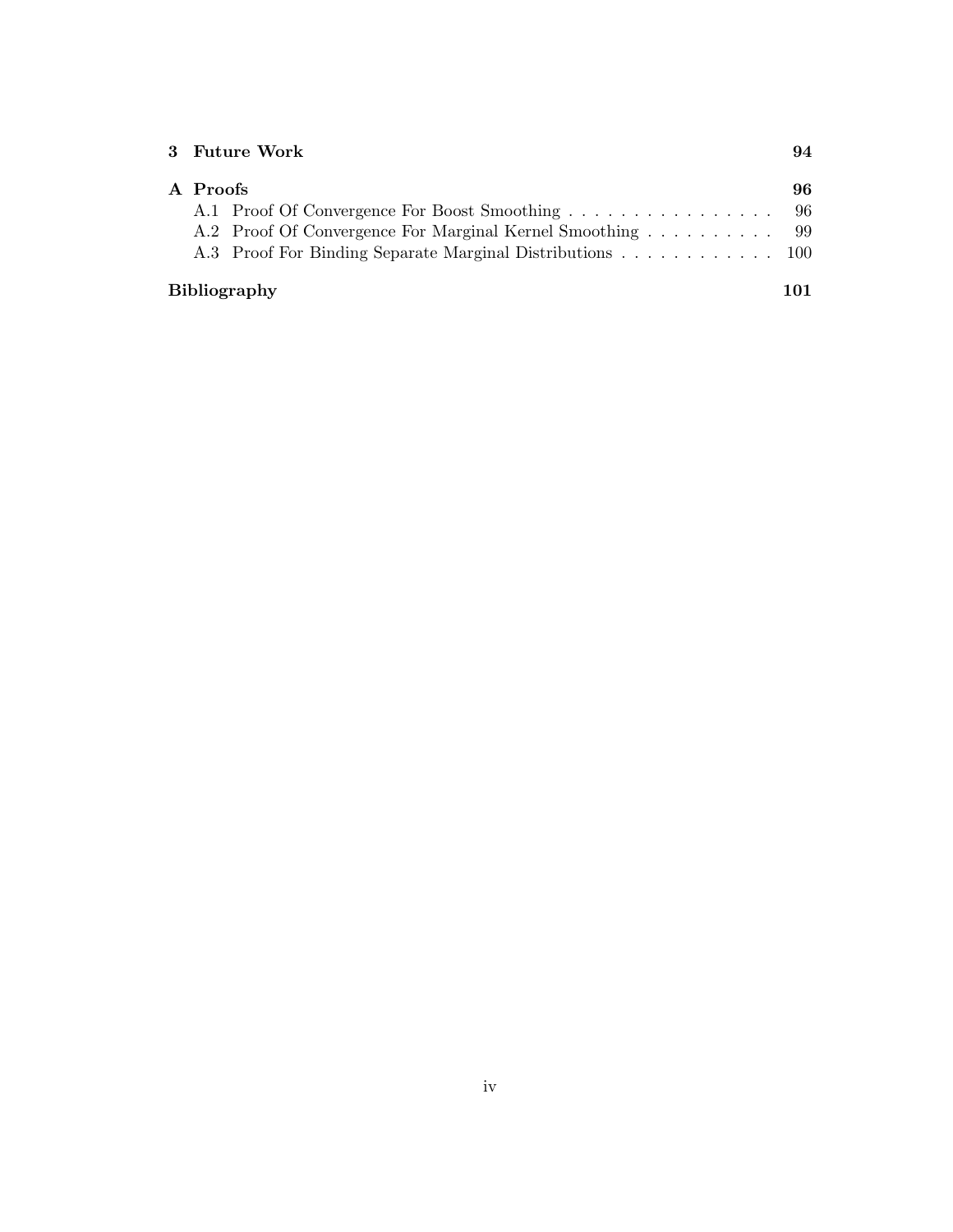# List of Figures

| 1.1  | General Markov Structure Of State Space Models<br>$\mathbf{1}$                            |    |  |  |  |
|------|-------------------------------------------------------------------------------------------|----|--|--|--|
| 1.2  | $\sqrt{2}$<br>Example Of Filtering And Smoothing Distributions                            |    |  |  |  |
| 1.3  | $\overline{7}$                                                                            |    |  |  |  |
| 1.4  | 8<br>Visualizations Of Importance Sampling Operations                                     |    |  |  |  |
| 1.5  | Plots Of Weights Versus Locations For Different Proposals                                 | 11 |  |  |  |
| 1.6  | Example Trajectories Of Different Smoothing Methods                                       | 16 |  |  |  |
| 1.7  |                                                                                           | 30 |  |  |  |
| 1.8  |                                                                                           | 31 |  |  |  |
| 1.9  | Linear Model 1: Filtering $RMSE(x_t) \dots \dots \dots \dots \dots \dots \dots$           | 32 |  |  |  |
| 1.10 | Linear Model 1: Smoothing Posteriors $\ldots \ldots \ldots \ldots \ldots \ldots \ldots$   | 33 |  |  |  |
|      | 1.11 Linear Model 1: Smoothing $RMSE(x_t) \dots \dots \dots \dots \dots \dots \dots$      | 34 |  |  |  |
|      | 1.12 Linear Model 1: Boxplots For ESS, Filtering, And Smoothing                           | 35 |  |  |  |
|      |                                                                                           | 38 |  |  |  |
|      | 1.14 Linear Model 2: Filtering $ESS(x_t) \dots \dots \dots \dots \dots \dots \dots \dots$ | 39 |  |  |  |
|      |                                                                                           | 40 |  |  |  |
|      |                                                                                           | 41 |  |  |  |
|      | 1.17 Linear Model 2: $\phi$ RMSE                                                          | 42 |  |  |  |
|      |                                                                                           | 43 |  |  |  |
|      |                                                                                           | 44 |  |  |  |
|      |                                                                                           | 45 |  |  |  |
|      |                                                                                           | 46 |  |  |  |
|      |                                                                                           | 47 |  |  |  |
|      |                                                                                           | 48 |  |  |  |
|      | 1.24 Linear Model 2: Boxplots For ESS, Filtering, And Smoothing                           | 49 |  |  |  |
|      | 1.25 Linear Model 2: Boxplots For Static Parameters                                       | 50 |  |  |  |
|      | 1.26 Nonlinear Model: Filtering And Smoothing Posteriors                                  | 55 |  |  |  |
|      | 1.27 Nonlinear Model: Filtering And Smoothing, $ESS(x_t)$ And $RMSE(x_t)$ .<br>56         |    |  |  |  |
|      | 1.28 Nonlinear Model: Boxplots For ESS, Filtering, And Smoothing<br>57                    |    |  |  |  |
| 2.1  | Nearest 4 Neighborhood Lattice Model Indexing                                             | 59 |  |  |  |
| 2.2  | State Space Model Indexing Scheme For Sequential MRF $\ldots \ldots \ldots$<br>64         |    |  |  |  |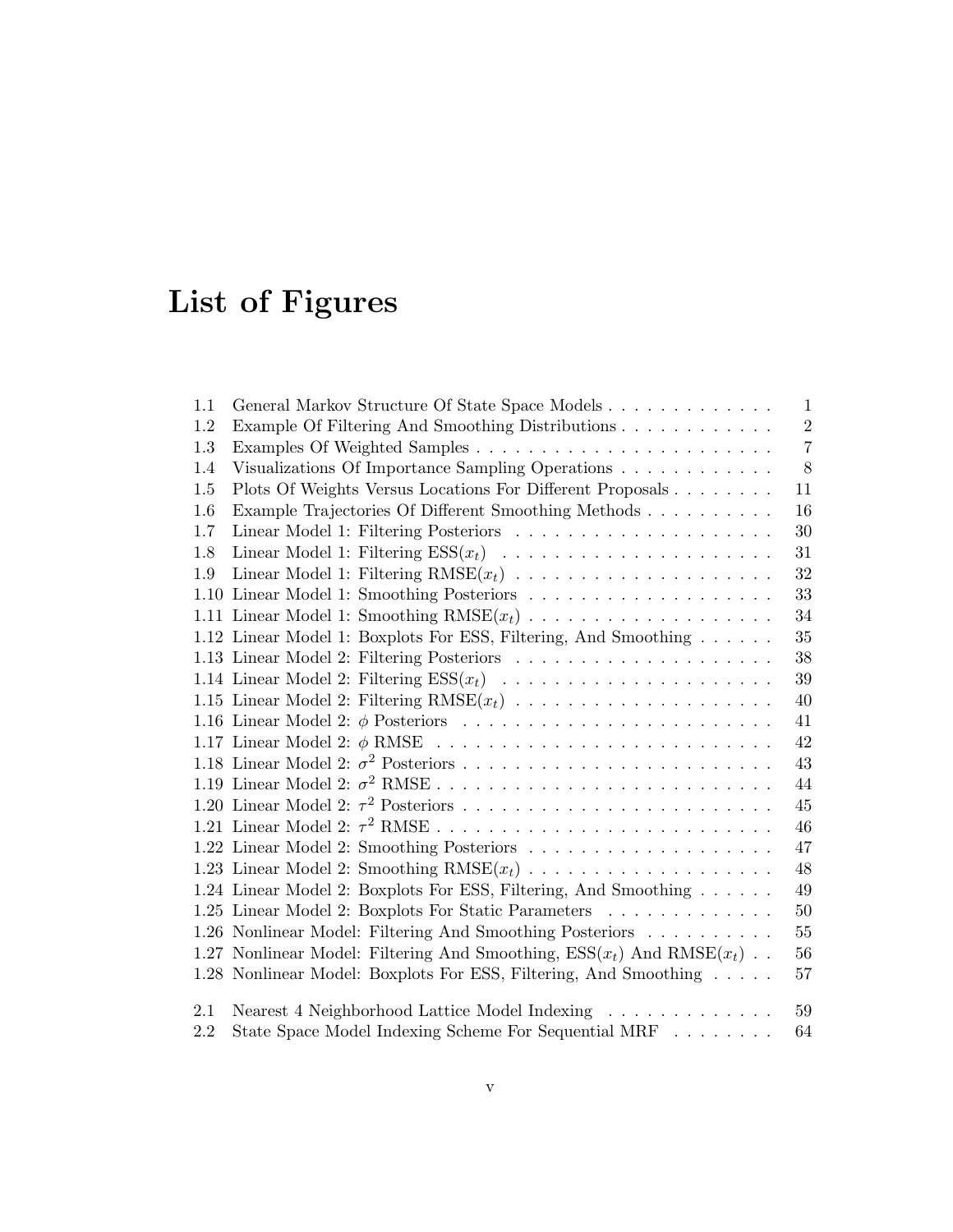| 2.3  | 78                                                                                         |
|------|--------------------------------------------------------------------------------------------|
| 2.4  | 78                                                                                         |
| 2.5  | 78                                                                                         |
| 2.6  | $6 \times 6$ Informative Priors: Hidden States RMSE $(x_t)$<br>79                          |
| 2.7  | 80<br>$6 \times 6$ Informative Priors: Boxplots For Hidden States                          |
| 2.8  | $6 \times 6$ Informative Priors: Boxplots For $\sigma^2$<br>80                             |
| 2.9  | $6 \times 6$ Informative Priors: Boxplots For $\tau^2$<br>81                               |
| 2.10 | $6\times 6$ Informative Priors: Joint And Conditional Gibbs ACF Plots For $\sigma^2$<br>82 |
|      | 83                                                                                         |
|      | 2.12 $6 \times 6$ Vague Priors: Hidden States RMSE $(x_t)$<br>84                           |
|      | 85<br>2.13 $6 \times 6$ Vague Priors: Boxplots For Hidden States                           |
|      | 85                                                                                         |
|      | 86                                                                                         |
|      | 2.16 $6 \times 6$ Vague Priors: Joint And Conditional Gibbs ACF Plots For $\sigma^2$<br>87 |
|      | 88                                                                                         |
|      | 88                                                                                         |
|      | 89                                                                                         |
|      | 2.20 $10 \times 10$ Informative Priors: Hidden States RMSE $(x_t)$<br>90                   |
|      | 91<br>2.21 $10 \times 10$ Informative Priors: Boxplots For Hidden States                   |
|      | 2.22 10 $\times$ 10 Informative Priors: Boxplots For $\sigma^2$<br>91                      |
|      | 2.23 10 $\times$ 10 Informative Priors: Boxplots For $\tau^2$<br>92                        |
|      | $2.24$ $10 \times 10$ Informative Priors: Joint And Conditional Gibbs ACF Plots For        |
|      | $\sigma^2$<br>93                                                                           |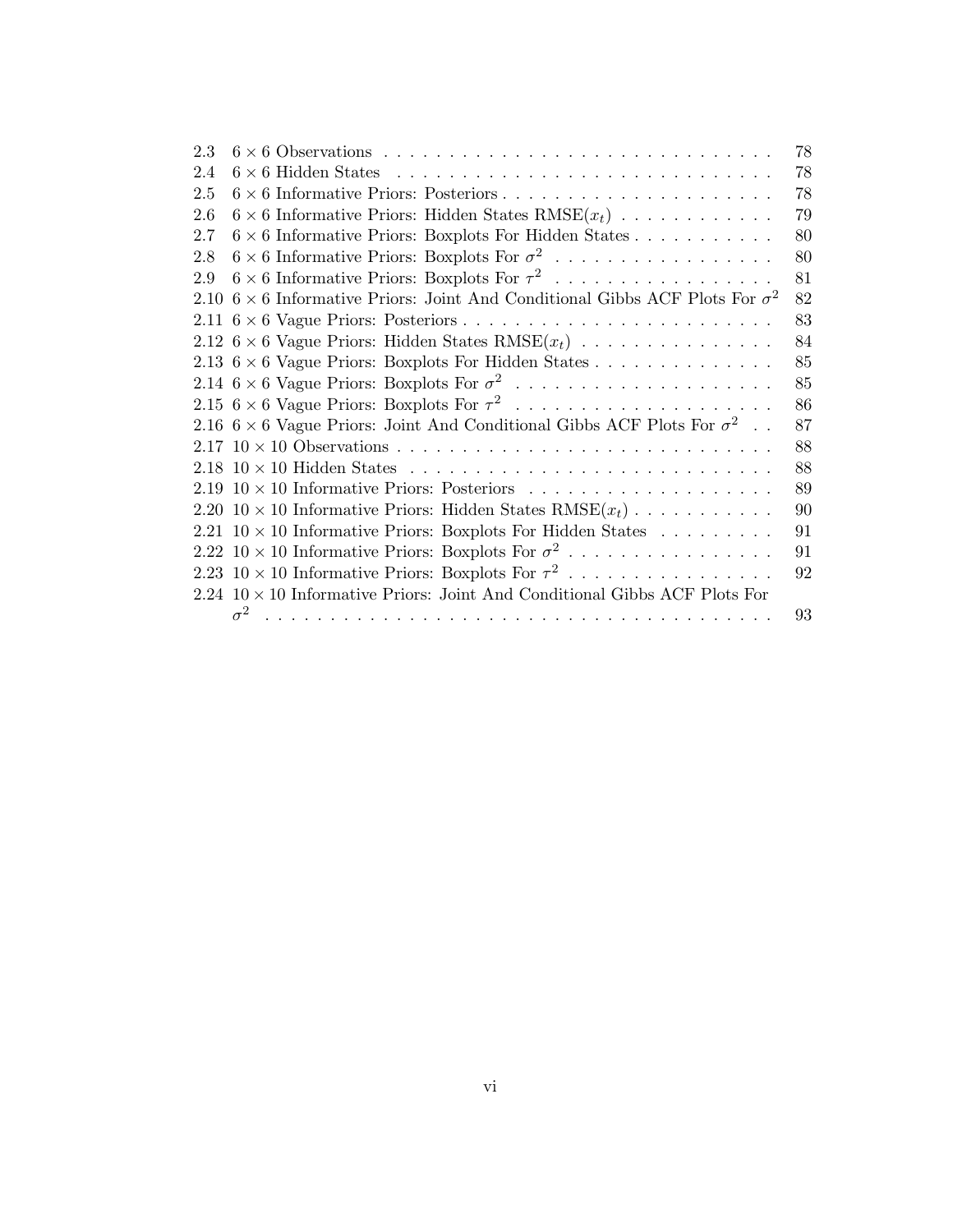## List of Tables

| 1.1 Linear Models $1 \& 2$ : Prior Specifications 25 |  |
|------------------------------------------------------|--|
| 1.2 Linear Models 1 & 2: Algorithm Specifications 25 |  |
|                                                      |  |
|                                                      |  |
|                                                      |  |
|                                                      |  |
|                                                      |  |
|                                                      |  |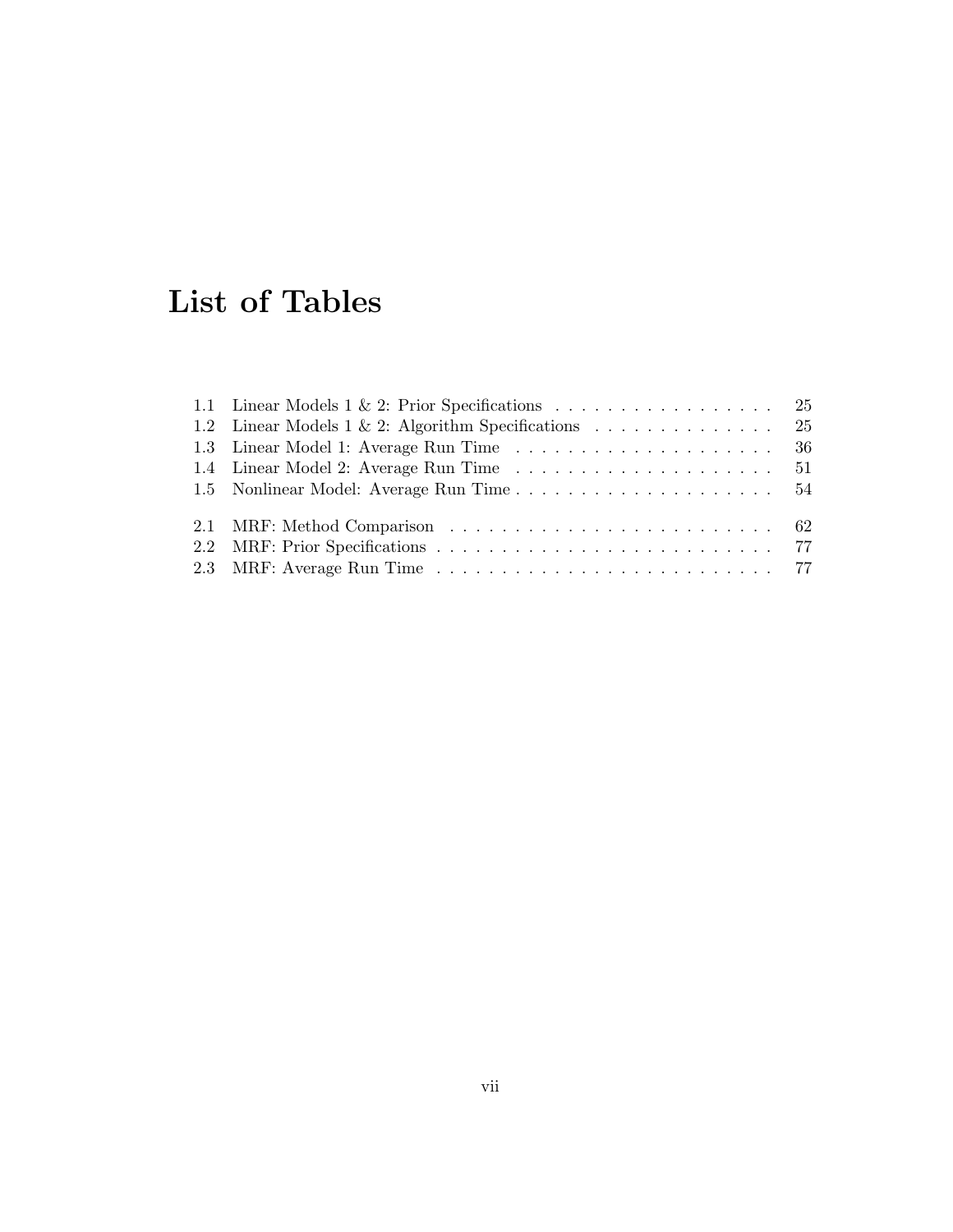# List of Algorithms

| $\mathbf{1}$   | 3<br>DLM Filtering Recursion                              |
|----------------|-----------------------------------------------------------|
| 2              | $\overline{4}$                                            |
| $\mathcal{R}$  | Forward-Filter Backward-Sampling (FFBS)<br>$\overline{4}$ |
| $\overline{4}$ | $\frac{5}{2}$                                             |
| $\frac{5}{2}$  | 9                                                         |
| -6             | 18                                                        |
| $\overline{7}$ | 19                                                        |
| 8              | 24                                                        |
| 9              | 63                                                        |
| -10            | 63                                                        |
| 11             | 64                                                        |
| 12             |                                                           |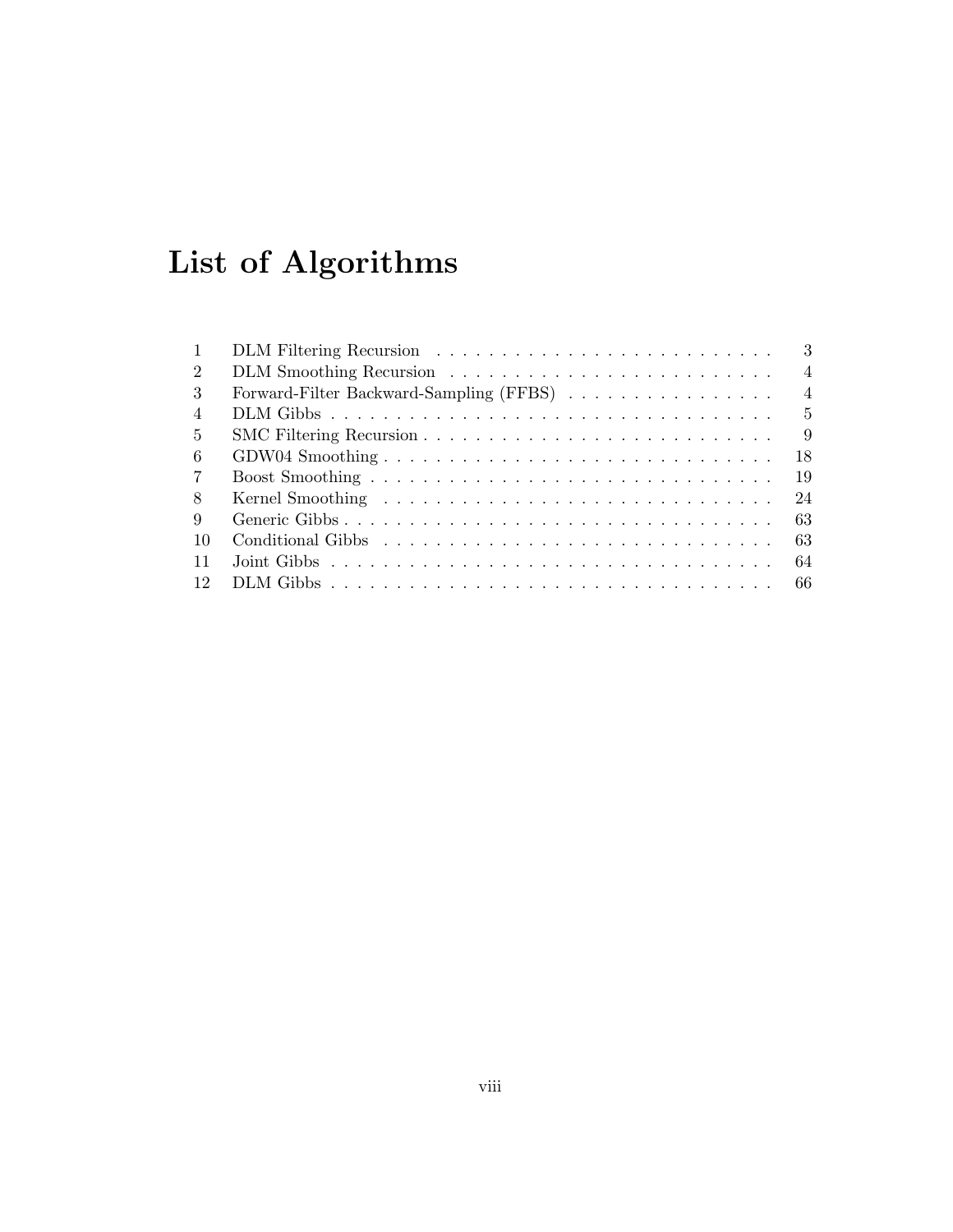#### Abstract

#### Boost Smoothing and SMRF Models

by

#### Jacob B. Colvin

This proposal explores the use of Sequential Monte Carlo (SMC) for use in Bayesian inference for both sequential and non sequential problems. The main contribution are two new joint SMC smoothing algorithms, named Boost Smoothing and Kernel Smoothing, and a scheme for converting a Markov Random Field (MRF) into a state space model.

Part I reviews state space models with an introduction to Dynamic Linear Models (DLM) for linear Gaussian state space models and SMC for general state space models, both with optional static parameter estimation. The class of Forward-Backward SMC Smoothing algorithms is then introduced, with preexisting algorithms having a computational complexity of order  $\mathcal{O}(TN^2)$ . Boost Smoothing is introduced as a way of combining the results of K SMC Smoothing replications using  $M = N/K$  particles and has an improved computational complexity of order  $\mathcal{O}(TKN)$  for  $K \ll N$ . Kernel Smoothing is introduced as a way of using Kernel Density Estimation (KDE) to estimate the needed normalizing constant, and has a computation complexity of order  $\mathcal{O}(TN \log N)$ . This section is then concluded with a linear and a nonlinear univariate state space model to show the relative strengths of the different algorithms.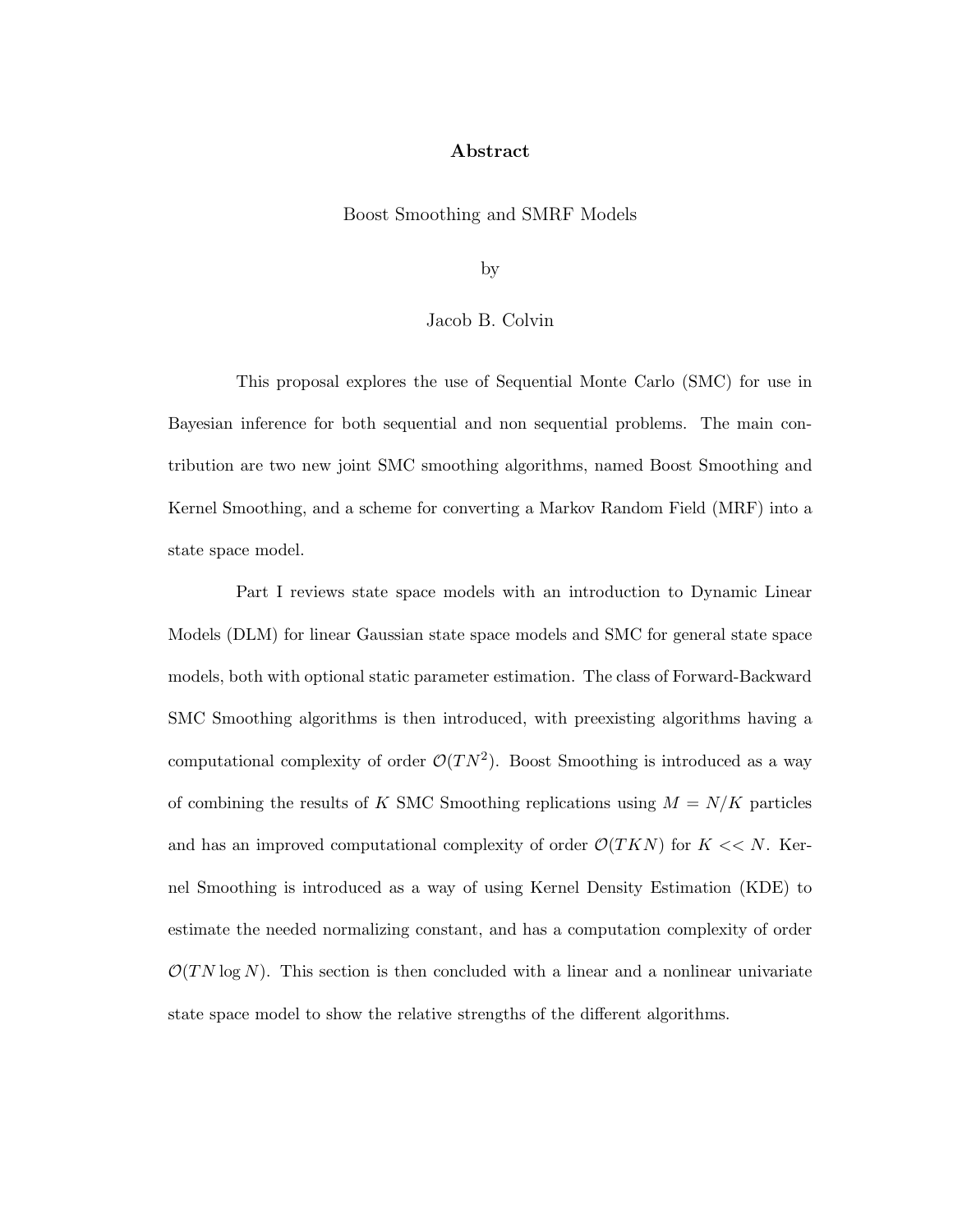Part II discusses a variety of Markov Chain Monte Carlo (MCMC) implementations of MRFs with static parameters, and shows how MRFs can be transformed into both multivariate and univariate state space models by inducing an ordering on the hidden states. These state space models are called Sequential MRFs (SMRF) models. Numerical performance is evaluated on a nearest 4 neighbor Gaussian MRF on a regular lattice. For this example, it is shown that by using Boost Smoothing on the univariate SMRF model, samples from the joint posterior can be generated with order  $\mathcal{O}(KNIJ^2)$ computational complexity.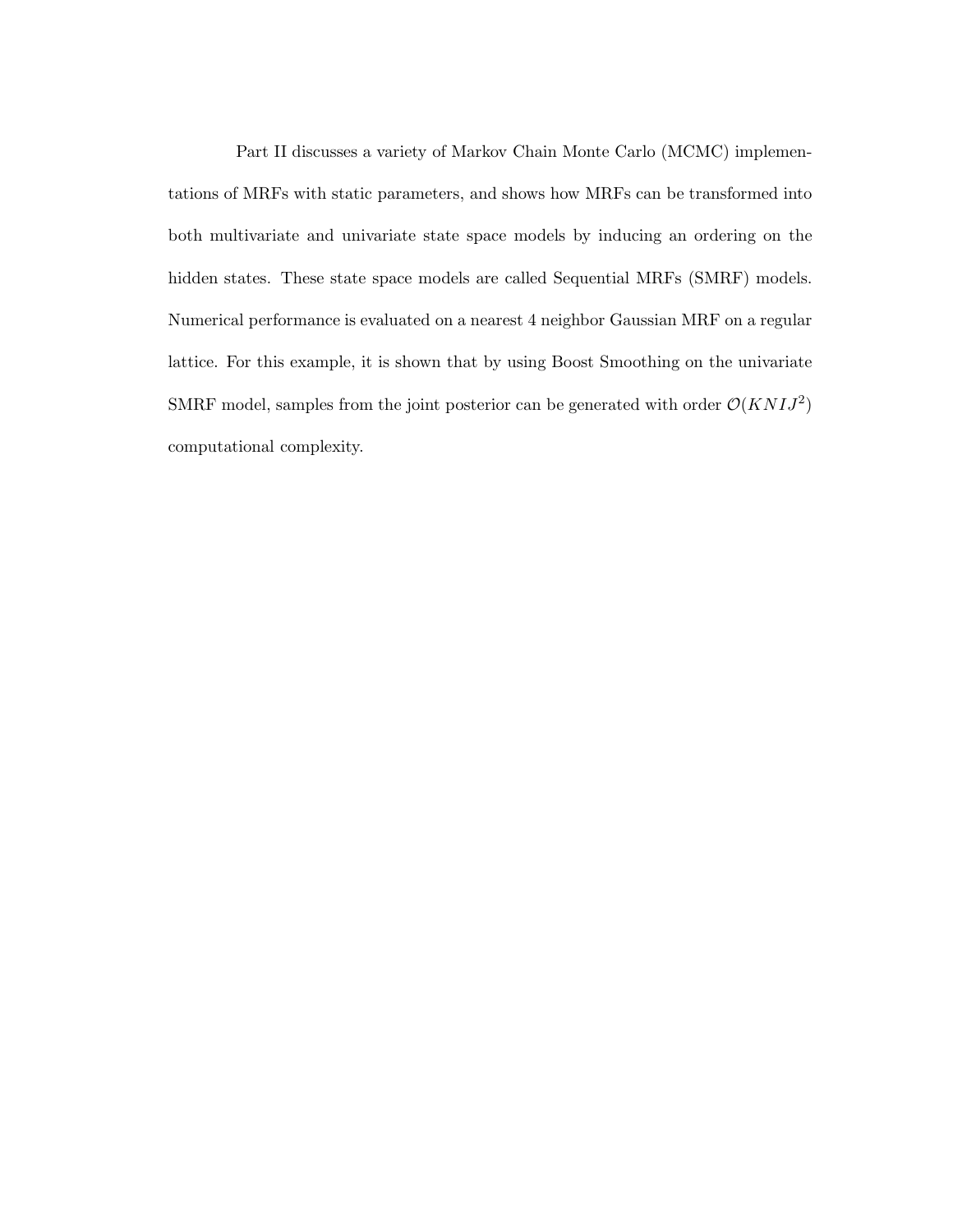### Chapter 1

### State Space Models

State space models are characterized by a set of unobservable hidden states,  $X^T = \{X_t \in \mathbb{R}^n : t = 1, ..., T\}$ , with observations  $Y^T = \{Y_t \in \mathbb{R}^r : t = 1, ..., T\}$ , such that  $Y_t$  depends only upon  $X_t$ . The hidden state  $X_t$  depends only on the hidden states  $X_{t-1}$  and  $X_{t+1}$  and the observation  $Y_t$ . The model is then described by the system equation  $p(X_t|X_{t-1}, \theta)$ , which represents a stochastic process in time, and the observa-



Figure 1.1: General Markov Structure Of State Space Models, Given  $Y^t$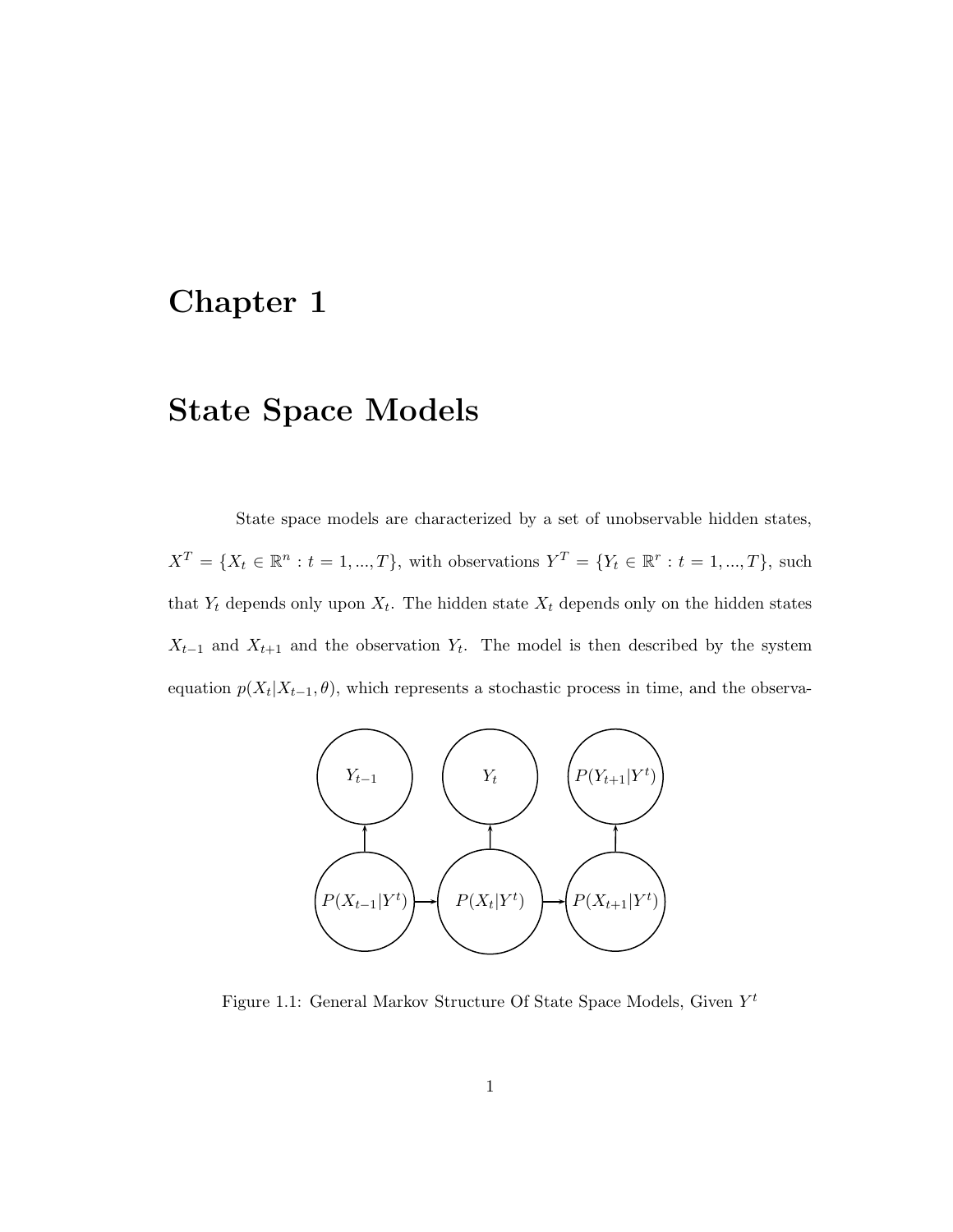

Figure 1.2: Example Of Filtering And Smoothing Distributions, 95% Credible Intervals

tion equation  $p(Y_t|X_t, \theta)$  representing the error distribution of observation  $Y_t$  given the hidden state  $X_t$ , where  $\theta$  is an optional vector of static parameters. This limiting of the dependence structure of the hidden states to only the immediately adjacent hidden states is known as the Markov property, and simplifies calculations greatly as illustrated in Figure 1.1. Inference on these models are usually visualized by the marginal distributions of either the filtering densities  $p(X_t|Y^t)$  or the smoothing densities  $p(X_t|Y^T)$  as shown in Figure 1.2. Under Bayesian inference the posterior is specified as follows.

$$
p(X^T, \theta | Y^T) \propto p(X_1, \theta) \prod_{t=2}^T p(X_t | X_{t-1}, \theta) \prod_{t=1}^T p(Y_t | X_t, \theta)
$$

#### 1.1 Linear State Space Models

Multivariate Dynamic Linear Models are examples of state space models where both the observation and system equation are linear and Gaussian, which allows all distributions of interest to be analytically tractable. DLMs are described by the set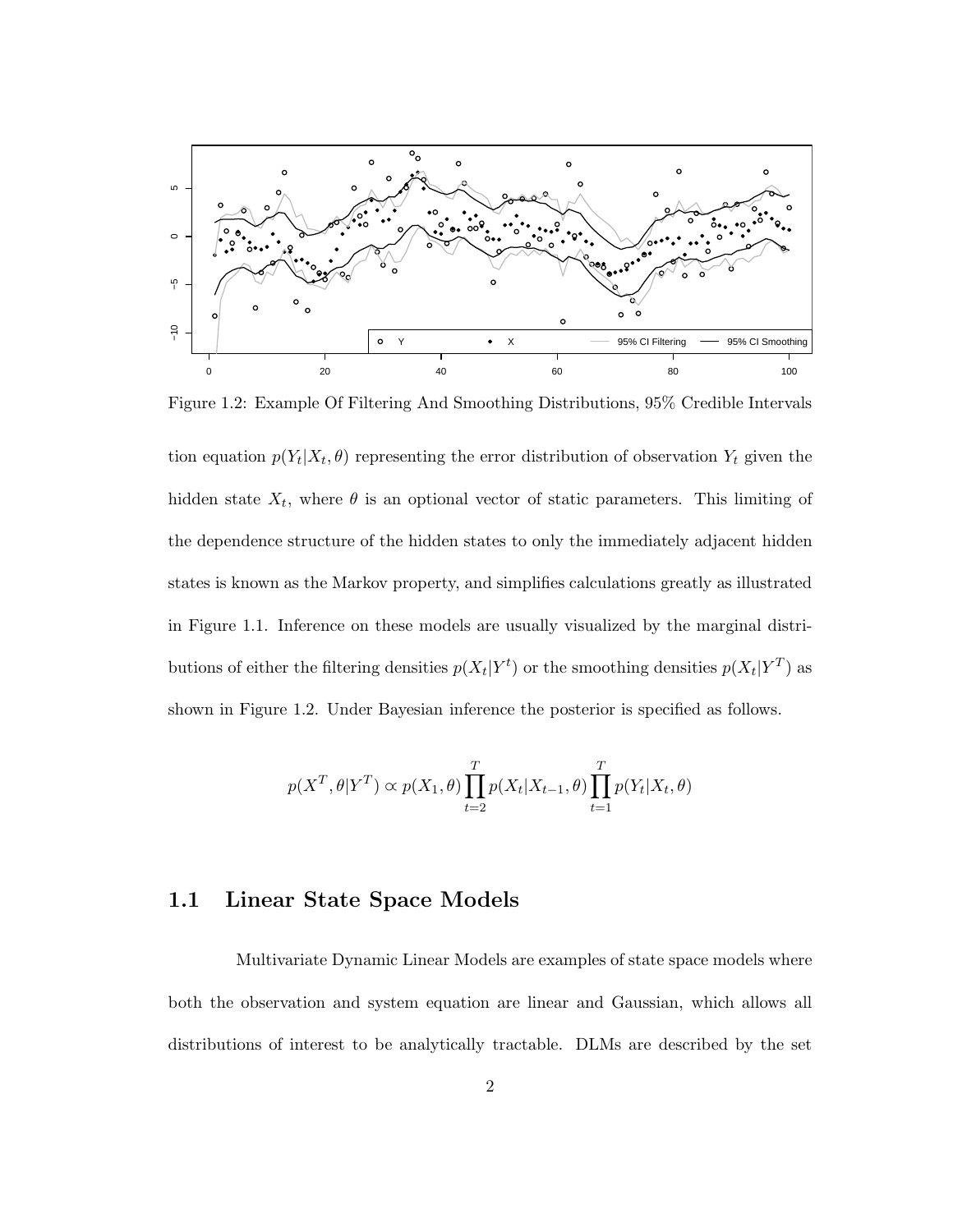${F_t, G_t, V_t, W_t}$  where t indexes time. This then defines a state space model as follows for  $t \in 1 : T$ . [26, 28, 34]

$$
Y_t | X_t \sim N(F_t' X_t, V_t)
$$
  

$$
X_t | X_{t-1} \sim N(G_t X_{t-1}, W_t)
$$

| $Y_t$ Observation Vector $(r \times 1)$                                          | $X_t$ Hidden State Vector $(n \times 1)$ |
|----------------------------------------------------------------------------------|------------------------------------------|
| $F_t$ Observation Matrix $(n \times r)$ $G_t$ System Matrix $(n \times n)$       |                                          |
| $V_t$ Observational Variance $(r \times r)$ $W_t$ System Variance $(n \times n)$ |                                          |

#### 1.1.1 Filtering

Inference for the hidden states starts with a normal prior on  $X_1 \sim N(a_1, R_1)$ , and then proceeds sequentially, one observation at a time, creating a series of forward filtering distributions of the form  $p(X_t|Y^t)$ . For the hidden states, the filtering distributions are  $p(X_t|Y^t) = N(m_t, C_t)$ , which can be calculated recursively as shown below.

for  $t = 1$  to  $T$  do **Prior:**  $p(X_t|Y^{t-1}) = N(a_t, R_t)$  where  $a_t = G_t m_{t-1}, R_t = G_t C_{t-1} G'_t + W_t$ **Predictive:**  $p(Y_t|Y_{1:t-1}) = N(f_t, Q_t)$  where  $f_t = F_t^{\prime} a_t, Q_t = F_t^{\prime} R_t F_t + V_t$ **Filtering:**  $p(X_t|Y_t^t) = N(m_t, C_t)$  where  $m_t = a_t + A_t(Y_t - f_t)$ ,  $C_t = R_t - A_t Q_t^{-1} A_t'$ , and  $A_t = R_t F_t Q_t^{-1}$ 

Algorithm 1: DLM Filtering Recursion

#### 1.1.2 Smoothing

After filtering, the smoothing distributions can be calculated as shown below. These calculations with the final filtering distribution  $N(m_T, C_T) = N(a_{T|T}, R_{T|T})$ .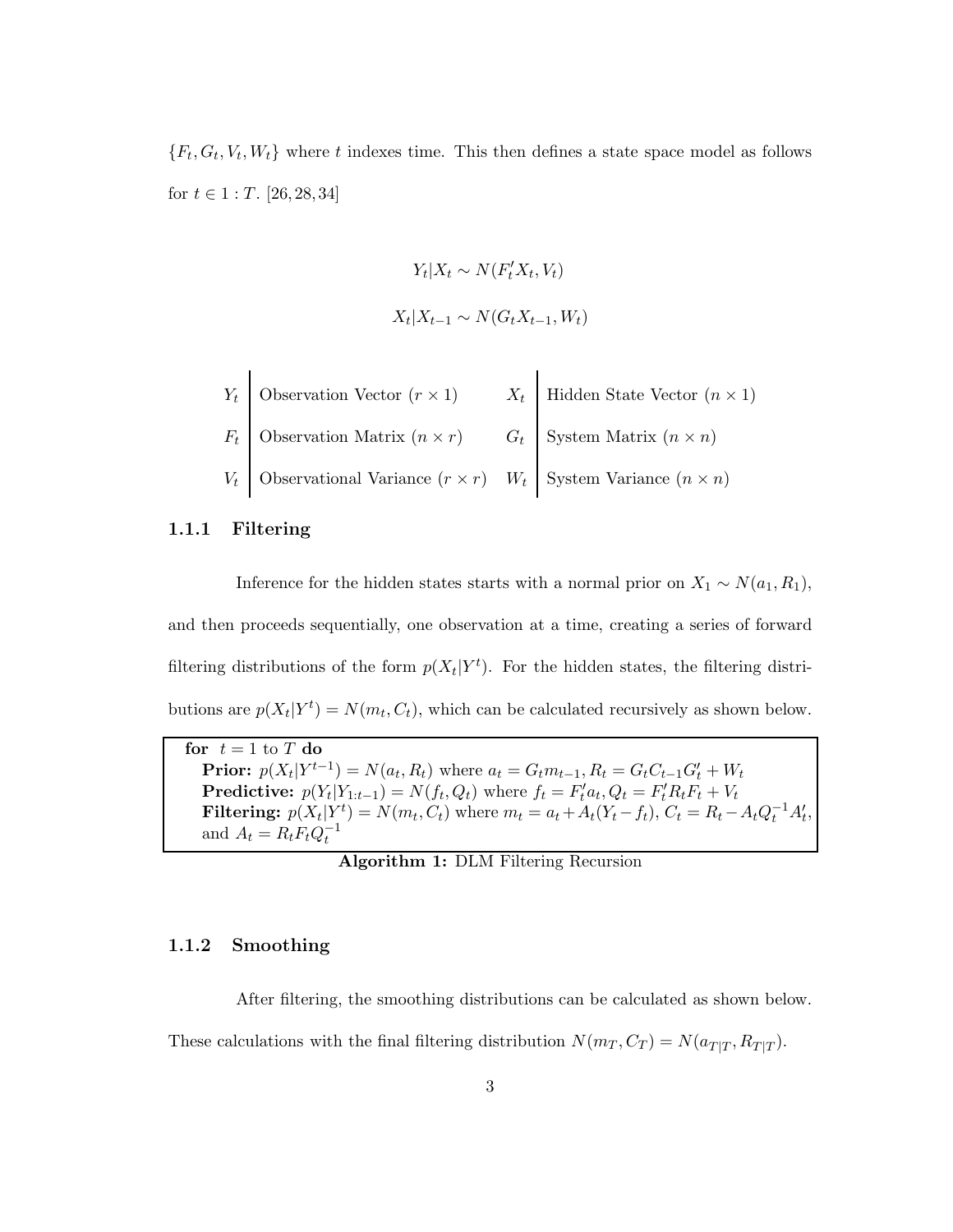Forward Filter:  $p(X_t|Y^t) = N(m_t, C_t)$  for  $t = 1 : T$ for  $t = T - 1$  to 1 do Marginal Smoothing:  $p(X_t|Y^T) \sim N(a_{t|T}, R_{t|T})$  where  $a_{t|T} = m_t + B_t(a_{t+1|T} - a_{t+1}), R_{t|T} = C_t - B_t(R_{t+1|T} - R_{t+1})B'_t, B_t = C_tG'_{t+1}R_{t+1}^{-1}$ **Joint Smoothing:**  $p(X^T|Y^T) = N$  $\sqrt{ }$  $\overline{ }$  $\sqrt{ }$  $\overline{\phantom{a}}$  $a_{1|T}$ . . .  $a_{T|T}$ 1  $\vert$ ,  $\sqrt{ }$  $\overline{\phantom{a}}$  $\Sigma_{1,1}$  ...  $\Sigma_{1,T}$ . . . . . . . . .  $\Sigma_{T,1}$  ...  $\Sigma_{T|T}$ 1  $\vert$  $\setminus$ | where  $\Sigma_{i,j} = A_{i,j} R_{j|T}$  for  $i \leq j$  and  $A_{i,j} = \prod_{k=i}^{j} B_k$ .

Algorithm 2: DLM Smoothing Recursion

#### 1.1.3 Sampling

The joint posterior of a DLM can be factored using the filtering distributions.

$$
p(X^T | \theta, Y^T) = p(X_T, \theta | Y^T) \prod_{t=1}^{T-1} p(X_{t+1} | \theta, X_t) p(X_t | \theta, Y^t)
$$

This structure allows states to be efficiently sampled backwards from  $p(X_t|X_{t+1}, \theta, Y^t)$ ,

and is known as Forward-Filter Backward-Sampling (FFBS). [7, 14]

Forward Filter:  $p(X_t|Y^t) = N(m_t, C_t)$  for  $t = 1 : T$ Sample:  $X_T \sim N(m_T, C_T)$ for  $t = T - 1$  to 1 do **Sample:**  $X_t | X_{t+1} \sim N(m_t^*, C_t^*)$ , where  $m_t^* = m_t + B_t(X_{t+1} - a_{t+1}), C_t^* = C_t - B_t R_{t+1} B_t',$  and  $B_t = C_t G_{t+1}' R_{t+1}^{-1}$ 

Algorithm 3: Forward-Filter Backward-Sampling (FFBS)

#### 1.1.4 Static Parameters

Static parameters arise in DLMs when any of the matrices  $\{F_t, G_t, V_t, W_t\}$ are not time dependent constants, but functions of unknown parameters. Common examples include placing a prior on the observation or system variance indicating that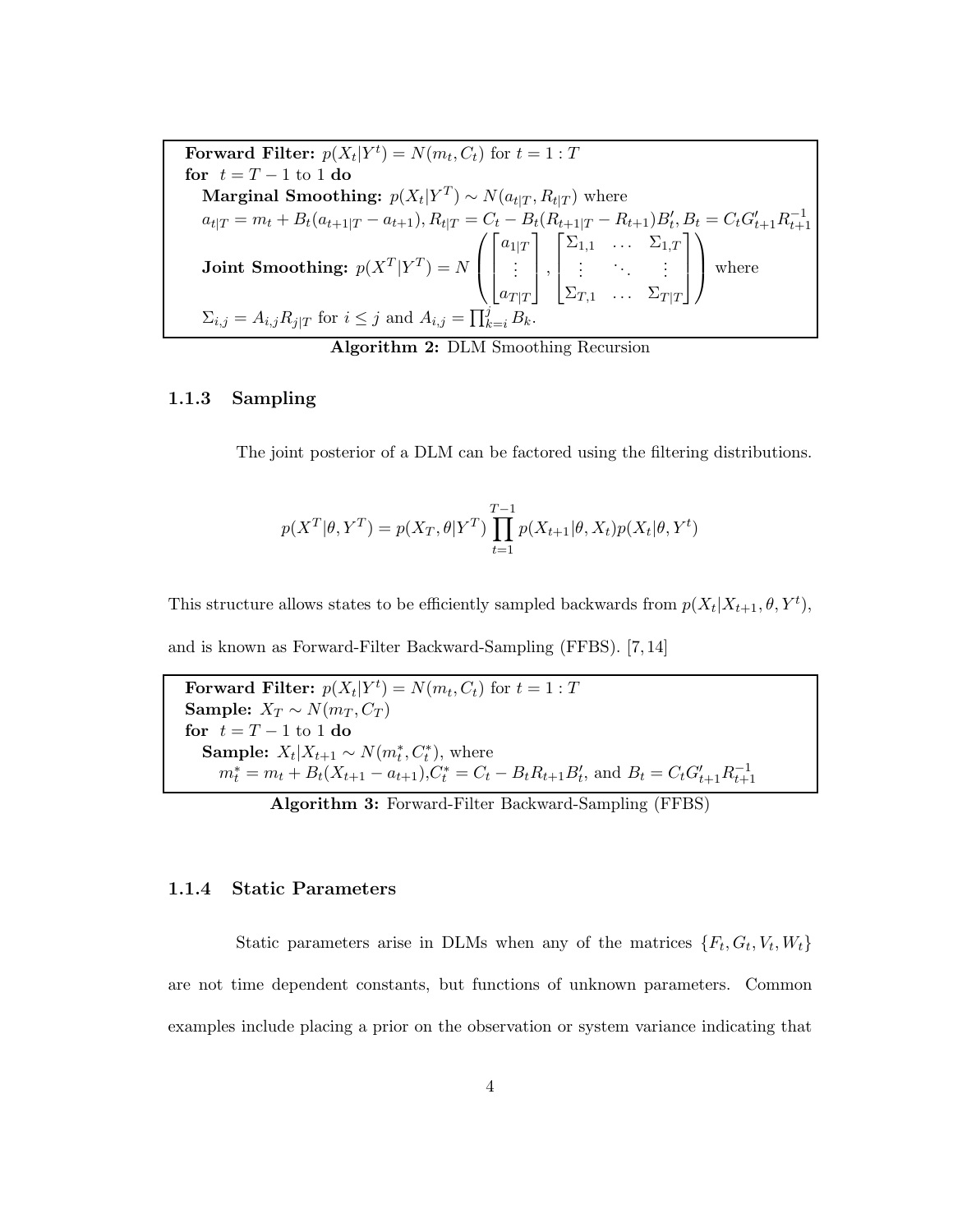$V_t$  and or  $W_t$  are unknown constants. In AR(p) time series models,  $G_t$  may need to be estimated as part of a larger model structure. Except for the case where  $V_t$ ,  $W_t$ , and  $C_0$ are all proportional to a common unknown parameter, models with unknown parameters will not be analytically tractable. For off-line inference, MCMC methods [30] can be used, and work by iteratively sampling from the full conditional posterior distributions, discarding the initial samples from the burn in stage until the chain has reached the stationary distribution. With an appropriately chosen conjugate prior,  $p(\theta|X^T, Y^T)$  can usually be sampled directly. This is generally preferable because it will minimize the autocorrelation of the MCMC sample.

| for $i = 1$ to N do                                                                                                                                                |  |
|--------------------------------------------------------------------------------------------------------------------------------------------------------------------|--|
| <b>Sample:</b> $X^{T(i)} \theta^{(i-1)}, Y^T \sim p(X^T Y^T, \theta^{(i-1)})$ via FFBS<br><b>Sample:</b> $\theta^{(i)} X^{T(i)}, Y^T \sim p(\theta X^{T(i)}, Y^T)$ |  |
|                                                                                                                                                                    |  |

Algorithm 4: DLM Gibbs

#### 1.2 Nonlinear State Space Models

The advent of MCMC methods became part of the the foundation of modern Bayesian inference by allowing for efficient sampling of intractable distributions derived from high dimensional integrals. Unfortunately, the Markov Chain theory behind MCMC is unscalable for on-line time series applications. Even when computation can be performed off-line and time complexity is not an issue, finding efficient proposal distributions for the hidden states can be difficult. Because the hidden states can be multi modal and highly correlated, sampling each state individually can cause the Markov chain to mix slowly. Due to these limitations, Sequential Monte Carlo [6] has become a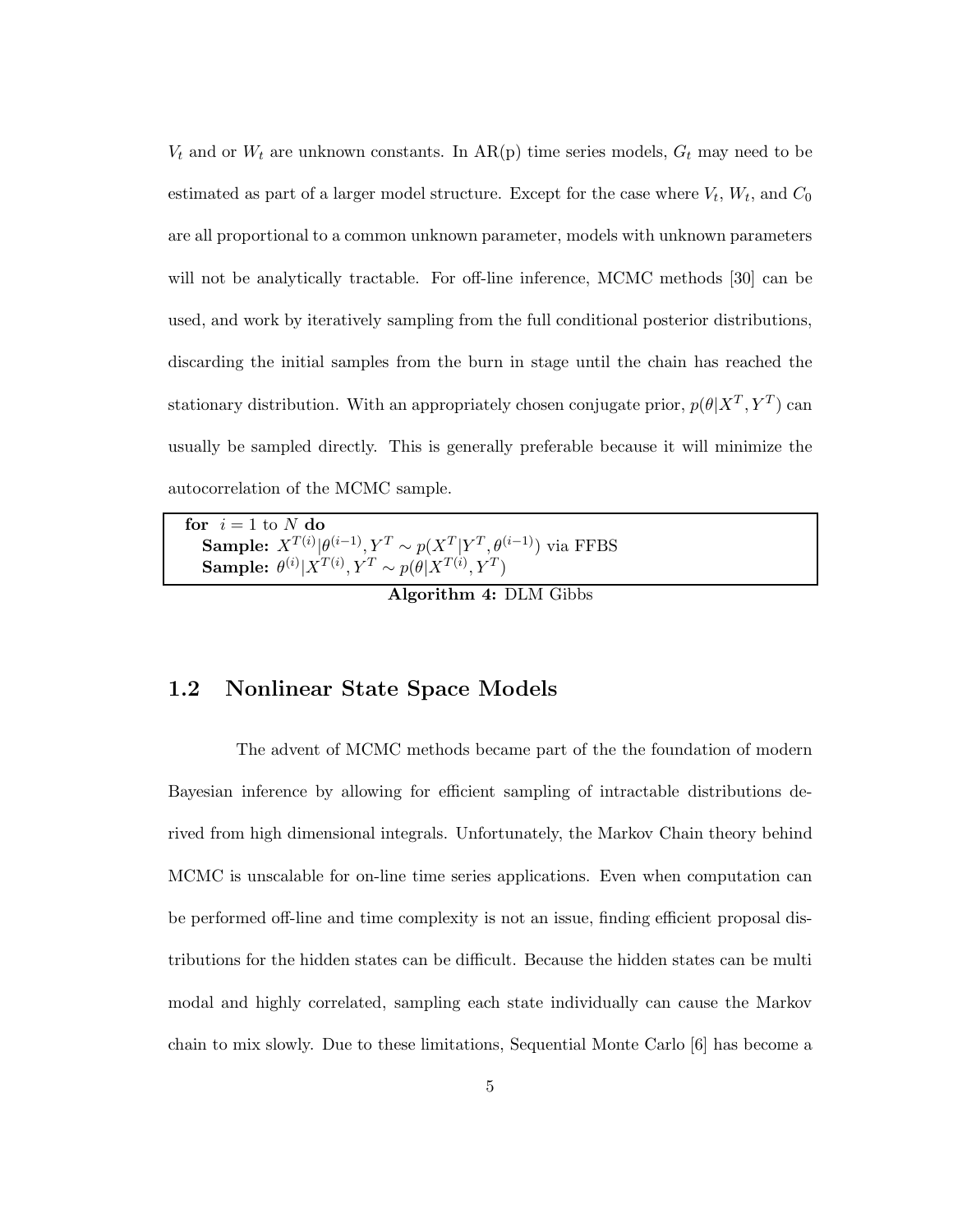popular alternative to MCMC for state space models.

#### 1.2.1 Importance Sampling

This is the classic Monte Carlo method for approximating expectations.

$$
\mathbb{E}_f[h(X)] = \int_{\mathcal{X}} h(x)f(x)dx \approx \frac{1}{N} \sum_{i=1}^N h(x^{(i)}) \text{ where } x^{(i)} \sim f(x)
$$

Importance Sampling (IS) generalizes this approach by allowing samples to come from a different importance distribution, creating a weighted sample  $\{w^{(i)}, \tilde{x}^{(i)}\}_{i=1}^N$  with weights  $w^{(i)} = f(\tilde{x}^{(i)})/g(\tilde{x}^{(i)})$  to correct for bias and an importance sample  $\tilde{x}^{(i)} \sim g(x)$ to define the support. This weighted sample is a discrete approximation of  $f(x)$  such that  $\dot{p}(x) = \sum_{i=1}^{N} w^{(i)} \delta_{x^{(i)}}(x)$ , and is used to calculate expectations as follows. [30]

$$
\mathbb{E}_f[h(x)] = \int_{\mathcal{X}} h(x) \frac{f(x)}{g(x)} g(x) dx \approx \frac{1}{N} \sum_{i=1}^N \frac{f(\tilde{x}^{(i)})}{g(\tilde{x}^{(i)})} h(\tilde{x}^{(i)}) \text{ where } \tilde{x}^{(i)} \sim g(x)
$$

The choice of the importance distribution  $g(x)$  is arbitrary, but must cover the full support of  $f(x)$ . Figure 1.3 shows different weighted samples approximating the same distribution, but using different importance distributions. To ensure finite variance of the estimator,  $g(x)$  must have heavier tails then the target distribution  $f(x)$ , and thus  $\lim_{x\to\pm\infty}f(x)/g(x) < \infty$ . For convenience,  $g(x)$  is typically chosen to be an easily sampled distribution. Also note that  $f(x)$  may only be known up to a proportionality constant, so weights may need to be normalized for certain calculations.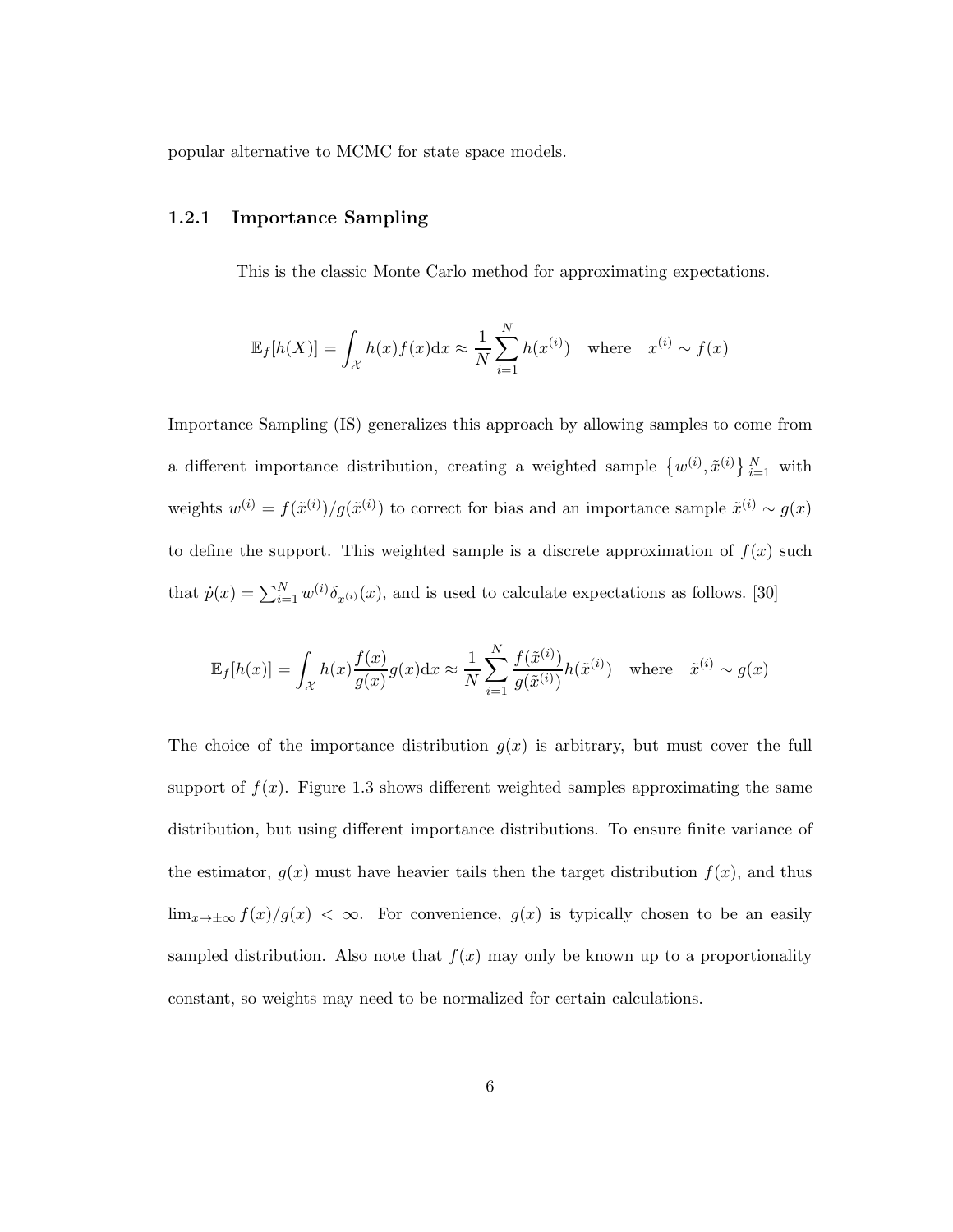

Figure 1.3: Examples Of Weighted Samples, approximating the same distribution

#### 1.2.2 Filtering

The description of SMC filtering algorithms will begin by describing a series of IS operations. Assume  $\dot{q}(x) \sim \{w^{(i)}, x^{(i)}\}_{i=1}^N$  and  $\dot{q}(x_{t:t+1}) \sim \left\{w^{(i)}, x_{t:t+1}^{(i)}\right\}_{i=1}^N$ .

- Reweight:  $\dot{q}(x|y) \propto q(y|x)\dot{q}(x) \sim \left\{q(y|x^{(i)})w^{(i)}, x^{(i)}\right\}_{i=1}^N$
- Resample:  $[\dot{q}(x)] \sim \{1/N, \tilde{x}^{(i)}\}_{i=1}^N$  where  $\tilde{x}^{(i)} \sim \dot{q}(x)$
- Propagate:  $q(x_{t+1}|x_t)q(x_t) \sim \left\{w^{(i)}, x_{t:t+1}^{(i)}\right\}_{i=1}^N$  where  $x_{t+1}^{(i)} \sim q(x_{t+1}^{(i)}|x_t^{(i)})$  $\binom{v}{t}$
- Marginalize:  $\int \dot{q}(x_{t:t+1}) \mathrm{d}x_t \sim \left(w^{(i)}, x_{t+1}^{(i)}\right)_{i=1}^N$

These operations can be visualized as seen in Figure 1.4. Most existing SMC algorithms are summarized by the following recursion.

$$
\dot{p}(x^{t+1}|y^{t+1}) \propto p(y_{t+1}|x_{t+1})p(x_{t+1}|x_t)\dot{p}(x^t, y^t)
$$
\n(4)Reweight\n(3)Propagate (1-2)Auxiliary-Resample\n
$$
\propto \overbrace{v_t(y^{t+1}, x^t)q_t(x_{t+1}|x^t, y^{t+1})}^{(4)Reweight} q_t(x_{t+1}|x^t, y^{t+1}) \overbrace{v_t(y^{t+1}, x^t)\dot{p}(x^t|y^t)}^{(1-2)Auxiliary-Resample}
$$

Implementation is dependent on selecting the auxiliary function,  $v_t(y_{t+1}, x_t)$ , to select which particles to propagate, and the particle propagation distribution,  $q_t(x_{t+1}|x_t, y_{t+1})$ ,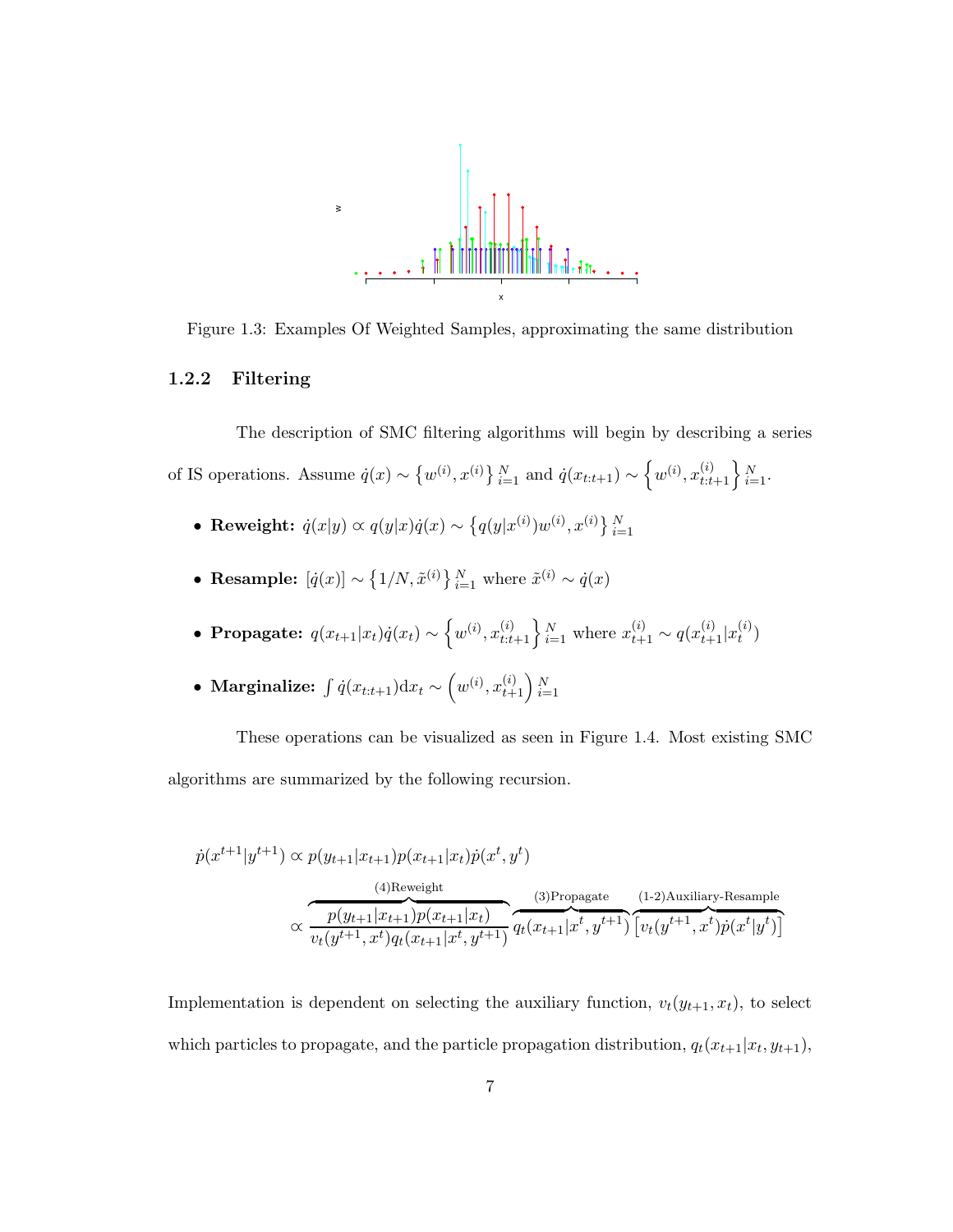

x w

(a) Reweight:  $\dot{q}(x|y) \propto q(y|x)\dot{q}(x)$ , in this case the left hand side is the unequally weighted sample (red), and the right hand side is the result of applying a reweight function  $q(y|x)$  to the equally weighted sample  $\dot{q}(x)$  in black.

(b) Resample: the original distribution  $\dot{q}(x)$  is represented in red, while the resampled version  $[ \dot{q}(x) ]$  is the equally weighted approximation of the same distribution represented in blue.



 $X_{t+1}$  $\Gamma$ ٦  $x_t$ 

(c) Propagate: in black is the original weighted sample  $\dot{q}(x_t)$ , for which the particle locations  $x_t$  are propagated using  $q(x_{t+1}|x_t)$  to obtain  $\dot{p}(x_{t+1}, x_t)$  in red.

(d) Marginalize: in red is the weighted sample  $\dot{p}(x_{t+1}, x_t)$ , which is marginalized by dropping particle locations  $x_t$  to form the weighted sample  $\dot{p}(x_{t+1})$  in blue.

Figure 1.4: Visualizations Of Importance Sampling Operations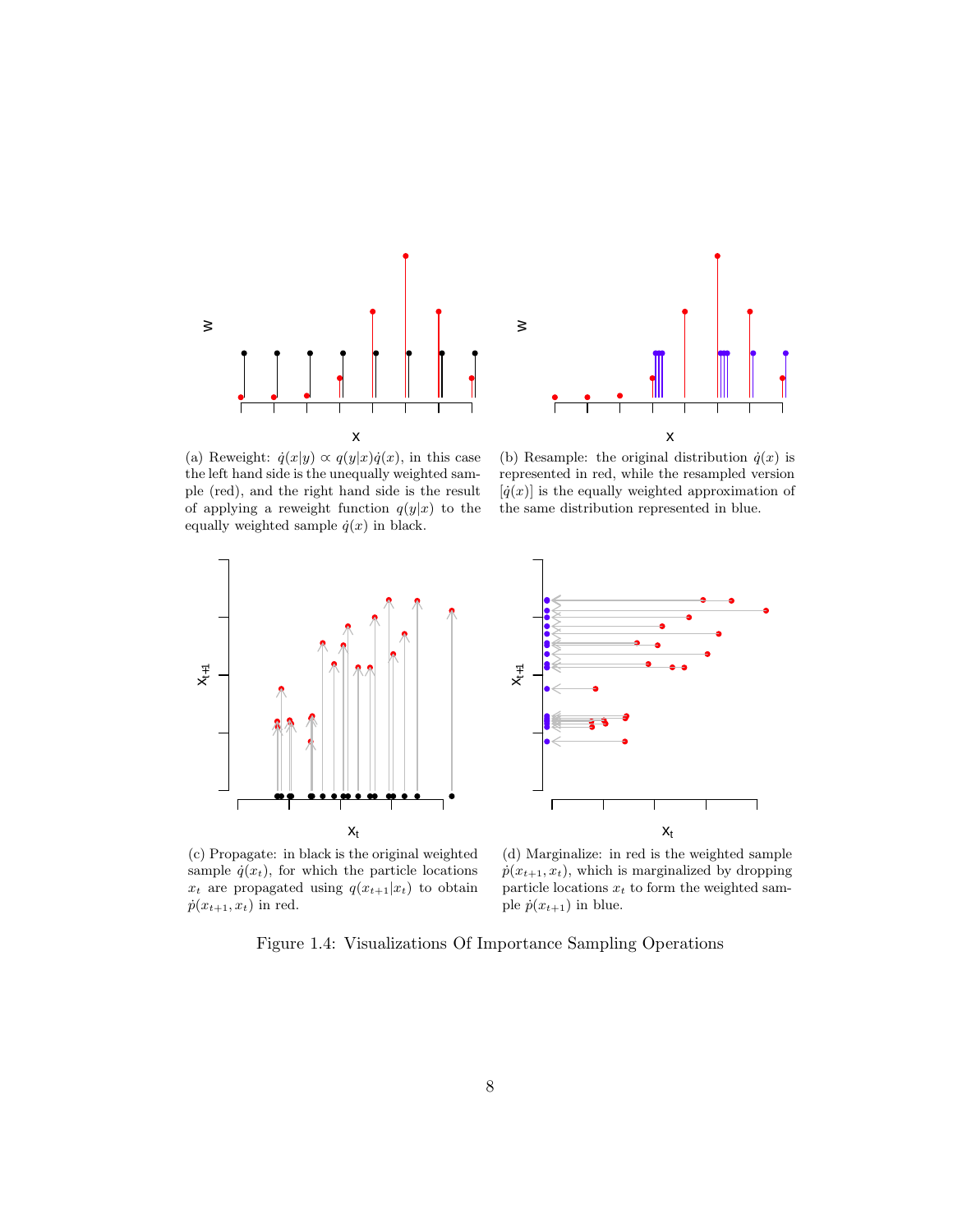and is described in Algorithm 5. Depending on these choices, the algorithm simplifies to one of the SMC algorithms described in the next subsection.

for  $t = 1$  to T do  $\textbf{Auxiliary:} \ \ \widetilde{p}(x^t|y^{t+1}) \sim v_t(y^{t+1},x^t) p(x^t|y^t) \rightarrow (\widetilde{w}_t^{(i)})$  $\begin{array}{ll} \textbf{Auxiliary:} \ \ \dot{\tilde{p}}(x^t|y^{t+1}) \sim v_t(y^{t+1},x^t) \dot{p}(x^t|y^t) \rightarrow (\tilde{w}_t^{(i)},x^{t(i)})_{i=1}^N \ \textbf{Resample:} \ \ \dot{\tilde{p}}(x^t|y^{t+1}) \sim \left[\dot{\tilde{p}}(x^t|y^{t+1})\right] \rightarrow (1/N,\tilde{x}^{t(i)})_{i=1}^N \ \textbf{Propagate:} \ \ \dot{\tilde{p}}(x^{t+1}|y^{t+1}) \sim q_t(x_{t+1}|x^t,y^{t+1}) \dot{\til$  ${\rm Reweight}\!\!: \dot{p}(x^{t+1}|y^{t+1}) \sim \frac{p(y_{t+1}|x_{t+1})p(x_{t+1}|x_t)}{v_t(y^{t+1},x^t)q_t(x_{t+1}|x^t,y^{t+1})}$  $\frac{p(y_{t+1}|x_{t+1})p(x_{t+1}|x_t)}{v_t(y^{t+1},x^t)q_t(x_{t+1}|x^t,y^{t+1})}\dot{p}(x^{t+1}|y^{t+1}) \rightarrow (w_{t+1}^{(i)},x^{t+1}(i))_{i=1}^N$ 

Algorithm 5: SMC Filtering Recursion

#### 1.2.2.1 Sequential Importance Sampling (SIS)

Since SIS lacks a resample step, set  $v_t(y^{t+1}, x_t) \propto 1$  and remember that the reweight step will be reweighting a weighted sample, which will eventually become degenerate without a resample step.

$$
\dot{p}(x^{t+1}|y^{t+1}) \propto \frac{p(y_{t+1}|x_{t+1})p(x_{t+1}|x_t)}{q_t(x_{t+1}|x_t, y^{t+1})} q_t(x_{t+1}|x^t, y^{t+1}) \dot{p}(x^t|y^t)
$$

#### 1.2.2.2 Sequential Importance Resampling (SIR)

By adding a resample step, the reweight step will be reweighting an equally weighted sample. This allows the algorithm to recover from degeneracy in the filtering distributions. [16]

$$
\dot{p}(x^{t+1}|y^{t+1}) \propto \frac{p(y_{t+1}|x_{t+1})p(x_{t+1}|x_t)}{q_t(x_{t+1}|x_t, y^{t+1})} q_t(x_{t+1}|x_t, y^{t+1}) \left[ \dot{p}(x^t|y^t) \right]
$$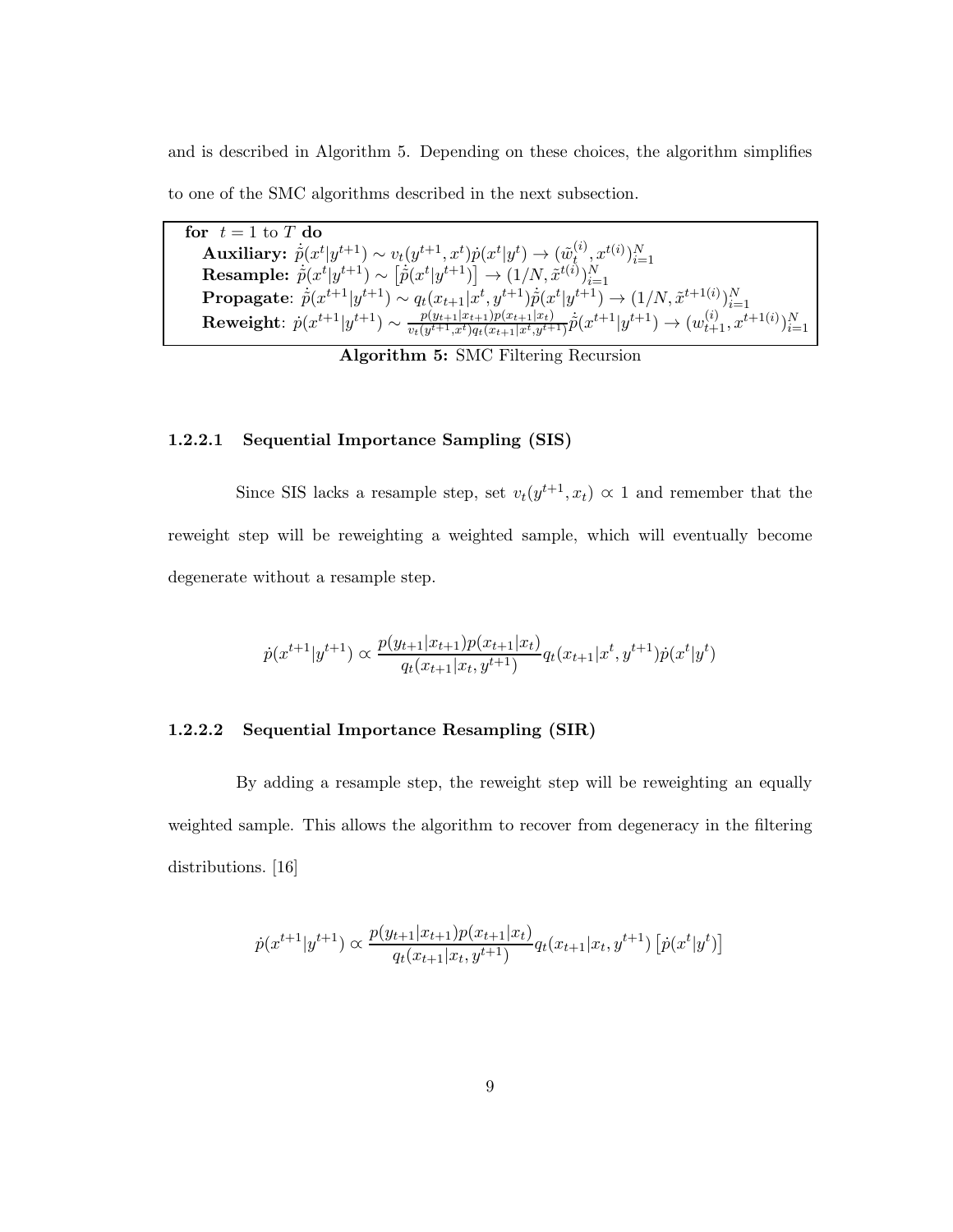#### 1.2.2.3 Auxiliary Particle Filter (APF)

The next improvement concerned selecting the optimal particles to propagate in the resample step using the auxiliary reweight function  $v_t(y^{t+1}, x^t)$ , and then correcting for this bias in the following reweight step. The most natural auxiliary distribution to use would be  $p(y_{t+1}|x_t) = \int p(y_{t+1}|x_{t+1})p(x_{t+1}|x_t)dx_{t+1}$  so that particles are resampled according to  $p(x_t|y^{t+1})$ , but this integral is generally not available in analytical form. Alternatively, a point estimate  $\hat{x}_{t+1}$ , such as  $\mathbb{E}(x_{t+1}|x_t, y_{t+1})$ , can be used with the observation equation, so that  $p(y_{t+1}|x_t)$  is approximated by  $p(y_{t+1}|\hat{x}_{t+1})$ . [11, 27]

$$
\dot{p}(x^{t+1}|y^{t+1}) \propto \frac{p(y_{t+1}|x_{t+1})p(x_{t+1}|x_t)}{v_t(y^{t+1},x^t)q_t(x_{t+1}|x^t,y^{t+1})} q_t(x_{t+1}|x^t,y^{t+1}) \left[ v_t(y^{t+1},x^t)\dot{p}(x^t|y^t) \right]
$$

#### 1.2.2.4 Particle Learning (PL)

In Particle Learning, a specific auxiliary function and propagation distribution is chosen such that the final reweight step produces equally weighted samples from  $p(x_{t+1}|y^{t+1})$  by definition. This also allows the reweight step following the propagation step to be omitted. [8, 18, 24]

$$
v_t(y^{t+1}, x^t) = \int p(y_{t+1}|x_{t+1})p(x_{t+1}|x_t)dx_{t+1}
$$

$$
q_t(x_{t+1}|x_t, y_{t+1}) \propto p(y_{t+1}|x_{t+1})p(x_{t+1}|x_t)
$$

$$
\dot{p}(x^{t+1}|y^{t+1}) \propto p(x_{t+1}|x_t, y^{t+1}) [p(y_{t+1}|x_t)\dot{p}(x^t|y^t)]
$$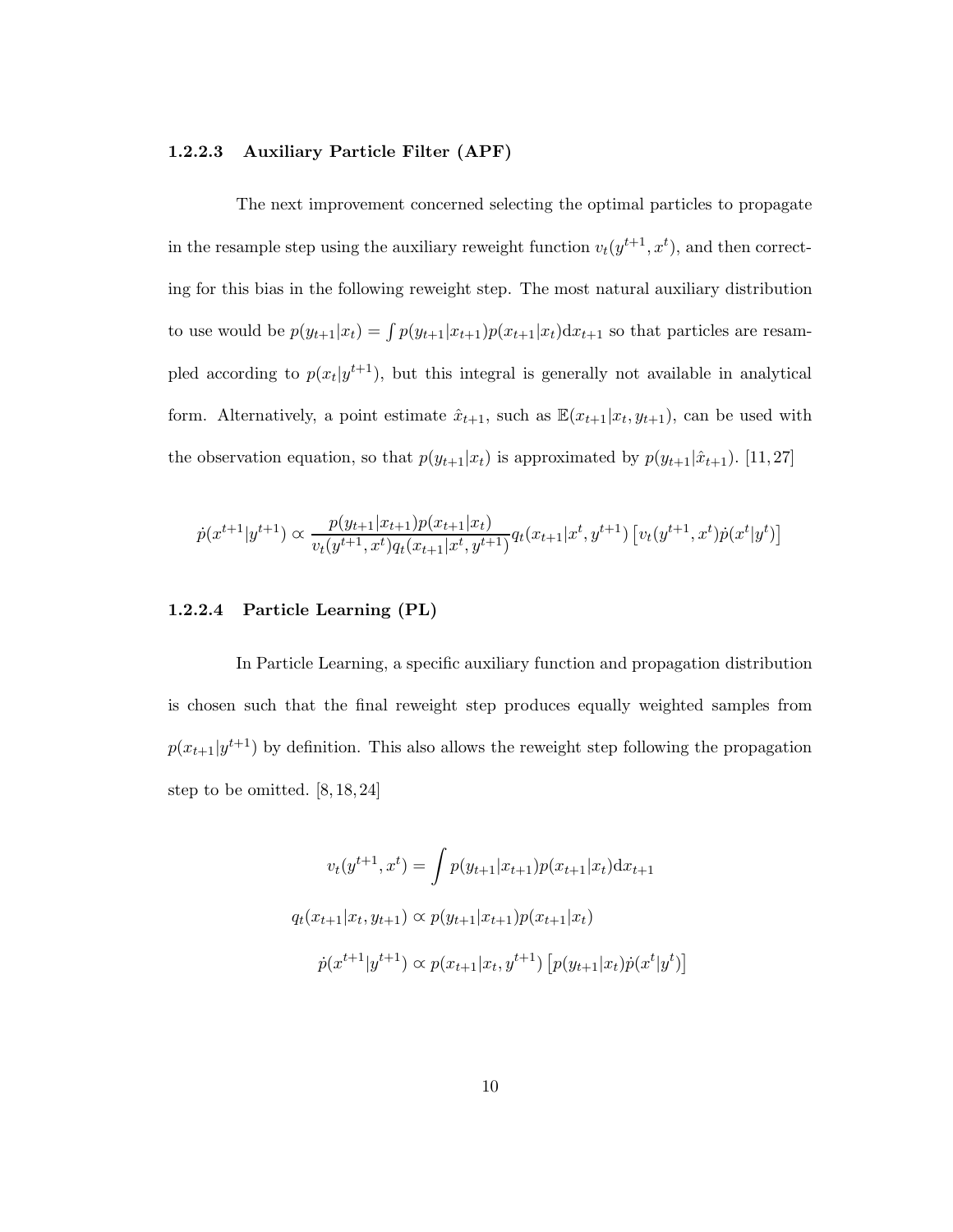

Figure 1.5: Plots Of Weights Versus Locations For Different Proposals  $g(x)$ . In this case, the target is  $f(x) \sim T_{df=5}$  and  $w^{(i)} = f(x^{(i)})/g(x^{(i)})$ .

#### 1.2.2.5 Discussion On Forward Filtering

One metric for evaluating the efficiency of an importance sample is the Effective Sample Size (ESS) [23], which is calculated using the normalized weights as

$$
ESS(x) = 1 / \sum_{i=1}^{N} (w^{(i)})^{2} \quad \text{where} \quad x \sim \{w^{(i)}, x^{(i)}\}_{i=1}^{N}
$$

Values near N imply an equally weighted sample, while values near 1 imply sample degeneracy where a single particle has very large weight.

SMC performance is heavily dependent on the chosen proposal distribution. Although the system equation  $p(x_{t+1}|x_t)$  is a natural choice, it is often considered unsatisfactory because it does not incorporate the current observation  $y_{t+1}$ . When analytically tractable, one natural choice is known as the optimal proposal,  $p(x_{t+1}|x_t, y^{t+1}) \propto$  $p(y_{t+1}|x_{t+1})p(x_{t+1}|x_t)$ , which minimizes the variance of the weights (or maximizes the ESS), conditional on the previous particles  $x_t$ . However, not all particles are good can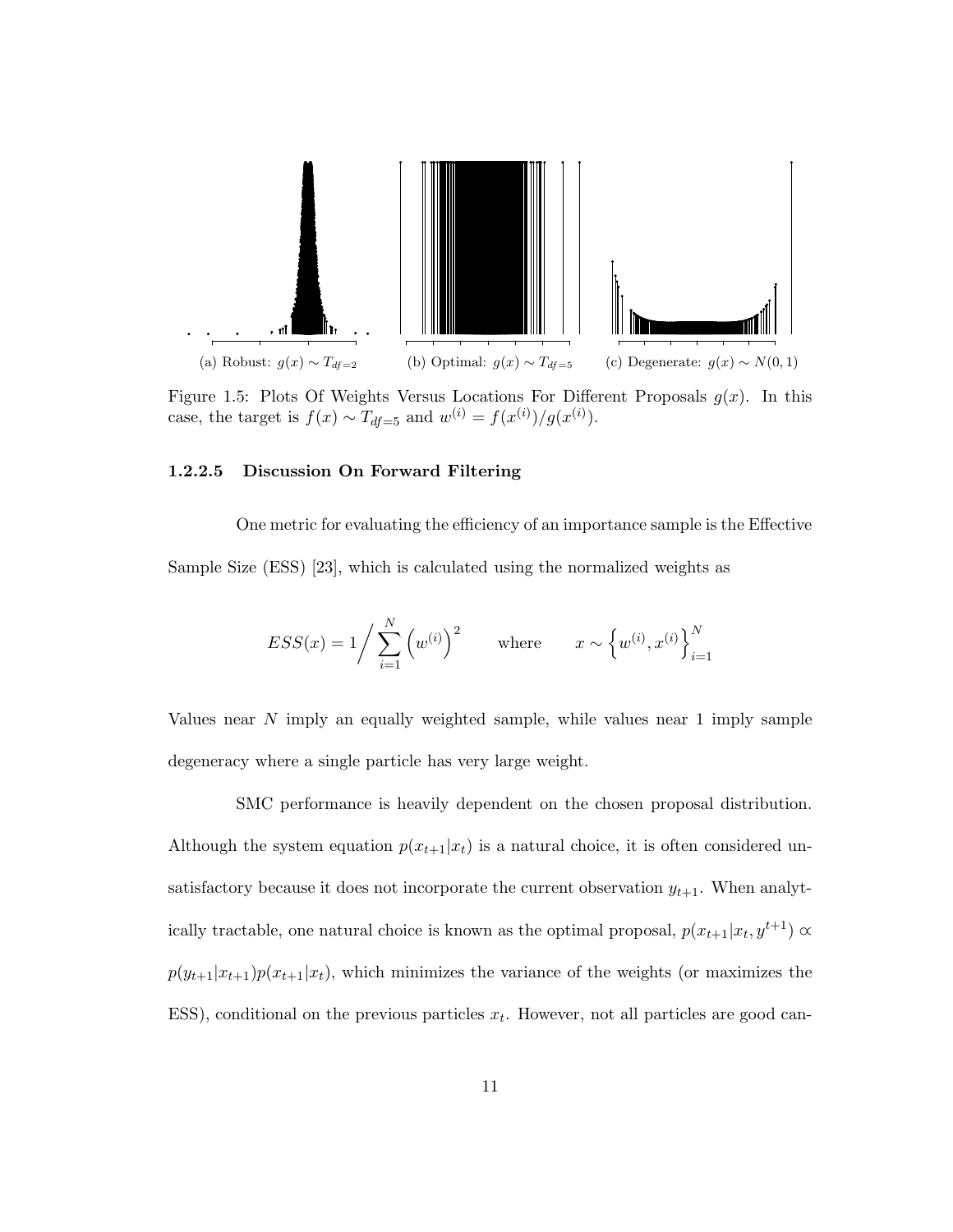didates for propagating to the next step, motivating the need for the auxiliary step. Figure 1.5 shows graphically how weighted samples behave under different proposal distributions. [6]

Various forms of systematic sampling [20] can be used in the resample step to reduce MCMC error compared to using simple random sampling. For example, after normalizing weights  $w^{(i)} = w^{(i)} / \sum_{j=1}^{N} w^{(j)}$ , take  $n_i$  copies of particle i where  $n_i = \lfloor N w^{(i)} \rfloor$  to select the first  $\sum n_i$  particles deterministically, and then perform simple random sampling to select  $N - \sum n_i$  particles with weights  $w^{*(i)} \propto w^{(i)} - n_i/N$ .

To reduce machine round off error from degenerate samples with very small weights, it is best to work on the log weight scale where weights can be multiplied and divided with addition and subtraction. Since the weights need only be specified up to a normalizing constant, it is best to center the log weights such that  $\max(w^{(i)}) = 1$ . This can be done by setting  $w^{(i)} = \exp\left(\log w^{(i)} - \max(\log w^{(i)})\right)$ .

To save space and computation, note that  $\dot{p}(x^t|y^t) \sim \{w^{t(i)}, x^{t(i)}\}_{i=1}^N$  can be marginalized to retain only the forward filtering distributions  $\dot{p}(x_t|y^t) \sim \{w_t^{(i)}\}$  $_{t}^{\left( i\right) },x_{t}^{\left( i\right) }$  $\{i \atop t}\}_{i=1}^{N}$  if the filter smoothing approximation of  $p(x^t|y^t)$  is not needed. Additionally, the auxiliary weights can be reused in the reweight step if preserved through the resample step.

#### 1.2.3 Static Parameters

While static parameters can be modeled as non-evolving hidden states initially sampled from the prior distribution, the resulting samples quickly degenerate as the initial sample is over-dispersed and particle trajectories are removed and duplicated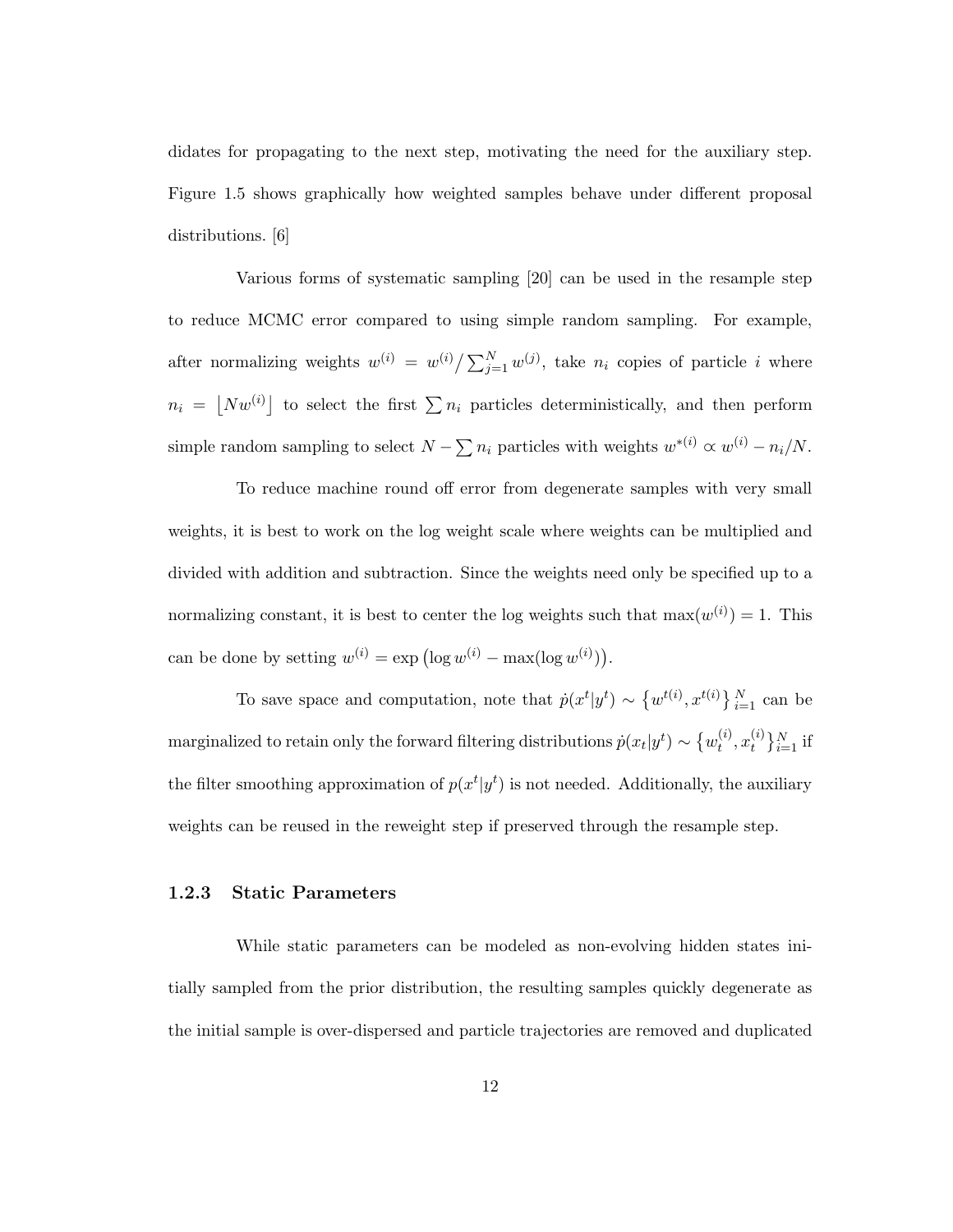in the resample step. One of the earliest solutions was to add a small amount of random noise in the system equation for the static parameters [16], but the inherent loss of information associated with this artificial evolution created over-dispersion in the posteriors. This was later addressed by shrinking the resampled static parameters about the mean. [22] Later, the next big development was the introduction of sufficient statistics that allowed for the particle trajectories to be summarized as a deterministically evolving state of finite dimension, allowing the static parameters to be resampled directly at each time step. [33] Unfortunately, not all general state space models allow for such a finite-dimensional sufficient statistic. To incorporate static parameter estimation, a new replenish step is added to create the following algorithms.

#### 1.2.3.1 Liu & West

This method is similar to discount factors for DLMs, and does not rely on the sufficient statistics structure. The idea is to replenish from a multivariate normal while maintaining the same covariance and mean by using a shrinkage factor controlled by  $\delta$ . The parameters should be transformed to an appropriate scale for a normal approximation before replenishing. For a good approximation, the discount factor should be set close to 1 to minimize the use of shrinkage. Typically discount factors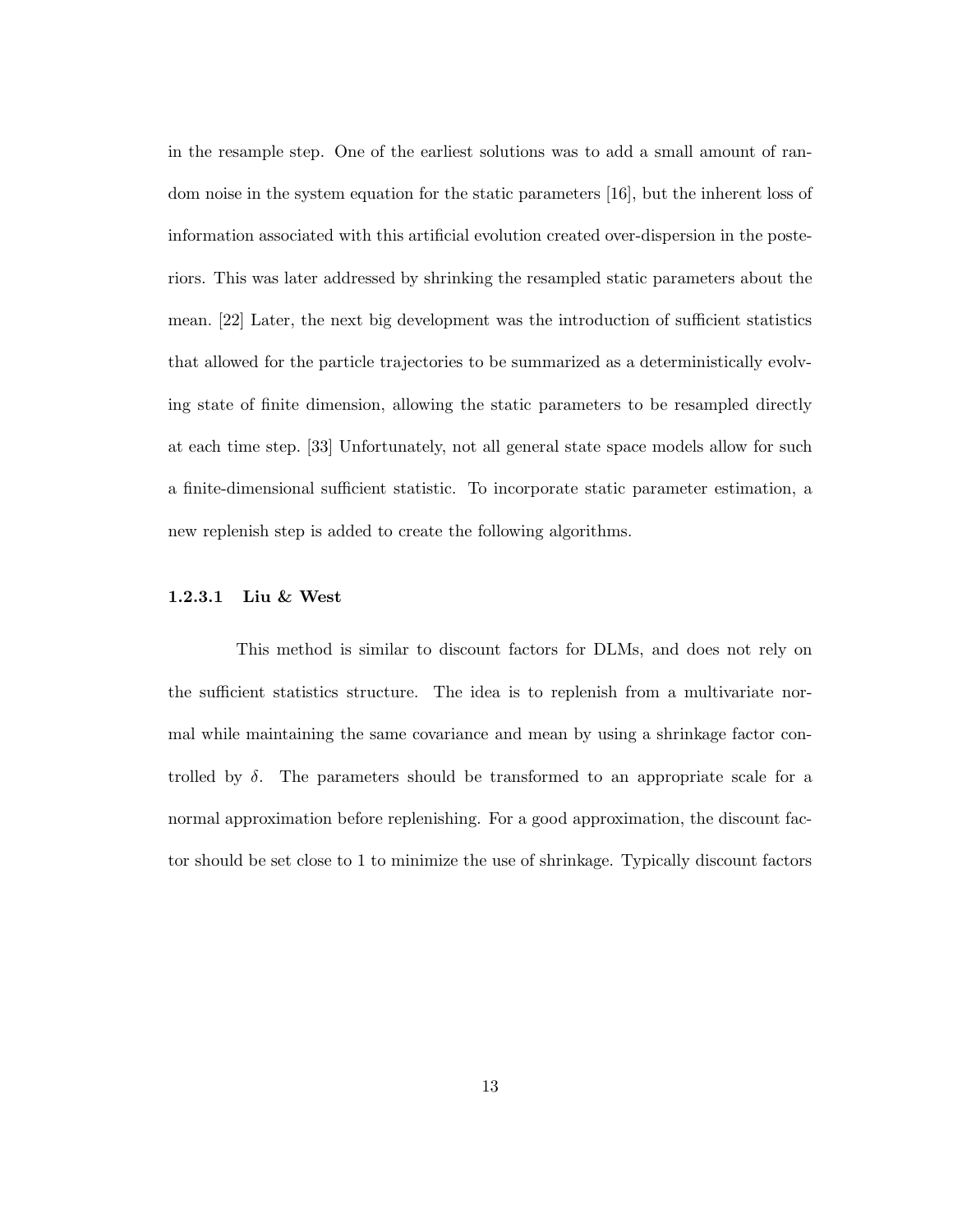are  $0.95 \le \delta \le 0.99$ . [22]

$$
\dot{p}(x^{t+1},\tilde{\theta}|y^{t+1}) \propto \frac{\overbrace{p(y_{t+1}|x_{t+1},\tilde{\theta})p(x_{t+1}|x_t,\tilde{\theta})}^{(5)\text{Reweight}}}{\overbrace{q_t(x_{t+1}|x^t,\tilde{\theta},y^{t+1})q_t(x_{t+1}|x^t,\tilde{\theta},y^{t+1})}^{(3)\text{Replenish}} \times \overbrace{q_t(x_{t+1}|x^t,\tilde{\theta},y^{t+1})}^{(4)\text{Propagate}} \int \overbrace{q_t(\tilde{\theta}|\theta)}^{(3)\text{Replenish}} \overbrace{[v_t(x^t,\theta,y^{t+1})\dot{p}(x^t,\theta|y^t)]}^{(1-2)\text{Auxiliary-Resample}}
$$

where  $q_t(\tilde{\theta}|\theta) = N(a\theta + (1-a)\bar{\theta}, (1-a^2) \text{Cov}(\theta)),$  and  $a = (3\delta - 1)/2\delta$ .

#### 1.2.3.2 Storvik

This method introduced the use of sufficient statistics, which allows for replenishing the static parameters by recursively updating  $S_t = f(x_t, y_t, S_{t-1})$ . If the dimension of  $S_t$  does not grow with time, then the entire particle trajectory is not required when evaluating  $p(\theta|S_t)$ . The replenish distribution  $q_t(\theta|x^t, \theta, y^{t+1})$  is arbitrary, but a direct sample from  $p(\tilde{\theta}|x^t, y^t)$  is the most common. [33]

(5)Reweight  
\n
$$
\hat{p}(x^{t+1},\tilde{\theta}|y^{t+1}) \propto \frac{p(y_{t+1}|x_{t+1},\tilde{\theta})p(x_{t+1}|x_t,\tilde{\theta})p(\tilde{\theta}|x^t,y^t)}{v_t(x^t,\theta,y^{t+1})q_t(x_{t+1}|\tilde{\theta},x^t,y^{t+1})q_t(\tilde{\theta}|x^t,y^{t+1})} \times \frac{\frac{(4) \text{Propagate}}{(3) \text{Replenish}}}{q_t(x_{t+1}|\tilde{\theta},x^t,y^{t+1})} \frac{\frac{(3) \text{Replenish}}{(1-2) \text{Auxiliary-Resample}}}{q_t(x_t,q,y^{t+1})q_t(\tilde{\theta}|x^t,y^{t+1})} \int \frac{\frac{(4) \text{Explenish}}{(1-2) \text{Auxiliary-Resample}}}{\frac{(4) \text{Explenish}}{(1-2) \text{Auxiliary-Resample}}} d\theta
$$

#### 1.2.3.3 Particle Learning (PL)

Choose  $v_t(x^t, y^{t+1})$  and  $q_t(x_{t+1}|x^t, y^{t+1})$  as described earlier for PL with fixed parameters. After the propagation step at time t, replenish  $\tilde{\theta} \sim p(\tilde{\theta}|x^t, y^t)$  to maintain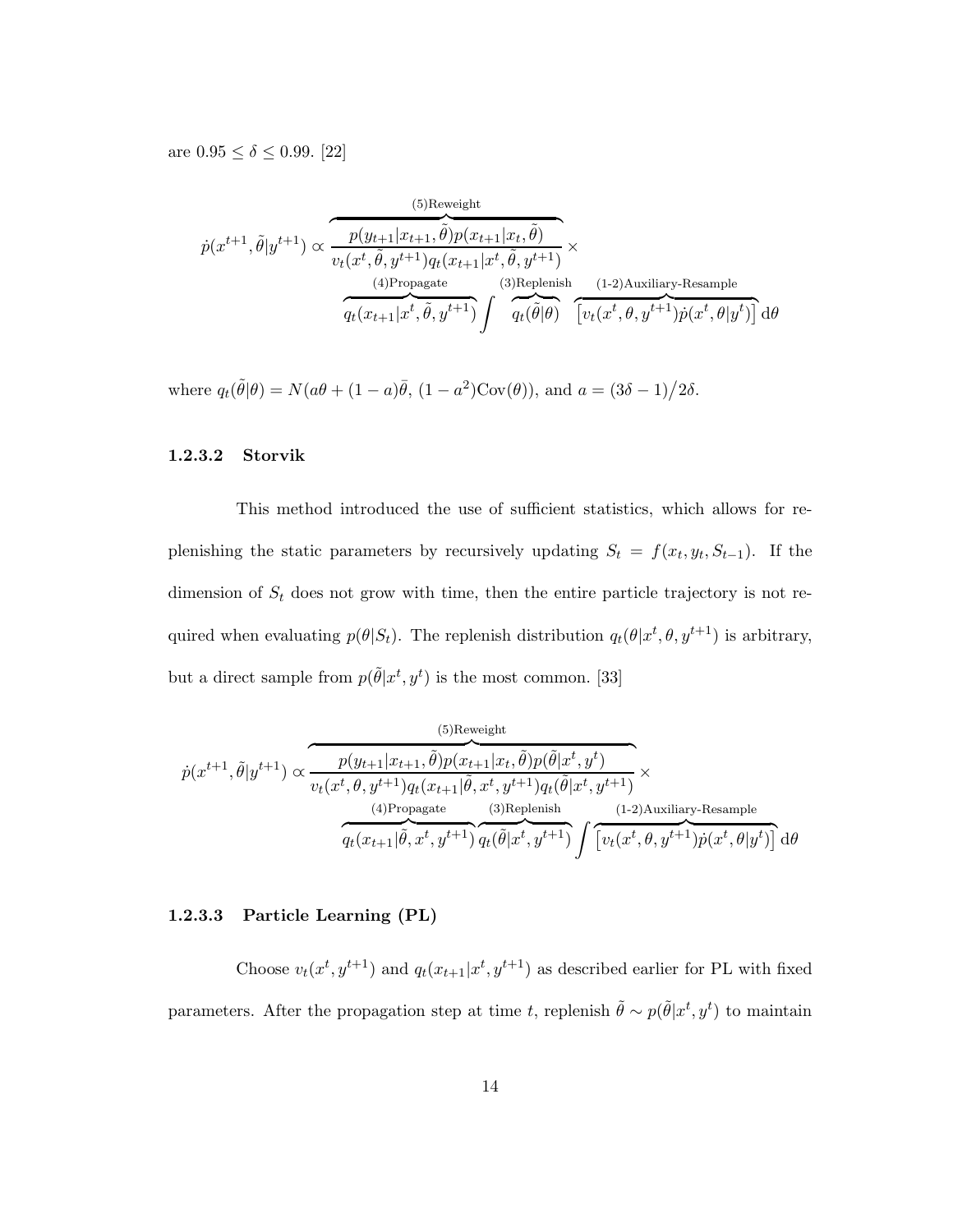sample diversity. Notice that the distribution of  $\theta$  after the auxiliary step is the same as  $\tilde{\theta}$  after the replenish step, and hence the replenish step may be performed only as need. [8, 9, 18]

 $\dot{p}(x^{t+1}, \tilde{\theta}|y^{t+1}) \propto$ (4)Replenish  $p(\tilde{\theta}|x^{t+1}, y^{t+1})$ (3)Propagate  $p(x_{t+1} | x^t, \theta, y^{t+1})$ (1-2)Auxiliary-Resample  $\left[ p(y_{t+1} | x_t, \theta) p(x^t, \theta | y^t) \right]$ 

#### 1.2.3.4 Discussion On Static Parameter Estimation

While both Storvik and PL usually assume the common case that  $p(\tilde{\theta}|S_t)$  can be sampled directly, PL can also be replenished from  $p(\tilde{\theta} | \theta, S_t)$  in a MCMC step without burn in since  $\theta$  is already an equally weighted sample from the stationary distribution after the auxiliary-resample step. The difficulty, is that PL requires  $p(y_{t+1}|x_t, \theta)$  and  $p(x_{t+1}|x_t, \theta, y_{t+1})$  to be analytically tractable while Storvik allows for arbitrary auxiliary and proposal distributions. For Storvik, a series of MCMC iterations with minimal burn in is often used in the replenish step when  $\theta$  cannot be directly sampled.

#### 1.2.4 Forward-Backward Smoothing

The most basic form of SMC smoothing consists of using the particle trajectories from the final filtering distribution and is known as simple smoothing [20], filter smoothing, or trajectory smoothing. However, filter smoothing progressively degenerates as the particle trajectories become less diverse after each resample step. Simple smoothing can also be used to recover the sufficient statistics used in static parameter estimation, since it can be shown that  $S_t^{(i)}$  $t_t^{(i)}$  is a function of particle trajectories  $x^{t(i)}$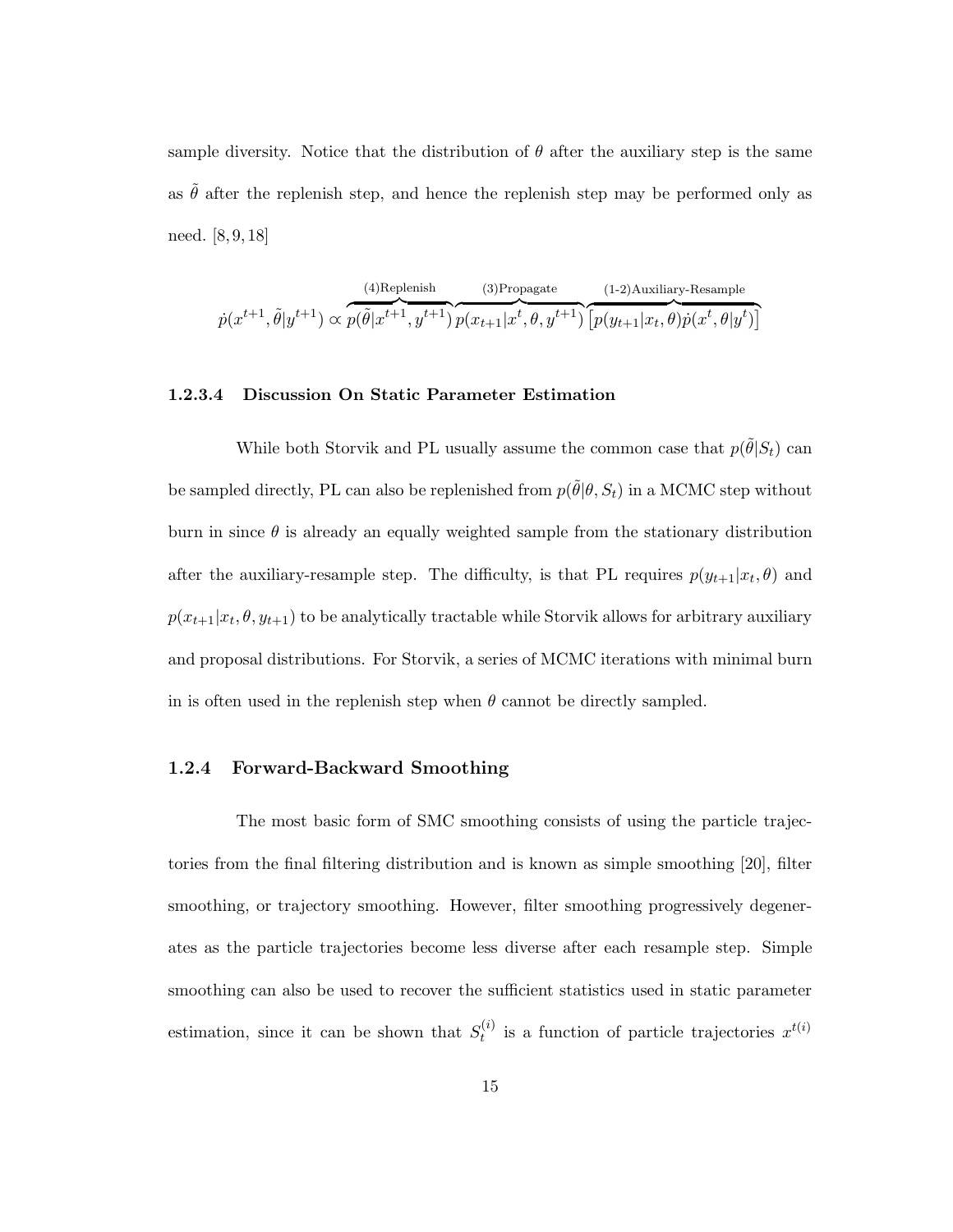

Figure 1.6: Example Trajectories of Different Smoothing Methods: (a) Simple Smoothing: particles become less diverse as  $t$  decreases, (b) GDW04 or Boost Smoothing: no new particle locations, but particle trajectories are reassigned, (c) Kernel Smoothing: new particle locations.

as indexed in the particle approximation  $\dot{p}(x^t|y^t)$ . Hence, if filter smoothing performs poorly, sufficient statistic methods should perform poorly as well. Figure 1.6 shows example particle trajectories of three types of SMC smoothing methods.

The forward-backward class of smoothing algorithms starts with forward filtering to find  $\dot{p}(x_t|y^t)$  for  $t = 1 : T$ , and then recursively calculates the smoothing densities using the previously sampled  $\dot{p}(x_{t+1:T} | y^T)$ . By the Markov property, conditional distributions can be simplified such that  $p(x^t | x_{t+1:T}, y^T) = p(x^t | x_{t+1}, y^t)$ . Usually,  $p(x_t|x_{t+1}, y^t)$  does not allow for direct sampling, with the notable exception of DLMs via FFBS, and so the main difficulty is calculating the normalizing constant.

$$
p(x_{t:T}|y^T) = p(x_t|x_{t+1}, y^t)p(x_{t+1:T}|y^T) = \frac{p(x_{t:t+1}|y^t)}{p(x_{t+1}|y^t)}p(x_{t+1:T}|y^T)
$$

$$
= \frac{p(x_{t+1}|x_t)p(x_t|y^t)}{p(x_{t+1}|y^t)}p(x_{t+1:T}|y^T)
$$
(1.2.1)

$$
p(x_t|x_{t+1:T}, y^T) \propto p(x_{t+1}|x_t)p(x_t|y^t)p(x_{t+1:T}|y^T)
$$
\n(1.2.2)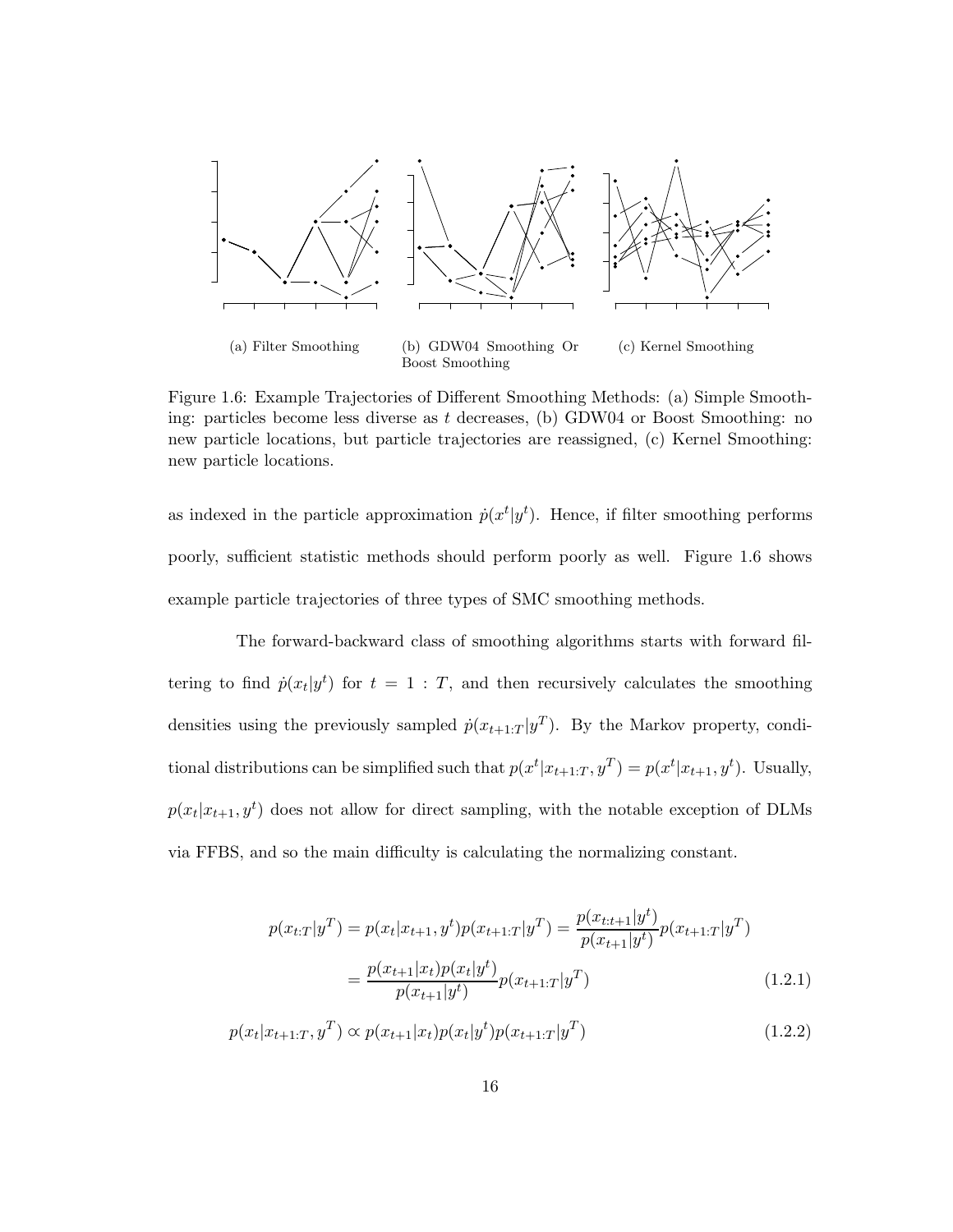The first SMC Smoothing method for joint samples (GDW04) [15] and the new Boost Smoothing algorithm use the proportionality argument in (1.2.2) to normalize the weight of each particle. Kernel Smoothing is another new alternative solution that uses kernel density estimation to approximate the normalizing constant directly using (1.2.1).

The derivation for the static parameter case was introduced in [24]. The version presented here allows for sampling from the filter smoothing distributions  $p(x^t|y^t)$  to create joint samples with  $p(x_{t+1:T}, \theta | y^T)$ . This allows for forward-backward smoothing at all time steps  $t < T$ , or periodically depending upon the rate that particle trajectories degenerate in order to save on computation.

$$
p(x^T, \theta | y^T) = p(x^t | \theta, x_{t+1}, y^t) p(x_{t+1:T}, \theta | y^T)
$$
  
= 
$$
\frac{p(x_{t+1} | x_t, \theta) p(\theta | x^t, y^t) p(x^t | y^t)}{p(x_{t+1}, \theta | y^t)} p(x_{t+1:T}, \theta | y^T)
$$
  

$$
p(x^t | x_{t+1:T}, \theta, y^t) \propto p(x_{t+1} | x_t, \theta) p(\theta | x^t, y^t) p(x^t | y^t) p(x_{t+1:T}, \theta | y^T)
$$

Hence, given  $x_{t+1}^{(i)}$  $t_{t+1:T}^{(i)}, \theta^{(i)} \sim p(x_{t+1:T}, \theta | y^T)$ , sample  $x^{t(j)} \sim p(x^t | y^t)$  with weights proportional to  $w^{(j)} \propto p(\theta^{(i)} | x^{t(j)}, y^t) p(x_{t+1}^{(i)} | x_t^{(j)})$  $_{t}^{(j)},\theta^{(i)}).$ 

Additionally, there is an alternative class of algorithms known as two filter smoothing, which is a technique for calculating the marginal distributions  $p(x_t|y^T)$ . This is done by using the forward and backward filtering densities,  $p(x^t | y^t)$  and  $p(x_{t:T} | y_{t:T})$ , in order to sample new states. This class of algorithms are generally order  $\mathcal{O}(TN^2)$ complexity. [5, 13]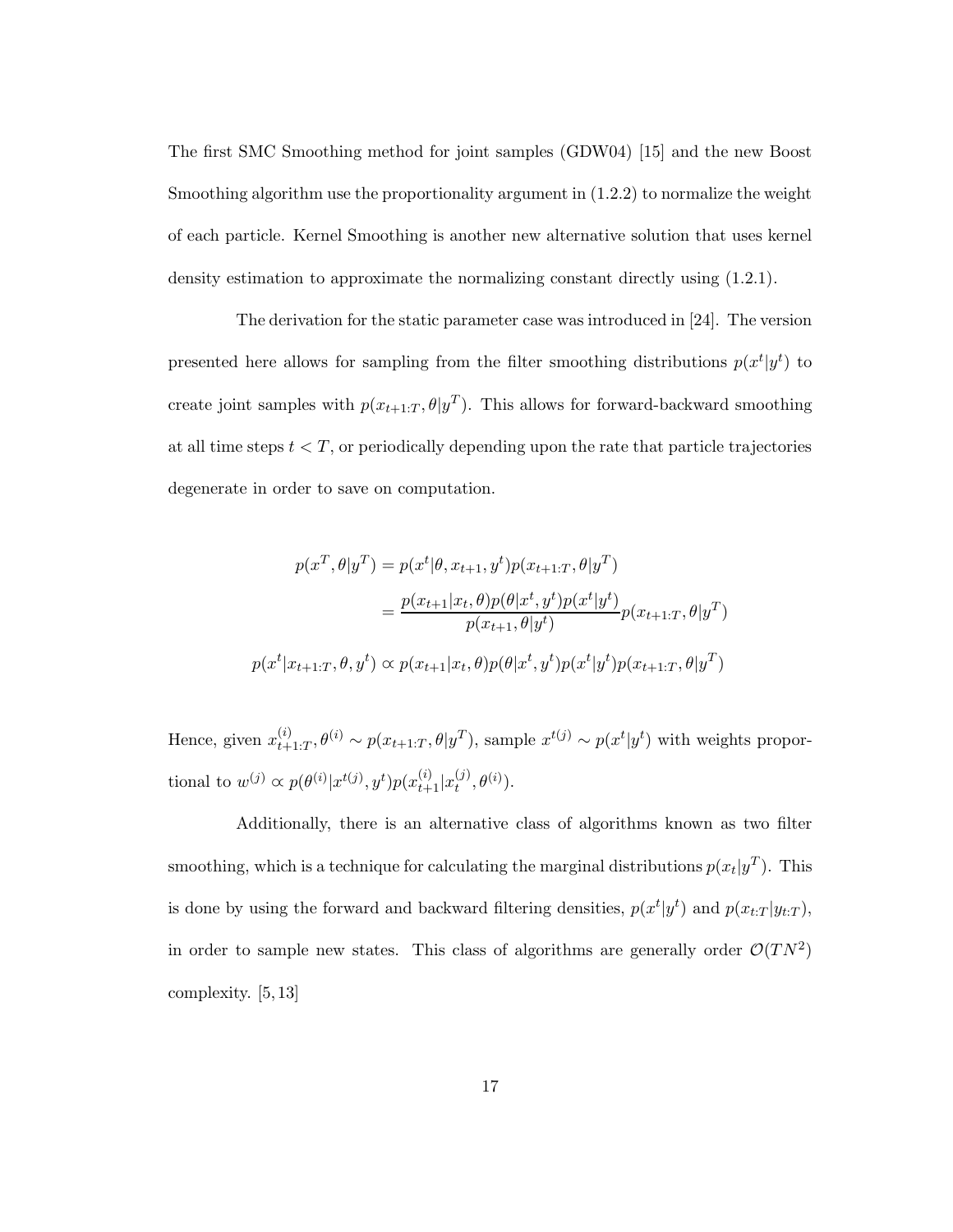#### 1.2.4.1 GDW04 Smoothing

The first SMC smoothing method was introduced in [12] and produced weighted samples of the marginal distributions  $p(x_t|y^T)$ . Next, the method was improved by [15] to generate joint samples from  $p(x^T|y^T)$ . This method was then extended for static parameter estimation in [24] for Particle Learning, and is presented here for the case where  $\dot{p}(x_t, \theta | y^t)$  is not an equally weighted sample. The computational cost is  $\mathcal{O}(TN)$  per sample or  $\mathcal{O}(TN^2)$  for N samples. Since the forward filtering cost is typically  $\mathcal{O}(TN)$ for N samples, the computational complexity is dominated by the smoothing process. A second issue is that no new particle locations,  $x_t^{(i)}$  $t^{(i)}$ , are sampled, merely the links connecting particle trajectories are reshuffled as in Figure 1.6b. To generate a sample  $\tilde{x}^T$ , proceed as described in Algorithm 6.

Forward Filter to generate  $\dot{p}(x_t, \theta | y^t) = \left\{w_t^{(i)}\right\}$  $_{t}^{\left( i\right) },x_{t}^{\left( i\right) }$  $\left\{ \begin{matrix} (i)\ t \end{matrix} \right\}^{N}_{i}$  $i=1$  if  $t = 1 : T$ Sample  $\tilde{x}_T, \tilde{\theta} \sim \dot{p}(x_T, \theta | y^T)$ for  $t = T - 1$  to 1 do **Sample**  $\tilde{x}_t$  from  $x_t^{(i)}$  with probability  $w_{t|T}^{(i)} \propto p(\tilde{\theta}|x^{t(i)}, y^t)p(\tilde{x}_{t+1}|x_t^{(i)})$  $_{t}^{\left( i\right) },\tilde{\theta})w_{t}^{\left( i\right) }$ t



Theoretical results assuming fixed parameters show that the rate of convergence in mean squared error is order  $\mathcal{O}(1/N)$  for the number of particles and order  $\mathcal{O}(1/\sqrt{N})$  in terms of computational complexity. For details, see Theorem A.1.2 in Appendix A.1.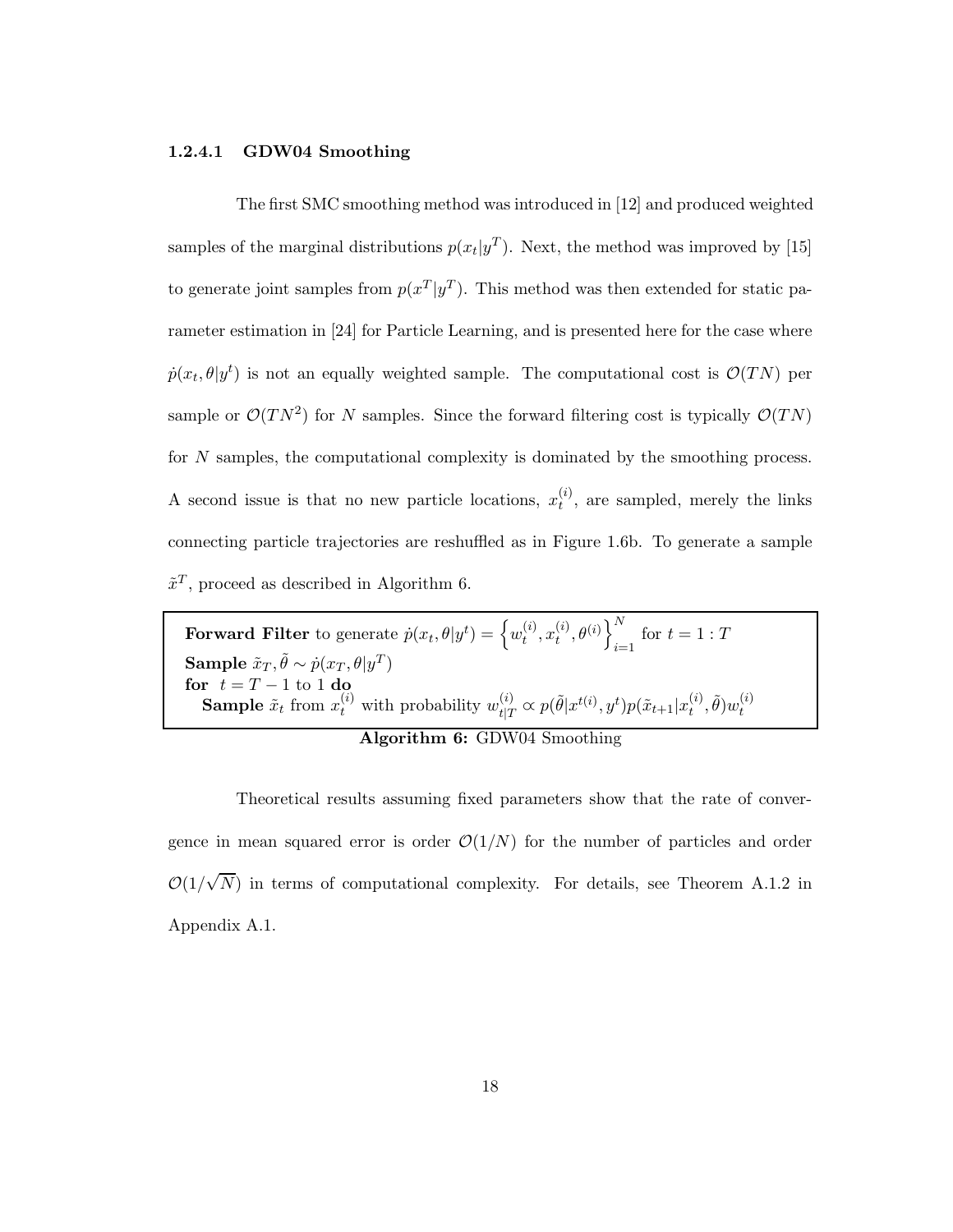#### 1.2.4.2 Boost Smoothing (New)

The main computational problem with the GDW04 algorithm is that the reduction in MC error provided by one additional particle is eventually overshadowed by the computational cost of that one additional particle.

One solution is to run the filtering algorithm on  $N$  particles and the GDW04 smoothing algorithm M times with K particles, combining results for a total of  $N =$ KM samples. Now when GDW04 is applied in the backward pass, the cost is only  $\mathcal{O}(TK)$  per sample instead of  $\mathcal{O}(TN)$ . Since the computational complexity of SMC filtering algorithms is generally  $O(TN)$ , there is no reason to divide the forward pass into groups. In Machine Learning terminology this strategy is called Boosting, where each group of size K represents a weak learner (compared to a group of size  $N$ ) which can be combined to make a strong learner. In this case, the motivation for using the weak learners is computational, because now the computational complexity is order  $\mathcal{O}(TMK^2) = \mathcal{O}(TKN)$  instead of  $\mathcal{O}(TN^2)$ . This process is described in Algorithm 7.

Forward Filter to generate  $\dot{p}(x_t, \theta | y^t) = \left\{w_t^{(i)}\right\}$  $_{t}^{\left( i\right) },x_{t}^{\left( i\right) }$  $\left\{ \begin{matrix} (i), \theta^{(i)} \end{matrix} \right\}_{i=1}^N$  $i=1$  if  $t = 1 : T$ **Sample** without replacement, M groups of K particles **Backward Smooth** by performing GDW04 on each of the  $M$  groups of  $K$  particles Algorithm 7: Boost Smoothing

Theoretical results suggest that Boost Smoothing is making a trade off between the bias and the variance of the estimate. As seen in Appendix A.1 and assuming fixed parameters, the rate of convergence in mean squared error is order  $\mathcal{O}(1/KM + \mu^2)$ where  $\mu$  is the bias of GDW04 with K particles. If the rate of this bias decreases on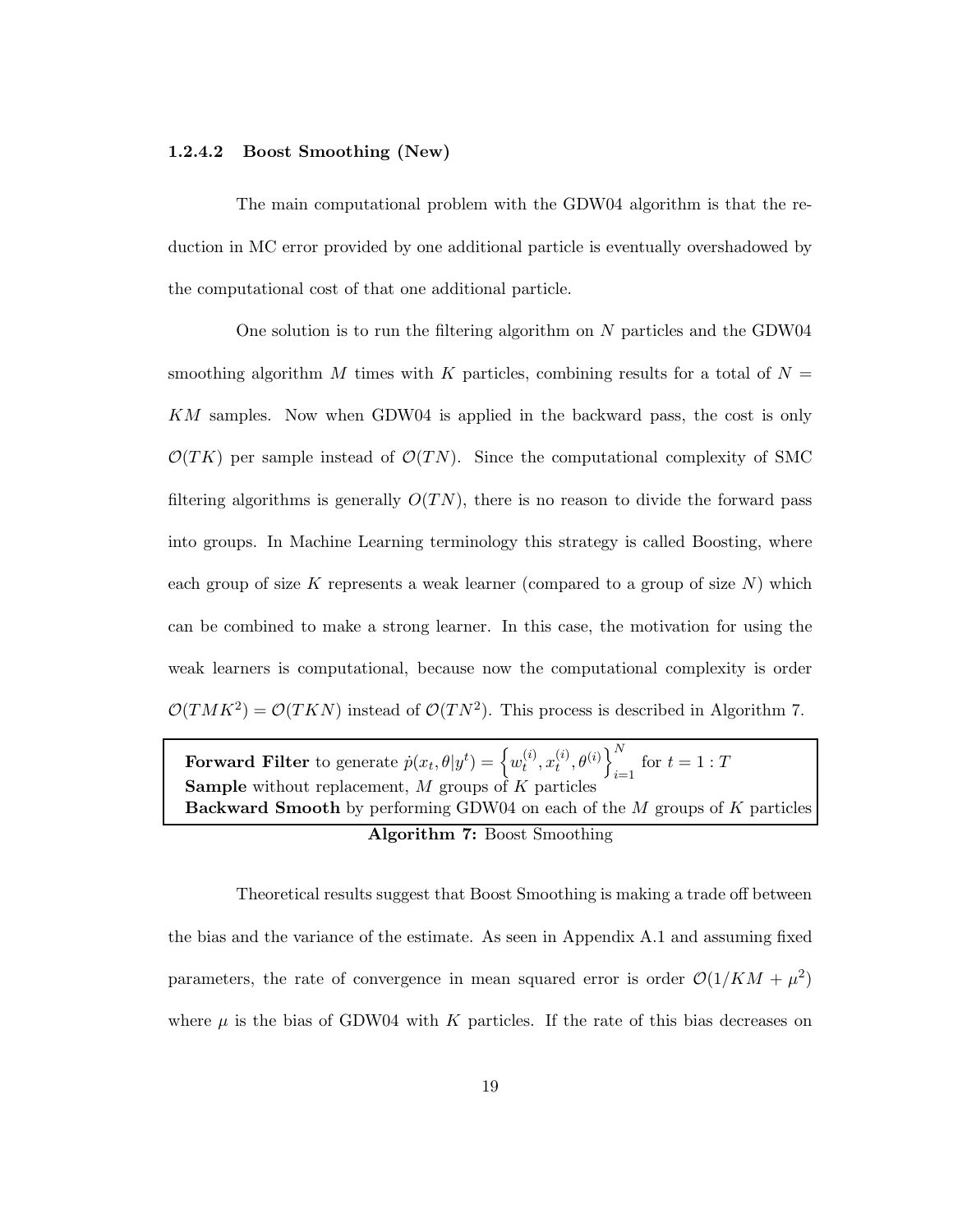the order of  $\mathcal{O}(1/N)$ , and setting  $M = K$ , then Boost Smoothing has the same order of convergence in mean squared error, but with a computational complexity of  $\mathcal{O}(TN^{3/2})$ . In practice, for well behaving state space models and sufficiently large  $K$ , the estimate is essentially unbiased relative to the variance, and the results of Section 1.3 and 1.4 suggest choosing  $K \ll M$  given sufficient signal in the observations. In this setting, for fixed K large enough that  $E(h(x^T|y^T)) < \epsilon$ , the computational complexity of Boost Smoothing becomes linear in the number of particles. The choice of  $K$  needs to be tuned for each individual problem and should increase as N increases to even out the sources of MC error, with an ideal choice minimizing the MC error for a given amount of computation.

#### 1.2.4.3 Kernel Smoothing (New)

An alternative smoothing method arises from using kernel density estimation to calculate the normalizing constant in (1.2.1), avoiding the proportionality argument from (1.2.2). Furthermore, this allows new particle locations to be sampled in the backward smoothing step. After the obligatory forward filtering pass, the next step is to calculate  $\dot{p}(x_{t:t+1}|y^T)$  for  $t = T - 1$ : 1 where  $x_t$  are new particle locations and  $x_{t+1}$ are the one step filter smoothing estimates. These will be used later to bind the different bivariate samples  $\dot{p}(x_{t:t+1}|y^T)$ , to create joint samples  $\dot{p}(x^T|y^T)$ .

Recall that  $\dot{p}(x) = \frac{1}{n} \sum_{i=1}^{N} w^{(i)} \delta_{x^{(i)}}(x)$  is the weighted sample representation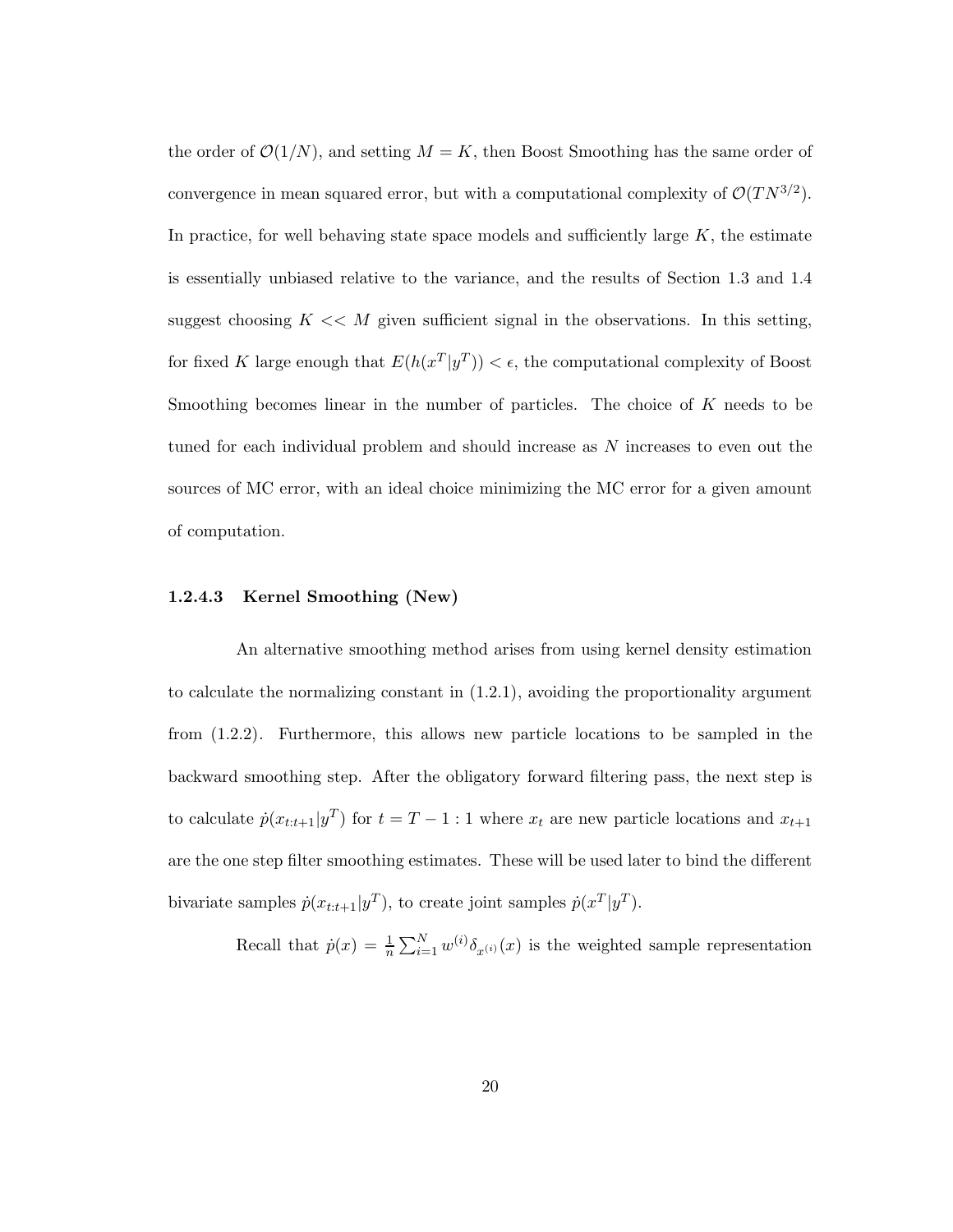of a density function. Then the kernel density estimate is

$$
\hat{p}(x) = \frac{1}{N} \sum_{i=1}^{N} w^{(i)} K_h(x^{(i)} - x)
$$

where  $K_h(u)$  is a kernel with bandwidth h and  $E(K_h(u)) = 0$ . One common example is the Gaussian kernel, defined as  $K_h(u) = N(u|0, h^2)$ . The kernel provides for density estimation between particle locations by smoothing over the gaps in the weighted sample. In general, the only requirement for consistency of the density estimate is that  $\lim_{N\to\infty} h = 0$  while  $\lim_{N\to\infty} Nh = \infty$ . In histogram terminology, this merely means that the number of samples per bin must increase despite the bin width decreasing. A bandwidth that is too small produces jagged density estimates, while large bandwidths over smooth the density estimate and leads to over-dispersion. For known bandwidth and certain kernel families, efficient calculations can be performed using discrete Fourier transformations. This creates a grid of K values that can be interpolated to find density estimates at arbitrary locations in  $\mathcal{O}(NK \log K)$  time. Efficient implementations of kernel density estimation are available in many statistics packages.

Automatic bandwidth selection schemes range from computationally complex cross validation techniques to fast plug-in estimates usually based upon a scaled standard deviation. Plug-in estimators perform well when the estimated density is approximately normal, while cross-validation or user defined bandwidths are best for distributions when the standard deviation is a poor estimate of variability. An example of this is the multi-modal distributions arising from the nonlinear state space model of Section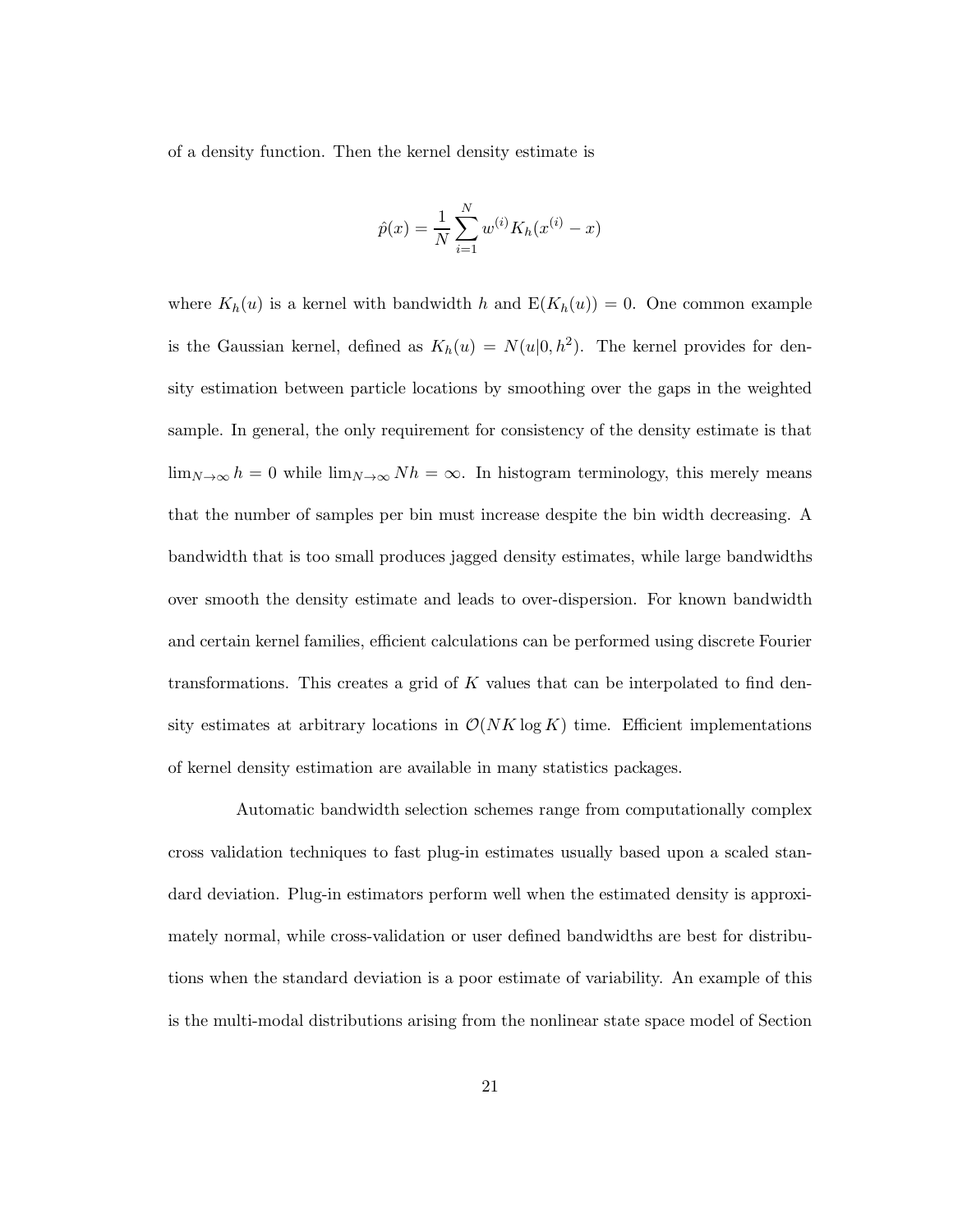This new smoothing algorithm is motivated by the following recursion, similar to running SIR in the reverse direction, where the needed filtering and prediction densities for the reweight step are calculated using kernel density estimation.

$$
\dot{p}(x_{t:t+1}|y^T) = \underbrace{\overbrace{\dot{p}(x_{t+1}|x_t)\hat{p}(x_t|y^t)}^{\text{reweight}}}_{\hat{p}(x_{t+1}|y^t)q(x_t|x_{t+1},y^t)}\overbrace{\dot{q}(x_t|x_{t+1},y^t)}^{\text{propagate}}\int \dot{p}(x_{t+1:t+2}|y^T)\mathrm{d}x_{t+2}
$$

For best performance, the predictive density can be rearranged such that the system equation becomes the kernel in KDE.

$$
p(x_{t+1}|y^t) = \int p(x_{t+1}|x_t)p(x_t|y^t)dx_t \simeq \int K_h(x_t - E(x_{t+1}|x_t))\,\dot{p}(x_t|y^t)dx_t
$$

For the case when the system equation is Gaussian, a Gaussian kernel with bandwidth equal to the standard deviation of the system equation can be used. This improves the density estimate by removing the limiting argument that  $h \to \infty$ , which is particularly important when estimating tail densities. In the general case,  $p(x_{t+1}|y^T)$ can be approximated by propagating  $x_{t+1}^{(i)} \sim p(x_{t+1}|x_t^{(i)})$  $t^{(i)}$  and performing KDE on  $\dot{p}(x_{t+1}|y^{t}) = \left\{w_t^{(i)}\right\}$  $\left\{ \begin{matrix} (i), x_{t+1}^{(i)} \end{matrix} \right\}_{i=1}^N$ .

This method also depends upon a reasonable choice for the backward propagate distribution  $q(x_t|x_{t+1}, y^t)$ , which is chosen based on similar concerns as the forward filtering propagate distribution. The naturally choice would be  $q(x_t|x_{t+1}, y^t) \propto$  $p(x_{t+1}|x_t)p(x_t|y^t)$  whereupon the reweight step would not be necessary. This choice is

1.4.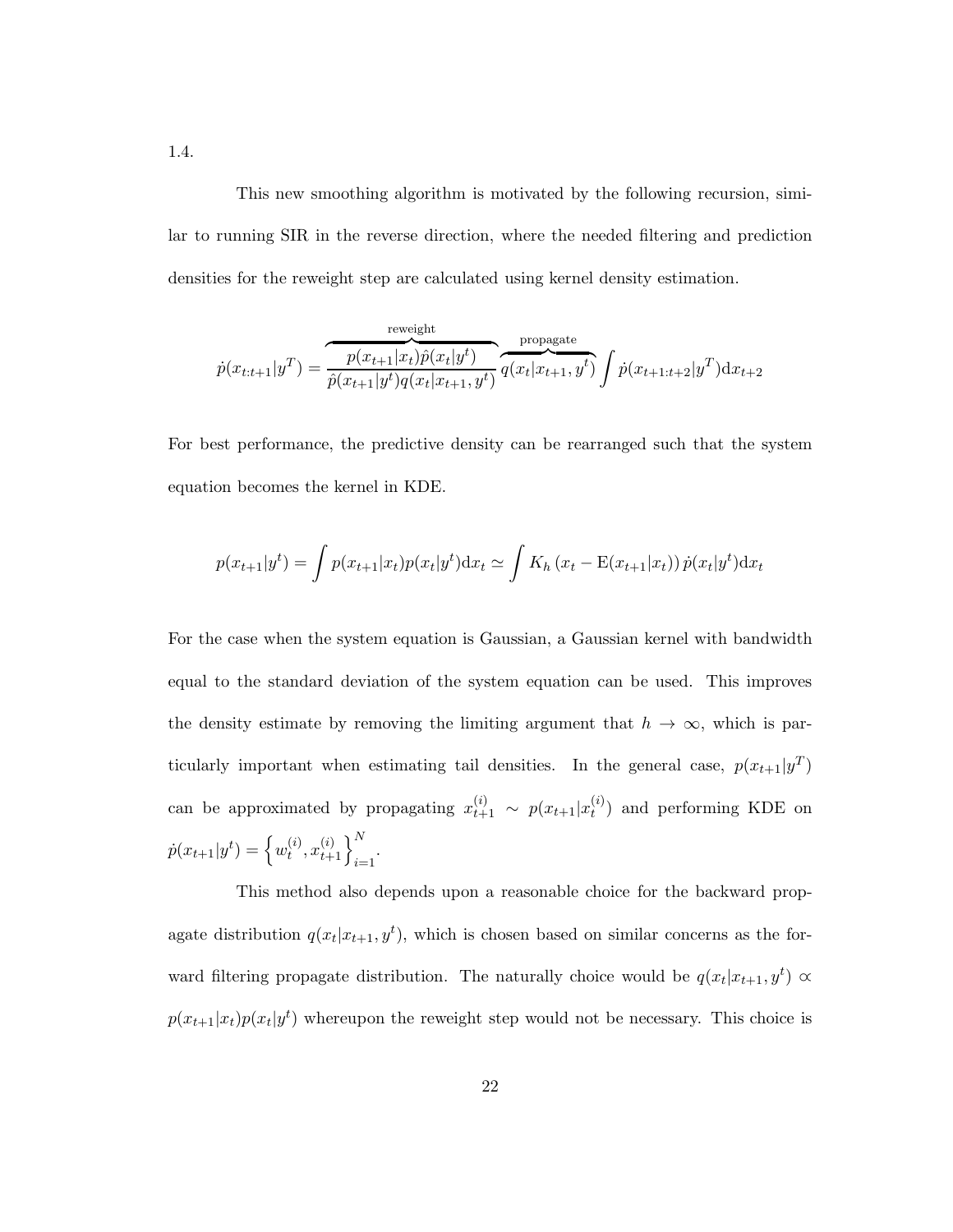rarely feasible except for a Dynamic Linear Model (DLM), where this algorithm reduces to Forward Filter-Backward Sampling (FFBS).

As stated, this algorithm produces samples for the marginal distributions  $p(x_t|y^T)$ , and can be used to find filter smoothing estimates of  $p(x_{t:t+k}|y^T)$ , but this quickly degenerates for large k. However, samples of the form  $p(x_{t:t+1}|y^T)$  can be modified to generate joint samples  $p(x^T|y^T)$  in  $\mathcal{O}(TN \log N)$  time by using the one step filter smoothing distribution to capture the dependency between states. By sorting the filter smoothing estimate  $\tilde{x}_{t+1}$  from  $\dot{p}(x_{t:t+1}|y^T)$  and  $\tilde{x}_{t+1}$  from  $\dot{p}(x_{t+1:t+2}|y^T)$ ,  $\dot{p}(x_{t:t+1}|y^T)$ can be approximated by  $\left\{\tilde{x}_t^{(i)}\right\}$  $\left\{\begin{matrix} (i), x_{t+1:t+2}^{(i)} \end{matrix}\right\}_{i=1}^N$ . This is because the distribution of the order statistics allows for the simple smoothing estimate  $\check{x}_{t+1}$  to be replenished by a second sample from the same marginal distribution, since the distribution of central order statistics converge to fixed values and hence central order variates are exchangeable in the limit. Therefore, joint smoothing is done by using a replenishing series of one step filter smoothing operations. The  $\mathcal{O}(N \log N)$  time complexity arises from the need to sort particle locations. See Algorithm 8 for implementation details.

The reason for using three sorting operations per iteration instead of two is to avoid resampling all of  $\tilde{x}_{t+1:T}$  particles after each iteration. Hence,  $\tilde{x}_t$  can immediately be stored on disk to free up main memory. Note that  $u(1:N)$  represents the indices for sorting  $t(1:N)$ , much like how  $t(1:N)$  represents the indices for sorting  $x_{t+1}^{(1:N)}$ .

Unfortunately, due to the poor performance of multivariate KDE, the algorithm here is specific for state space models that are univariate in both the observations and hidden states, and without the inclusion of static parameter estimation. However,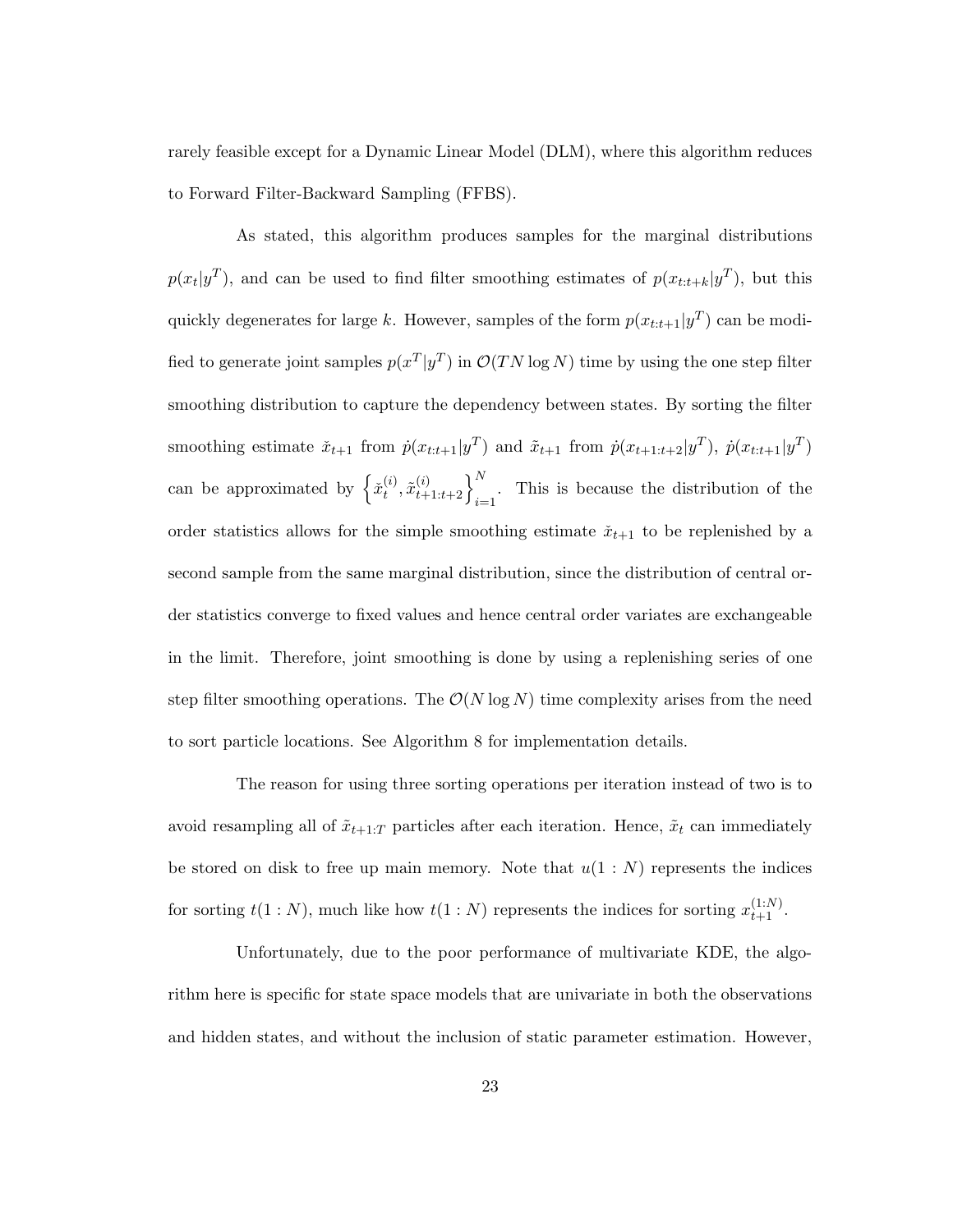Forward Filter to generate  $\dot{p}(x_t, \theta | y^t) = \left\{w_t^{(i)}\right\}$  $_{t}^{\left( i\right) },x_{t}^{\left( i\right) }$  $\left\{ \begin{matrix} (i)\ t \end{matrix} \right\}^{N}_{i}$  $i=1$  if  $t = 1 : T$ **Sample**  $\tilde{x}_T^{(i)} \sim \dot{p}(x_T | y^T)$  for  $i = 1:N$  $\mathbf{for}~t = T - 1~\mathrm{to}~\mathop{1}\limits_{\left(i\right)}\mathbf{do}$ Propagate  $x_t^{(i)} \sim q\left(x_t \middle| \tilde{x}_{t+1}^{(i)}, y^t\right)$ Weights  $w_t^{(i)} \varpropto p\left(\tilde{x}_{t+}^{(i)}\right)$  $\begin{cases} i \\ t+1 \end{cases} x_t^{(i)}$  $\left( \begin{matrix} i \ i \end{matrix} \right) \hat{p} \left( x_t^{(i)} \right)$  $\hat{p}_{t}^{(i)}\Big|y^{t}\Big)\Big/\hat{p}\Big(\tilde{x}_{t+1}^{(i)}$  $\begin{pmatrix} i \\ t+1 \end{pmatrix} y^t$   $q \left( x_t^{(i)} \right)$  $\begin{pmatrix} i \\ t \end{pmatrix} \tilde{x}_{t+1}^{(i)}, \cdot$  $\textbf{Resample} \; \dot{p}(x_{t:t+1} | y^T) = \Big\{w_t^{(i)}\Big\}$  $_{t}^{\left( i\right) },x_{t}^{\left( i\right) }$  $\left. \begin{array}{c} (i), \tilde{x}_{t+1}^{(i)} \end{array} \right\}_{i=1}^{N}$  to create  $\dot{p}(x_{t:t+1}|y^T) = \{1, \check{x}_t^{(i)}\}$  $\{e^{i}, \check{x}_{t+1}^{(i)}\}_{i=1}^{N}$ **Create index**  $s(i)$  for  $i = 1 : N$  such that  $\tilde{x}_{t+1}^{s(i)} < \tilde{x}_{t+1:T}^{s(i+1)}$  $t+1:T$ **Create index**  $t(i)$  for  $i = 1:N$  such that  $\tilde{x}_{t+1}^{t(i)} < \tilde{x}_{t+1:T}^{t(i+1)}$ Create index  $u(i)$  for  $i = 1:N$  such that  $t(u(i)) < t(u(i+1))$ <br>Create index  $u(i)$  for  $i = 1:N$  such that  $t(u(i)) < t(u(i+1))$ **Then**  $\dot{p}(x_{t:T} | y^T) = \{1, \tilde{x}_t^{(i)} = \tilde{x}_t^{s(u(i))}\}$  $_{t}^{s(u(i))},\tilde{x}_{t+}^{(i)}$  $_{t+1:T}^{(i)}\}_{i=1}^{N}$ 

Algorithm 8: Kernel Smoothing

if multivariate KDE is acceptable, this algorithm easily generalizes to higher dimensions and static parameters.

#### 1.3 Example: AR(1), Fixed And Static Parameters

This section discusses a standard AR(1) model with normal errors with either fixed parameters (Model 1) or static parameters (Model 2). For each model, the data set consist of a common hidden state  $x^T$  of length 100 generated from the system equation, and three sets of observations  $y<sup>T</sup>$  for low, medium, and high Signal to Noise Ratios (SNR). To compare the numerical performance of each algorithm, Root Mean Squared Error (RMSE) calculations are used with respect to 95% Credible Intervals (CI) over 100 repeated runs of each algorithm with  $2^{13} = 8192$  particles. The model is described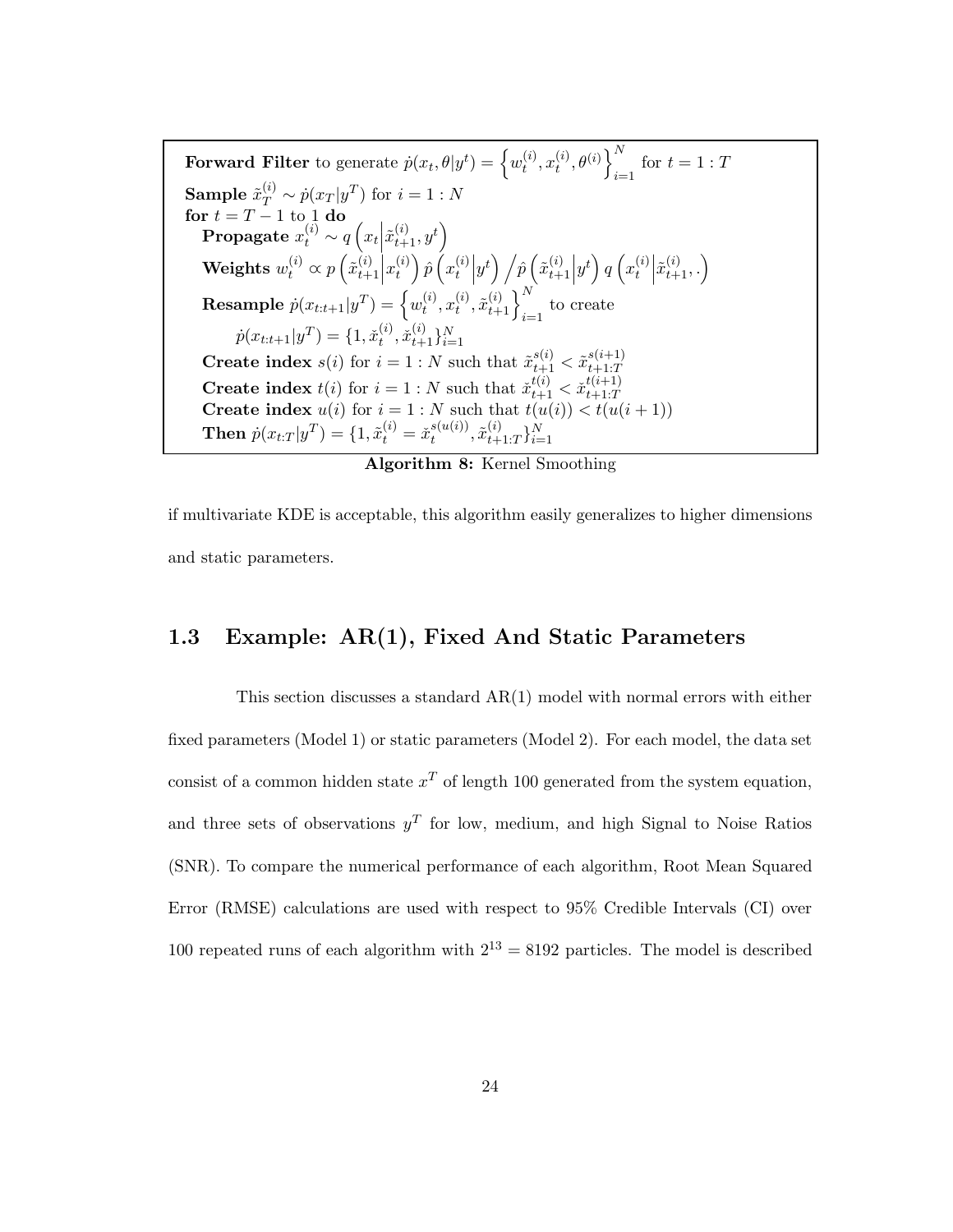| Model 1                                                                                       | Model 2                                                      |
|-----------------------------------------------------------------------------------------------|--------------------------------------------------------------|
| $\phi = 0.9$                                                                                  | $p(\phi) = N(0, \phi_0 = 1)$                                 |
| $p(x_1 \phi, \sigma^2) = N\left(0, x_V = \frac{\sigma^2}{1-\phi^2}\right)$ $p(x_1) \propto 1$ |                                                              |
| $\sigma^2=1$                                                                                  | $p(\sigma^2) = IG(\sigma_a^2 = 10, \sigma_b^2 = 10)$         |
| $\tau^2 = \{0.1^2, 1, 10^2\}$                                                                 | $p(\tau^2) = IG(\tau_a^2 = 10, \tau_b^2 = \{0.1, 10, 100\})$ |

Table 1.1: Linear Models 1 & 2: Prior Specifications

| Algorithm       | Auxiliary                     | Propagate                                                                          |
|-----------------|-------------------------------|------------------------------------------------------------------------------------|
| Bootstrap       |                               | $p(x_{t+1} x_t)$                                                                   |
| SIR.            |                               | $p(x_{t+1} x_t,y_{t+1})$                                                           |
| APF             | $N(y_{t+1} \phi x_t, \tau^2)$ | $p(x_{t+1} x_t, y_{t+1})$                                                          |
| PI <sub>1</sub> | $p(y_{t+1} x_t)$              | $p(x_{t+1} x_t,y_{t+1})$                                                           |
| Kernel          |                               | $p(x_t x_{t+1}, y^t)$                                                              |
| Liu & West      | $p(y_{t+1} x_t, \theta)$      | $p(x_{t+1} x_t, \tilde{\theta}, y^{t+1})q_t(\tilde{\theta} \theta, \delta = 0.99)$ |
| Storvik         | $p(y_{t+1} x_t, \theta)$      | $p(x_{t+1} x_t, \tilde{\theta}, y^{t+1})p(\tilde{\theta} x^t, y^t)$                |
| PL              | $p(y_{t+1} x_t, \theta)$      | $p(\theta   x^{t+1}, y^{t+1}) p(x_{t+1}   x_t, \theta, y^{t+1})$                   |

Table 1.2: Linear Models 1 & 2: Algorithm Specifications  $(\theta = {\phi, \sigma^2, \tau^2})$ 

with prior specifications found in Table 1.1 and implementation choices in Table 1.2.

$$
y_t | x_t, \tau^2 \sim N(x_t, \tau^2)
$$

$$
x_t | x_{t-1}, \phi, \sigma^2 \sim N(\phi x_{t-1}, \sigma^2)
$$

From this state space model, a number of conditional and derived distributions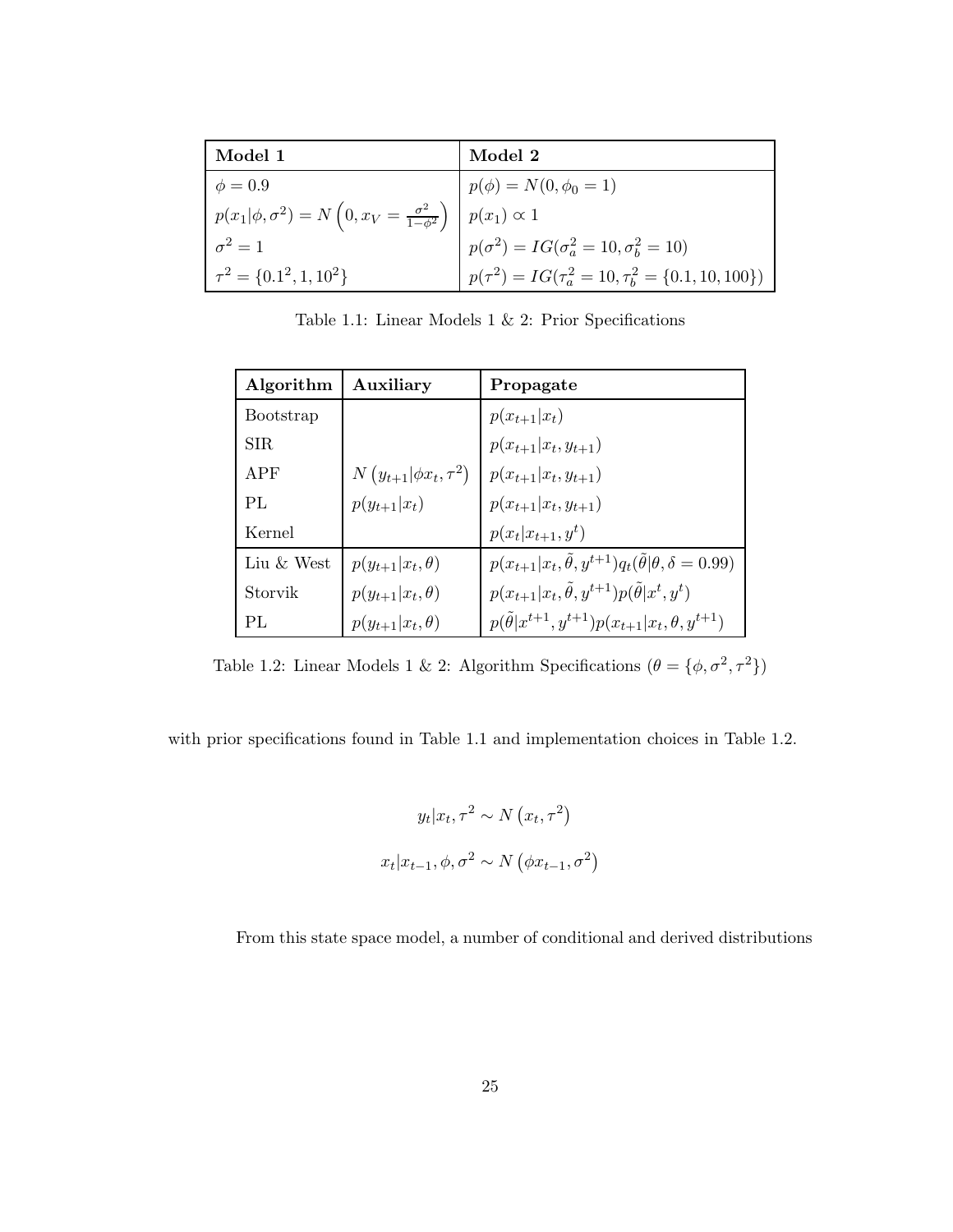are used for the different MCMC and SMC implementations and are presented next.

$$
x_{1}|x_{2}, y_{1}, \phi, \sigma^{2}, \tau^{2} \sim N\left(\frac{\phi x_{2} \sigma^{-2} + y_{1} \tau^{-2}}{\tau^{-2} + \phi^{2} \sigma^{-2}}, \frac{1}{\tau^{-2} + \phi^{2} \sigma^{-2}}\right)
$$
\n
$$
x_{t}|x_{t-1}, x_{t+1}, y_{t}, \phi, \sigma^{2}, \tau^{2} \sim N\left(\frac{\phi x_{t-1} \sigma^{-2} + \phi x_{t+1} \sigma^{-2} + y_{t} \tau^{-2}}{\sigma^{-2} + \phi^{2} \sigma^{-2} + \tau^{-2}}, \frac{1}{\sigma^{-2} + \phi^{2} \sigma^{-2} + \tau^{-2}}\right)
$$
\n
$$
x_{T}|x_{T-1}, y_{T}, \phi, \sigma^{2}, \tau^{2} \sim N\left(\frac{\phi x_{T-1} \sigma^{-2} + y_{T} \tau^{-2}}{\sigma^{-2} + \tau^{-2}}, \frac{1}{\sigma^{-2} + \phi^{2} \sigma^{-2} + \tau^{-2}}\right)
$$
\n
$$
x_{1}|y_{1}, \tau^{2} \sim N(y_{1}, \tau^{2})
$$
\n
$$
x_{t+1}|x_{t}, y_{t+1}, \phi, \sigma^{2}, \tau^{2} \sim N\left(\frac{\phi x_{t} \sigma^{-2} + y_{t+1} \tau^{-2}}{\sigma^{-2} + \tau^{-2}}, \frac{1}{\sigma^{-2} + \tau^{-2}}\right)
$$
\n
$$
y_{t+1}|x_{t}, \phi, \sigma^{2}, \tau^{2} \sim N\left(\phi x_{t}, \tau^{2} + \sigma^{2}\right)
$$
\n
$$
x_{t}|x_{t+1}, y^{t}, \phi, \sigma^{2}, \tau^{2} \sim N\left(\frac{\text{E}(x_{t}|y_{t})}{V(x_{t}|y^{t}) + \phi/\sigma^{2} x_{t+1}}{\tau^{-2}}, \frac{1}{\sqrt{V(x_{t}|y^{t}) + \phi^{2} / \sigma^{2}}}\right)
$$
\n
$$
\phi|\sigma^{2}, x^{t}, y^{t} \sim N\left(\frac{\sum_{i=2}^{t} x_{i} x_{i-1}}{\phi_{0}^{-1} + \sum_{i=1}^{t-1} x_{i}^{2}} \phi_{0}^{-1} + \sum_{i=1}^{t-1} x_{i}^{2}\right)
$$
\n<math display="</math>

For the RMSE calculations, equations (1.3.1) and (1.3.2) are used for the analytic case where the quantiles  $\xi_p$  are known (Model 1) and equations (1.3.3) and (1.3.4) are used when the quantiles  $\bar{x}_p$  are estimated from the data (Model 2). In these equations,  $t$  refers to a parameter at a particular time step and  $i$  refers to the replication. When presenting the results, boxplots will use equations (1.3.1) and (1.3.3), and equations (1.3.2) and (1.3.4) are used to show the RMSE as a function of time. The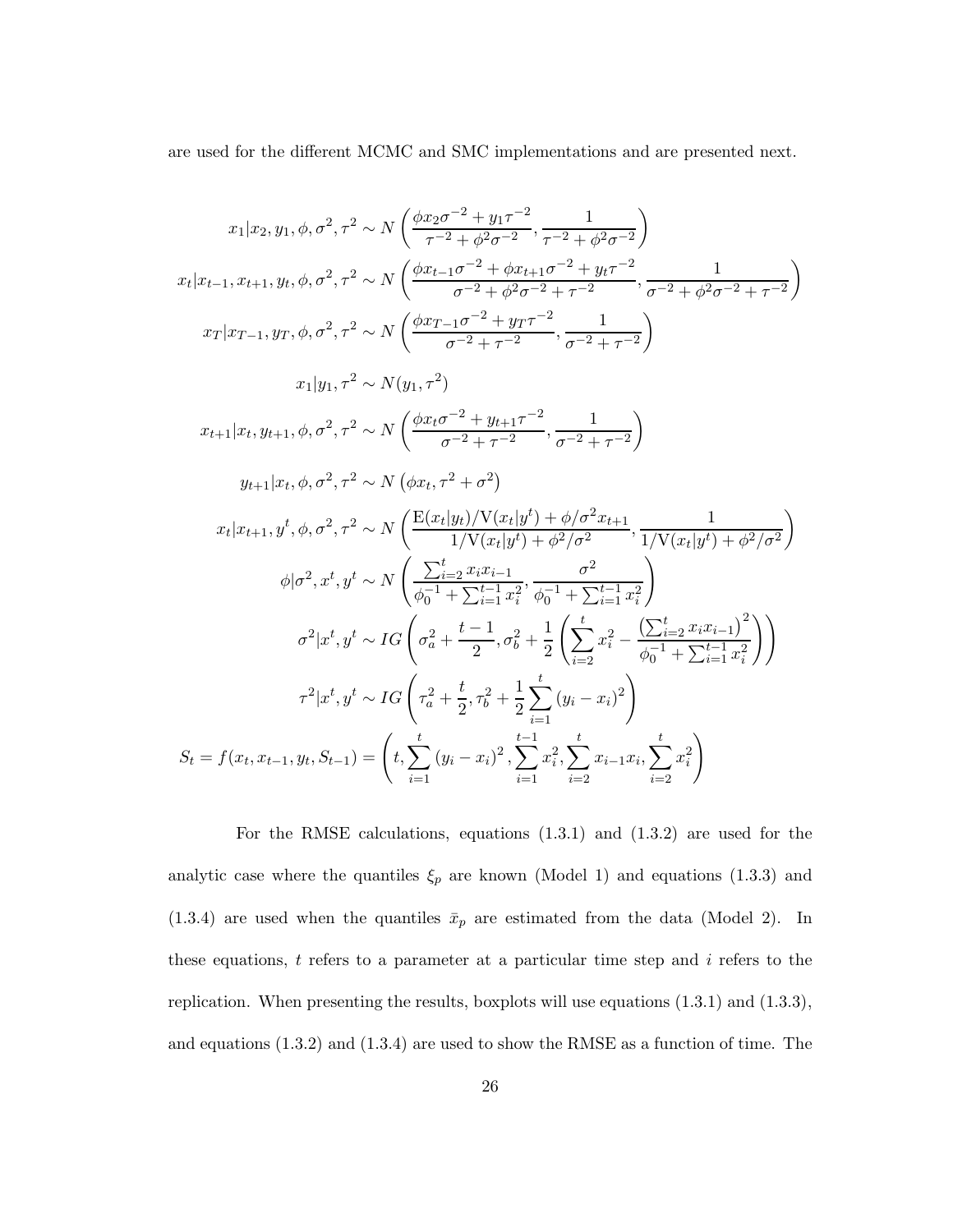RMSE boxplots are ideal for comparing algorithm performance in general, while plotting RMSE as a function of time is ideal for showing the expected variation in estimation performance. The RMSE for the static parameters are defined analogously.

$$
RMSE(x^T) = \sqrt{\frac{1}{2NT} \sum_{t=1}^{T} \sum_{i=1}^{N} \left( x_{2.5\%}^{(i,t)} - \xi_{2.5\%}^{(t)} \right)^2 + \left( x_{97.5\%}^{(i,t)} - \xi_{97.5\%}^{(t)} \right)^2}
$$
(1.3.1)

$$
RMSE(x_t) = \sqrt{\frac{1}{2N} \sum_{i=1}^{N} \left( x_{2.5\%}^{(i,t)} - \xi_{2.5\%}^{(t)} \right)^2 + \left( x_{97.5\%}^{(i,t)} - \xi_{97.5\%}^{(t)} \right)^2}
$$
(1.3.2)

$$
RMSE(x^T) = \sqrt{\frac{1}{2NT} \sum_{t=1}^{T} \sum_{i=1}^{N} \left( x_{2.5\%}^{(i,t)} - \bar{x}_{2.5\%}^{(t)} \right)^2 + \left( x_{97.5\%}^{(i,t)} - \bar{x}_{97.5\%}^{(t)} \right)^2}
$$
(1.3.3)

$$
RMSE(x_t) = \sqrt{\frac{1}{2N} \sum_{i=1}^{N} \left( x_{2.5\%}^{(i,t)} - \bar{x}_{2.5\%}^{(t)} \right)^2 + \left( x_{97.5\%}^{(i,t)} - \bar{x}_{97.5\%}^{(t)} \right)^2}
$$
(1.3.4)

#### 1.3.1 Linear Model 1: Fixed Parameters

This simulation study quantifies the RMSE for both filtering and smoothing 95% credible intervals with a data set generated from the state space model under three different Signal to Noise Ratios (SNR) for the fixed parameter case. The marginal posteriors for the filtering and smoothing distributions can be found in Figures 1.7 and 1.10, the ESS values are described in Figures 1.12 and 1.8, and the RMSE results are shown in Figures 1.12 and 1.9.

For the filtering comparisons, the Bootstrap filter proved to be surprisingly resilient despite being the simplest of the filtering algorithms. In the low SNR case, the ESS values of the Bootstrap and SIR filter occasionally drop to about 80% while the ESS values of APF and PL continually stay near 100%, however there is no distinguishable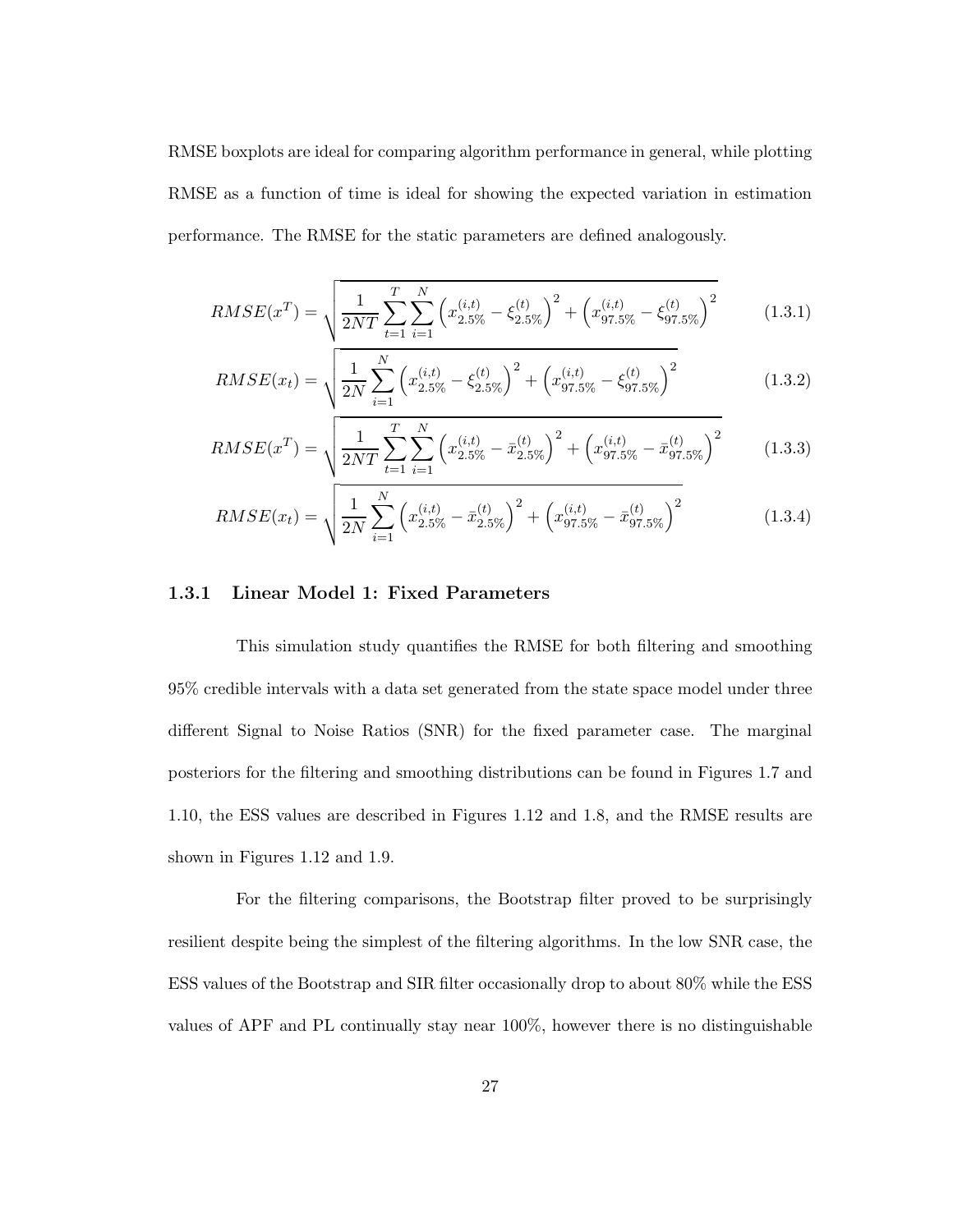difference in RMSE between the algorithms. Performance begins to be distinguishable in the medium SNR case, with PL having the most consistent RMSE performance. ESS values of SIR and APF are essentially the same with nearly the same RMSE performance over time. The Bootstrap filter has the best RMSE performance over most individual states despite its poor ESS performance. The catch is that when the ESS value drops there is usually a noticeable spike in the RMSE which makes its overall performance more erratic. PL offers the most reliable performance by generating i.i.d. samples, however these are not ideal for calculating quantiles where proposals with heavier tails can offer better precision. The situation changes again with a high SNR, with APF having the worse RMSE values. This is due to the auxiliary function using only a point estimate for the evolution for each particle, creating a degenerate weighted samples that underestimate the variance of the previous state.

The smoothing algorithms where all implemented with a PL filter, with results from FFBS provided to give an estimate of the expected RMSE for i.i.d. samples. Results show that Kernel Smoothing is extremely fast and works particularly well in the low SNR situation because it is able to sample new particle locations in the smoothing step. While the same optimal backward propagation distribution is used from FFBS, Kernel Smoothing is still using kernel density estimation to estimate weights instead of assuming equal weights. Boost Smoothing works nearly as well as GDW04 smoothing for sufficiently large  $K$ , but with a substantially reduced computation cost. This confirms the results of Theorem A.1.3, suggesting that Boost Smoothing is approximately equal in performance to GDW04 when the value of  $K$  is large enough that Boost Smoothing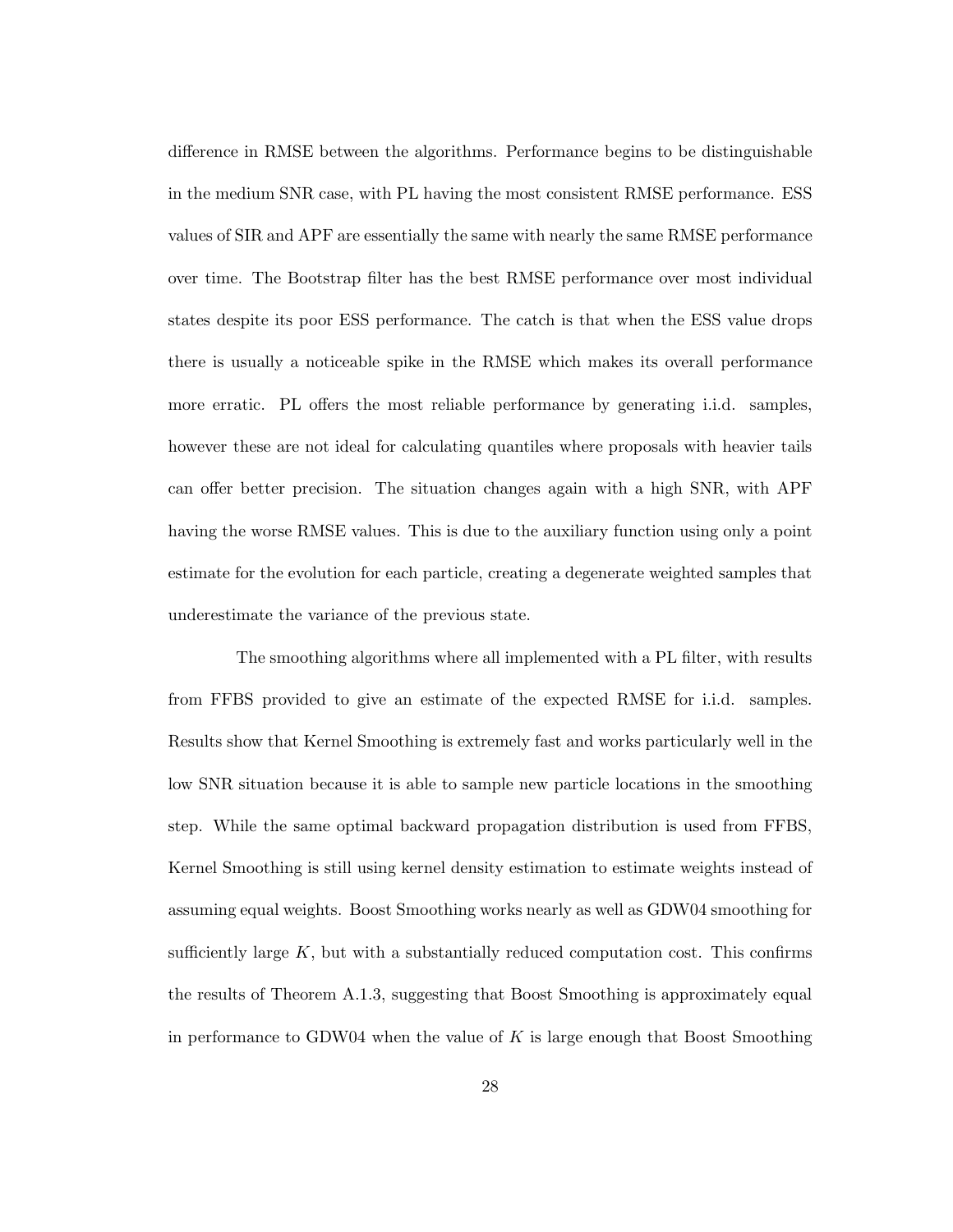is unbiased. Moreover, this minimum threshold for K seems to increase with lower SNR models.

Observed computation time can be seen in Table 1.3. The code was developed in R [29], and while attempts where made to optimize performance, there is a certain divergence from what theory would suggest. Namely, that for fixed  $N$ , the computation time for Boost Smoothing should decrease as K decreases. Results do not show this for small  $K$ , suggesting that the overhead of using an interpretive programming language becomes more significant as  $K$  decreases. Additionally, the code was run under a shared departmental cluster running the ROCKS operating system, so results may vary.

### 1.3.2 Linear Model 2: Static Parameters

This example is for comparing the numerical precision of the different algorithms when incorporating static parameter estimation. Since these models are not analytic, the results of a Gibbs sampler using FFBS is used to calculate the  $\bar{x}_p$  values in the RMSE calculations. Because it is impractical to repeat this MCMC for each of the filtering distributions, the  $\bar{x}_p^{(i,t)}$  values in equation (1.3.3) are calculated for each algorithms separately. Since the Liu & West algorithm utilizes a discount factor( $\delta = .99$ ), the results will not be consistent with Storvik or PL unless  $\delta \to 1$ . PL is used for filtering when comparing the RMSE results for smoothing under different values of  $K$ .

Of the filtering algorithms, only Storvik does not maintain high ESS values throughout, and this is particularly a problem at the start of the time series when the static parameter posteriors are rapidly changing. The drop in ESS is caused by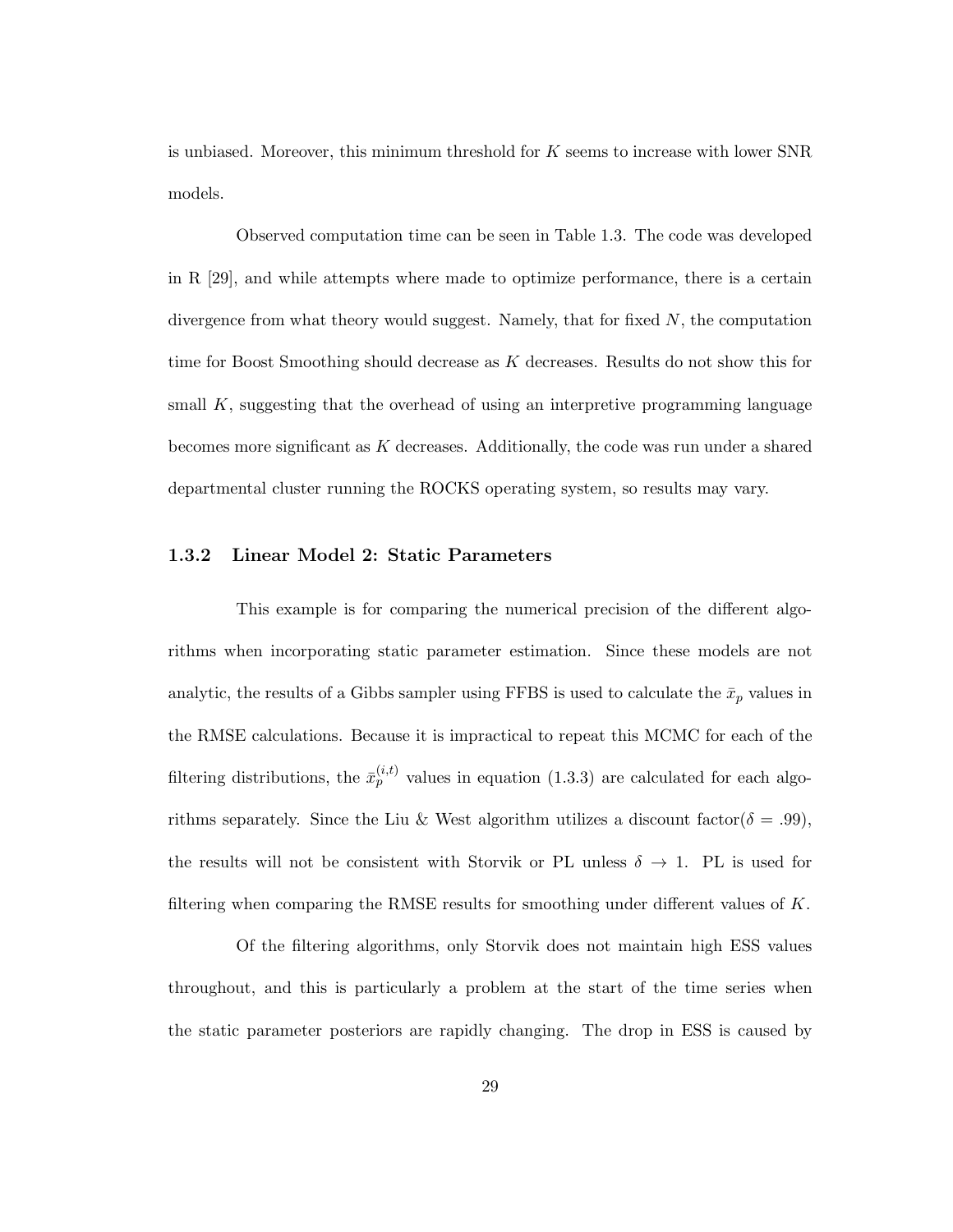

(c) High SNR: Filtering 95% CI x

Figure 1.7: Linear Model 1: Filtering Posteriors. Note that in the low SNR case, very little inference can be performed on the hidden states.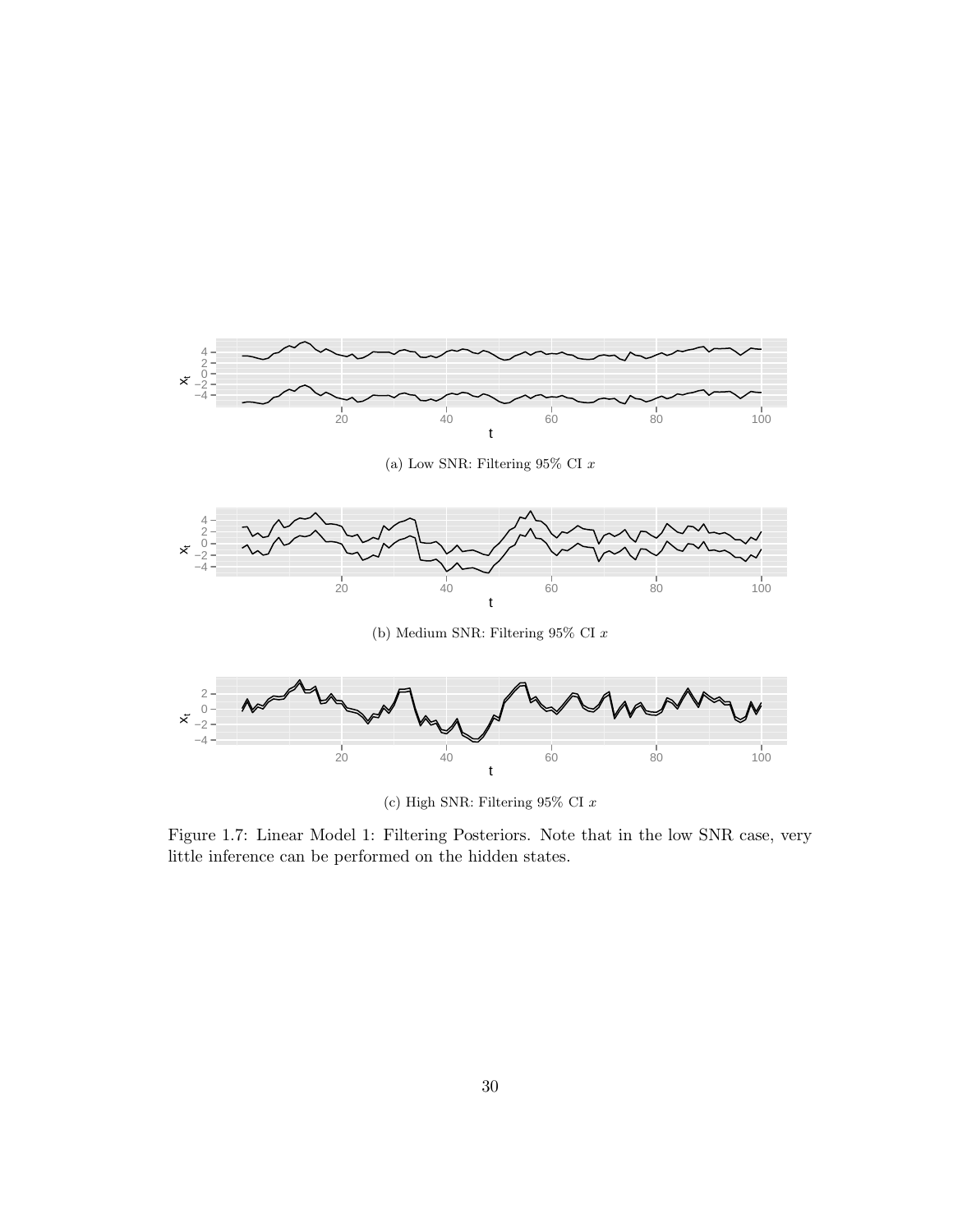

(c) High SNR: Filtering  $ESS(x_t)$ 

Figure 1.8: Linear Model 1: Filtering  $ESS(x_t)$ . Results show that in the low SNR case (a), all algorithms show adequate ESS performance with APF and PL consistently at 100% and so showing the usefulness of the auxiliary function. In the medium SNR case (b), the point estimate for the auxiliary function used in the APF is insufficient to match the performance of PL. Both APF and SIR use the optimal proposal distribution, which explain the improvement over the Bootstrap filter using the system equation. In the high SNR case (c), what is most prominently demonstrated is the importance of using the optimal proposal distribution, and the adverse effect of using a poor point estimate for the auxiliary function.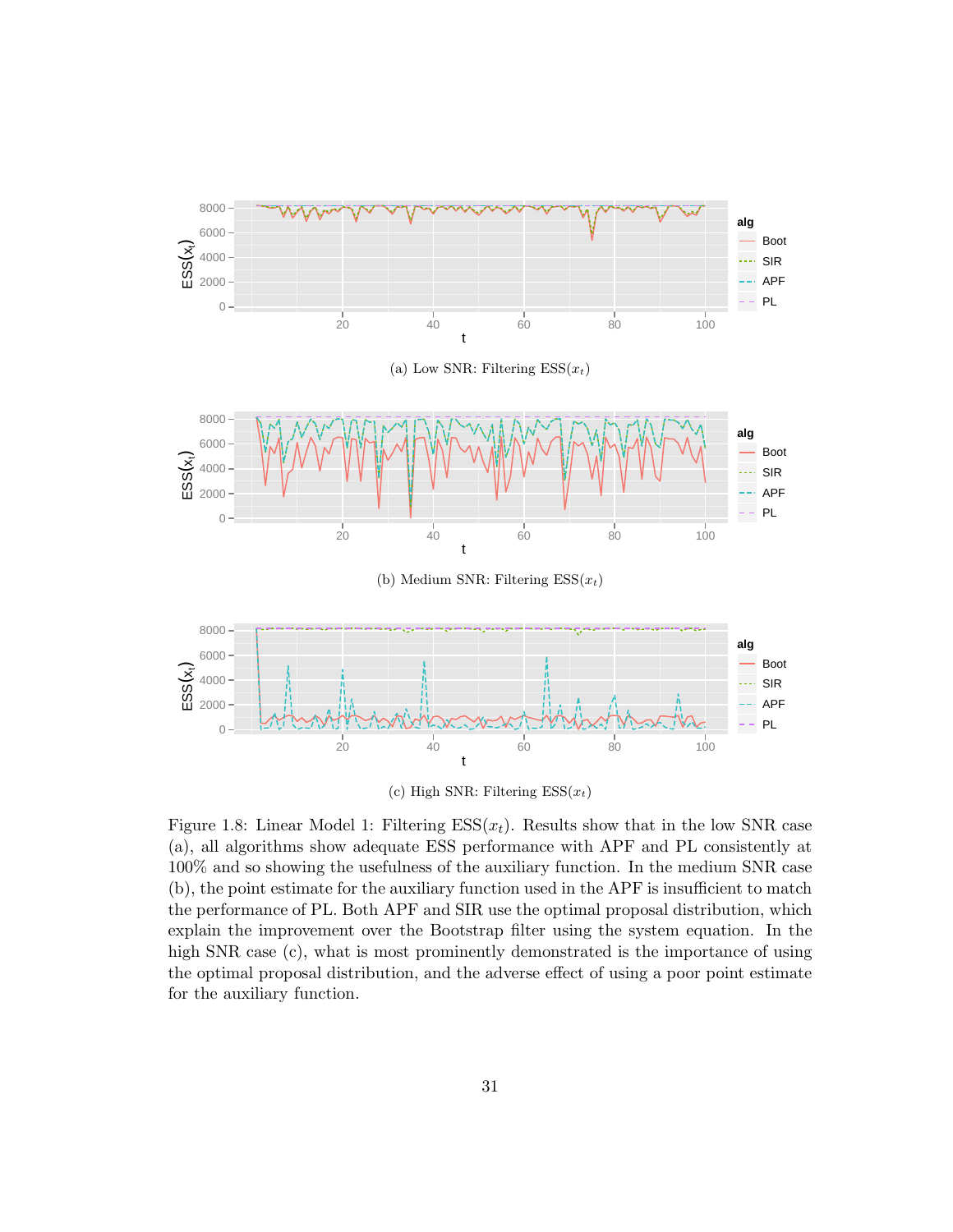

(c) High SNR: Filtering  $RMSE(x_t)$ 

Figure 1.9: Linear Model 1: Filtering  $RMSE(x_t)$ . Figure (a) shows that in a low SNR, all filters perform about the same. Figure (b) shows the Bootstrap filter suffering a large spike in RMSE that would have been reduced had the filter been using a better propagation distribution as in SIR. Figure (c) shows how using a point estimate for the system equation in the auxiliary function can produce very erratic estimates in the APF.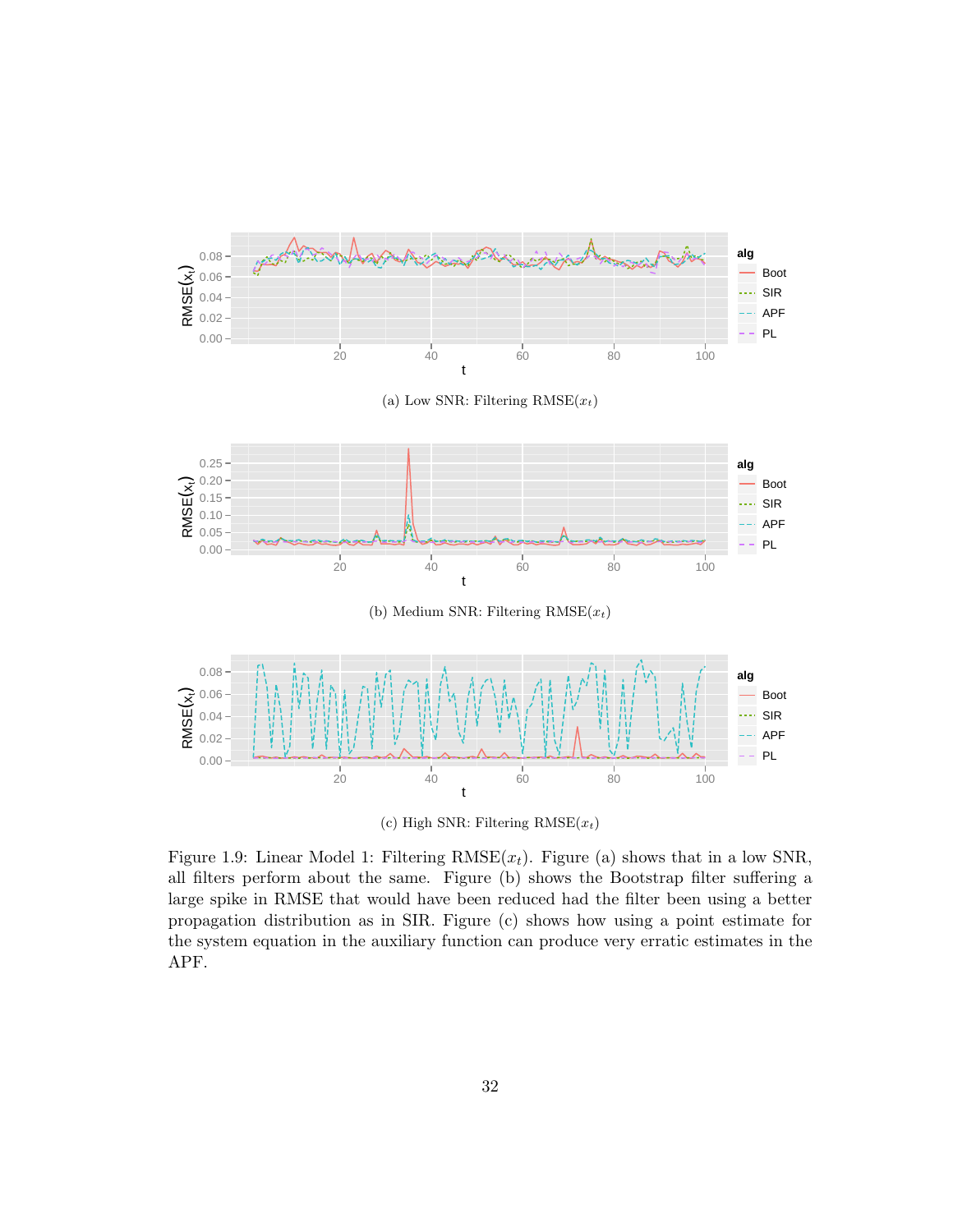

(c) High SNR: Smoothing  $95\%$  CI  $x$ 

Figure 1.10: Linear Model 1: Smoothing Posteriors. Again, even with smoothing, very little inference can be done in the low SNR case.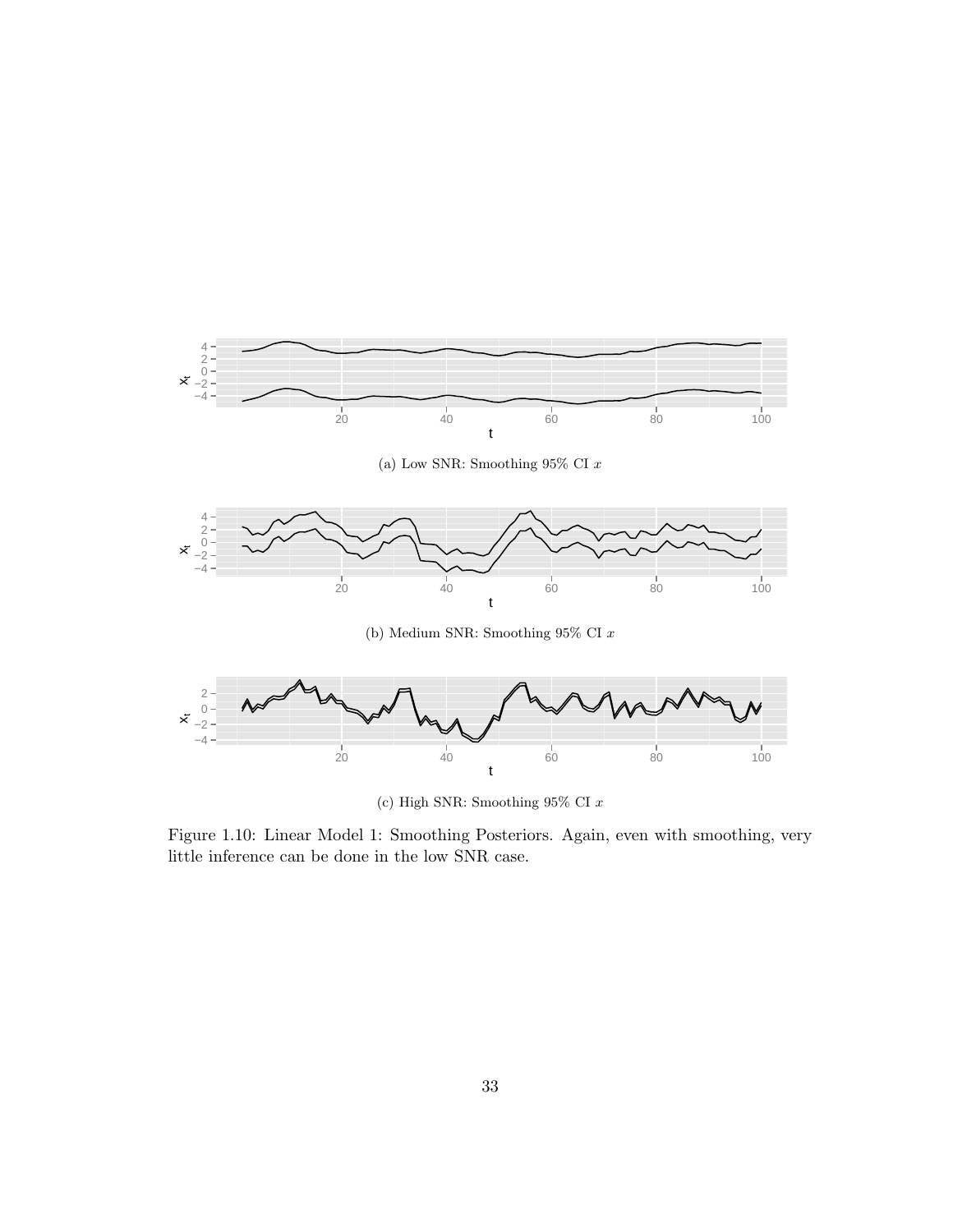

Figure 1.11: Linear Model 1: Smoothing  $RMSE(x_t)$ . Kernel Smoothing (NlogN) shows very consistent rate of RMSE, which is due to bias induced by the kernel bandwidth, and is exceptionally fast. Boost Smoothing performs as well as GDW04 ( $K = N$ ) for sufficiently large  $K$ , showing that there is not always a trade off between speed and precision.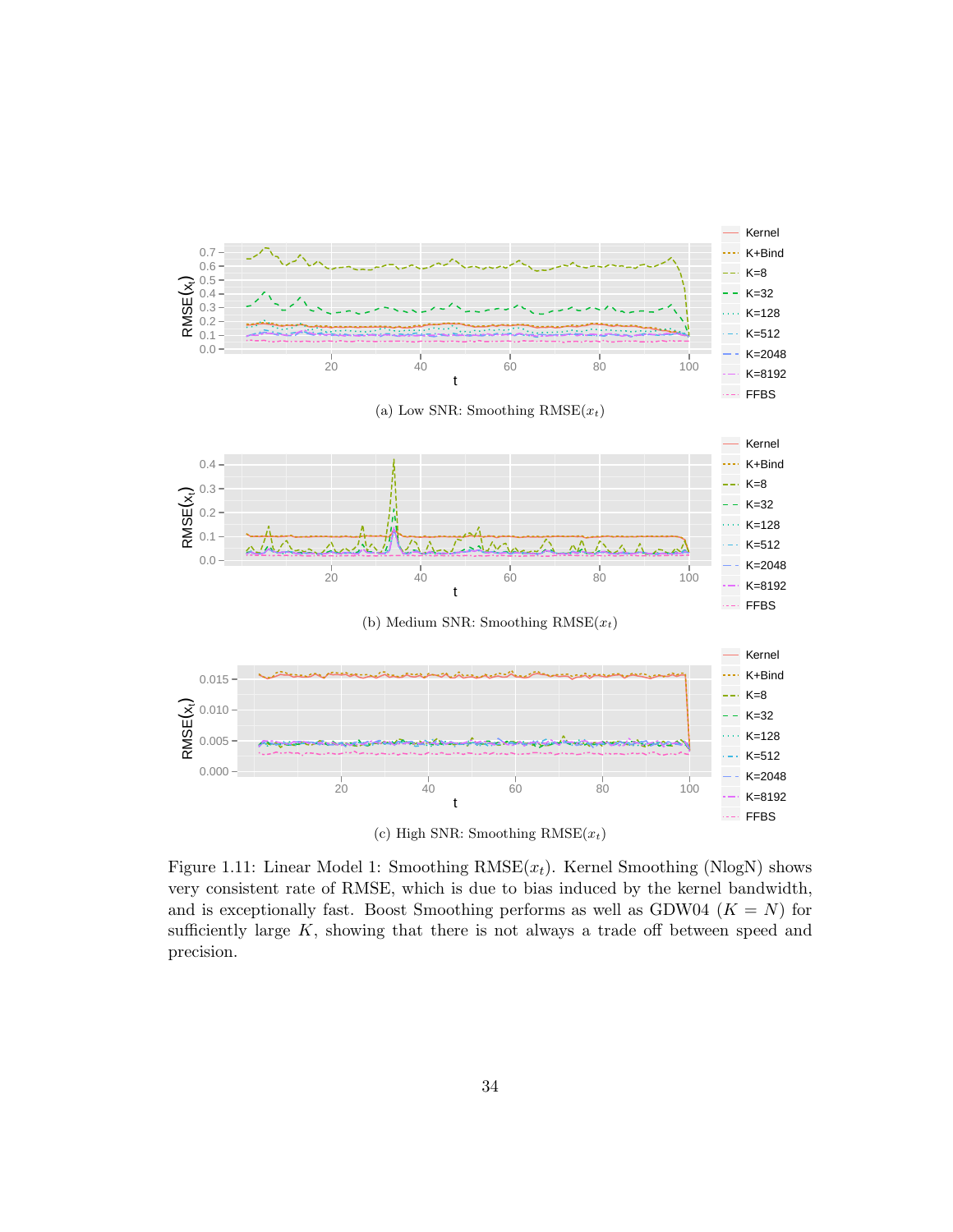

Figure 1.12: Linear Model 1: Boxplots For ESS, Filtering, And Smoothing. Note that the Bootstrap filter performs nearly as well as the other filtering algorithms (b), (e), (h), and for Boost Smoothing how the RMSE performance stops improving for sufficiently large  $K$ , (c), (f), (i).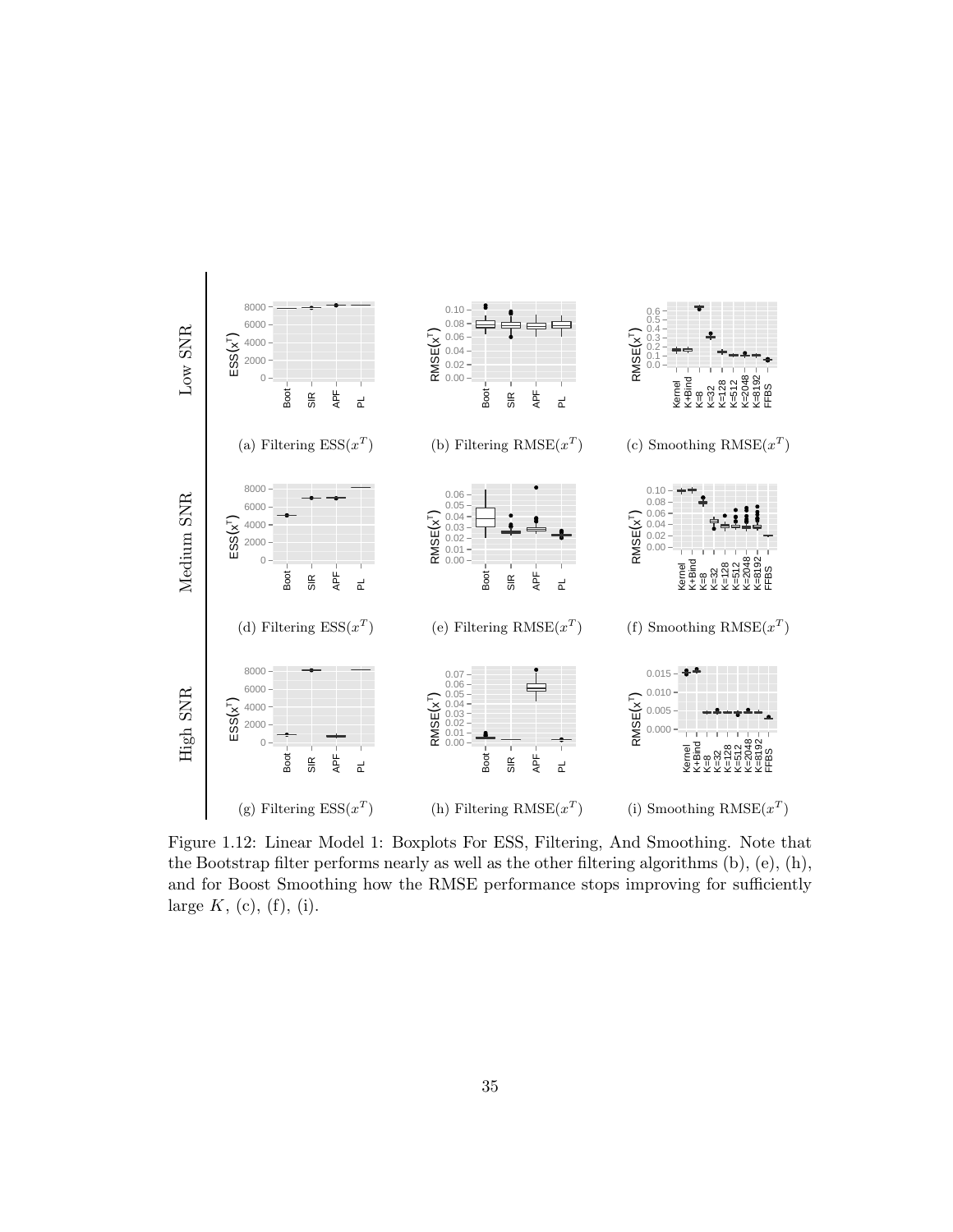| Algorithm                        |            | Run Time (Seconds) |
|----------------------------------|------------|--------------------|
| Bootstrap Filter                 | (Boot)     | 1.3                |
| Sequential Importance Resampling | (SIR)      | 2.4                |
| <b>Auxiliary Particle Filter</b> | (APF)      | 3.0                |
| Particle Learning                | (PL)       | 1.5                |
| Kernel Smoothing                 | (Kernel)   | 4.9                |
| $+$ Marginal Binding             | $(K+Bind)$ | 6.6                |
| <b>Boost Smoothing</b>           | $K=8$      | 167.1              |
| <b>Boost Smoothing</b>           | $K=32$     | 137.7              |
| <b>Boost Smoothing</b>           | $K=128$    | 153.2              |
| <b>Boost Smoothing</b>           | $K = 512$  | 270.4              |
| <b>Boost Smoothing</b>           | $K = 2048$ | 777.2              |
| GDW04                            | $N = 8192$ | 2949.8             |

Table 1.3: Linear Model 1: Average Run Time. The filtering algorithms are exceptionally fast compared to the smoothing algorithms. Of the Smoothing algorithms, Kernel Smoothing is significantly faster then the other smoothing methods. As expected, the run time of Boost Smoothing is heavily dependent on  $K$ , and is significantly faster then GDW04. The reason Boost Smoothing with  $K = 8$  is slower then with  $K = 32$  or 128 is due to the importance of vectorizing operations when using an interpretive language like R.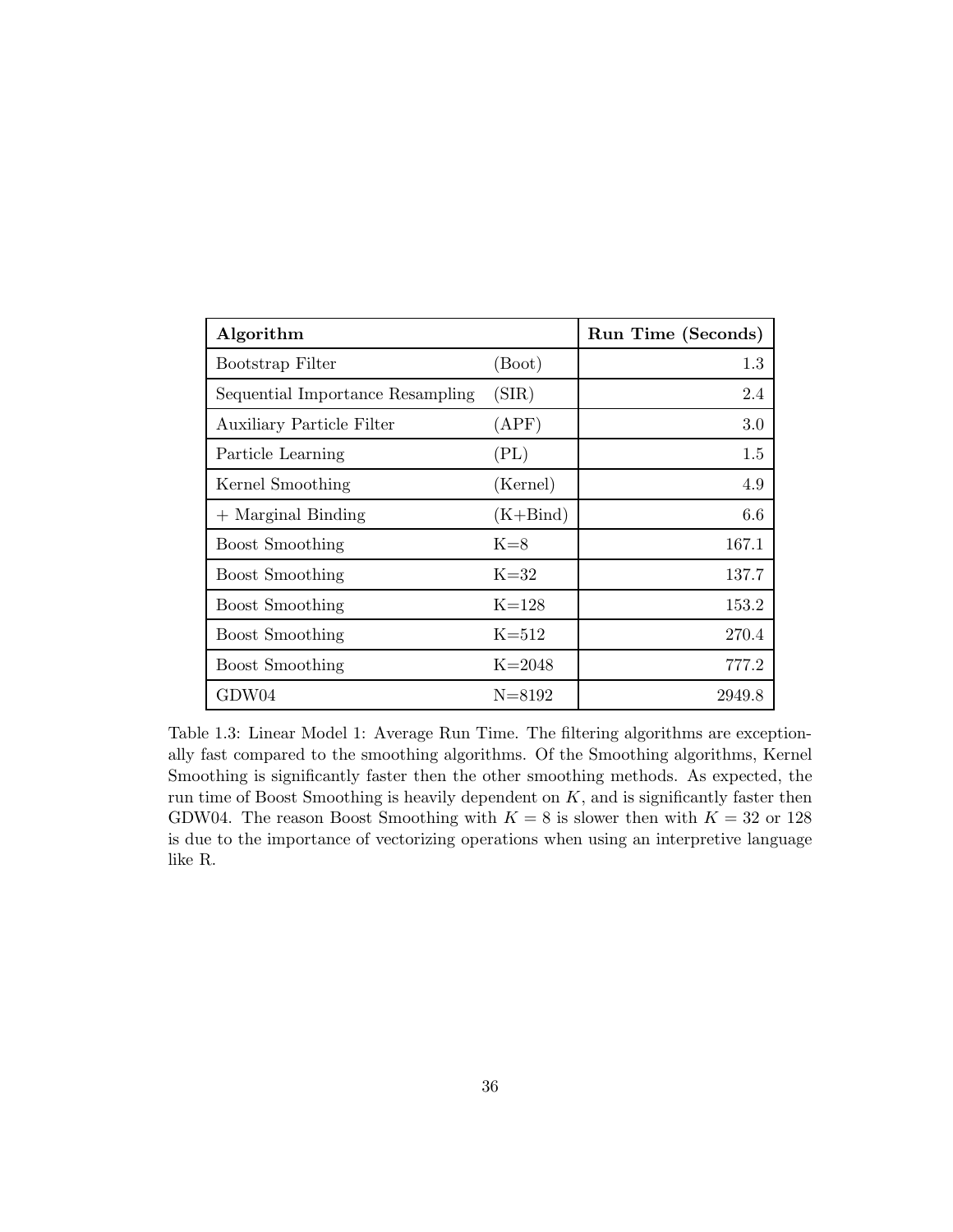replenishing the static parameters before the propagation step without the ability to sample directly from  $p(\theta | x^t, y^{t+1})$ . The filtering RMSE plots of the states show periods of increased MC error in the low and medium SNR cases and relatively flat and consistent performance for the high SNR case with PL offering the best implementation. The upward slope of the RMSE in the high SNR case can be attributable to the progressive degradation of the sufficient statistics for the static parameters. This would noticeable in the other models for either a much larger time series or fewer particles. The advantages of Particle Learning become more apparent when looking at the RMSE plots for the static parameters, especially in the low SNR model.

Smoothing RMSE plots show that SMC can have difficulty estimating the earlier states in the series, particularly in the low SNR example. This numerical instability is not present in the medium and high SNR examples, and seems to be related to the much wider credible intervals for the hidden states at the start of the low SNR model. It is curious that the smallest value of K yields the best smoothing performance in some cases, a trend not observed in the fixed parameter setting.

The timing results in Table 1.4 are given to verify effect of algorithms with different computation complexity. While it appears that  $K = 128$  is the fastest choice, this is really a side effect of programming overhead from too fine a parallelization for these smaller values of  $K$ , and better programming techniques would fix this issue. These results show that for  $K = 512$ , Boost Smoothing is over 10 times faster than GDW04 Smoothing, and in the medium and high SNR cases, even smaller choices of  $K$ would be appropriate yielding even faster performance.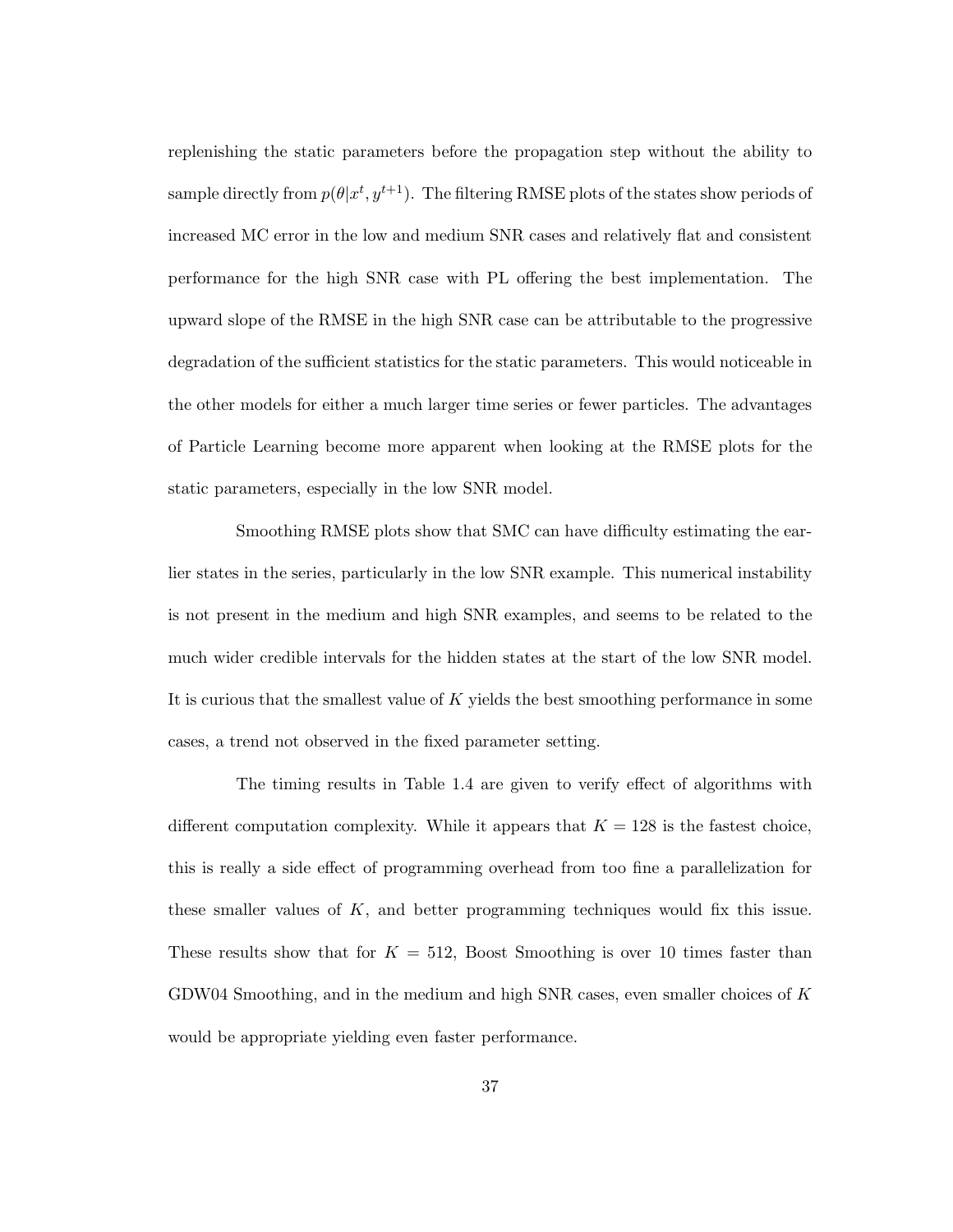

Figure 1.13: Linear Model 2: Filtering Posteriors. While the width of the interval bands are relatively consistent throughout the series for the Medium and High SNR cases, the low SNR case has an extremely wide interval in the beginning of the series. The presence of these wide intervals then become the dominate source of RMSE in the later RMSE boxplots.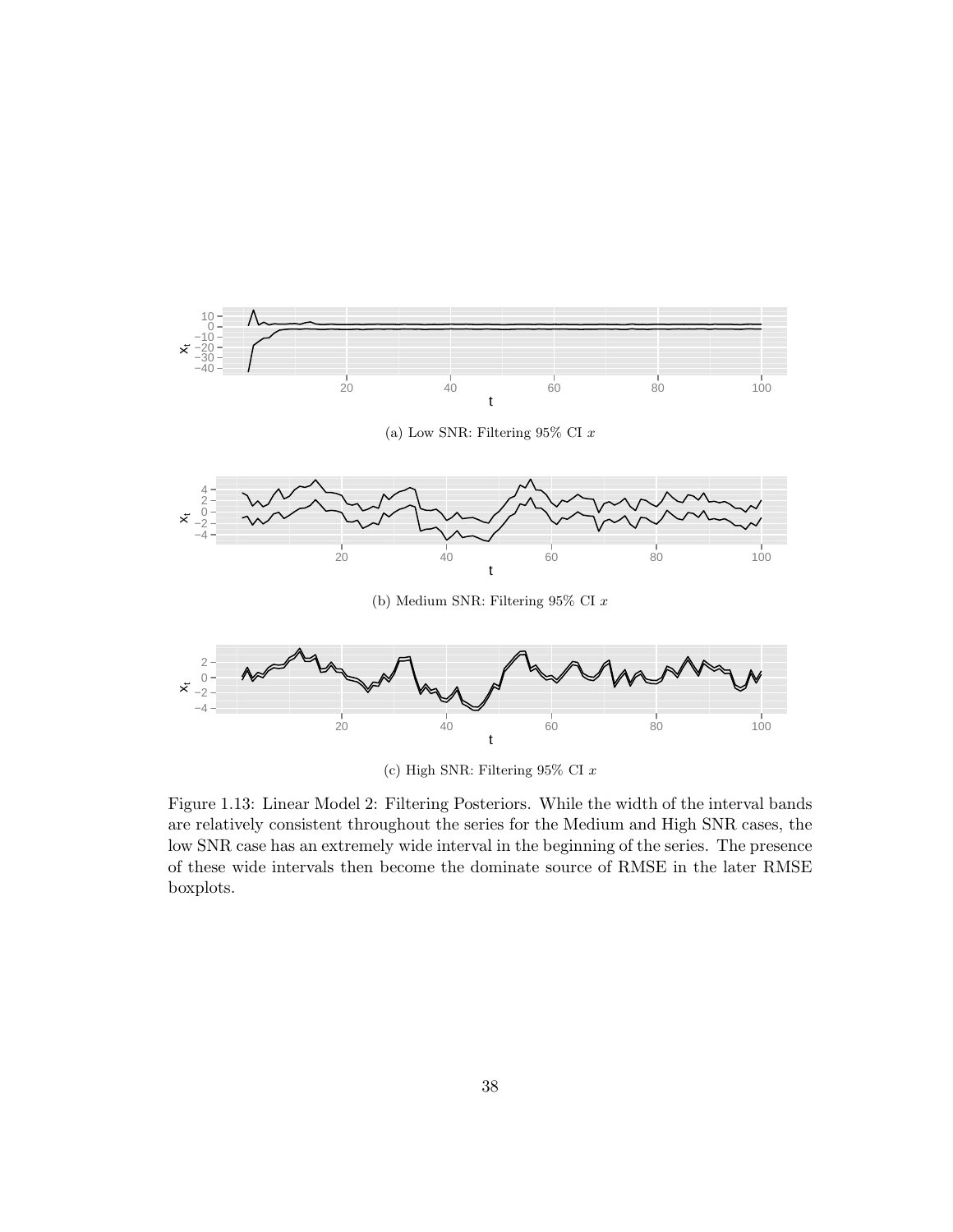

Figure 1.14: Linear Model 2: Filtering  $ESS(x_t)$ . Here, only Storvik has a difficult time maintaining high effective sample size.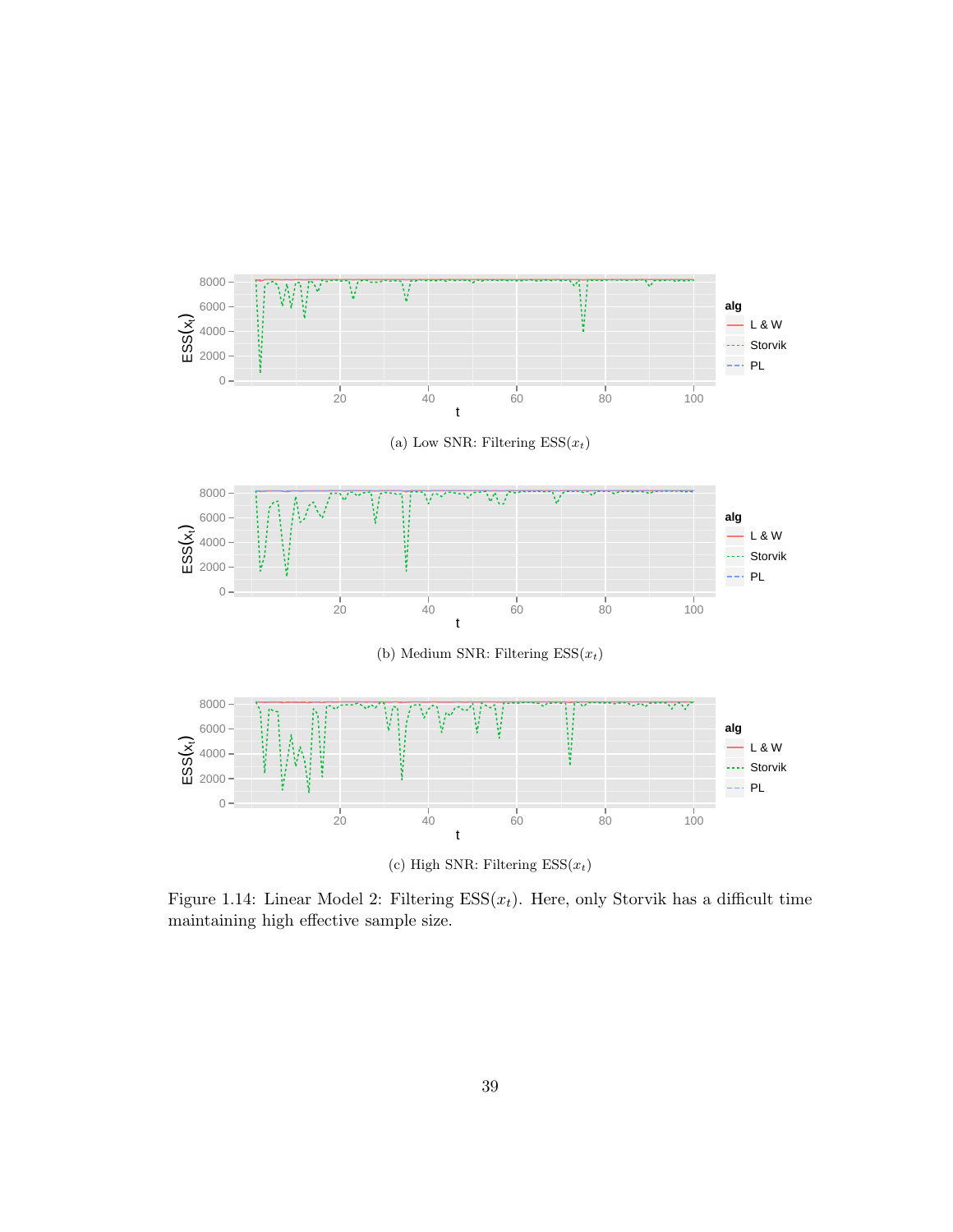

(c) High SNR: Filtering  $RMSE(x_t)$ 

Figure 1.15: Linear Model 2: Filtering  $RMSE(x_t)$ . In general, RMSE is large at the beginning of the series when the interval bands are widest. However, performance is not always the same from one time step to the next. The High SNR case shows the effects of the slight degradation of the sufficient statistics.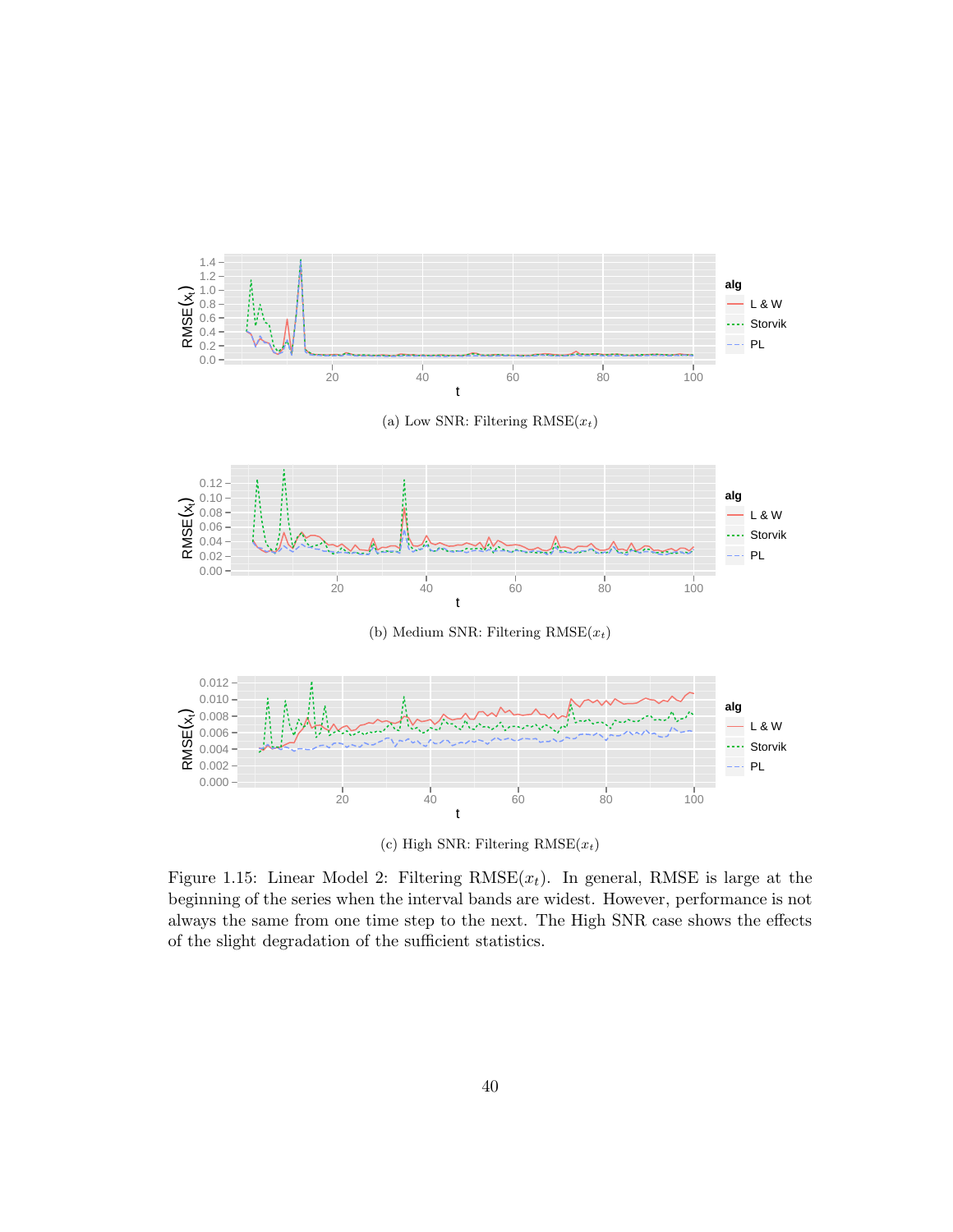

(c) High SNR: Filtering 95% CI  $\phi$ 

Figure 1.16: Linear Model 2:  $\phi$  Posteriors. For values of  $\phi \in (-1,1)$ , the time series is stationary and for the Low SNR case, this is all the filtering posteriors for  $\phi$  can infer. In the Medium and High SNR cases, the model is quickly able to accurately estimate the simulated value of  $\phi$ .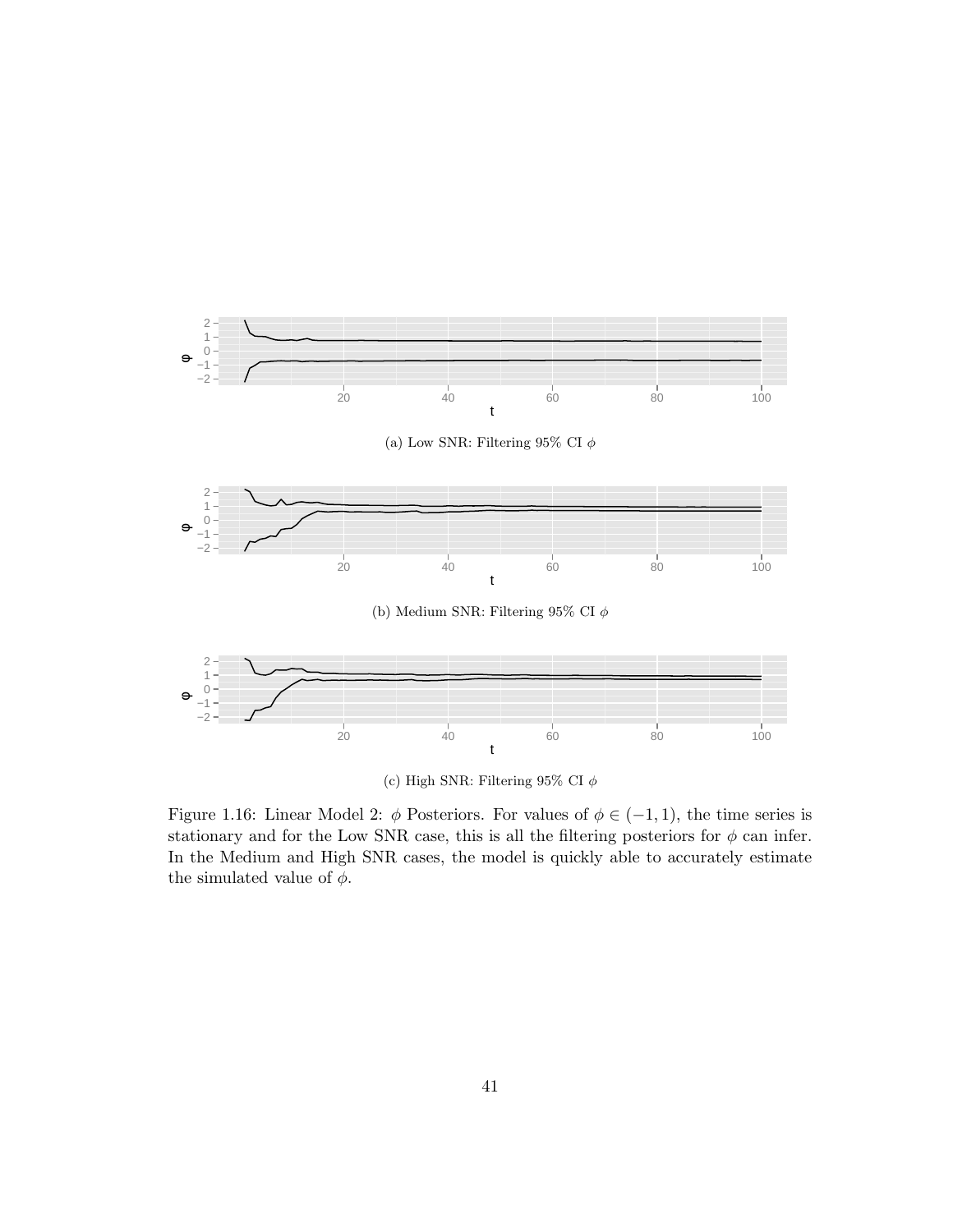

Figure 1.17: Linear Model 2:  $\phi$  RMSE. As seen in Figure 1.16, the rate of parameter learning drops noticeably after  $t = 20$  and so the RMSE tends to level out, with Storvik matching the performance of PL. In the Low SNR case, all that was learned is that this is a stationary model such that  $\phi \in (-1,1)$ , and so the different algorithms perform similarly.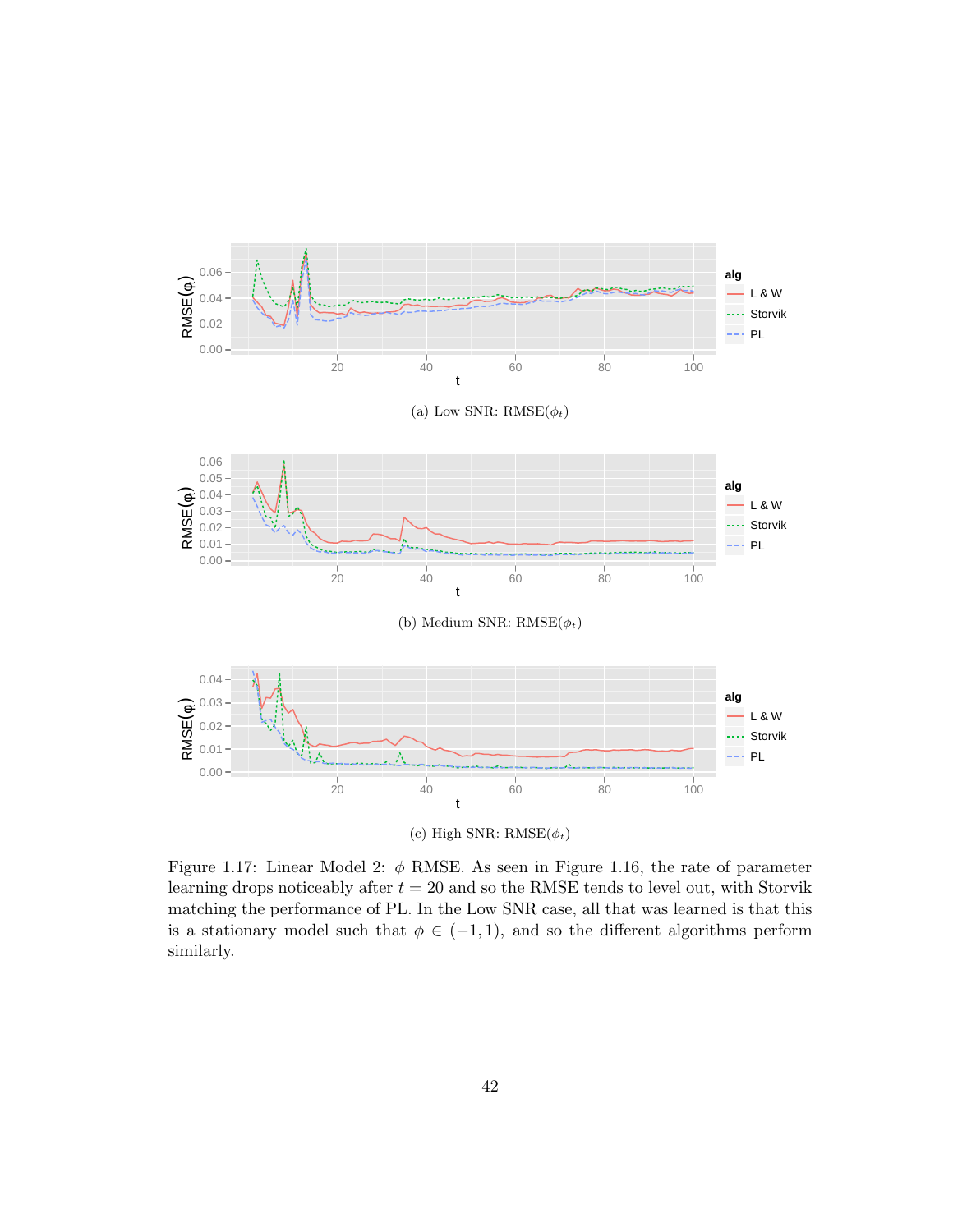

Figure 1.18: Linear Model 2:  $\sigma^2$  Posteriors. Here, all models are slowly estimating  $\sigma^2$ at a rate associated with how informative the observations are. Since  $\phi$  in the Low SNR case is so difficult to estimate, precise identifying  $\sigma^2$  is a difficult task.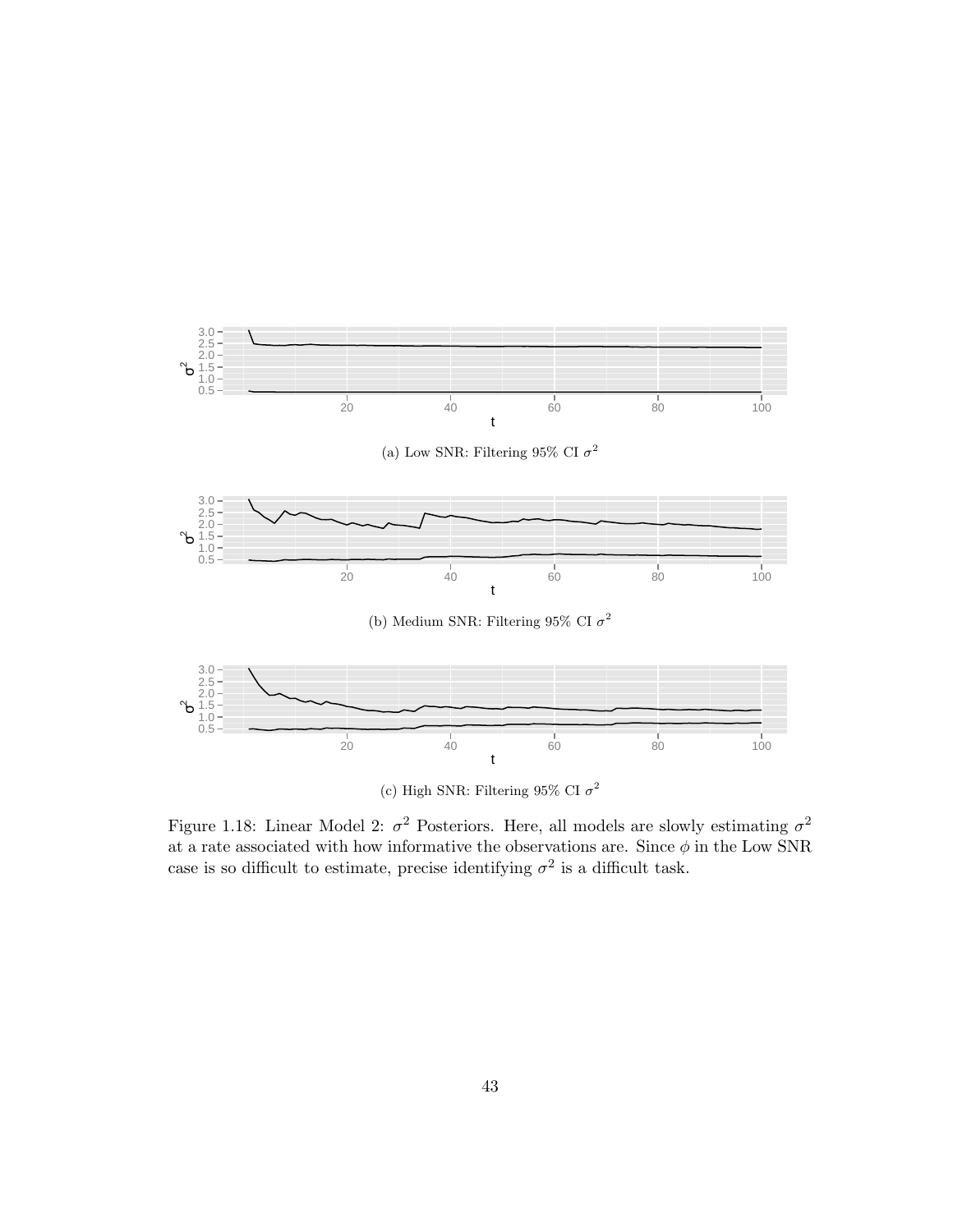

Figure 1.19: Linear Model 2:  $\sigma^2$  RMSE. Once the static parameter posteriors stop changing dramatically after each observation, Storvik and PL perform nearly the same. The Liu & West implementation has different performance characteristics because it does not rely on a sufficient statistics structure. The slight upward trend in RMSE values for the low SNR case can be attributed to the degradation of the sufficient statistics or issues related to the choice of discount factor.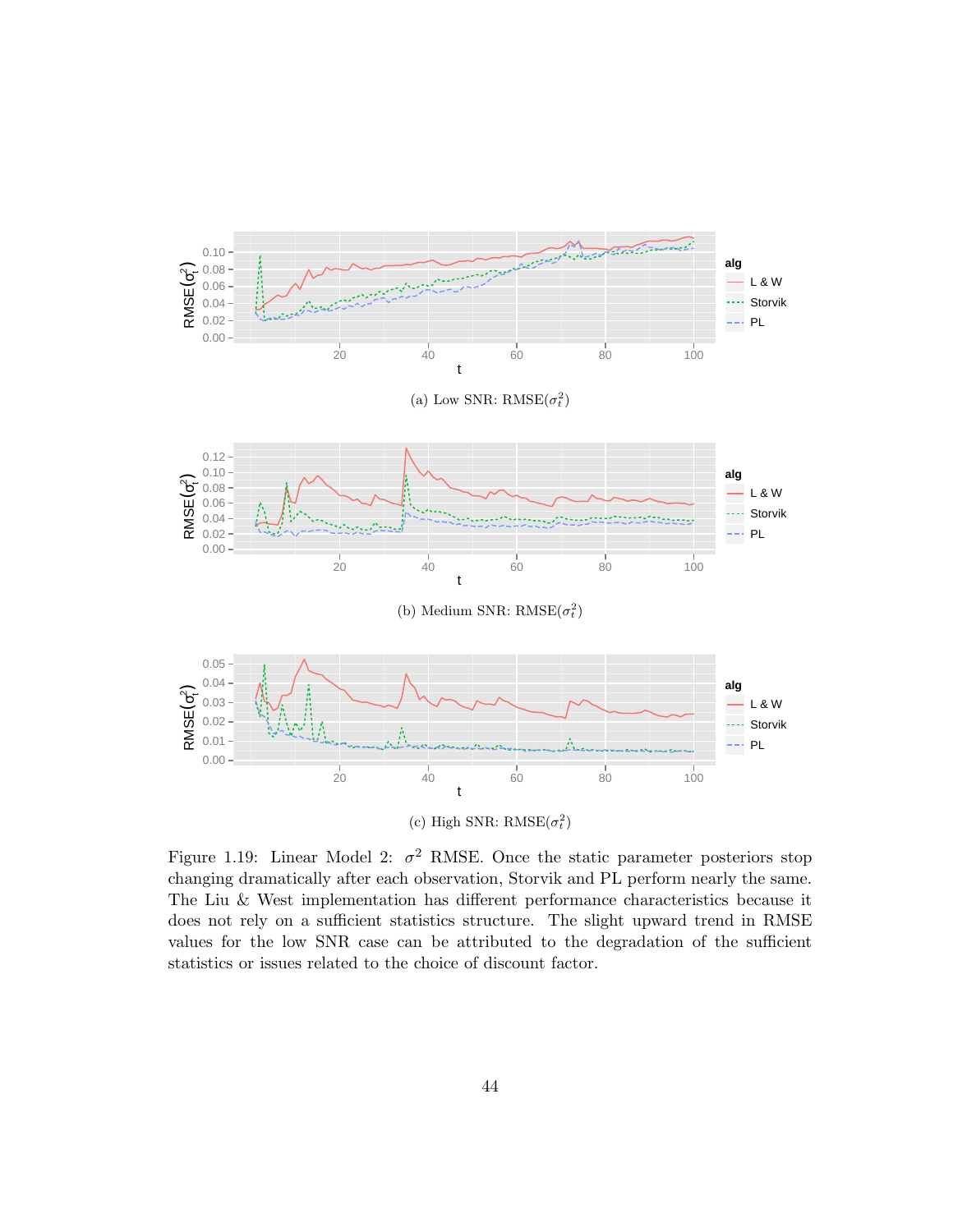

(c) High SNR: Filtering 95% CI  $\tau^2$ 

Figure 1.20: Linear Model 2:  $\tau^2$  Posteriors. Here is the only static parameter for the Low SNR case that shows noticeable narrowing of the interval bands, suggesting that the other static parameters are not going to show much improvement until a more precise estimate for observation error is obtained. This is in contrast to the High SNR case, where the interval bands are already so narrow that the other static parameters need to be better estimated before any significant improvements in estimating the observation error are possible.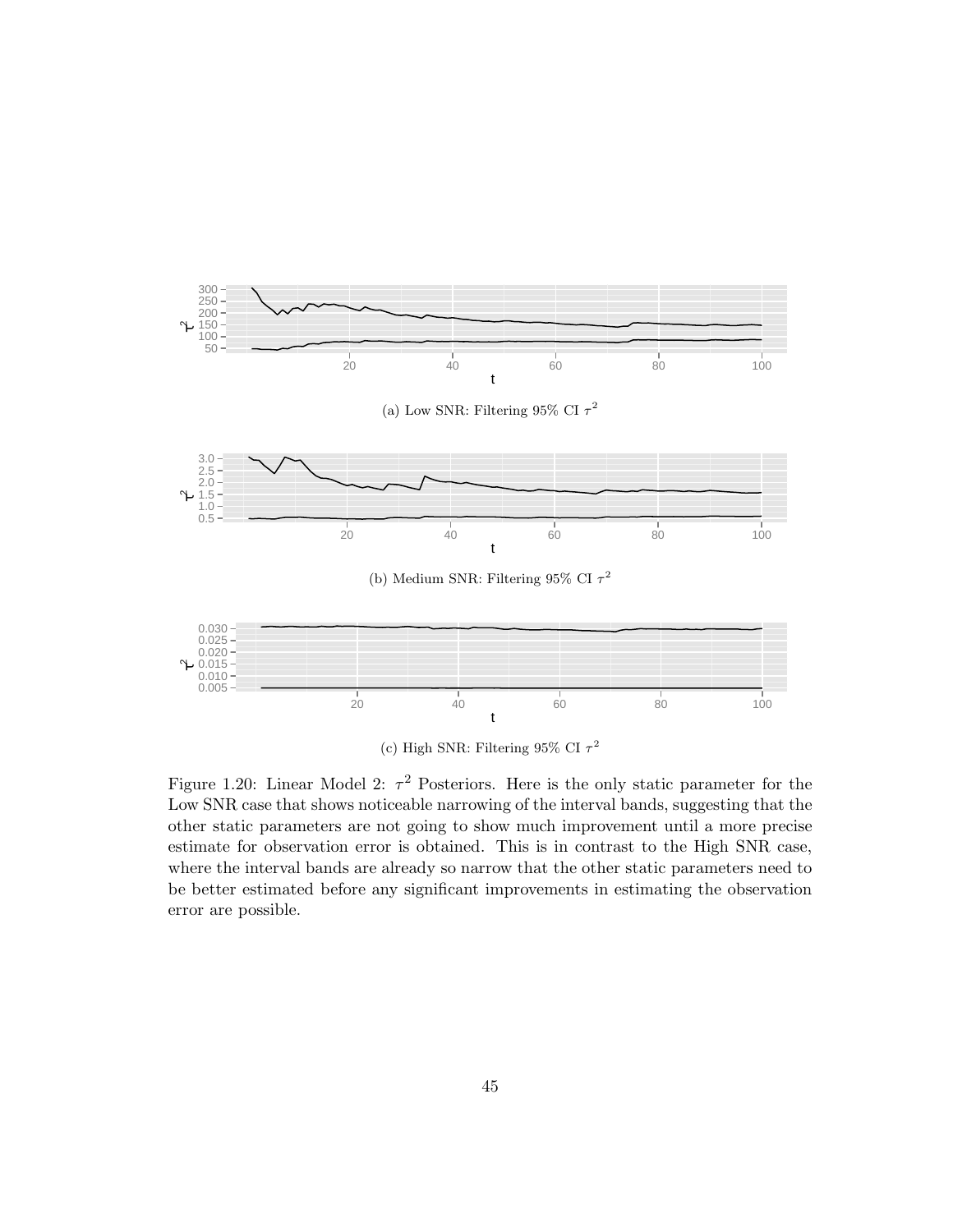

Figure 1.21: Linear Model 2:  $\tau^2$  RMSE. The Storvik implementation suffers from a very large spike in RMSE at the start of the series in the Low SNR case. In the Medium SNR case, there is a sharp increase in RMSE near step 35 for all algorithms, with the Liu & West implementation suffering the most. Again, in the High SNR case, the slight upward trend in RMSE values can be attributed to the degradation of the sufficient statistics or issues related to the choice of discount factor. In all cases, Particle Learning provides the best performance.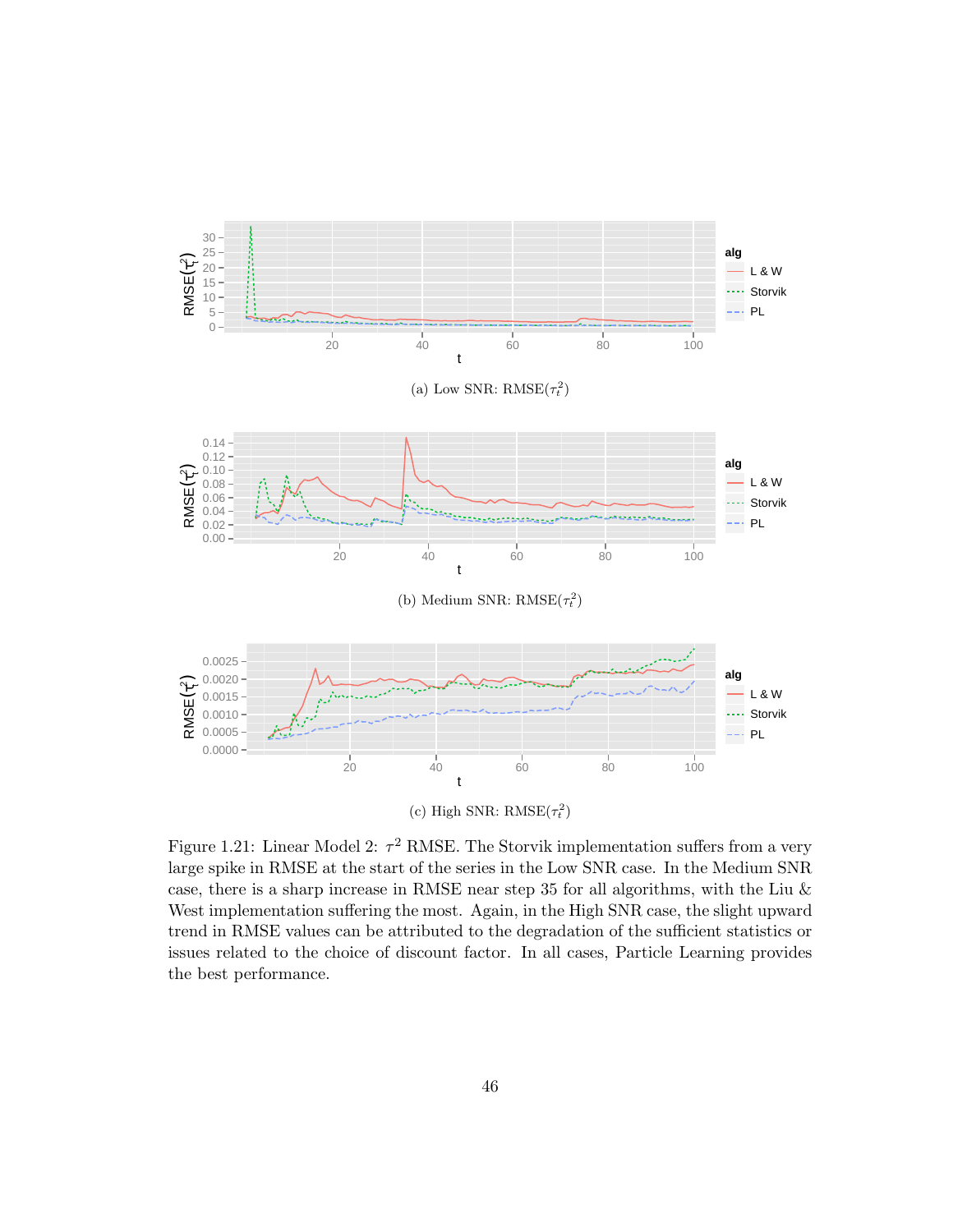

(c) High SNR: Smoothing  $95\%$  CI  $x$ 

Figure 1.22: Linear Model 2: Smoothing Posteriors. As was seen for the filtering intervals, the widths of the interval bands are relatively consistent throughout, except for the beginning of the Low SNR case, and has important implications for calculating RMSE for the smoothed hidden states.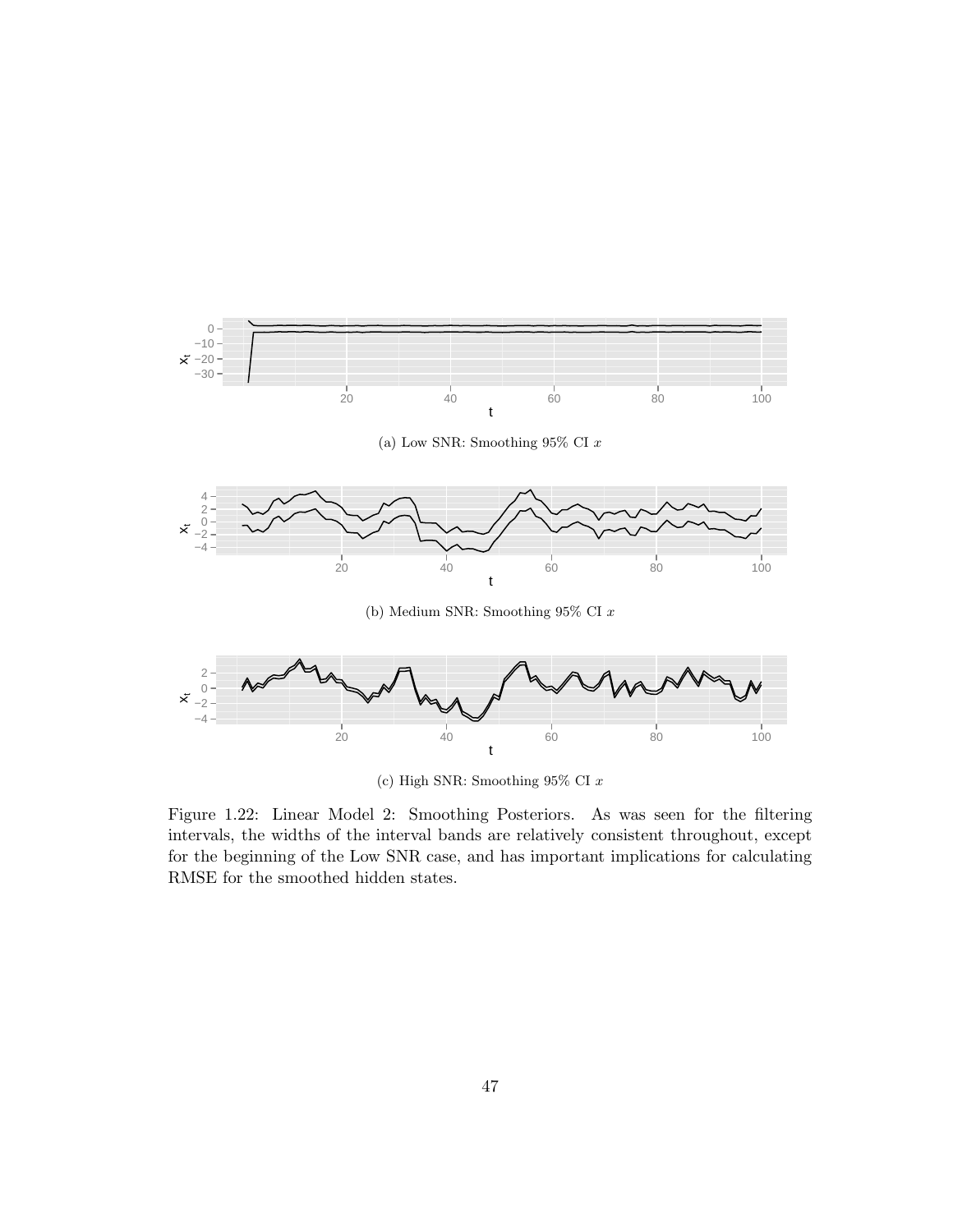

(c) High SNR: Smoothing  $RMSE(x_t)$ 

Figure 1.23: Linear Model 2: Smoothing  $RMSE(x_t)$ . Again, in the Low SNR case it is hard to differentiate the different algorithms because of the extremely high RMSE at the beginning of the series. For the High SNR case, the slight growth in RMSE attributable to the degradation of the static parameters as was seen in the filtering plots is again evident here in the smoothing plots. With respect to the value of K for Boost Smoothing, values as low as  $K = 128$  yield good results in all cases. Even so,  $K = 8$  does a remarkable job in the High SNR case for nearly all time steps.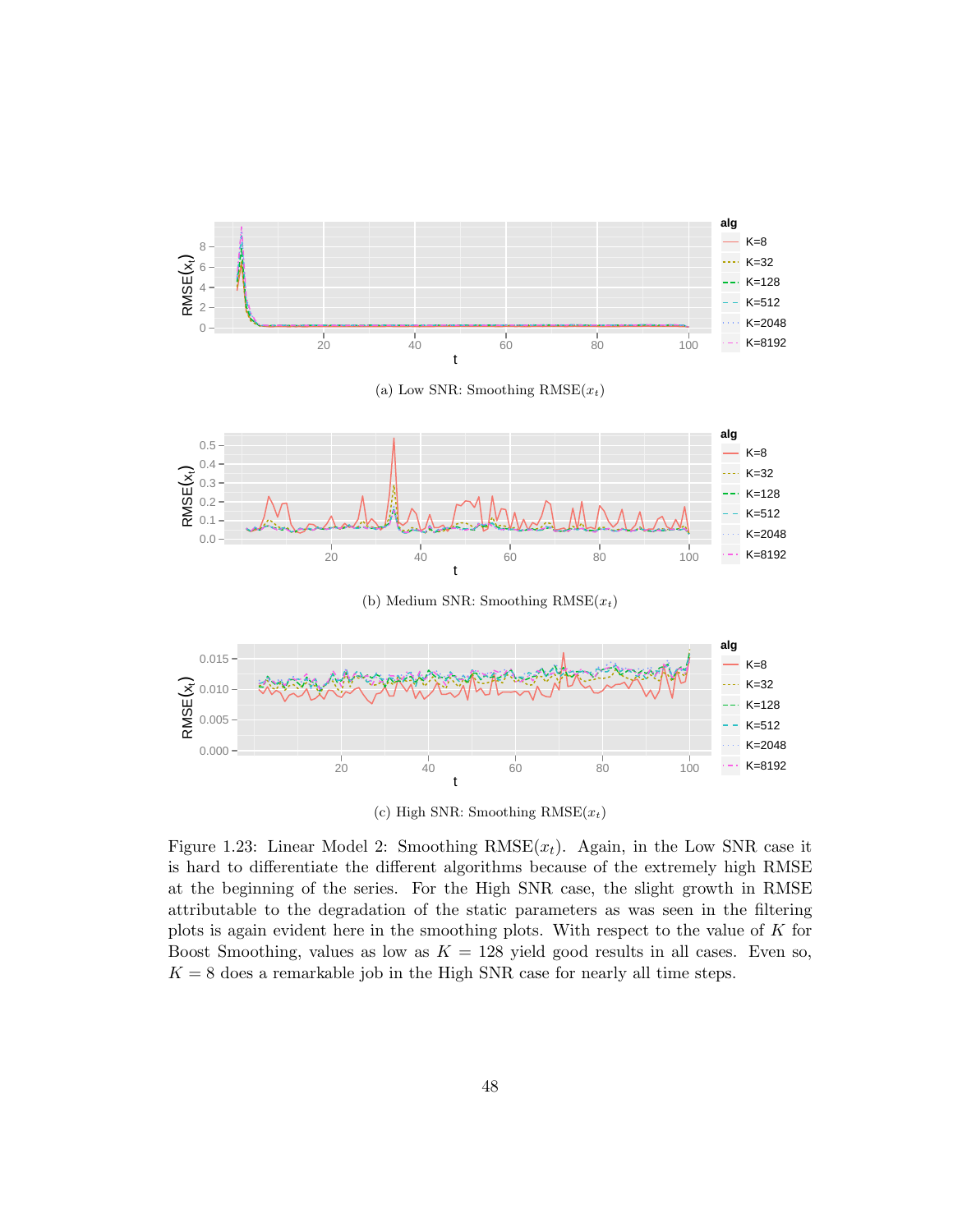

Figure 1.24: Linear Model 2: Boxplots For ESS, Filtering, And Smoothing. Average ESS values are not significantly different across different algorithms. Filtering RMSE performance is also largely equal across the different static parameter estimation implementations, suggesting that the choice of auxiliary function and forward propagation function are more important. Smoothing RMSE results are counter-intuitive in that smaller values of  $K$  give better performance in the Low and High SNR cases.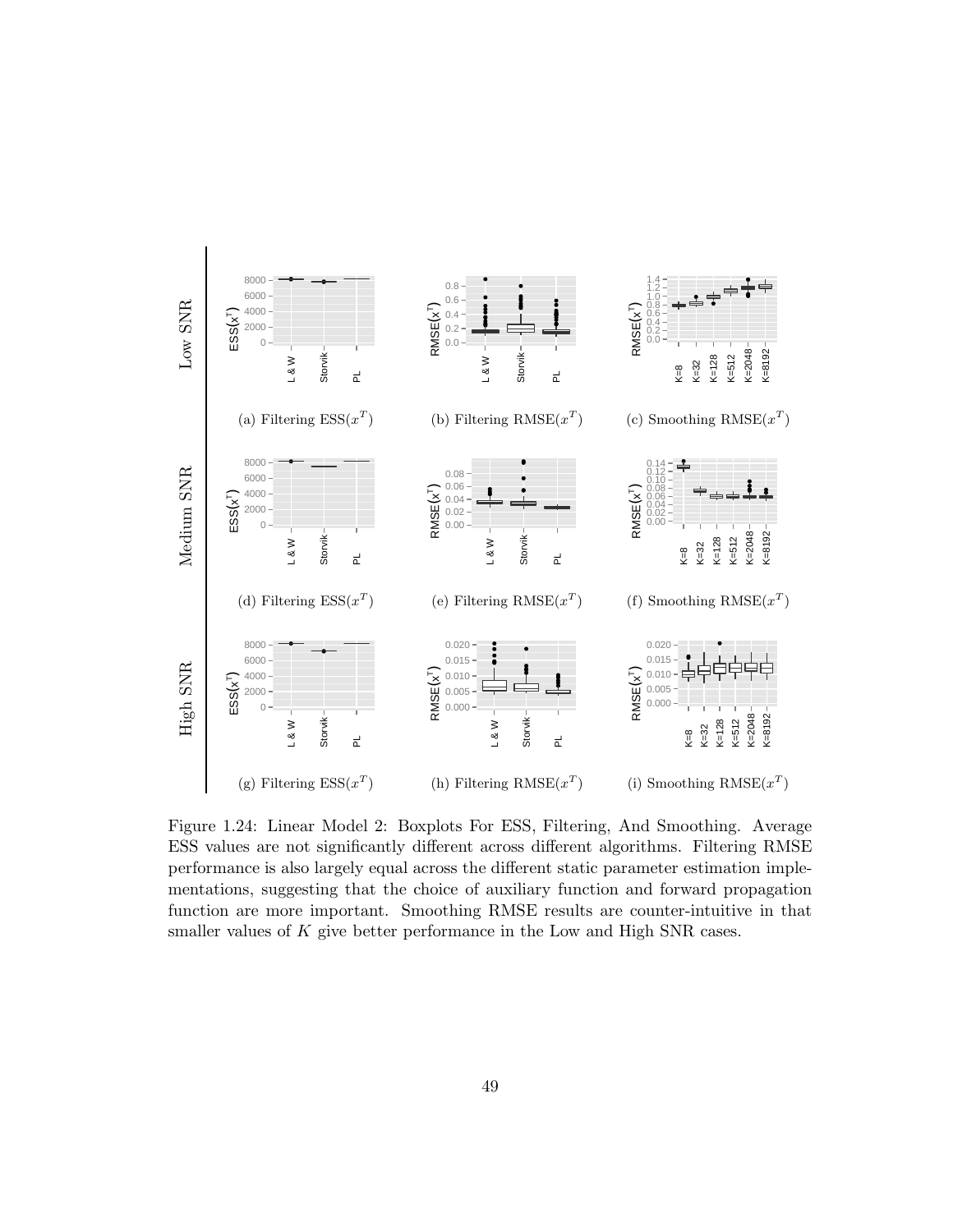

Figure 1.25: Linear Model 2: Boxplots For Static Parameters. In the Low SNR case, there is not enough parameter learning to easily distinguish the performance of the different algorithms. In the Medium and High SNR cases, the sufficient statistics implementations outperform Liu & West. Since PL gives the best results, this is the forward filter implementation used when evaluating Boost Smoothing with different values of K.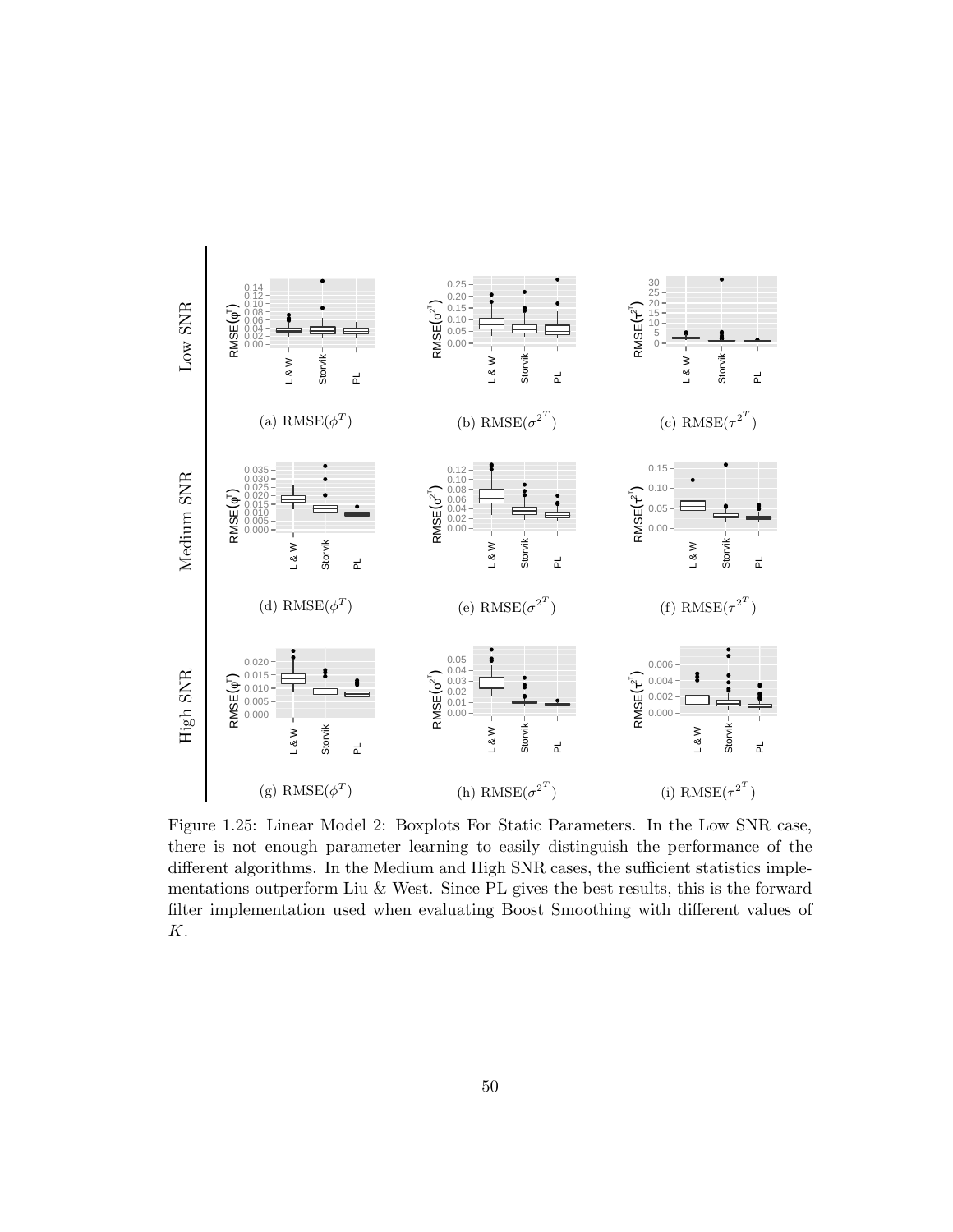| Algorithm              |            | Run Time (Seconds) |
|------------------------|------------|--------------------|
| Liu & West             | $(L \& W)$ | 7.3                |
| Storvik                |            | 6.9                |
| Particle Learning      | (PL)       | 4.5                |
| <b>Boost Smoothing</b> | $K=8$      | 554.7              |
| <b>Boost Smoothing</b> | $K = 32$   | 268.8              |
| <b>Boost Smoothing</b> | $K = 128$  | 229.1              |
| <b>Boost Smoothing</b> | $K = 512$  | 370.7              |
| <b>Boost Smoothing</b> | $K = 2048$ | 1034.8             |
| GDW04                  | $N = 8192$ | 3950.5             |

Table 1.4: Linear Model 2: Average Run Time. The forward filtering algorithms are  $O(TN)$  and hence are exceptionally fast compared to the backward smoothing step. It can also be seen that using  $K \ll N$  can produce a significant performance increase, allowing for particle smoothing applications with many more particles. The reason that  $K = 8$  or 32 produced slower run times then  $K = 128$  concerns the overhead of using a scripting language like R for non vectorized code, where the function overhead of processing more groups  $M$  prevents the computational savings of using a smaller  $K$  to be realized.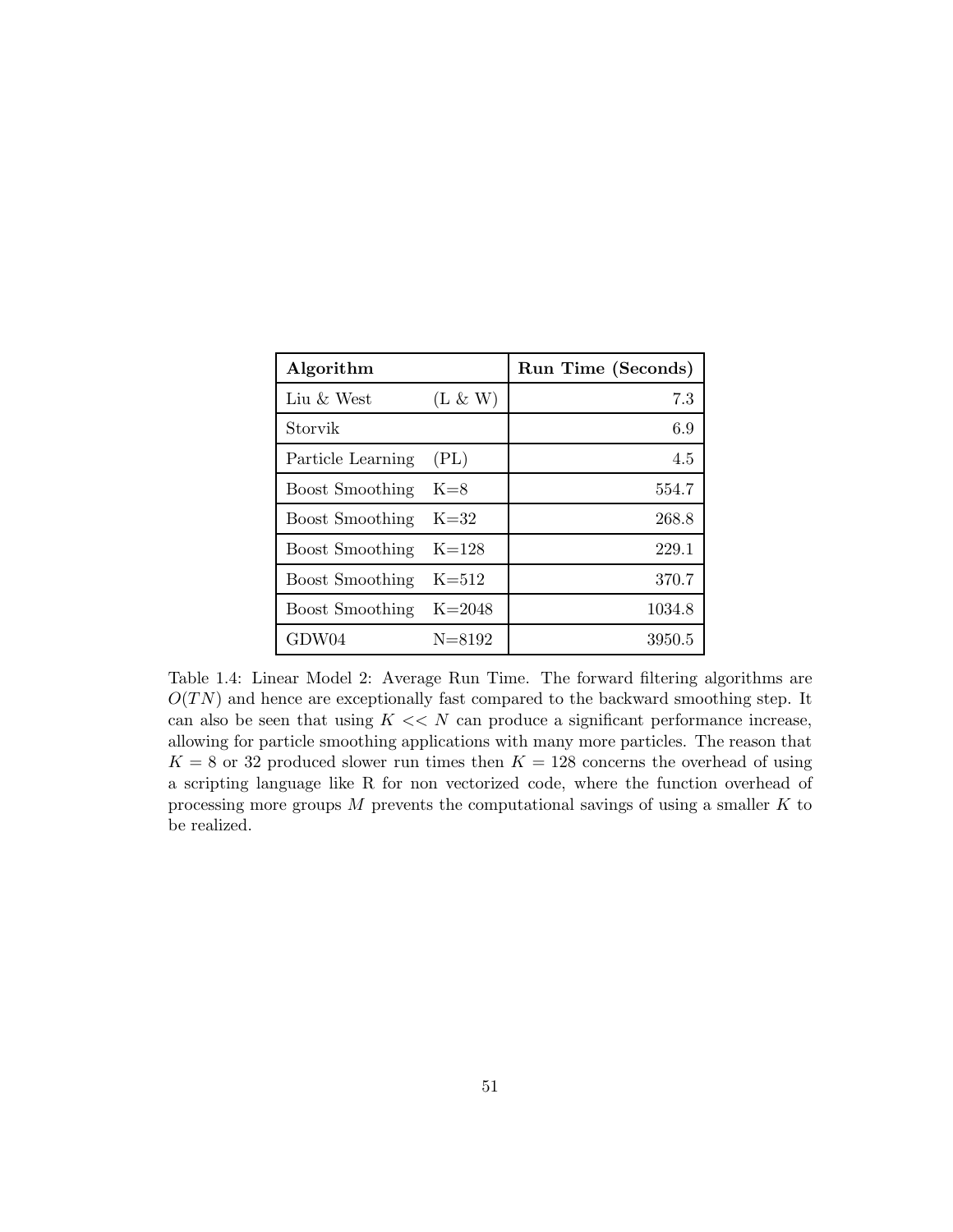### 1.4 Example: Nonlinear

This is the famous nonlinear example used to introduce the Bootstrap and SIR filters in 1993 [16]. The first difficulty is that the observations are squared, removing any directly observable information about the sign of the hidden state. Instead, the sign is inferred by the periodic influence of the trigonometric component of the system equation. If this component is removed, the posteriors become symmetric about the origin. As it is, the posterior typically has up to 3 modes which are frequently disjoint for all practical purposes. The state space model is presented below.

$$
p(x_{t+1}|x_t) = N\left(x_{t+1}\left|\frac{x_t}{2} + \frac{25x_t}{1+x_t^2} + 8\cos(1.2(t+1)), \sigma^2\right)\right)
$$

$$
p(y_t|x_t) = N\left(y_t\left|\frac{x_t^2}{20}, \tau^2\right)\right)
$$

For MCMC algorithms, this makes finding satisfactory mixing proposal distributions extremely difficult. The Gibbs sampler will likely not mix properly between the different modes of the posterior because of the low probability in transitioning a sequence of states across signs when sampling one state at a time, even if the model admits conditional Gibbs steps for  $p(x_t|x_{t-1}, x_{t+1}, \theta, y^T)$ . Joint Gibbs samplers can be used, but without an obvious direct sampling scheme like FFBS, a Metropolis-Hastings step would need to be used which again is not likely to mix between modes very well. The difficulty is great enough that Particle Markov Chain Monte Carlo (PMCMC) [1] has been proposed as a way of using a SMC proposal to generate direct samples of  $p(x^T | \theta, y^T)$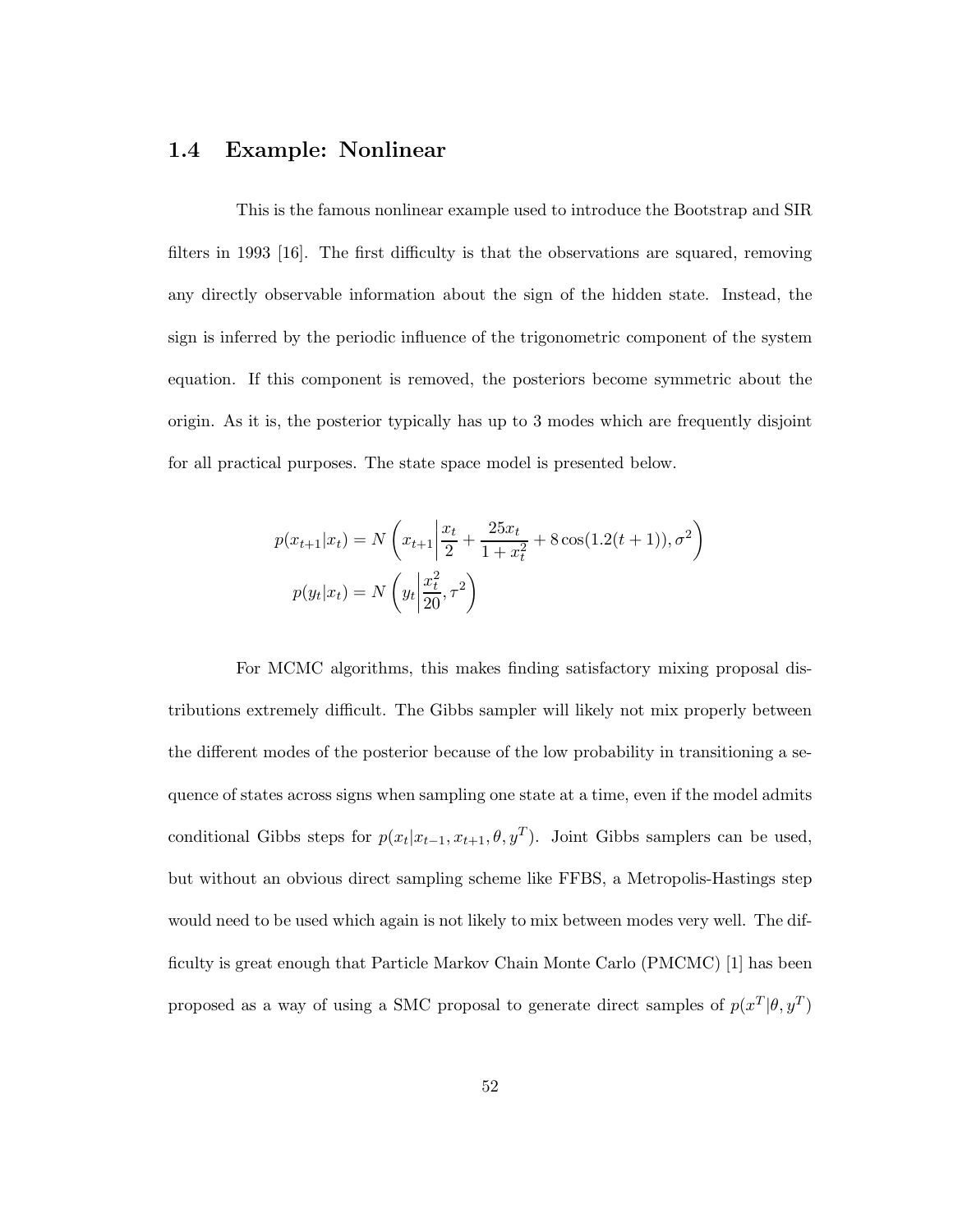at each iteration to facilitate a better mixing MCMC implementation. However, running a new SMC at each MCMC iteration adds a substantial computation cost to the algorithm.

For an APF implementation, the first stage weights use a numerical estimate of  $p(y_{t+1}|x_t)$ , specified by using  $\tilde{x}_{t+1}^{(k,i)}$  for  $k=1:N_K$ , generated from the inverse CDF of  $p(x_{t+1}|x_t^{(i)})$  $t(t)$  over a grid of probability values. These samples are used to approximate the optimal first stage weight distribution,  $p(y_{t+1}|x_t) = \int p(y_{t+1}|x_{t+1})p(x_{t+1}|x_t)dx_{t+1}$ , with  $N_K$  chosen large enough that the approximation error is negligible with respect to the performance of the algorithm. While this is not a computationally elegant solution, the approximation will show what possible advantages APF provides for nonlinear models. The system equation is used for the forward propagation distribution in both algorithms.

$$
v_t(y_{t+1}, x_t^{(i)}) = \frac{1}{N_k} \sum_{k=1}^{N_k} p\left(y_{t+1} \middle| \tilde{x}_{t+1}^{(k,i)}\right) \quad \text{where} \quad \tilde{x}_{t+1}^{(k,i)} = P_{x_{t+1} | x_t^{(i)}}^{-1}(k/N_k - 1/2N_k)
$$

For comparison, a data set of length  $T = 100$  was generated and 95% credible intervals where constructed to generate RMSE plots by equations (1.3.3) and (1.3.4) using the results of 100 replications for each algorithm. As before, posteriors and RMSE performance of the Bootstrap filter, APF, and Boost Smoothing (using SIR) with fixed parameters are presented in Figures 1.26, 1.27, and 1.28, with computation times in Table 1.5. For the auxiliary function,  $N_K = 250$  was chosen.

The changing width of the credible intervals in the filtering and smoothing posteriors is primarily a reflection of the models ability to predict the sign of the hidden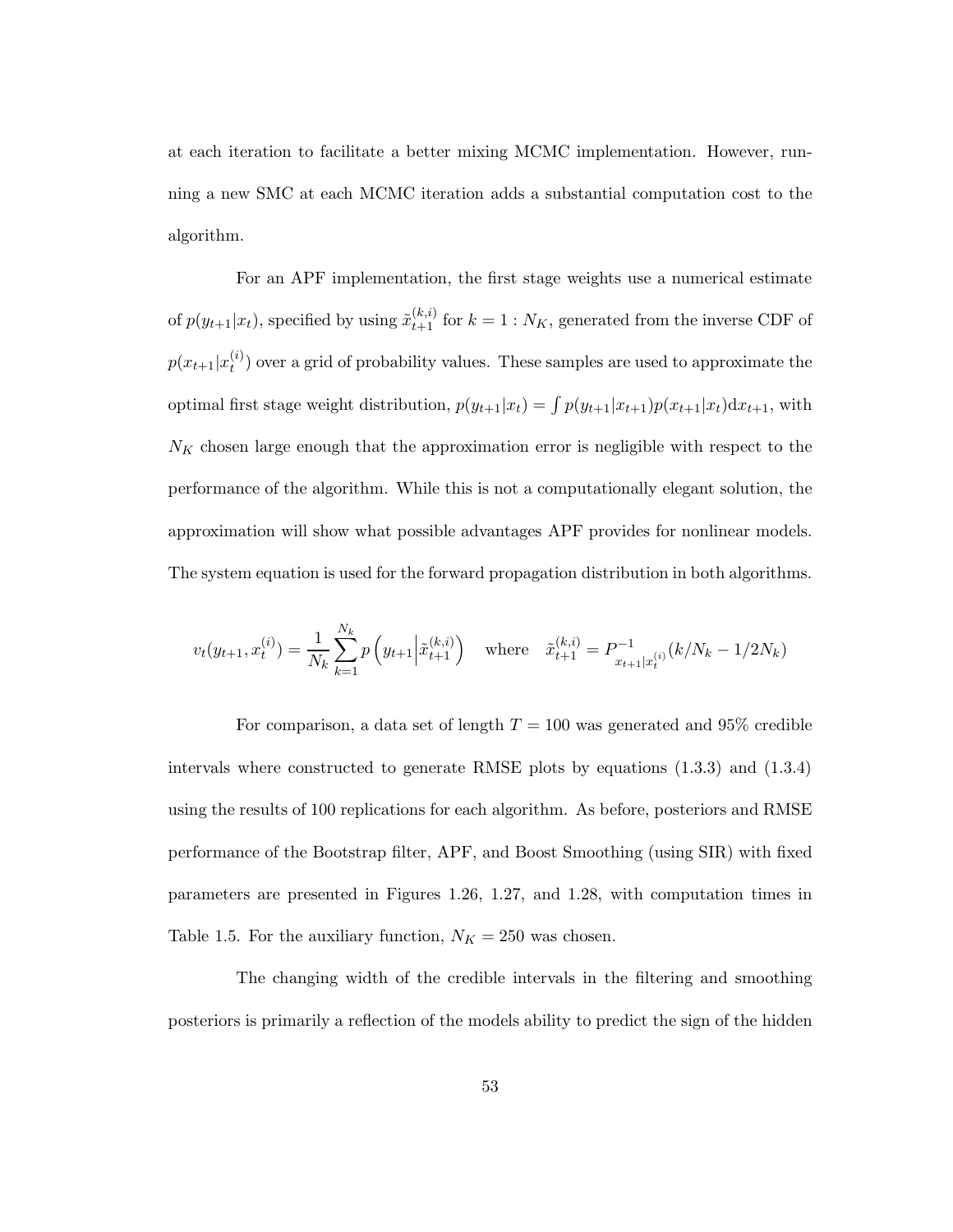| Algorithm                        |            | Run Time (Seconds) |
|----------------------------------|------------|--------------------|
| Bootstrap Filter                 | (Boot)     | 1.8                |
| <b>Auxiliary Particle Filter</b> | (APF)      | 174.6              |
| <b>Boost Smoothing</b>           | $K=8$      | 161.5              |
| <b>Boost Smoothing</b>           | $K = 32$   | 139.4              |
| <b>Boost Smoothing</b>           | $K=128$    | 162.3              |
| <b>Boost Smoothing</b>           | $K=512$    | 297.5              |
| <b>Boost Smoothing</b>           | $K = 2048$ | 878.3              |
| GDW04                            | $N = 8192$ | 3370.4             |

Table 1.5: Nonlinear Model: Average Run Time. Note the substantial improvement in the run time of Boost Smoothing over GDW04 afforded by choosing  $K \ll N$ .

state. Only when the intervals narrow and are not centered about the origin does the model has significant information about the sign of the hidden state. Using future observations also allows the smoothing distribution to more accurately predict the hidden state, producing much narrower credible intervals.

The ESS plots show only slightly improved results for APF, but with larger RMSE spikes then the Bootstrap filter. Performance is also highly erratic for both algorithms, having highly oscillating ESS values ranging from close to 0% to near 100%. Here, the use of APF actually decreases RMSE performance despite using a near ideal auxiliary function and a 100x increase in computation time. For Boost Smoothing, the minimum reasonable value of  $K$  seems to be about 128, which affords an observed  $20x$ performance increase over GDW04 smoothing. Admittedly these posteriors are often multi-modal, and symmetric 95% credible intervals may be ideal, but it can be seen that the smoothing distribution can often resolve the sign of the hidden state.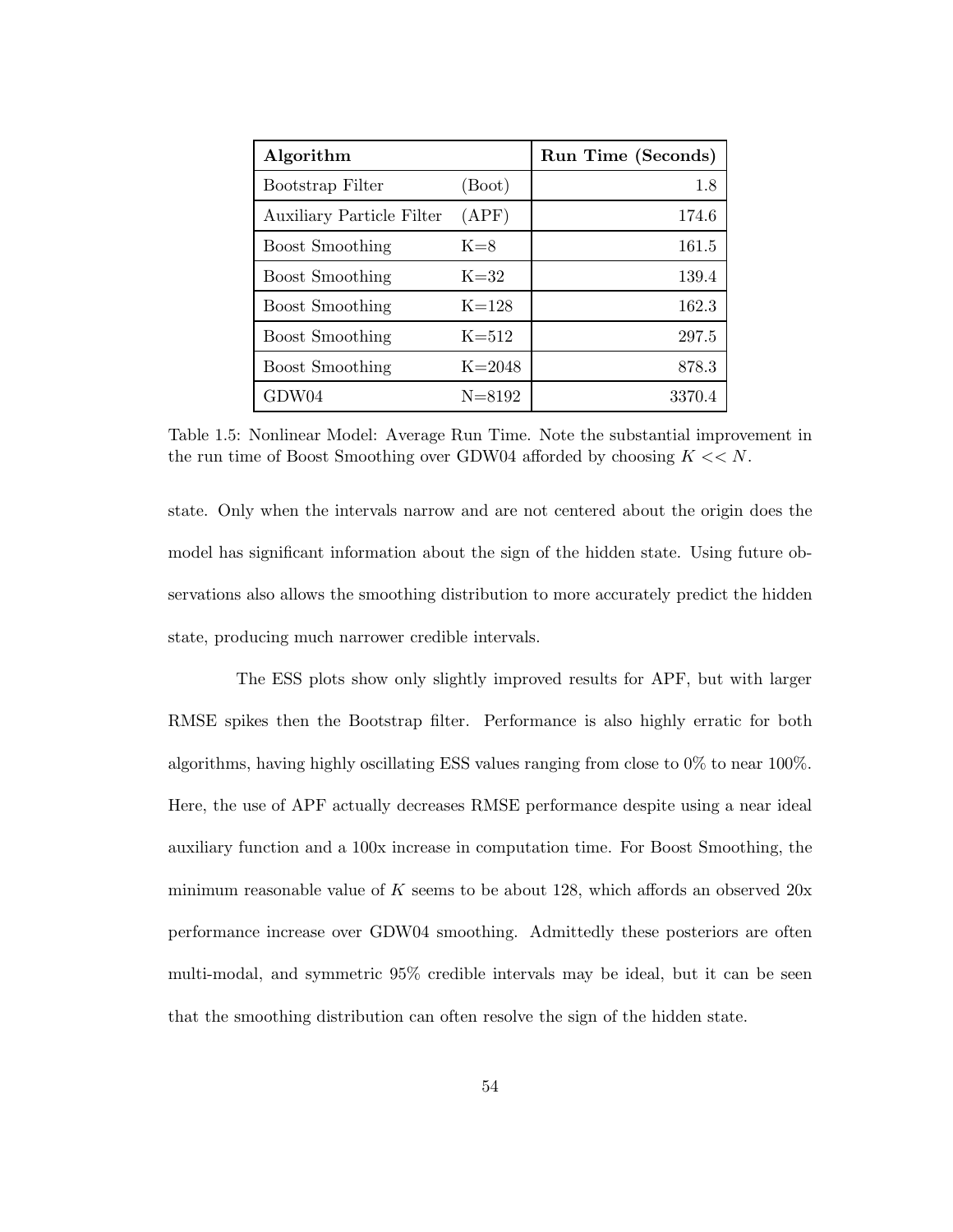

(b) Smoothing 95% CI x

Figure 1.26: Nonlinear Model: Filtering And Smoothing Posteriors. In this case, sometimes the symmetric 95% credible intervals narrow significantly for the smoothing distributions. This is usually because the model is able to predict the sign of the hidden state. For those posterior intervals that appear relatively wide and approximately centered about the origin, the model is not able to infer the sign of the hidden state.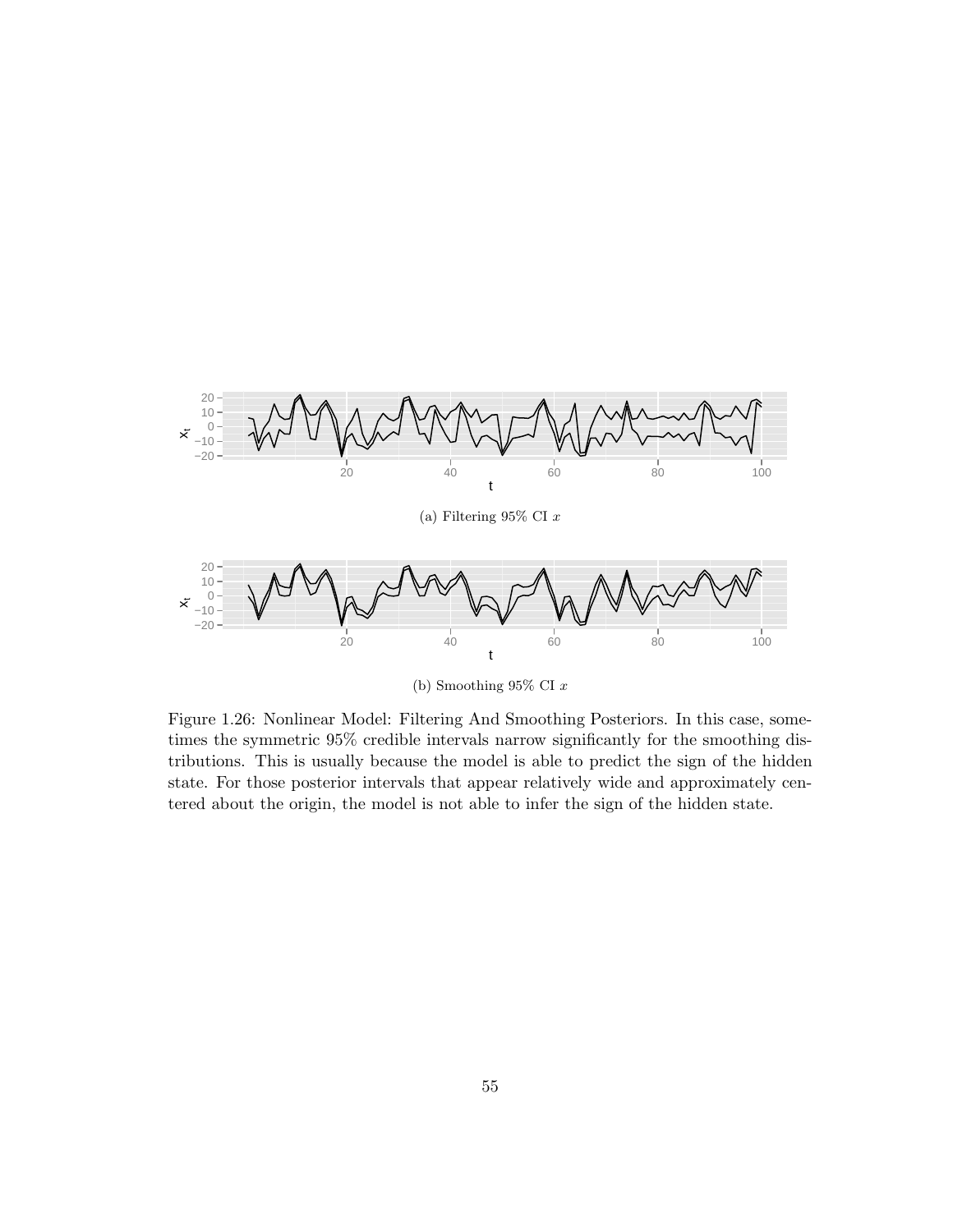

Figure 1.27: Nonlinear Model: Filtering And Smoothing,  $ESS(x_t)$  And  $RMSE(x_t)$ . While the two filtering algorithms perform near identically for most time steps, spikes in RMSE occur when the new observation is particularly informative. The ESS plot show the limited value of the auxiliary function when the optimal proposal distribution is not available. The smoothing RMSE plot suggests that while usually  $K = 8$  or 32 is acceptable, larger values of  $K$  will be necessary in time steps where the filtering distribution makes for a poor importance distribution for the smoothing distribution.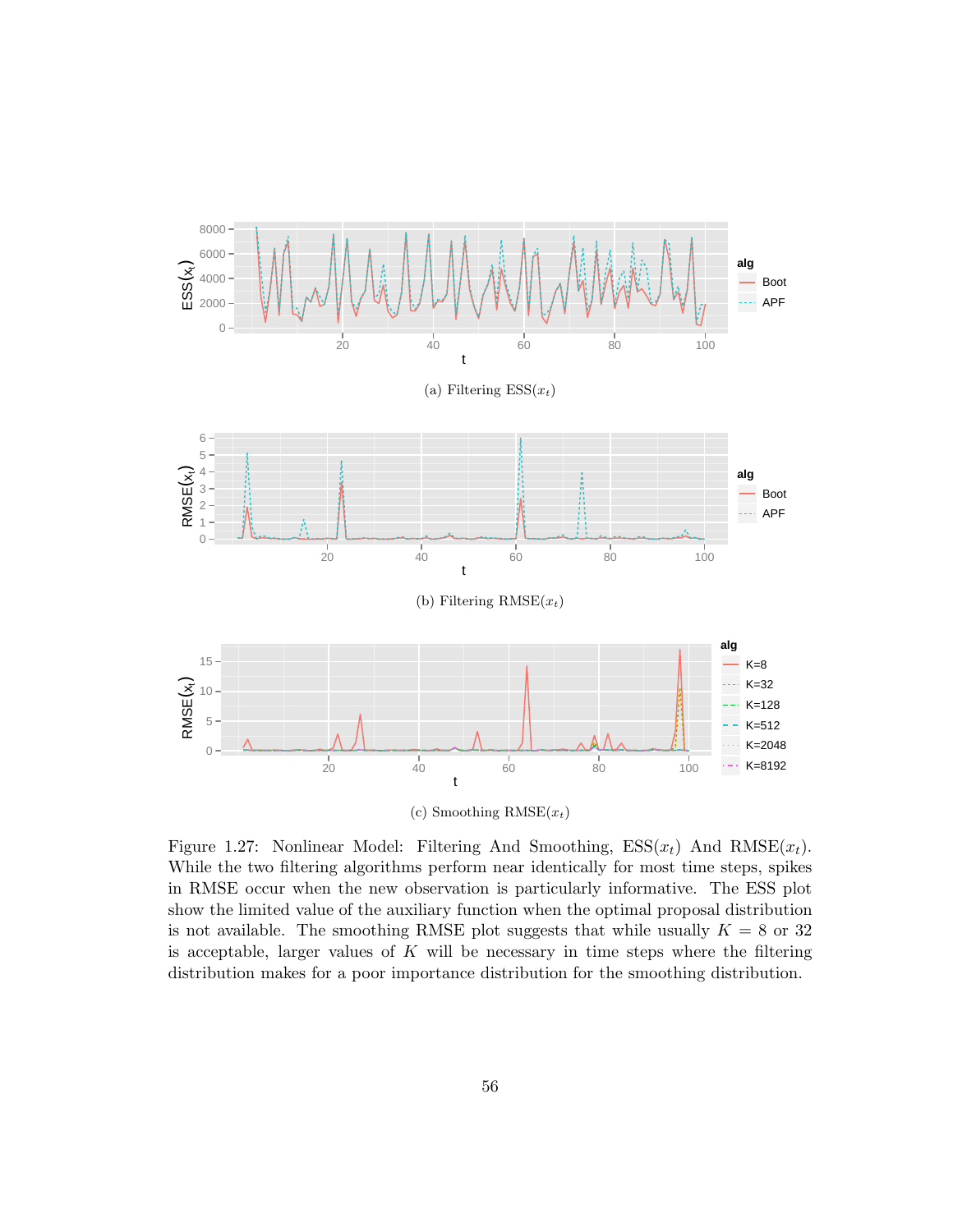

Figure 1.28: Nonlinear Model: Boxplots For ESS, Filtering, And Smoothing. The improvement in ESS values of the APF is negligible compared to the Bootstrap filter. When considering the filtering RMSE, the more widely dispersed particles of the Bootstrap filter give better performance when estimating the 95% credible intervals. For Boost Smoothing, it appears that a value of  $K$  between 128 and 512 gives acceptable amounts of MC error at substantial computational savings.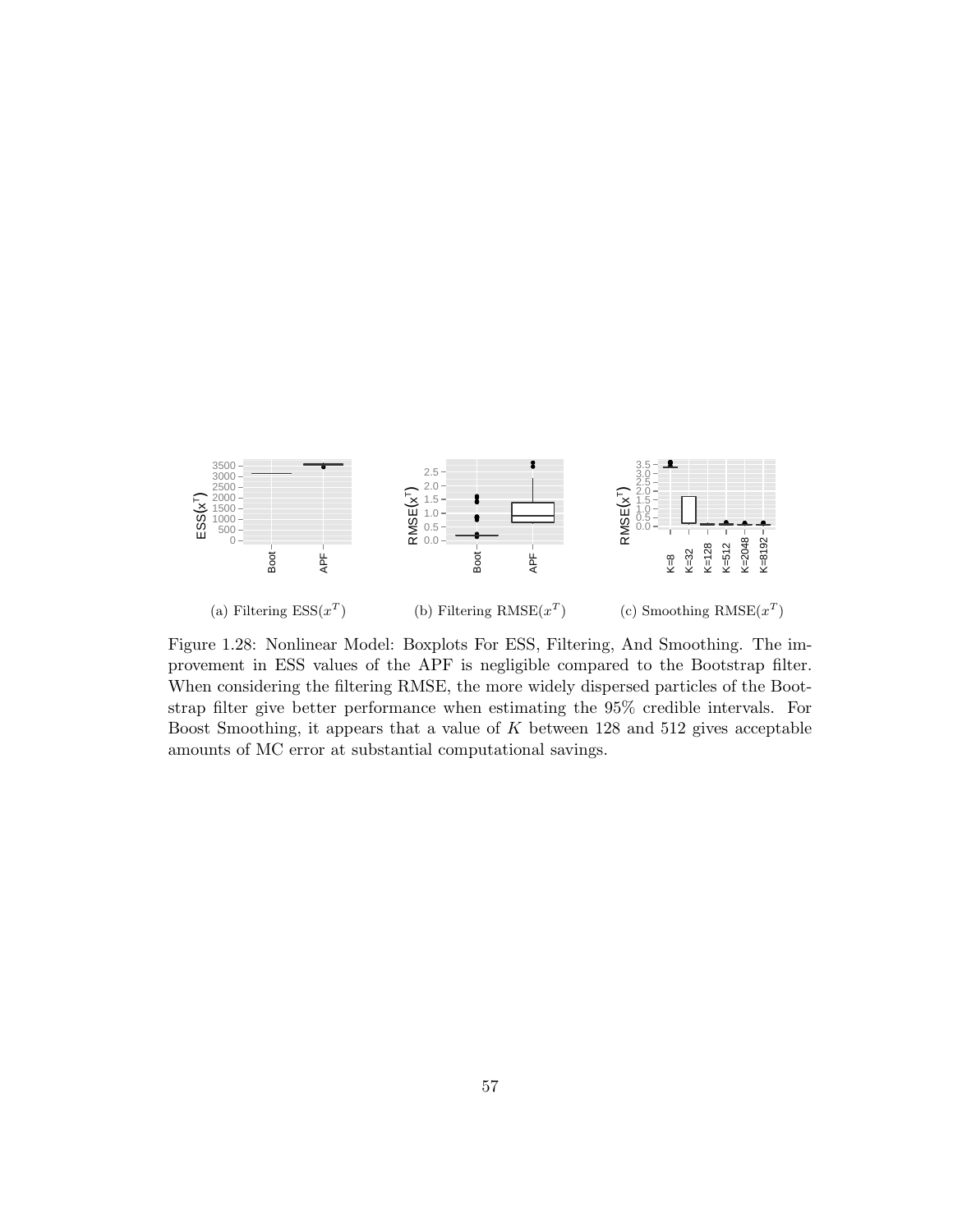# Chapter 2

# Markov Random Fields

Markov Random Fields (MRF) are models for describing spatial structures using arbitrary conditional distributions based on a locally defined neighborhood structure. The first commonly used MRFs used Gaussian distributions for their analytic tractability and where known as Gaussian Markov Random Fields (GMRF). These where then used to model spatial lattice data and became known as Conditional Auto Regressive (CAR) models because of their similarity to autoregressive time series models, where the mean of the conditional distribution is a linear combination of its neighbors. [3] A graph of this dependence structure for a regular lattice model can be found in Figure 2.1, where each node corresponds to a random variable conditional on its neighbors, denoted by the links that connects the different nodes. In practice, MRFs are often used as part of a hierarchical model for the spatial random effects of observations. One example is modeling noisy images by describing the distribution of a hidden pixel conditioned on its neighbors in order to define a global distribution on images.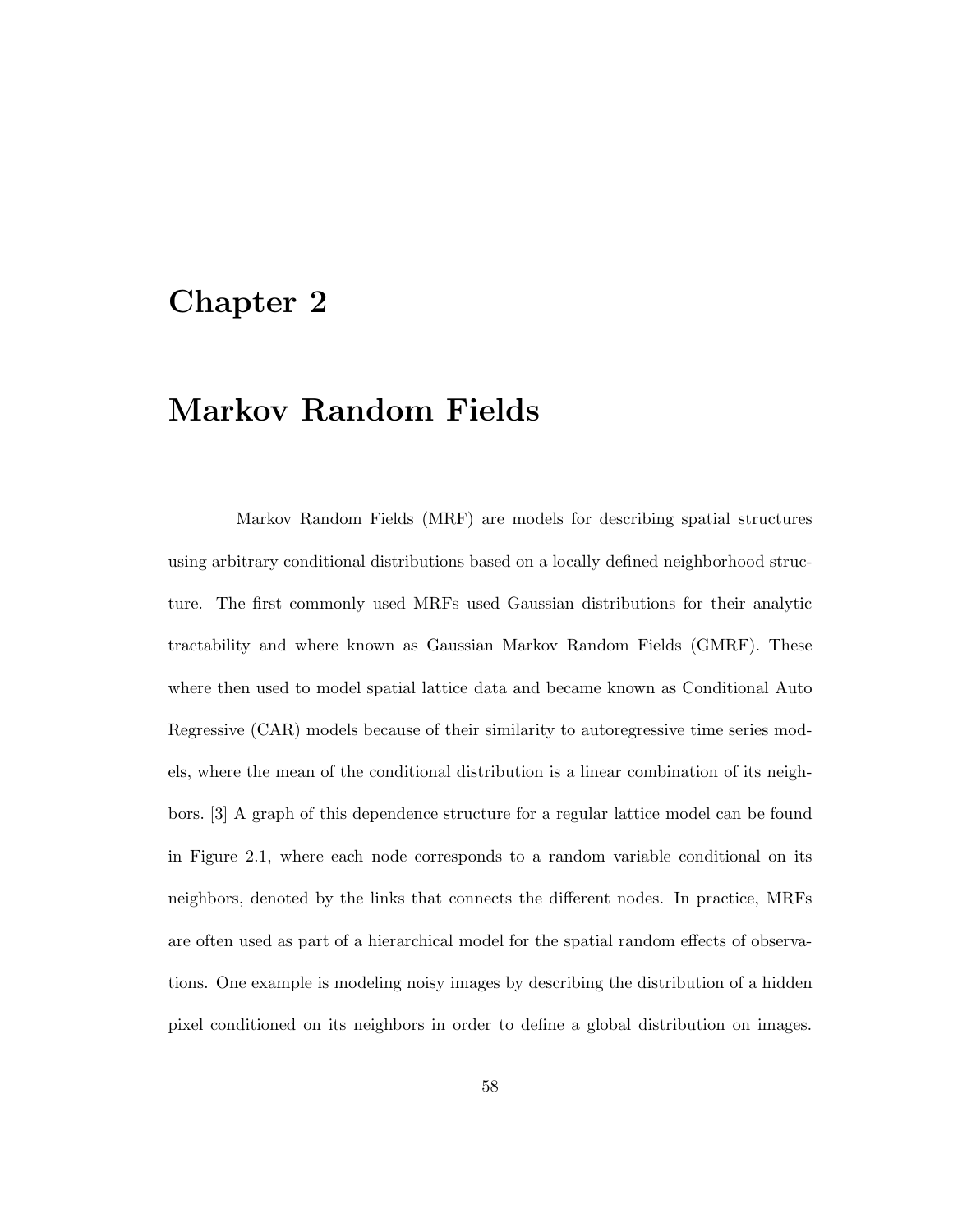

Figure 2.1: Nearest 4 Neighborhood Lattice Model Indexing,  $x_t$  and  $x_{ij}$ 

Irregular lattice models can arise in spatial data when looking at states, counties, or other geographic regions. More details can be found in [2, 4, 19].

While a wide variety of MRFs with irregular neighborhood structures can be defined, this section will concern a simple nearest 4 neighbor GMRF on a regular  $(I \times J)$ lattice. This will provide for a numeric comparison of a large variety of MCMC and SMC methods, but this does not imply that these methods are restricted to this simple model. The primary exception is that the Joint Gibbs sampler is typically not available for non GMRFs, although it will work for arbitrary neighborhood structures. An alternative is to use SMC for the proposal distribution to sample jointly from  $p(x^T | \theta, y^T)$ , and is known as Particle Markov Chain Monte Carlo (PMCMC). [1] The model is thus defined, where  $\partial ij$  is the set of 2-4 immediate adjacent neighbors at location  $ij$ ,  $\bar{x}_{\partial ij}$  is the mean of these neighbors,  $N_{\partial ij}$  is the number of neighbors at location  $ij$ , and  $ij \sim i'j'$  denotes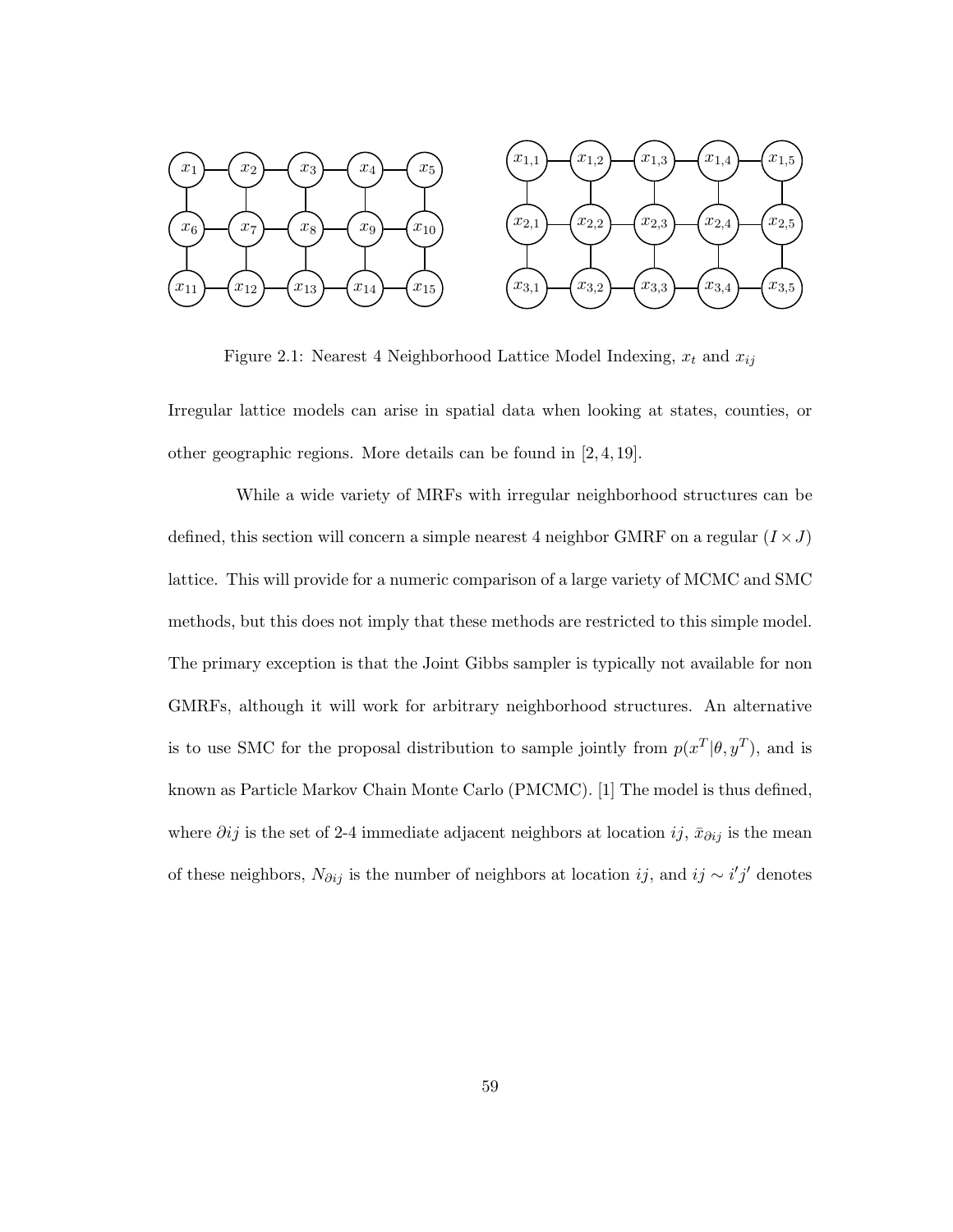a neighbor relation.

$$
y_{ij}|x_{ij}, \tau^2 \sim N(x_{ij}, \tau^2)
$$

$$
x_{ij}|x_{\partial ij}, \sigma^2 \sim N(\bar{x}_{\partial ij}, \sigma^2/N_{\partial ij})
$$

This defines an improper multivariate prior on  $p(X|\sigma^2)$  known as an Intrinsic Gaussian Markov Random Field (IGMRF), with joint densities defined as follows,

$$
Y|X, \tau^2 \sim N(X, \tau^2 \mathbb{I}_{IJ})
$$
  

$$
p(X|\sigma^2) = (2\pi)^{\frac{-(IJ-1)}{2}} \left| \frac{\mathbb{P}_{MRF}}{\sigma^2} \right|^{1/2} \exp\left(-\frac{1}{2}X' \frac{\mathbb{P}_{MRF}}{\sigma^2} X\right)
$$
  

$$
= (2\pi\sigma^2)^{\frac{-(IJ-1)}{2}} \exp\left(-\frac{1}{2\sigma^2} \sum_{ij \sim i'j'} (x_{ij} - x_{i'j'})^2\right)
$$

where  $|A|^*$  is the product of non zero eigenvalues of A, known as the generalized determinate, and  $\mathbb{P}_{MRF} = \mathbb{T}_I \otimes \mathbb{I}_J + \mathbb{I}_I \otimes \mathbb{T}_J,$  where

$$
\mathbb{T}_n = \mathbb{H}'_n \mathbb{H}_n = \begin{bmatrix} 1 & -1 & 0 & \dots & 0 \\ -1 & 2 & \ddots & \ddots & \vdots \\ 0 & \ddots & \ddots & \ddots & 0 \\ \vdots & \ddots & \ddots & 2 & -1 \\ 0 & \dots & 0 & -1 & 1 \end{bmatrix}_{n \times n} \mathbb{H}_n = \begin{bmatrix} 1 & -1 & 0 & \dots & 0 \\ 0 & 1 & \ddots & \ddots & \vdots \\ \vdots & \ddots & \ddots & -1 & 0 \\ 0 & \dots & 0 & 1 & -1 \end{bmatrix}_{(n-1)\times n}
$$
\n(2.0.1)

with priors  $p(\sigma^2) \sim IG(\sigma_a^2, \sigma_b^2)$  and  $p(\tau^2) \sim IG(\tau_a^2, \tau_b^2)$  yielding the following condition-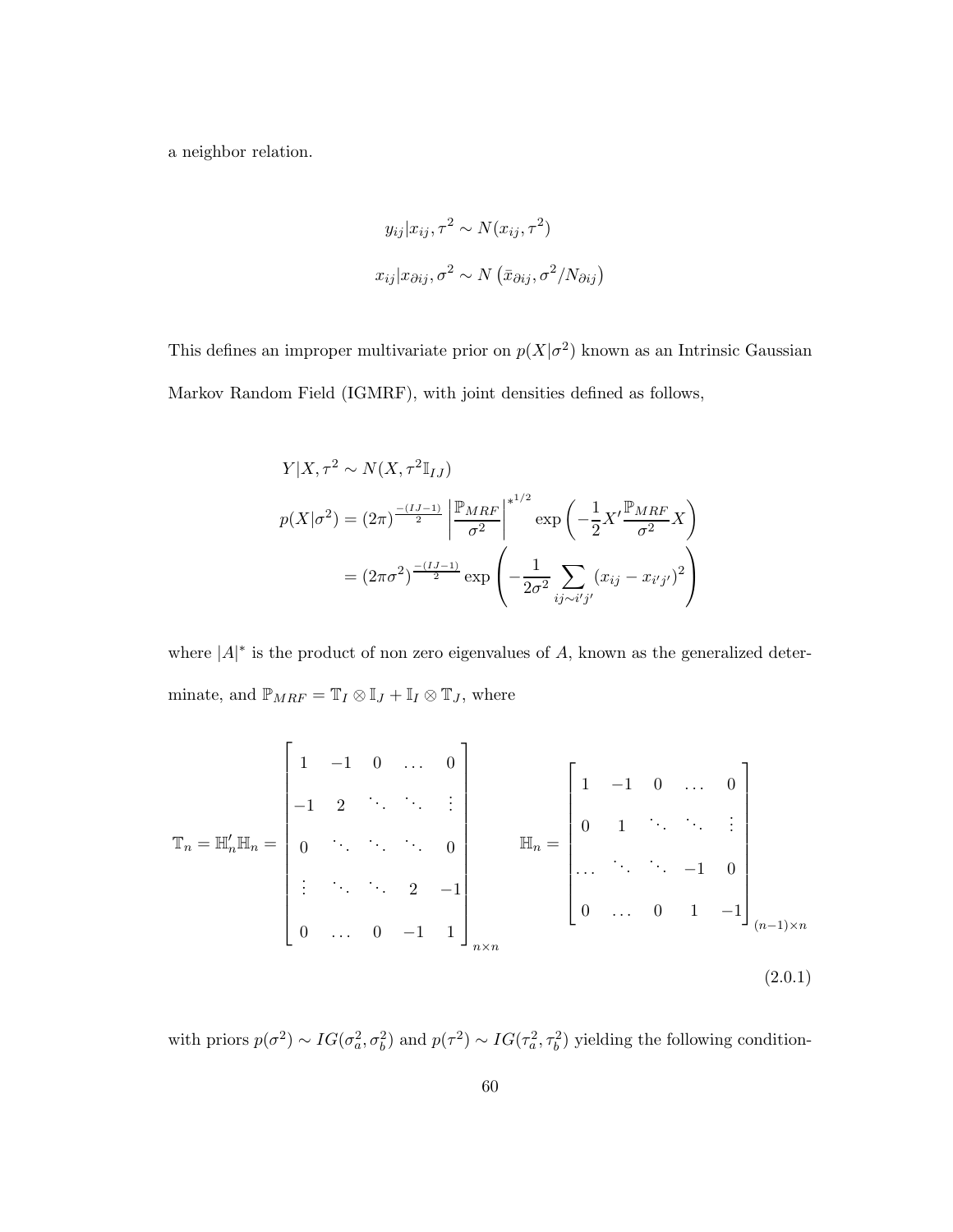$$
X|\sigma^2, \tau^2, Y \sim N((\mathbb{P}_{MRF}/\sigma^2 + \mathbb{I}_{IJ}/\tau^2)^{-1}Y/\tau^2, (\mathbb{P}_{MRF}/\sigma^2 + \mathbb{I}_{IJ}/\tau^2)^{-1}) \quad (2.0.2)
$$

$$
x_{ij}|x_{\partial ij},\sigma^2,\tau^2,y_{ij} \sim N\left(\frac{y_{ij}/\tau^2 + \bar{x}_{\partial ij}N_{\partial ij}/\sigma^2}{1/\tau^2 + N_{\partial ij}/\sigma^2},\frac{1}{1/\tau^2 + N_{\partial ij}/\sigma^2}\right)
$$
(2.0.3)

$$
\sigma^2 | X, \sigma^2, \tau^2 \sim IG \left( \sigma_a^2 + (IJ - 1)/2, \sigma_b^2 + X' \mathbb{P}_{MRF} X/2 \right)
$$
\n(2.0.4)

$$
\tau^2 | X, \sigma^2, \tau^2 \sim IG \left( \tau_a^2 + IJ/2, \tau_b^2 + (Y - X)'(Y - X)/2 \right)
$$
 (2.0.5)

Note that the precision matrix,  $\mathbb{P}_{MRF}$ , is a singular matrix with one zero eigenvalue, which implies an improper prior. Adding a constraint that centers the prior, such as  $\sum x_{ij} = 0$ , will define a proper distribution. Care must be taken when using constraints, especially in implementations where the  $x_{ij}$ s are updated individually, to ensure that the constraint holds. However, in this model no constraint or proper prior is need on the  $\sum x_{ij}$  since  $\mathbb{P}_{MRF}/\sigma^2 + \mathbb{I}_{IJ}/\tau^2$  is of full rank.

The rest of this section discusses different strategies for performing Bayesian inference on this model. First, existing MCMC algorithms are reviewed, followed by an introduction to SMC algorithms for MRFs that have been converted to Sequential MRF models by inducing an ordering on the nodes. Of utmost importance is exploitation of the sparsity pattern of the precision matrix. The different methods are evaluated using RMSE calculations of 95% credible intervals for the states and static parameters under 3 different signal to noise ratios. An implementation comparison is given in Table 2.1.

als.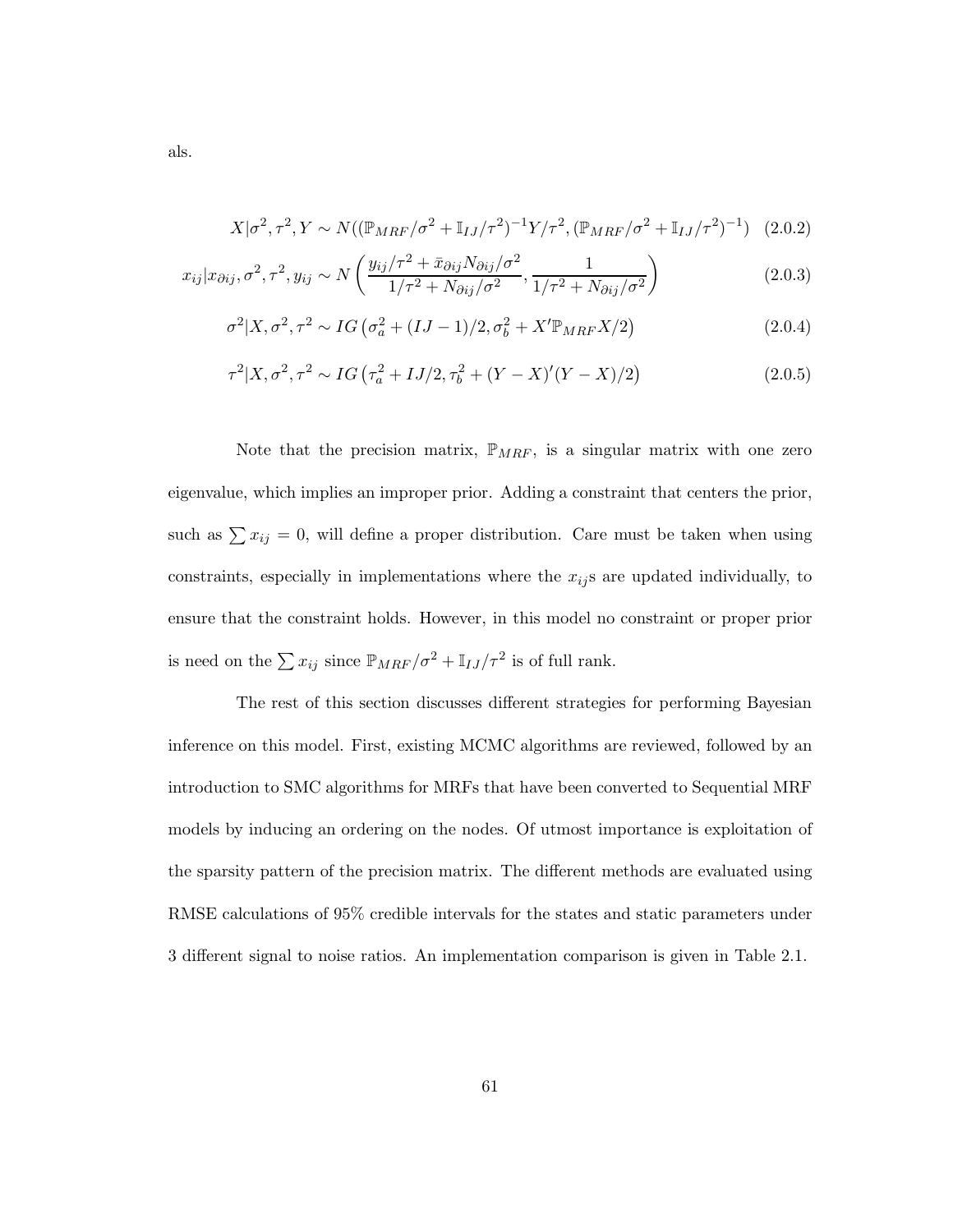| Algorithm              | <b>Time Complexity</b>           | Caveats / Notes                                                                  |
|------------------------|----------------------------------|----------------------------------------------------------------------------------|
| Conditional Gibbs      | $\mathcal{O}(N I J)$             | mixing is a concern                                                              |
| Joint Gibbs            | $\mathcal{O}(N I J^2 + N I J^3)$ | $\mathcal{O}(N I J^2)$ for fixed $\sigma^2, \tau^2$ , but<br>only works for GMRF |
| FFBS Gibbs             | $\mathcal{O}(N I J^3)$           | complex code then<br>more<br>sparse matrix operations                            |
| Multivariate SMRF      | $\mathcal{O}(N I J^3)$           | multivariate sampling can be<br>difficult if not direct                          |
| M SMRF Boost Smoothing | $\mathcal{O}(KNIJ)$              | multivariate proposals can be<br>difficult if optimal proposal<br>not available  |
| Univariate SMRF        | $\mathcal{O}(N I J)$             | poor estimation of vertical<br>neighbor                                          |
| U SMRF Boost Smoothing | $\mathcal{O}(KNIJ^2)$            | large constant factor                                                            |

Table 2.1: MRF: Method Comparison. Comparison of different MRF estimation strategies of a nearest 4 neighbor GMRF on an  $I \times J$  regular lattice where  $N =$  number particles or iterations.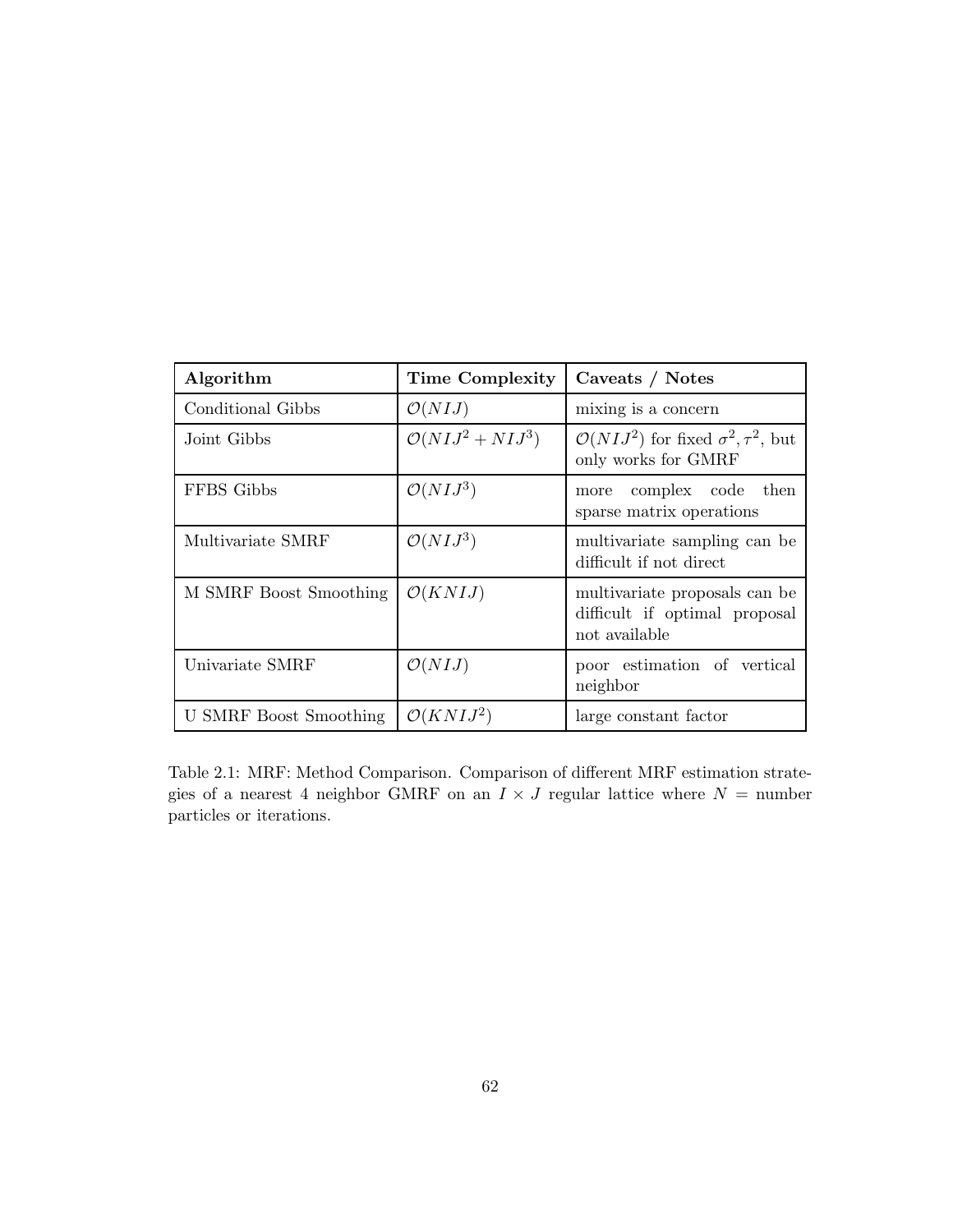### 2.1 MCMC Methods For MRFs

This section explains existing algorithms, and introduces the motivating algorithm behind Sequential MRF implementations. The differences lie in how the posterior distribution associated with the MRF is sampled, the conditional distributions for the static parameters being otherwise the same. The MCMC samplers will all take the form seen in Algorithm 9, and for more details see [30].

for  $n = 1$  to N do **Sample:**  $X|\sigma^2, \tau^2, Y$  using any of the methods described in Sections 2.1.1 - 2.1.3. **Sample:**  $\sigma^2 | X, \tau^2, Y$  using equation (2.0.4) **Sample:**  $\tau^2 | X, \sigma^2, Y$  using equation (2.0.5)

Algorithm 9: Generic Gibbs

#### 2.1.1 Conditional Gibbs Sampling

A common implementation strategy utilizes the conditional distribution of  $p(x_{ij} | x_{\partial ij}, y_{ij})$  to specify a Gibbs sampler. The primary concern with this approach is poor mixing because conditioning on the neighbors prevents  $x_{ij}$  from making very large jumps at each iteration. This issue becomes particularly acute in low signal to noise ratio situations.

for  $n = 1$  to N do for  $i = 1$  to  $I$  do for  $j = 1$  to J do **Sample:**  $x_{ij} | x_{\partial ij}, \sigma^2, \tau^2$  using equation (2.0.3) **Sample:**  $\sigma^2 | X, \tau^2, Y$  using equation (2.0.4) **Sample:**  $\tau^2 | X, \sigma^2, Y$  using equation (2.0.5)

Algorithm 10: Conditional Gibbs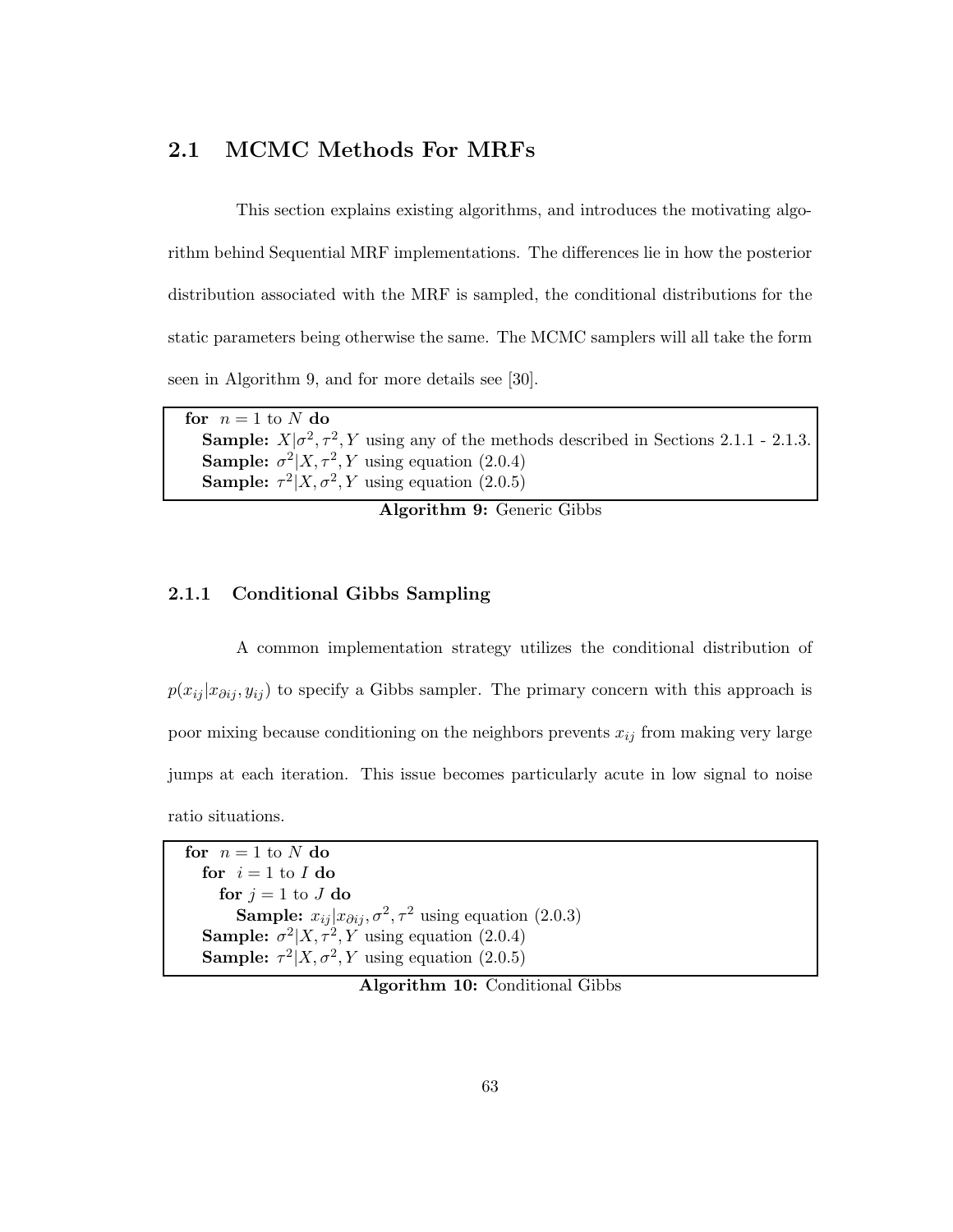

Figure 2.2: State Space Model Indexing Scheme For Sequential MRF

#### 2.1.2 Joint Gibbs Sampling

Multivariate normal distributions can be sampled directly by first performing Cholesky decomposition on the covariance matrix such that  $\Sigma = LL'$ , and then generating a sample by  $X = \mu + Lz$  where  $z_i \sim N(0, 1)$ . However, by performing decomposition on the (sparse) precision matrix, and then back-solving the resulting triangular matrix, only the inverse of a triangular matrix is needed. In this case, the method is modified such that  $\sigma^{-2} \mathbb{P}_{MRF} = \Sigma^{-1} = LL'$  and  $L(X - \mu) = z$ . This is a sparse matrix explanation of the ideas originally found in [31, 32].

for  $n = 1$  to N do **Sample:**  $X|\sigma^2, \tau^2$  directly using the mean and precision matrix from equation (2.0.2) **Sample:**  $\sigma^2 | X, \tau^2, Y$  using equation (2.0.4) **Sample:**  $\tau^2 | X, \sigma^2, Y$  using equation (2.0.5)

Algorithm 11: Joint Gibbs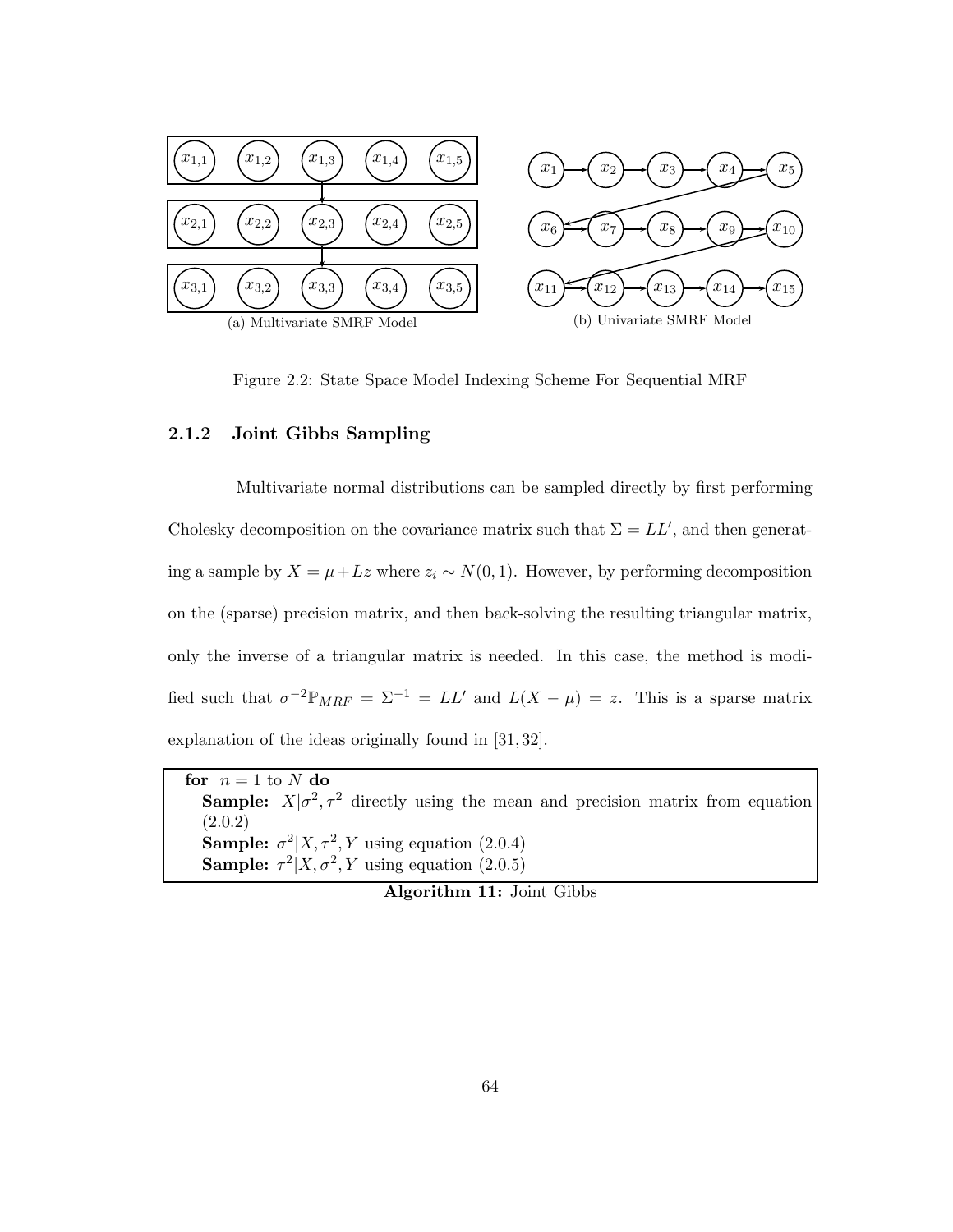#### 2.1.3 Multivariate DLM

It was noted in [21] that MRFs could be transformed into a special kind of DLM with pseudo observations by treating each row of the MRF as the hidden state of a multivariate time series model with rows indexed by time. The between row correlation is accounted for with the system equation, with the pseudo observations accounting for the within row correlation. A state space model for the method is presented below, with  $X_i = [x_{i1}, x_{i2}, \dots, x_{iJ}]'$ , pseudo observations  $\mathbb{Z}_i$  is a vector of zeros of length  $J-1$ , and  $\mathbb{H}_J$  is the  $(J-1) \times J$  difference matrix previously described in equation 2.0.1.

$$
\begin{bmatrix} Y_i \\ \mathbb{Z}_i \end{bmatrix} \begin{bmatrix} X_i, \sigma^2, \tau^2 \sim N_{2J-1} \\ X_i, \sigma^2, \tau^2 \sim N_{2J-1} \end{bmatrix} \begin{bmatrix} \mathbb{I}_J \\ \mathbb{H}_J \end{bmatrix} X_i, \begin{bmatrix} \tau^2 \mathbb{I}_J & 0 \\ 0 & \sigma^2 \mathbb{I}_{J-1} \end{bmatrix}
$$
 (Observation/Pseudo)  

$$
X_i | X_{i-1}, \sigma^2 \sim N_J (X_{i-1}, \sigma^2 \mathbb{I}_J)
$$
 (System)

The joint posterior for  $p(X^I | \mathbb{Z}^I, Y^I)$  with  $p(X_1) \propto 1$  is multivariate normal with precision matrix shown below.

$$
\mathbb{P}_{MRF}/\sigma^2 + \mathbb{I}_{IJ}/\tau^2 = \overbrace{\mathbb{T}_I \otimes \mathbb{I}_J/\sigma^2}^{System} + \overbrace{\mathbb{I}_I \otimes \mathbb{T}_J/\sigma^2}^{Pseudo} + \overbrace{\mathbb{I}_I \otimes \mathbb{I}_J/\tau^2}^{Observation}
$$

The states can then be sampled directly using FFBS.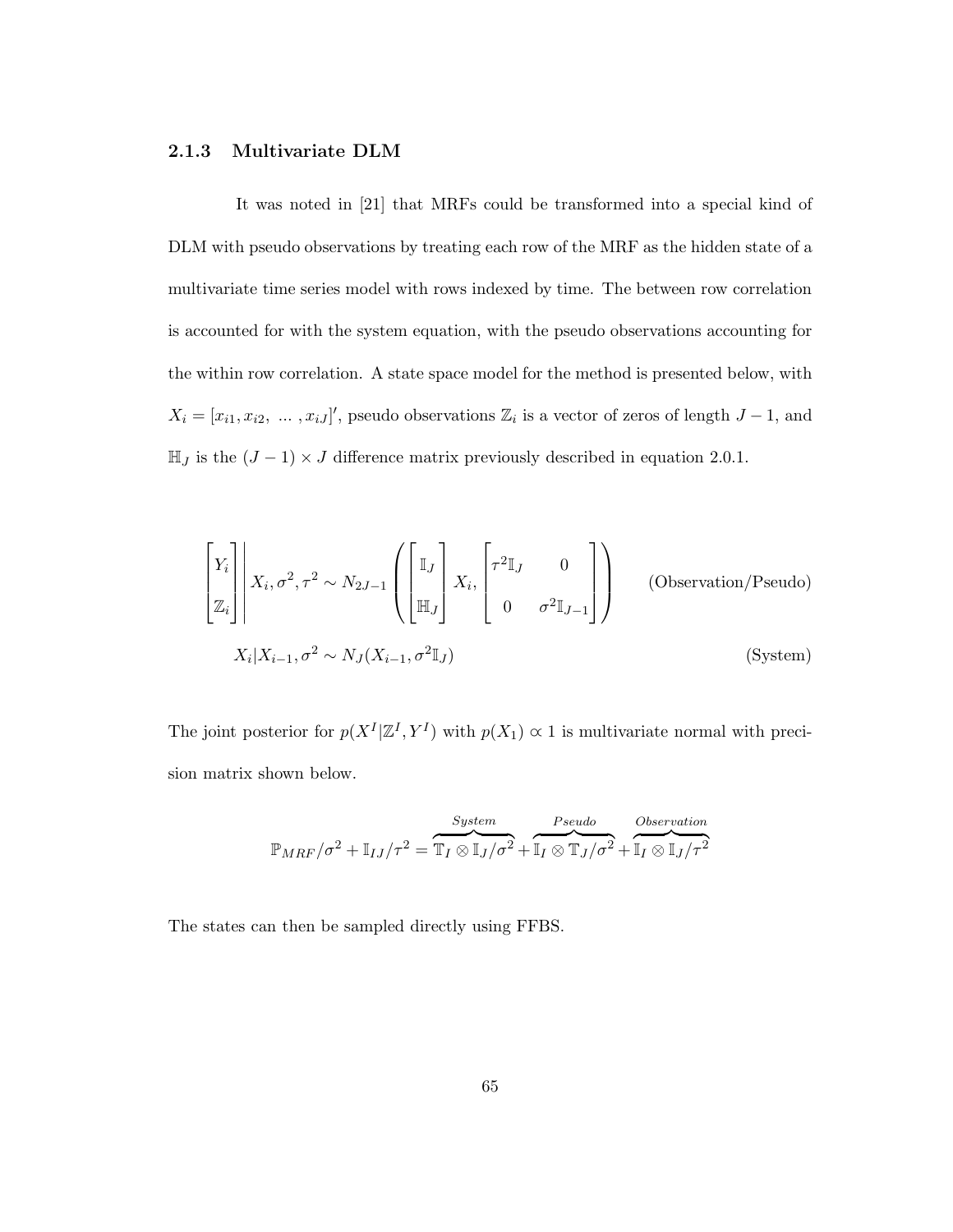for  $n = 1$  to N do **Sample:**  $X|\sigma^2, \tau^2$  with  $p(X_1) \propto 1$  and observations  $Y_t^* = \begin{bmatrix} Y_t' & \mathbb{Z}_t' \end{bmatrix}'$  using FFBS,  $\sqrt{ }$  $F_t =$  $\lceil \mathbb{I}_J$  $\mathbb{H}_J$  $\Bigg\}, G_t = \mathbb{I}_J, V_t = \begin{bmatrix} \tau^2 \mathbb{I}_J & 0 \\ 0 & \tau^2 \mathbb{I} \end{bmatrix}$ 0  $\sigma^2 \mathbb{I}_{J-1}$ 1  $, W_t = \sigma^2 \mathbb{I}_J$ initiating the forward filtering with  $p(X_1|Y, \mathbb{Z}, \sigma^2, \tau^2) = N (m_1 = (\sigma^{-2} \mathbb{T}_J + \tau^{-2} \mathbb{I}_J)^{-1} X_1/\tau^2, C_1 = (\sigma^{-2} \mathbb{T}_J + \tau^{-2} \mathbb{I}_J)^{-1})$ **Sample:**  $\sigma^2 | X, \tau^2, Y$  using equation (2.0.4) **Sample:**  $\tau^2 | X, \sigma^2, Y$  using equation (2.0.5)

## Algorithm 12: DLM Gibbs

## 2.2 SMC Methods For Sequential MRFs (SMRF)

These methods rely on a sequential interpretation of MRFs by defining a state space model such that the joint distribution is equivalent to the posterior distribution of the MRF. This class of state space models will be called Sequential Markov Random Fields (SMRF).

#### 2.2.1 Multivariate SMRF

The multivariate SMRF model uses the same state space model as the Multivariate DLM from Section 2.1.3. A Particle Learning implementation is described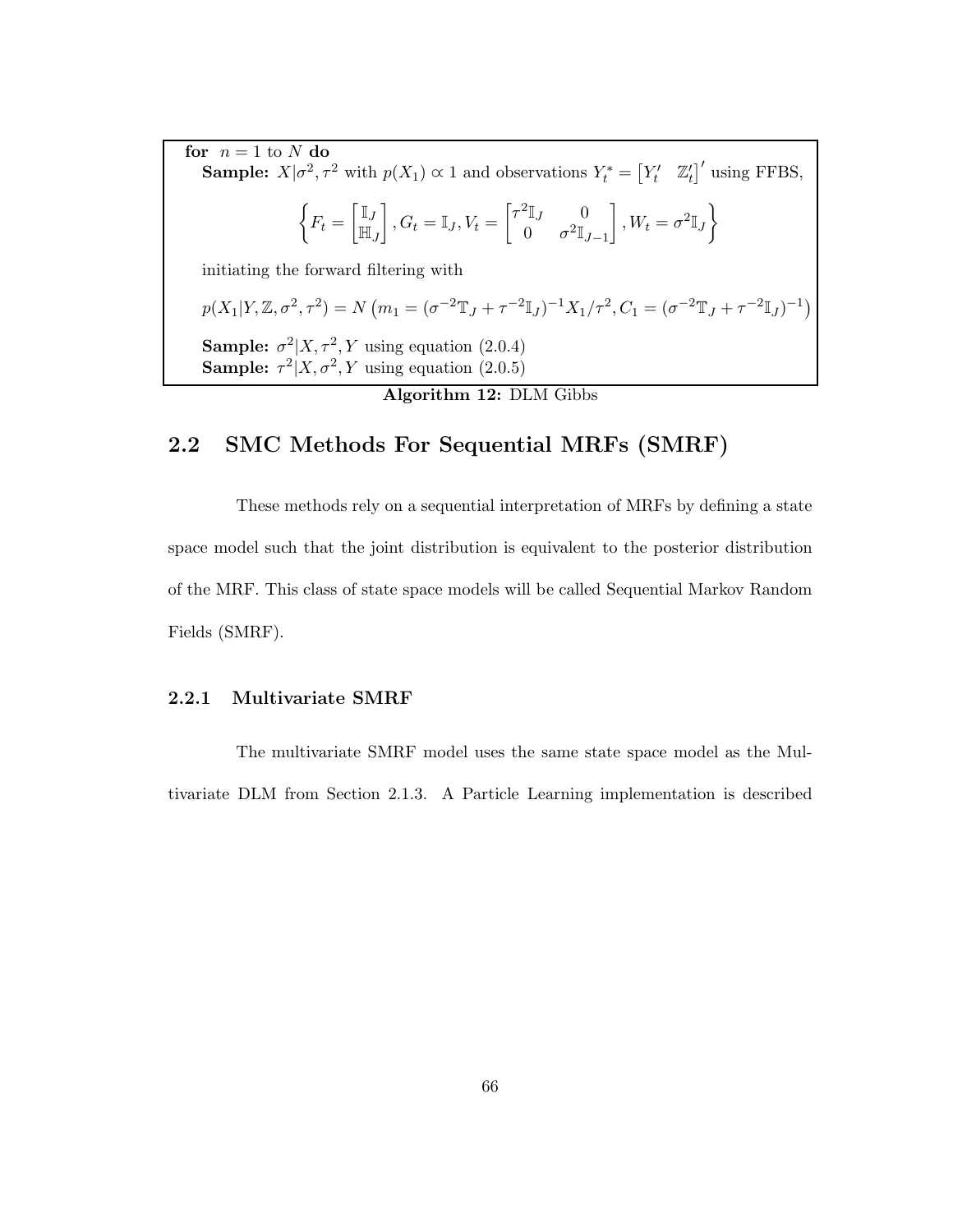next.

$$
X_{t+1}\begin{bmatrix} Y_{t+1} \\ Z_{t+1} \end{bmatrix} \begin{bmatrix} X_t, \sigma^2, \tau^2 \sim N \begin{bmatrix} \mathbb{I}_J \\ \mathbb{H}_J \end{bmatrix} X_t, \sigma^2 \begin{bmatrix} \mathbb{I}_J & \mathbb{H}'_J \\ \mathbb{H}_J & \mathbb{T}_{J-1} \end{bmatrix} + \begin{bmatrix} \tau^2 \mathbb{I}_J & 0 \\ 0 & \sigma^2 \mathbb{I}_{J-1} \end{bmatrix} \end{bmatrix}
$$

$$
X_{t+1} \begin{bmatrix} Y_{t+1} \\ Z_{t+1} \end{bmatrix}, \sigma^2, \tau^2 \sim N \left( \left( \frac{Y'_{t+1}}{\tau^2} + \frac{X'_t}{\sigma^2} \right) \left( \frac{\mathbb{I}}{\tau^2} + \frac{\mathbb{T}_{J-1} + \mathbb{I}_{J-1}}{\sigma^2} \right)^{-1},
$$

$$
\left( \frac{\mathbb{I}_J}{\tau^2} + \frac{\mathbb{T}_{J-1} + \mathbb{I}_{J-1}}{\sigma^2} \right)^{-1} \right)
$$

$$
\sigma^{2}|X^{t+1} \sim IG\left(\sigma_{a|t+1}^{2} = \sigma_{a|t}^{2} + \frac{J}{2}, \sigma_{b|t+1}^{2} = \sigma_{b+1}^{2} + \begin{bmatrix} X_{t} \\ X_{t} \end{bmatrix}' \begin{bmatrix} \mathbb{I}_{J} & -\mathbb{I}_{J} \\ -\mathbb{I}_{J} & \mathbb{T}_{J} + \mathbb{I} \end{bmatrix} \begin{bmatrix} X_{t} \\ X_{t+1} \end{bmatrix} \right)
$$

$$
\tau^{2}|X^{t+1}, Y^{t+1} \sim IG\left(\tau_{a|t+1}^{2} = \tau_{a|t}^{2} + \frac{J}{2}, \tau_{b|t+1}^{2} = \tau_{b|t}^{2} + \frac{(Y_{t+1} - X_{t+1})'(Y_{t+1} - X_{t+1})}{2}\right)
$$

$$
S_{t} = \{\tau_{a|t}^{2}, \tau_{b|t}^{2}, \sigma_{a|t}^{2}, \sigma_{b|t}^{2}\}
$$

In this case the static parameters have been derived sequentially and the prior is specified by  $S_0$ . The prior  $p(X_1|\sigma^2)p(\sigma^2)$  is improper since  $p(\sum X_{1j}) \propto 1$ , but becomes proper after conditioning on the first row. This is the joint distribution of an univariate  $AR(1)$ model similar to the one in Section 1.3 but with fixed  $\phi = 1$ . A Particle Learning implementation yielding  $p(\sigma^2, \tau^2 | y_{1,1:J})$  is used with FFBS to generate  $p(x_{1,1:J} | \sigma^2, \tau^2, y_{1,1:J})$ to provide equally weighted samples for the first row,  $p(X_1, \sigma^2, \tau^2|Y_1)$ .

While the filter smoothing approximation of  $p(X^I, \sigma^2, \tau^2 | Y^I)$  is the most convenient, this method degenerates too rapidly to be used on larger MRFs. By considering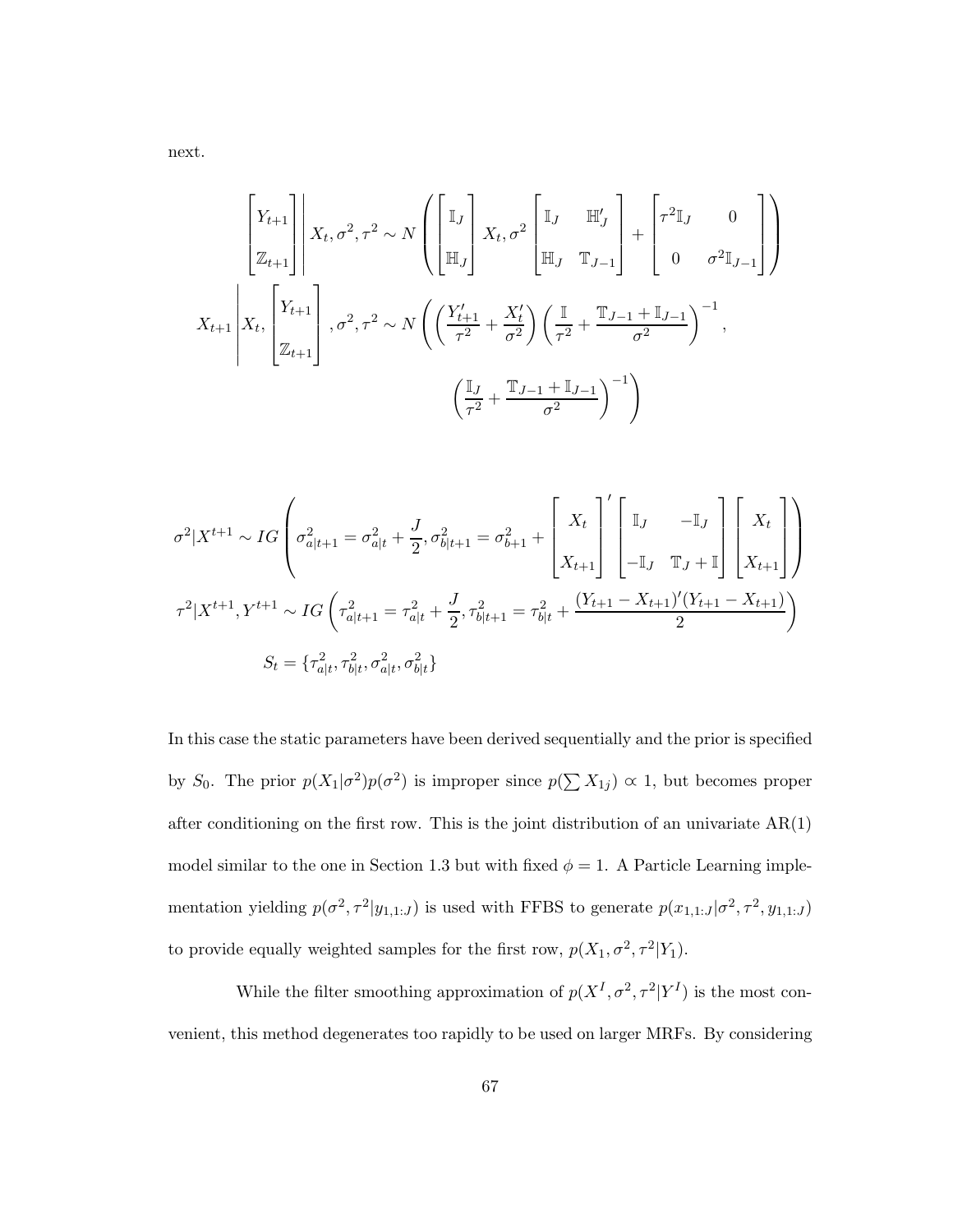this model as a multivariate state space model, Boost Smoothing can be be implemented with the following weights, using the system equation without the pseudo observations.

$$
w^{(k)} \propto p(\sigma^{2(l)}, \tau^{2(l)} | X^{i(k)}, Y^{i}) p(X_{i+1}^{(l)} | X_{i}^{(k)}, \sigma^{2(l)}, \tau^{2(l)})
$$

$$
\propto p(\sigma^{2(l)} | S_{i}^{(k)}) p(\tau^{2(l)} | S_{t}^{(k)}) \prod_{j=1}^{J} p(x_{i+1,j} | x_{i,j}, \sigma^{2})
$$

where (k) indexes the previously sampled particles from  $p(x_{i+1}:J, \sigma^2, \tau^2 | y^I)$ , (l) index particles in the filtering distribution  $p(x^i|y^i)$ , *i* indexes either the rows of the MRF or the time component of the state space model, and  $j$  indexes either the columns of the MRF or indexes dimensions in a multivariate state space model.

The downside to this approach is that multivariate samples from the filtering distribution may not carry high weight under the smoothing distribution, necessitating a larger value of  $K$  for higher dimensions. The advantage is that the computational complexity is linear with the number of nodes in the MRF,  $\mathcal{O}(KNIJ)$ , making this algorithm computationally cheap compared to the multivariate SMRF forward filtering calculations.

#### 2.2.2 Univariate SMRF

The intuition behind this scheme is to build the MRF node by node instead of row by row, and thus the MRF can be interpreted as a univariate time series model with no need to invert matrices. The main computational burden with this approach in the forward filtering pass is maintaining the  $J<sup>th</sup>$  lag smoothing distribution for calculating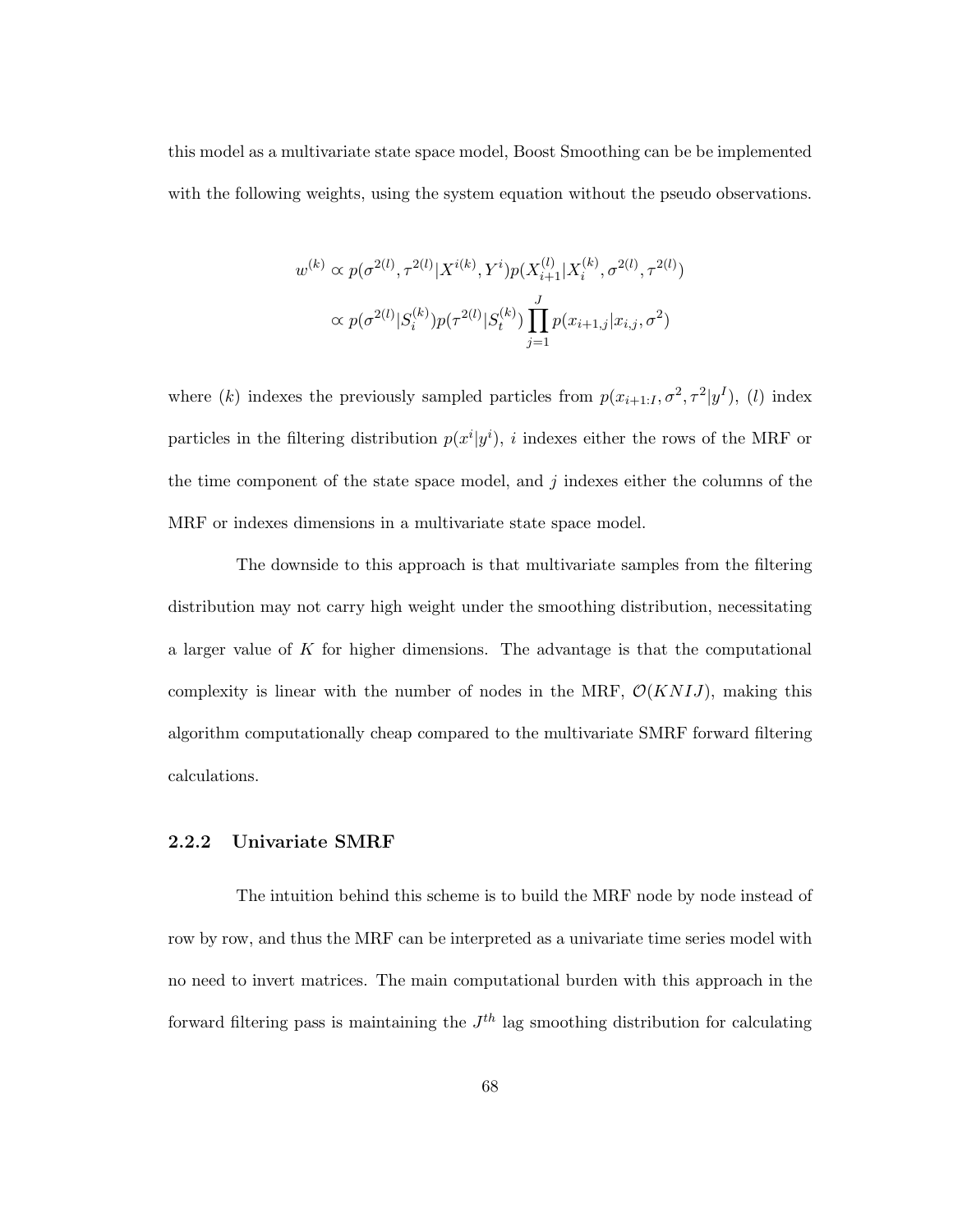the contribution from the vertical neighbor. The system equation is derived below by factorizing the prior  $p(x^T | \sigma^2)$  as a product of improper bivariate densities representing each link in the conditional dependence graph.

In general, the prior is defined as

$$
p(x^T, \sigma^2) = p(\sigma^2) \prod_{t \sim t'} f(x_t, x_{t'} | \sigma^2) = p(\sigma^2) \prod_{t=2}^T f(x_t, x_{\partial t < t} | \sigma^2)
$$

with  $x_{\partial t < t}$  denoting the neighbors of  $x_t$  whose index is less than  $t$ .

For the neighborhood structure considered here, let

$$
f(x_t, x_{\partial t < t} | \sigma^2) = (2\pi\sigma^2)^{-1/2} f(x_t, x_{t-1} | \sigma^2) f(x_t, x_{t-J} | \sigma^2)
$$

where

$$
f(x_t, x_{t'} | \sigma^2) = \begin{cases} \exp\left(-(x_t - x_{t'})^2 / 2\sigma^2\right) & \text{if } t \sim t' \\ 1 & \text{otherwise} \end{cases}
$$

The posterior is factored into the product of per node and per neighbor components,

$$
p(x^T|\sigma^2) = (2\pi\sigma^2)^{\frac{-(IJ-1)}{2}} \exp\left(-\frac{1}{2\sigma^2} \sum_{t \sim t'} (x_t - x_{t'})^2\right) = \prod_{t=2}^T (2\pi\sigma^2)^{-1/2} \prod_{t \sim t'} f(x_t, x_{t'}|\sigma^2)
$$

While this does properly factor the MRF prior, it does not mean that the system equation  $f(x_t, x_{\partial t \leq t} | \sigma^2)$  is proper and should not be viewed as  $f(x_t | x_{\partial t \leq t}, \sigma^2)$ . The more common state space model form is  $p(x^T | \sigma^2) = \prod_{t=1}^T p(x_t | x^{t-1}, \sigma^2)$ , but this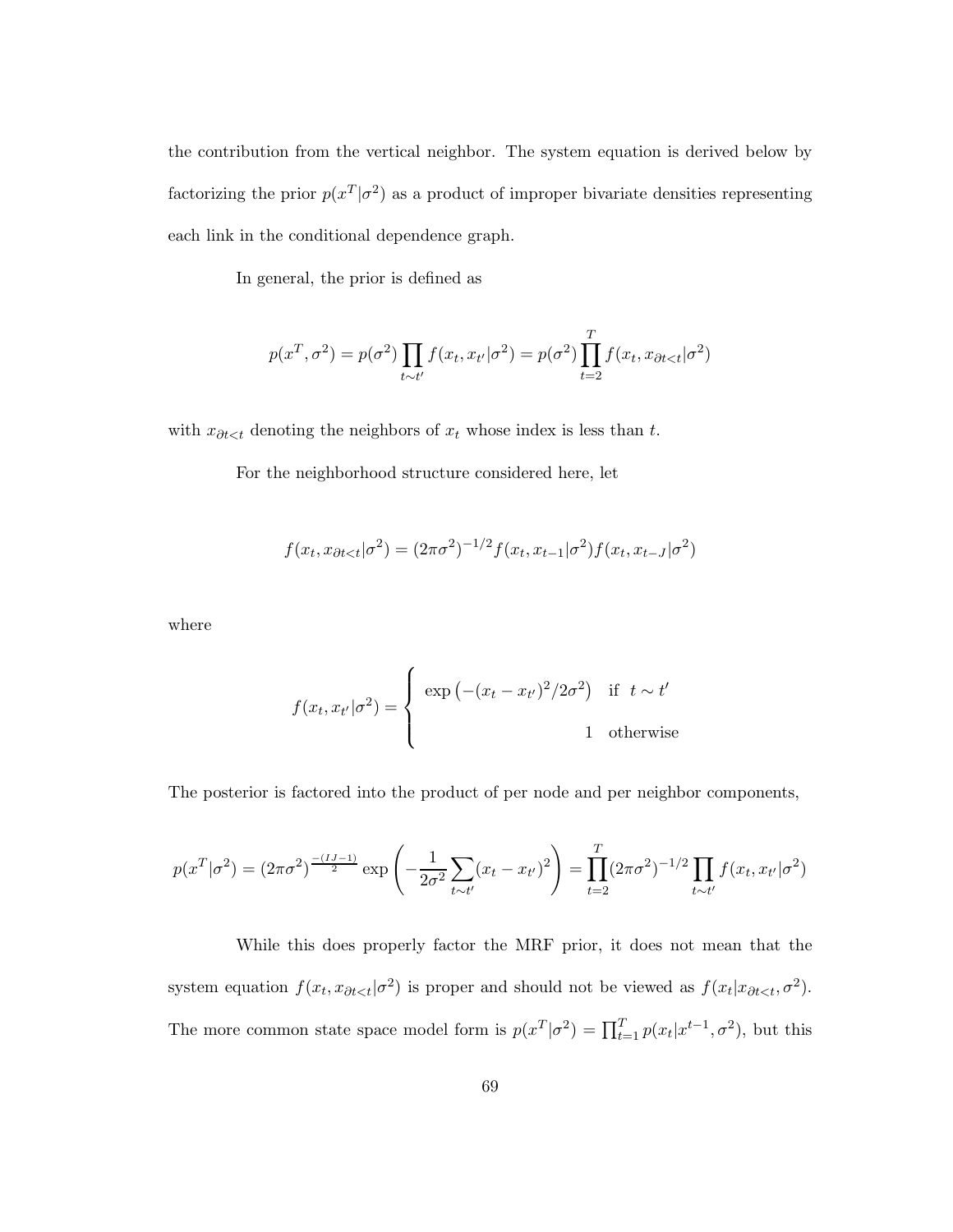looses the sparsity advantages of the conditional independence structure. A Particle Learning implementation is described below.

$$
v_t(y_t, x_{\partial t < t}, \sigma^2, \tau^2, y_t)
$$
\n
$$
\times \exp\left(-\frac{1}{2}\left(\frac{x_{t-1}^2}{\sigma^2} + \frac{x_{t-J}^2}{\sigma^2} + \frac{y_t^2}{\tau^2} - \frac{\left(\frac{x_{t-1}}{\sigma^2} + \frac{x_{t-J}^2}{\sigma^2} + \frac{y_t}{\tau^2}\right)^2}{2/\sigma^2 + 1/\tau^2}\right)\right) \quad \text{if } t \sim t - 1 \&
$$
\n
$$
t \sim t - J
$$
\n
$$
N(y_t|x_{t-1}, \sigma^2 + \tau^2)
$$
\n
$$
N(y_t|x_{t-J}, \sigma^2 + \tau^2)
$$
\n
$$
\text{if } t \sim t - 1
$$
\n
$$
t \sim t - J
$$
\n
$$
\text{if } t \sim t - J
$$
\n
$$
t \sim t - J
$$

$$
q_t(x_t|x_{\partial t
$$

$$
\tau^{2}|x^{t}, \sigma^{2}, \tau^{2} \sim IG\left(\tau_{a}^{2} + \frac{t}{2}, \tau_{b}^{2} + \frac{1}{2} \sum_{k=1}^{t} (y_{k} - x_{k})^{2}\right)
$$

$$
\sigma^{2}|x^{t}, \sigma^{2}, \tau^{2} \sim IG\left(\sigma_{a}^{2} + \frac{t}{2}, \sigma_{b}^{2} + \frac{1}{2} \sum_{k \sim k'} (x_{k} - x_{k'})^{2}\right)
$$

This model can be extended for a general neighborhood structure by modifying the system equation to incorporate all previous neighbors. The ordering of the nodes is im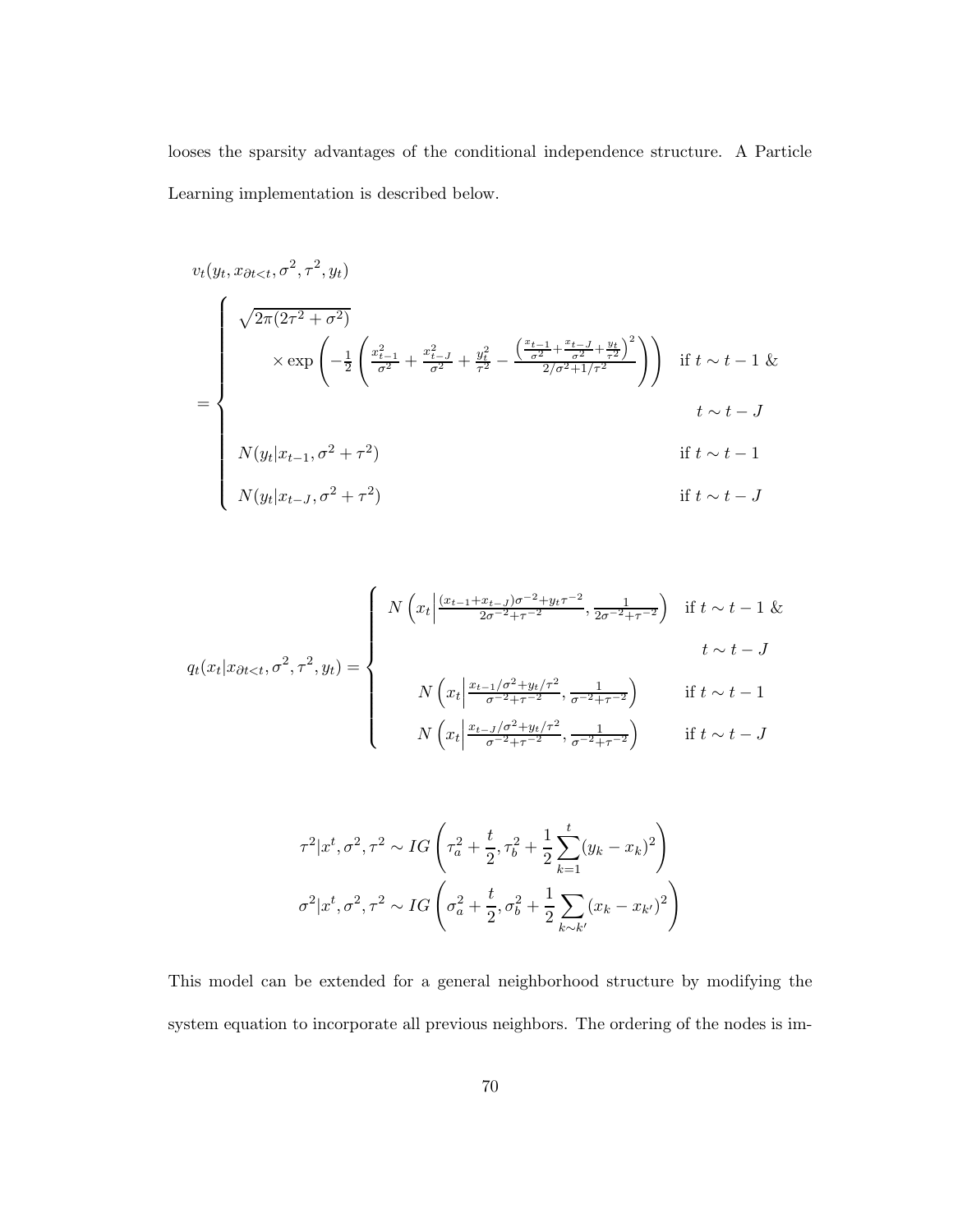portant to reduce the bandwidth of the MRF conditional dependence adjacency matrix, which will limit the maximum lag of the smoothing distribution needed to calculate the dependence from the vertical neighbor.

Smoothing is more complicated for this SMRF model due to the conditional dependence structure arising from transforming a two dimensional structure to a one dimensional structure. The main point to understand is that since the forward filtering step essentially grows the MRF one node at a time, the underlying structure of the MRF prior changes at each time step. This is different then when considering the full MRF prior and only adding data  $y_t$  one at a time in the filtering step. Hence, the smoothing weights will depend on every neighborhood link that depends on  $x_t$  yet is not represented in  $p(x^{t-1}|\theta) = p(\sigma^2) \prod_{k=2}^{t-1} f(x_k, x_{\partial k \langle k}|\sigma^2)$ .

The derivation for the general case requires some new notation. Let  $\partial_t^+$  be the set of indices in  $t + 1 : T$  that have a link to a node in  $x^t$  such that  $\partial_t^+ = {\partial_t \cap t + 1 : T}$ . Then, for any backward smoothing step,  $t < T$ , the resampling weights are derived as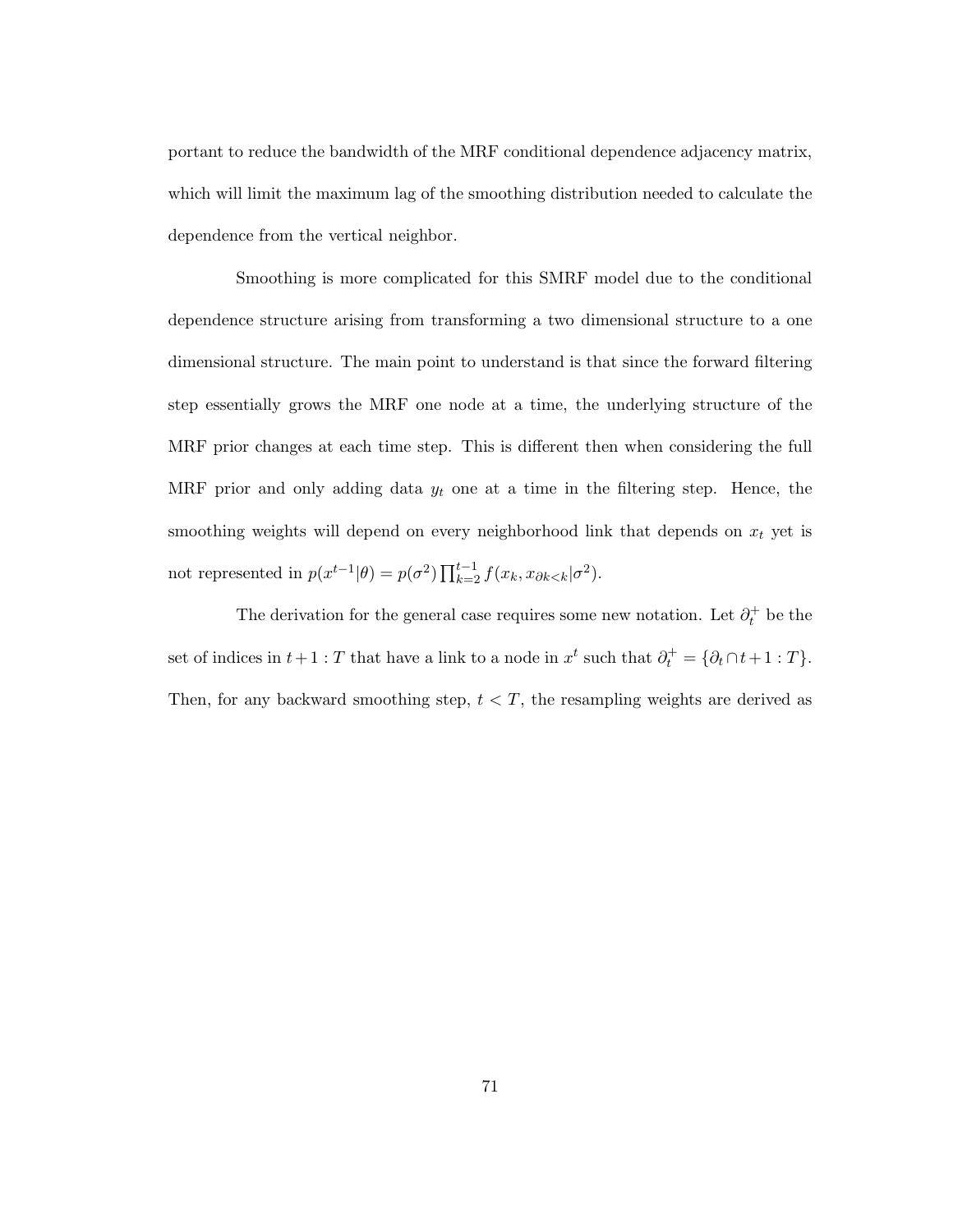follows.

$$
p(x^T, \theta | y^T) = p(x^t | x_{t+1:T}, \theta, y^T) p(x_{t+1:T}, \theta | y^T)
$$
  
\n
$$
= p(x^t | x_{\partial_t^+}, \theta, y^t) p(x_{t+1:T}, \theta, y^T)
$$
  
\n
$$
= \frac{p(x^t, x_{\partial_t^+}, \theta | y^t)}{p(x_{\partial_t^+}, \theta | y^t)} p(x_{t+1:T}, \theta, y^T)
$$
  
\n
$$
= \frac{p(x_{\partial_t^+} | x^t, \theta) p(\theta | x^t, y^t) p(x^t | y^t)}{p(x_{\partial_t^+}, \theta | y^t)} p(x_{t+1:T}, \theta, y^T)
$$
  
\n
$$
= \frac{p(x_{\partial_t^+} | x^t, \theta) p(\theta | x^t, y^t) p(x^t | y^t)}{p(x^t | y^t)} p(x_{t+1:T}, \theta, y^T)
$$

For the nearest 4 neighborhood structure,  $\theta = \{\sigma^2, \tau^2\}$  and  $p(\theta | x^t, y^t)$  can be calculated using sufficient statistics  $p(\sigma^2, \tau^2 | S_t)$ . The weights are then as follows.

$$
w^{(i)} \propto p(x_{\partial_t^+}^{(k)} | x^{t(i)}, \sigma^{2(k)}) p(\sigma^{2(k)}, \tau^{2(k)} | x^{t(i)}, y^t)
$$

where (*i*) indexes  $\dot{p}(x^t | y^t)$ , (*k*) indexes  $\dot{p}(x_{t+1:T}, \sigma^2, \tau^2 | y^T)$  and

$$
p(x_{\partial_t^+}|x^t, \sigma^2) \propto f(x_t, x_{t+1}|\sigma^2) \prod_{k=t-J+1}^t f(x_{k+J}, x_k|\sigma^2)
$$

While the computational complexity of the forward filtering univariate SMRF model is only  $\mathcal{O}(N I J)$ , the backward Boost Smoothing would be  $\mathcal{O}(KN I JD)$  where D is the average number of neighborhood links in the smoothing weights per step. In the case of a nearest 4 neighbor GMRF,  $D = J + 1$  and so the computational complexity is  $\mathcal{O}(KNIJ^2)$ . This scales better with regard to the number of nodes then the algorithms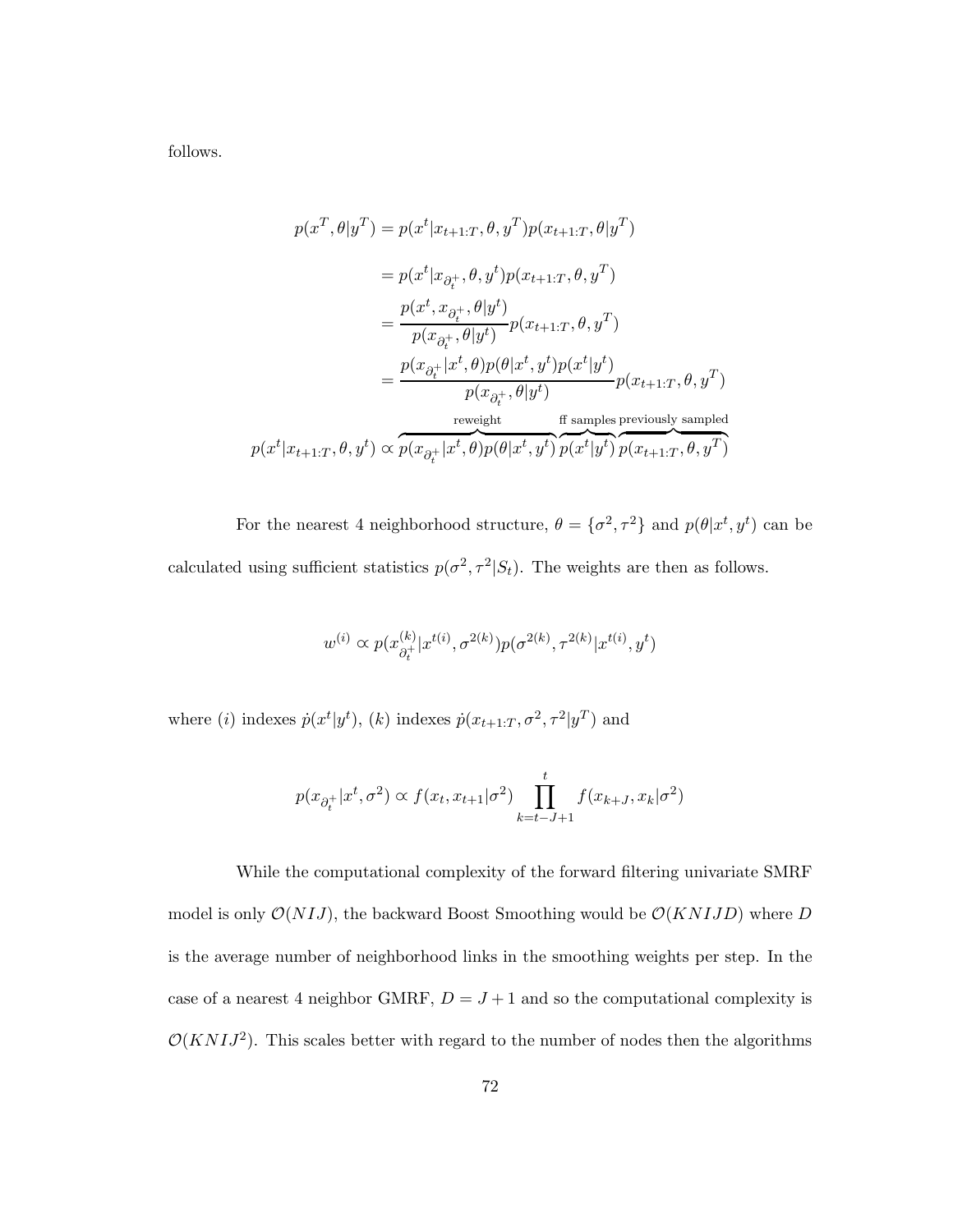previously discussed except for the conditional Gibbs implementation.

Furthermore, note that if a one row smoothing step is done in the forward filter pass after finishing each row, the forward filtering distributions will have the same structure as the multivariate SMRF model distributions. Then the Boost Smoothing for the multivariate SMRF model can be applied. This sort of scheme is similar to that of [25], except that here SMC is used instead of relying on the analytical tractability of multivariate normal distributions.

## 2.3 MRF Results

These MRF results are for  $6\times6$  and  $10\times10$  GMRFs with unknown observation error  $\tau^2$  and spatial smoothing parameter  $\sigma^2$  with a nearest 4 neighborhood regular lattice structure. The hidden states for each sized MRF where generated randomly using  $\sigma^2 = 1$  and  $\sum x_{ij} = 0$ , with new observations generated for each SNR. Two sets of priors where used for the static parameters and are listed in Table 2.2.

Empirical comparisons are made using the Root Mean Squared Error (RMSE) over 30 replications for 95% credible intervals of the available marginal distributions. The RMSE calculations are shown below, with  $i$  indexing replications,  $t$  indexing nodes, and  $\{\bar{x}^{(t)}, \bar{\sigma}^2, \bar{\tau}^2\}$  are calculated using the averaged results of the Joint Gibbs implemen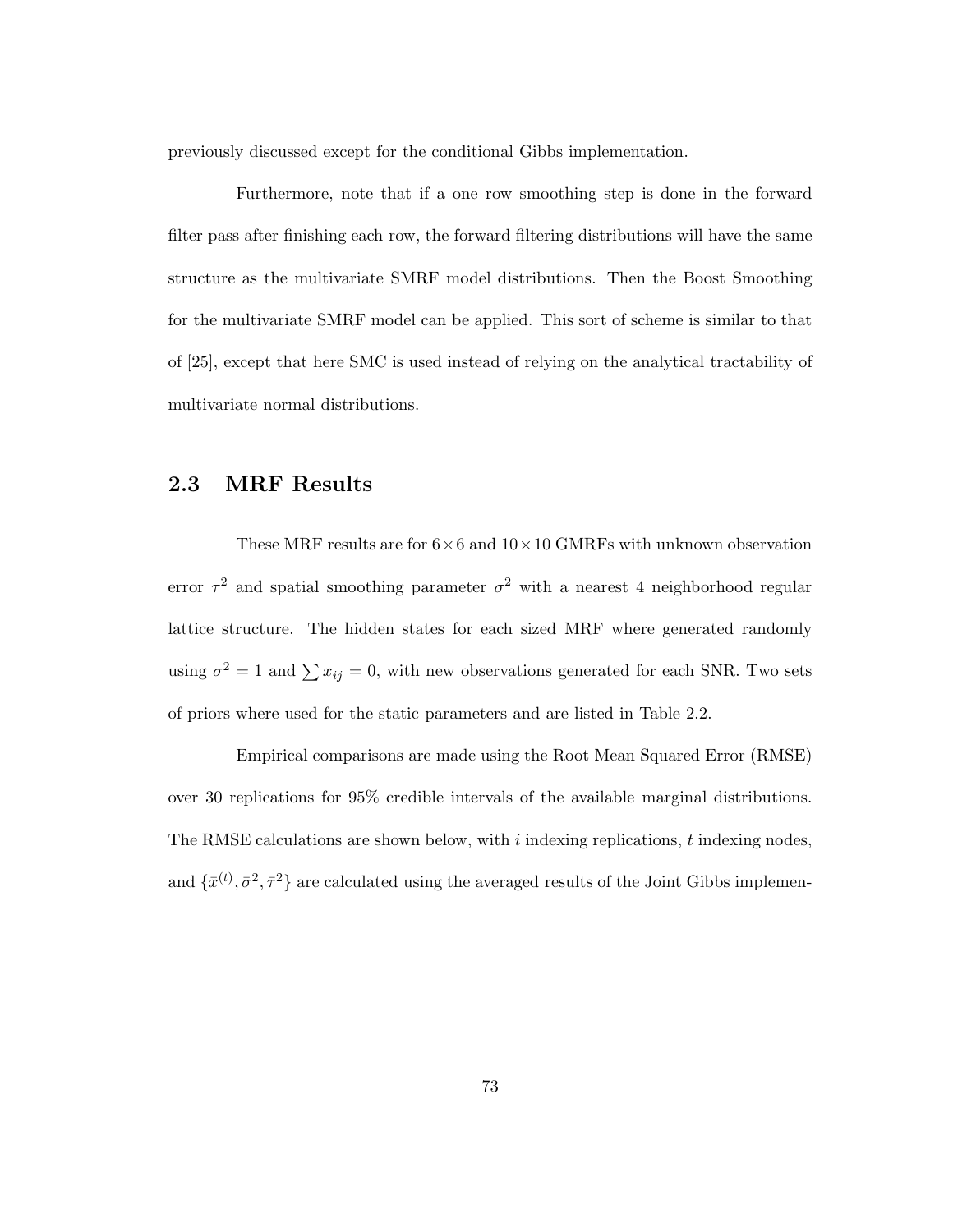tation.

$$
RMSE(x^T) = \sqrt{\frac{1}{2TN} \sum_{i=1}^{N} \sum_{t=1}^{T} \left( x_{2.5\%}^{(i,t)} - \bar{x}_{2.5\%}^{(t)} \right)^2 + \left( x_{97.5\%}^{(i,t)} - \bar{x}_{97.5\%}^{(t)} \right)^2}
$$
(2.3.1)

$$
RMSE(x_t) = \sqrt{\frac{1}{2N} \sum_{i=1}^{N} \left( x_{2.5\%}^{(i,t)} - \bar{x}_{2.5\%}^{(t)} \right)^2 + \left( x_{97.5\%}^{(i,t)} - \bar{x}_{97.5\%}^{(t)} \right)^2}
$$
(2.3.2)

$$
RMSE(\sigma^2) = \sqrt{\frac{1}{2N} \sum_{i=1}^{N} \left(\sigma_{2.5\%}^{2(i)} - \bar{\sigma}_{2.5\%}^2\right)^2 + \left(\sigma_{97.5\%}^{2(i)} - \bar{\sigma}_{97.5\%}^2\right)^2}
$$
(2.3.3)

$$
RMSE(\tau^2) = \sqrt{\frac{1}{2N} \sum_{i=1}^{N} \left(\tau_{2.5\%}^{2(i)} - \bar{\tau}_{2.5\%}^{2}\right)^2 + \left(\tau_{97.5\%}^{2(i)} - \bar{\tau}_{97.5\%}^{2}\right)^2}
$$
(2.3.4)

The algorithms demonstrated include the Univariate SMRF model using both 50,000 and 1,000,000 particles, the Multivariate SMRF model using 50,000 particles, and the Joint and Conditional Gibbs samplers with 50,000 iterations. Figures 2.5, 2.11 and 2.19 show the joint posterior for the static parameters. The observations for the  $6 \times 6$  and  $10 \times 10$  MRFs are listed in Figures 2.3 and 2.17 respectively. These where generated from a common hidden state as seen in Figures 2.4 and 2.18. Boxplots of the averaged state and the static parameter RMSE can be seen as well. For the hidden states, the results are further split up across nodes to see the performance of the SMRF models with respect to time. Figures 2.10, 2.16, and 2.24 show the autocorrelation plots of  $\sigma^2$  for the Joint and Conditional Gibbs samplers. The autocorrelation for  $\tau^2$ was insignificant in comparison and is thus omitted.

The two things that are important when interpreting these results is the trade off between speed and accuracy. With speed comes the opportunity for an increase in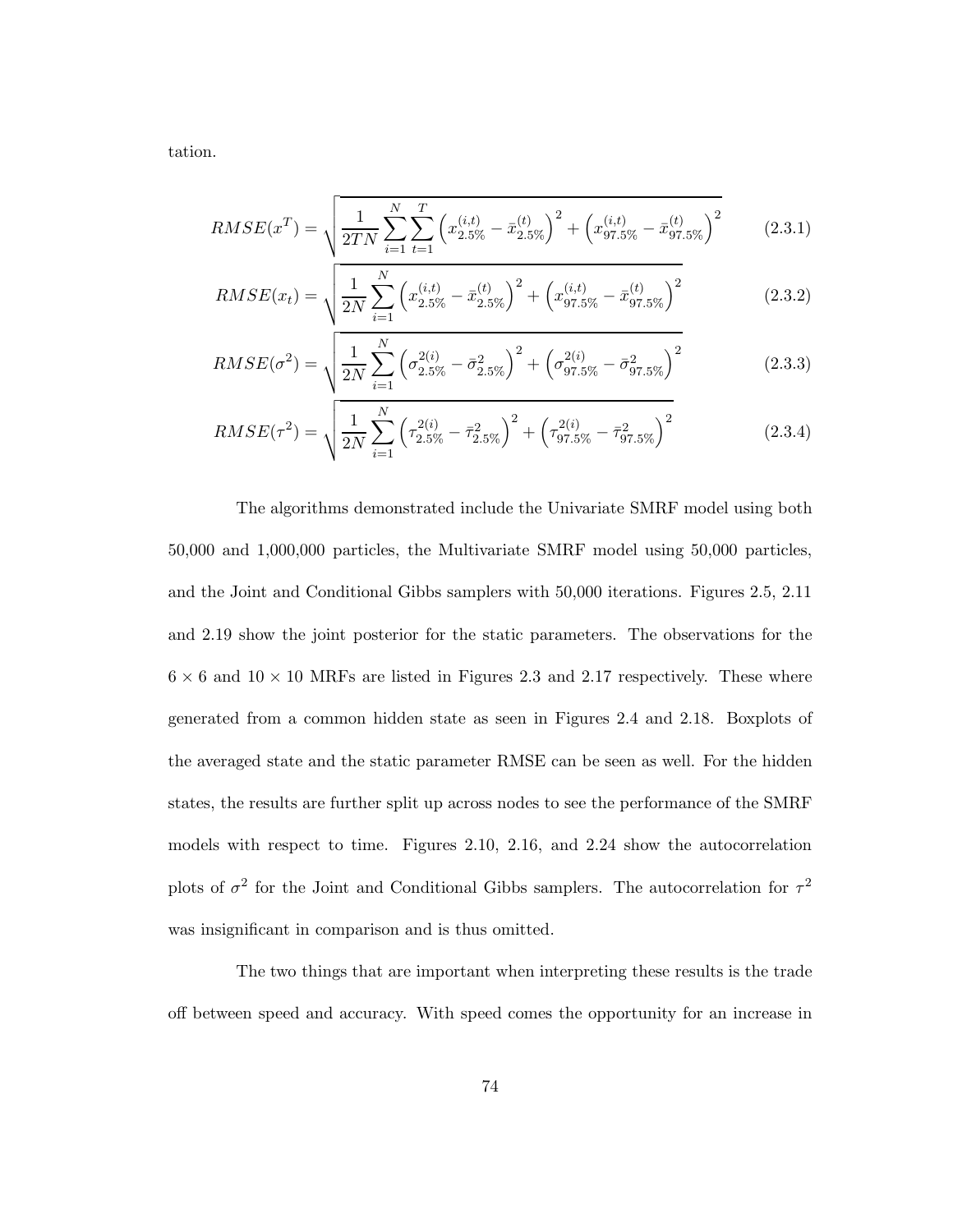either particles or iterations, and thus increasing accuracy. With accuracy, fewer particles or iterations may be required for a given level of precision, and thus an increase in speed. These trade offs are also non linear. For example, the univariate SMRF model is so fast that the main limiting factor is the available RAM, and not the CPU speed. When using an equal number of particles or iterations, the most precise implementation is typically the Joint Gibbs sampler. The trade off between speed and accuracy also changes with the size of the problem. This is where the theoretical results of computational complexity are most important, because extrapolating trends from  $6 \times 6$  and  $10 \times 10$  MRFs may not be relevant for very large MRFs.

It is worth noting that the observed computation times from Table 2.3 are not especially reliable. The algorithms where implemented in R [29] with parallel programming and are not meant to be examples of what optimized code can do. Additionally, it worth remembering that for specific problems, the constant factor that is typically omitted in computational complexity can be very important. For example, the Joint Gibbs sampler is order  $\mathcal{O}(N I J^3)$ , but this is with respect to the number of basic floating point operations needed to perform Cholesky decomposition. Univariate SMRF smoothing is order  $\mathcal{O}(N I J^2)$ , but this is with respect to the number of neighborhood density terms needed to calculate the weights of the importance distribution, an operation usually requiring the use of logarithms.

Also note, that the SMRF models here are presented in the most unfavorable light. In more complicated non Gaussian MRFs, Joint and Conditional Gibbs sampling may not not be feasible, requiring instead a Metropolis-Hastings step. This would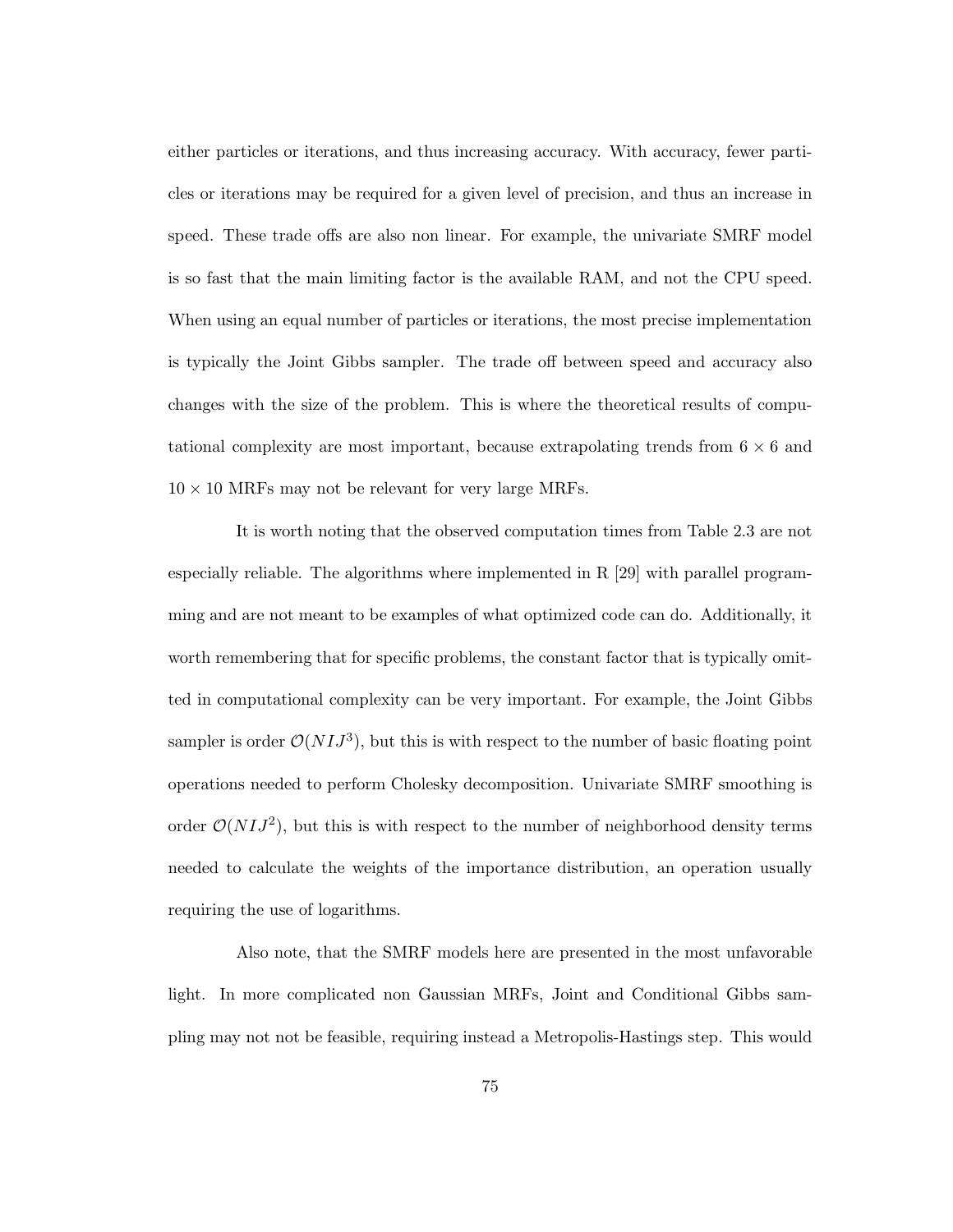likely increase the autocorrelation of the Markov chain, making MCMC algorithms mix more slowly then is presented here. Another problem with MCMC algorithms is their difficulty with practically disjoint posterior modes, where mixing between modes is practically impossible, allowing the algorithm to miss important parts of the distribution. SMC based algorithms operate differently, processing the data sequential in contrast to the batch processing of MCMC. The Gordon example from Part I is an example where MCMC performs particularly poorly. By missing entire modes of the distribution, RMSE calculations can become totally inaccurate and misleading. Additionally, if Univariate SMRF models can perform comparably to Joint Gibbs for a MRF, then it should compete just as favorably with PMCMC, but with a substantial computational advantage.

It is also important to anticipate how the mixing of MCMC algorithms will scale with respect to larger data sets and more informative prior information. Remember, that in this setting there are  $IJ + 2$  parameters for IJ data points. Results suggest that informative priors on the static parameters (relative to amount of data) increases the amount of independence between the hidden states and static parameters, which greatly improves mixing. Excessively vague priors become too dependent on the hidden states, and thus the Markov chain will take very small steps when sampling the hidden states and static parameters separately.

The two Boost Smoothing implementations give light on the difficulty of multivariate importance sampling. Univariate SMRF smoothing shows the effectiveness of Boost Smoothing in bending the RMSE curve for the hidden states from curving upward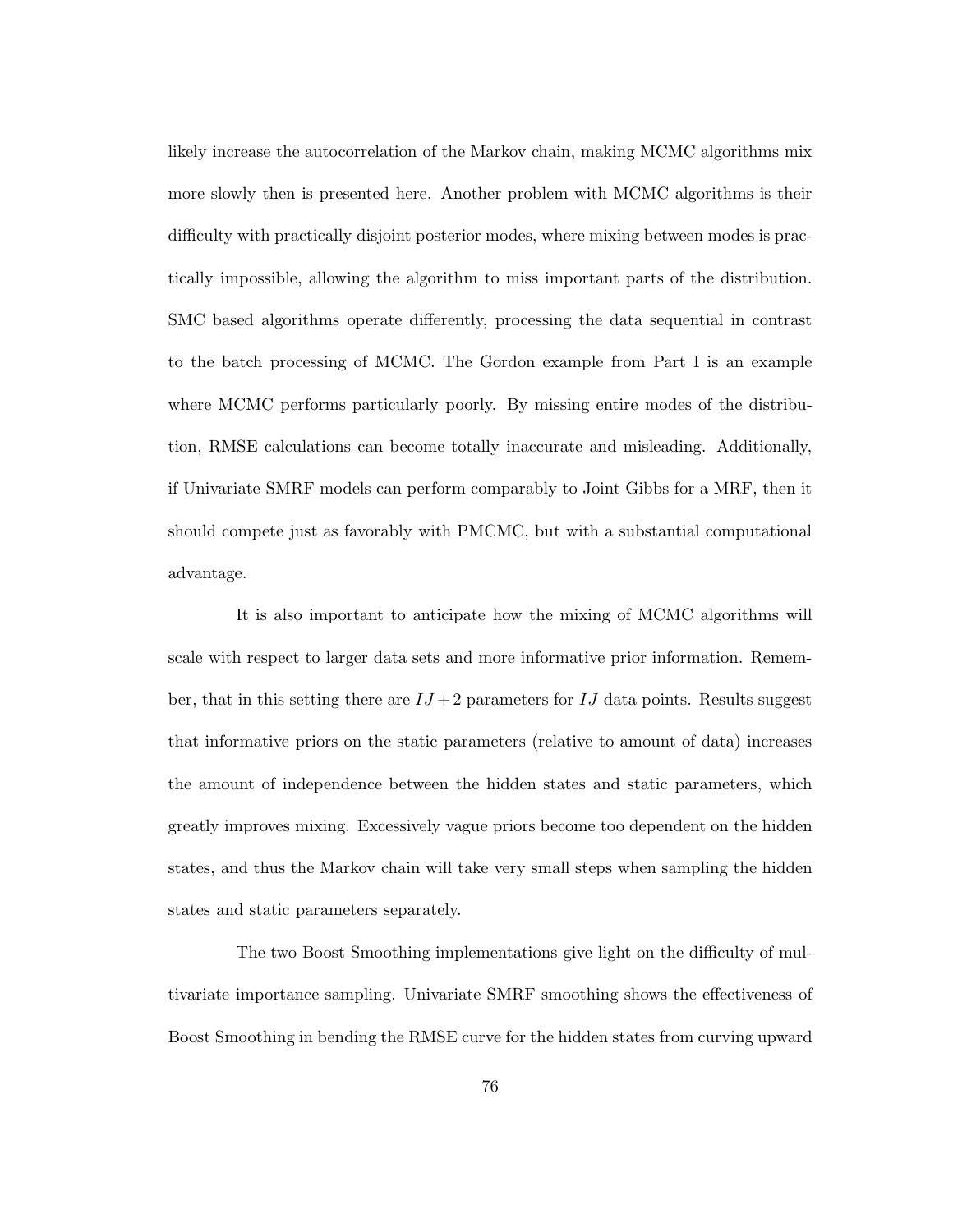|               | <b>SNR</b>             | $6 \times 6$ | $6 \times 6$ | $10\times10$ |
|---------------|------------------------|--------------|--------------|--------------|
| $p(\sigma^2)$ | All $(\sigma^2 = 1)$   | IG(10, 10)   | IG(2,2)      | IG(10, 10)   |
| $p(\tau^2)$   | Low $(\tau^2 = 100)$   | IG(10, 1000) | IG(2, 200)   | IG(10, 1000) |
|               | Medium $(\tau^2 = 1)$  | IG(10, 10)   | IG(2,2)      | IG(10, 10)   |
|               | High $(\tau^2 = 0.01)$ | IG(10, 0.1)  | IG(10, 0.2)  | IG(10, 0.1)  |

Table 2.2: MRF: Prior Specifications

| Algorithm         | $6 \times 6$ | $10 \times 10$ | <b>Samples</b>   | Multi-threaded |          |
|-------------------|--------------|----------------|------------------|----------------|----------|
| Univariate SMRF   | (U1)         | 5s             | 0.7 <sub>m</sub> | 50,000         | No       |
| U SMRF $K=250$    | (UB)         | 500s           | 45m              | 50,000         | Yes      |
| Univariate SMRF   | (U2)         | 165s           | 16m              | 1,000,000      | $\rm No$ |
| Multivariate SMRF | (M)          | 490s           | 19 <sub>m</sub>  | 50,000         | Yes      |
| M SMRF $K=1000$   | (MB)         | 1550s          | 29m              | 50,000         | Yes      |
| Conditional Gibbs | (CG)         | 455s           | 22m              | 50,000         | Yes      |
| Joint Gibbs       | JG)          | 310s           | 6.5 <sub>m</sub> | 50,000         | Yes      |

Table 2.3: MRF: Average Run Time (8 processor cores). Note that the Univariate SMRF model is extremely fast, and an efficient multi threaded implementation would have taken about 2 minutes. While in this instance the Joint Gibbs sampler is faster then the Univariate SMRF with Boost Smoothing, the direct sampling of the hidden states will eventually become computational more expensive the the SMRF model for larger MRFs.

with filter smoothing to being relatively flat. For Multivariate SMRF, even with a large value of  $K = 1000$ , smoothing performs worse then the filter smoothing version. This suggests that multivariate samples, in contrast to univariate samples, from the filtering density make for a poor proposal for the smoothing distribution. This is a trend that is expected to get worse as dimensions increase, suggesting that this algorithm will not scale appropriately for larger MRFs.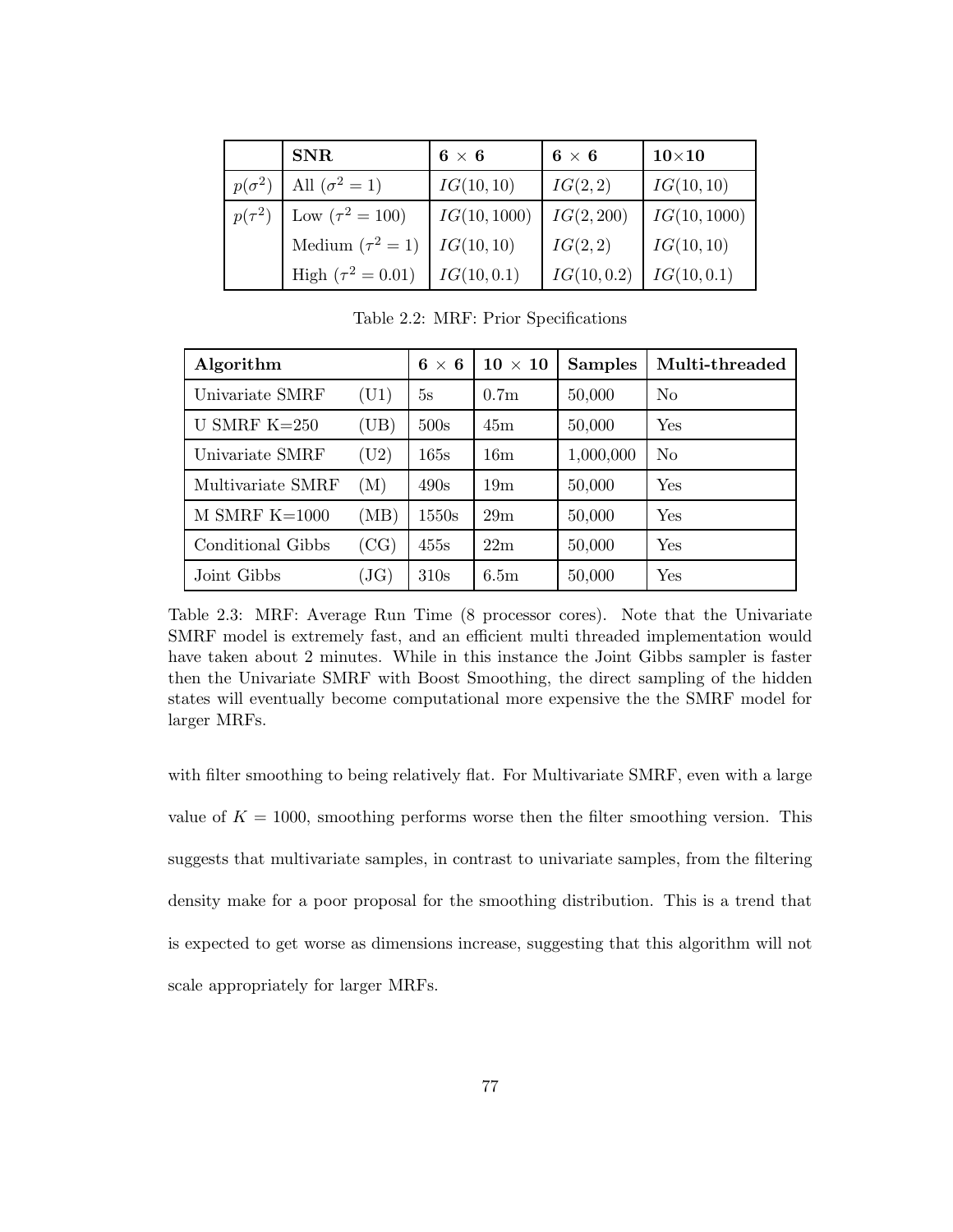

Figure 2.3:  $6 \times 6$  Observations. Three sets of observations for the  $6 \times 6$  MRF where generated using  $\tau^2 = \{0.01, 1, 100\}$  with a common hidden state X and are show above.



Figure 2.4:  $6 \times 6$  Hidden States, used to generate observations for all three SNRs.



Figure 2.5:  $6 \times 6$  Informative Priors: Posteriors. Contour plots of  $\sigma^2$  and  $\tau^2$ .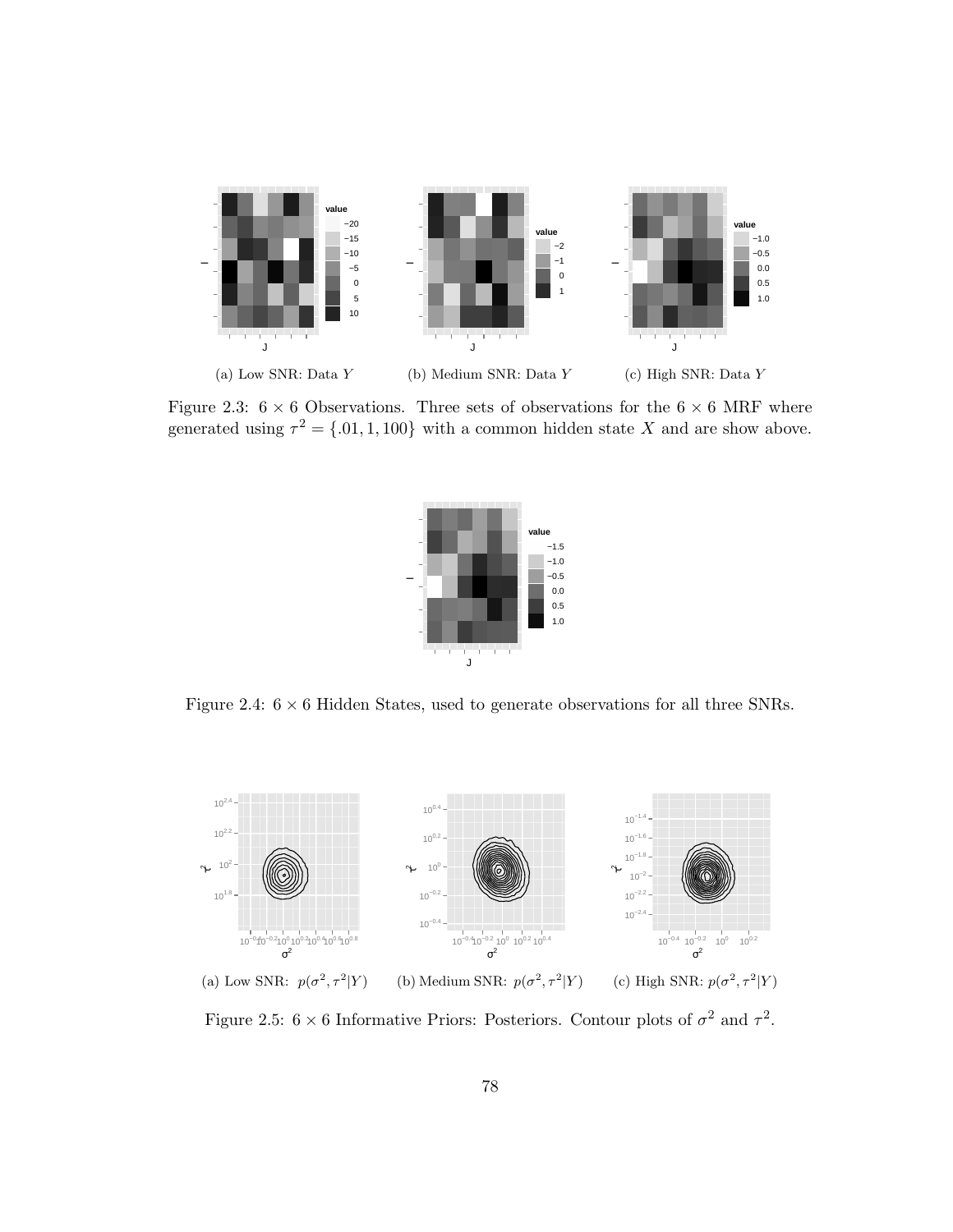





(b) Medium SNR



Figure 2.6:  $6 \times 6$  Informative Priors: Hidden States RMSE $(x_t)$ . This figure shows that the RMSE for Boost Smoothing remains flat while SMRF models using filter smoothing show an increase in RMSE backward in time. The erratic results of the Multivariate SMRF model show the difficulties of SMC smoothing in high dimensions.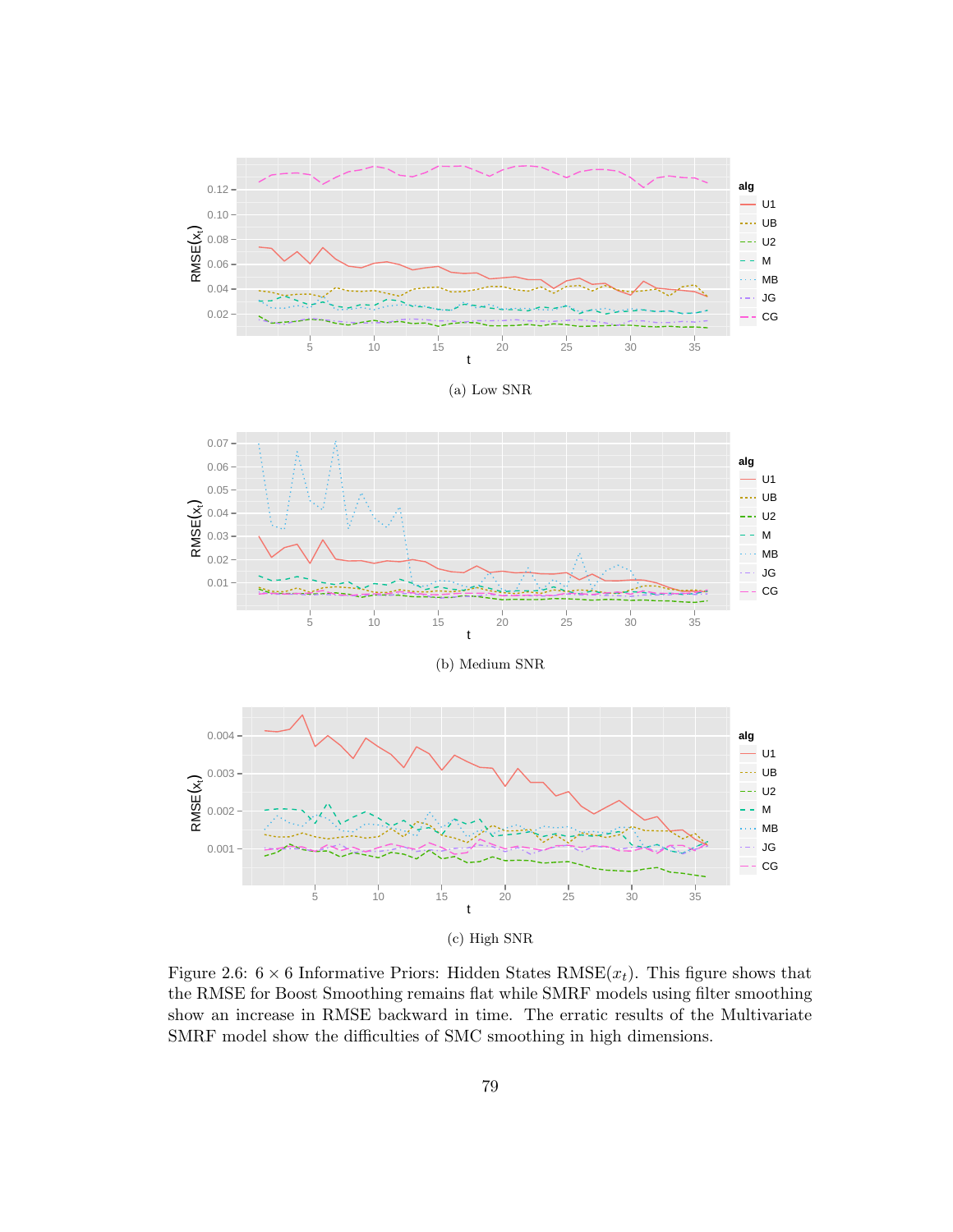

Figure 2.7:  $6 \times 6$  Informative Priors: Boxplots For Hidden States. Note that in all SNRs, the Univariate SMRF model with 1 million particles provides the best performance. Conditional Gibbs sampling does particularly poorly in the low SNR case, while Multivariate SMRF with Boost Smoothing gives the worse performance for the medium SNR. For the high SNR case, Univariate SMRF gives the best and worse performance dependent upon the number of particles.



Figure 2.8:  $6 \times 6$  Informative Priors: Boxplots For  $\sigma^2$ . All algorithms perform comparably when evaluating RMSE of the spatial smoothing parameter  $\sigma^2$ , except that Multivariate SMRF with Boost Smoothing performs noticeably worse in all cases. While the Univariate Boost Smoothing implementation actually improves RMSE results with  $K = 250$ , the Multivariate Boost Smoothing with  $K = 1000$  performs worse then filter smoothing and thus is demonstrating the difficulty of SMC smoothing in high dimensions.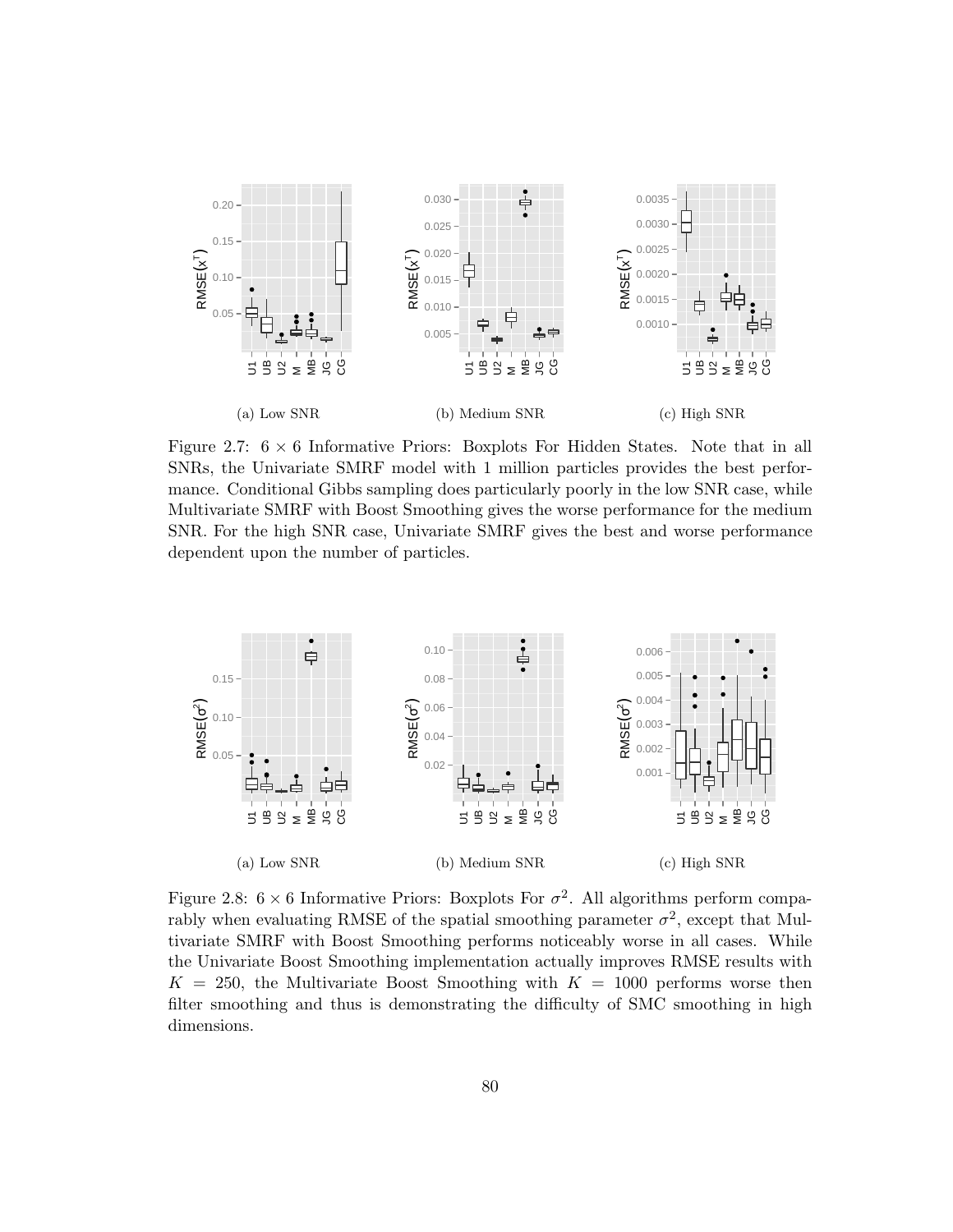

Figure 2.9:  $6 \times 6$  Informative Priors: Boxplots For  $\tau^2$ . Again, as in the caption for the previous figure, the Univariate SMRF with 1 million particles gives the best performance in all cases and the use of Boost Smoothing for the Multivariate SMRF model actually increases RMSE.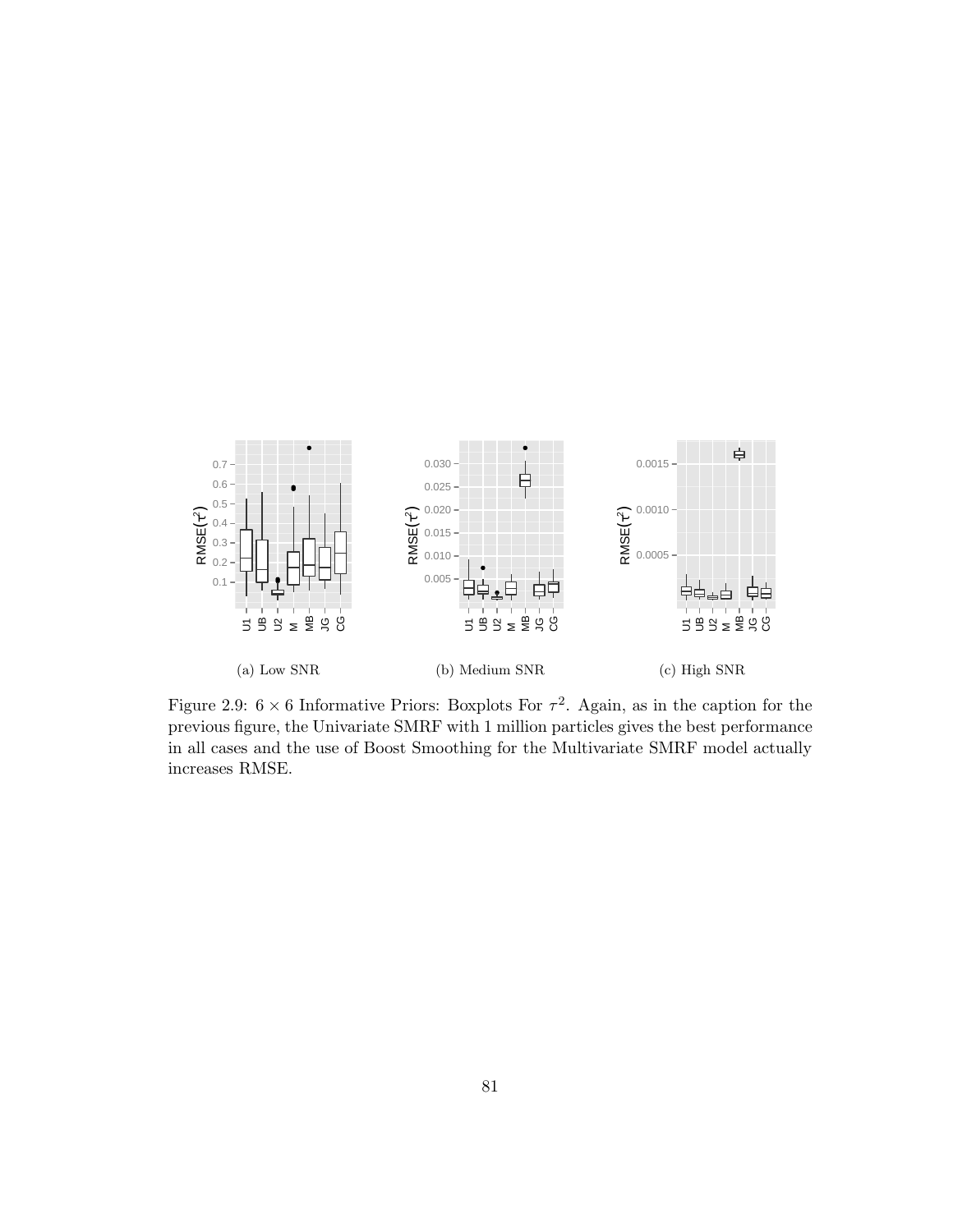

Figure 2.10:  $6 \times 6$  Informative Priors: Joint And Conditional Gibbs ACF Plots For  $\sigma^2$ . Joint and Conditional Gibbs samplers provide adequate mixing rates for the spatial smoothing parameter  $\sigma^2$  for this relatively small MRF.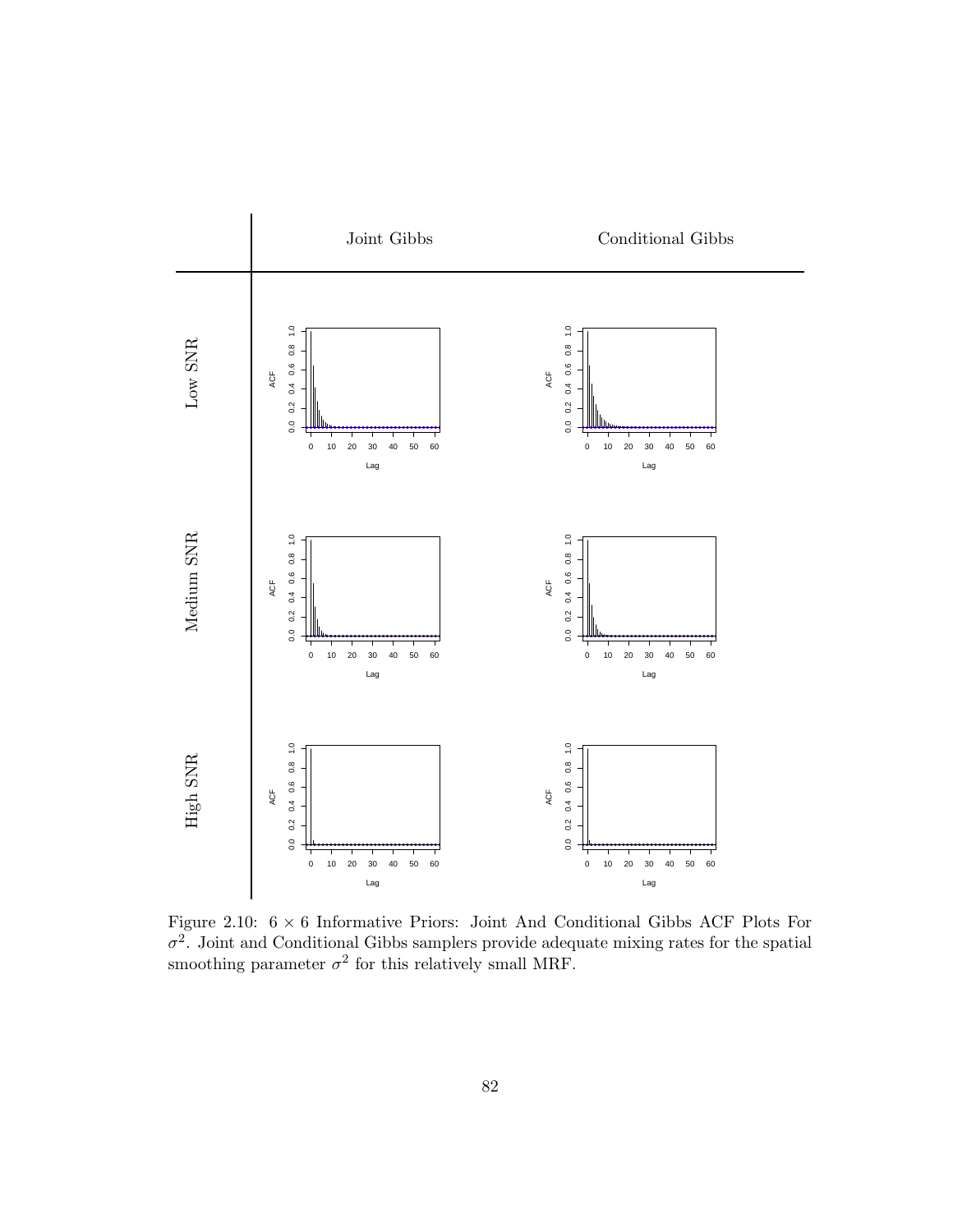

(a) Low SNR:  $p(\sigma^2, \tau^2|Y)$ (b) Medium SNR:  $p(\sigma^2, \tau^2|Y)$ (c) High SNR:  $p(\sigma^2, \tau^2|Y)$ 

Figure 2.11:  $6 \times 6$  Vague Priors: Posteriors. Contour plots of  $\sigma^2$  and  $\tau^2$ .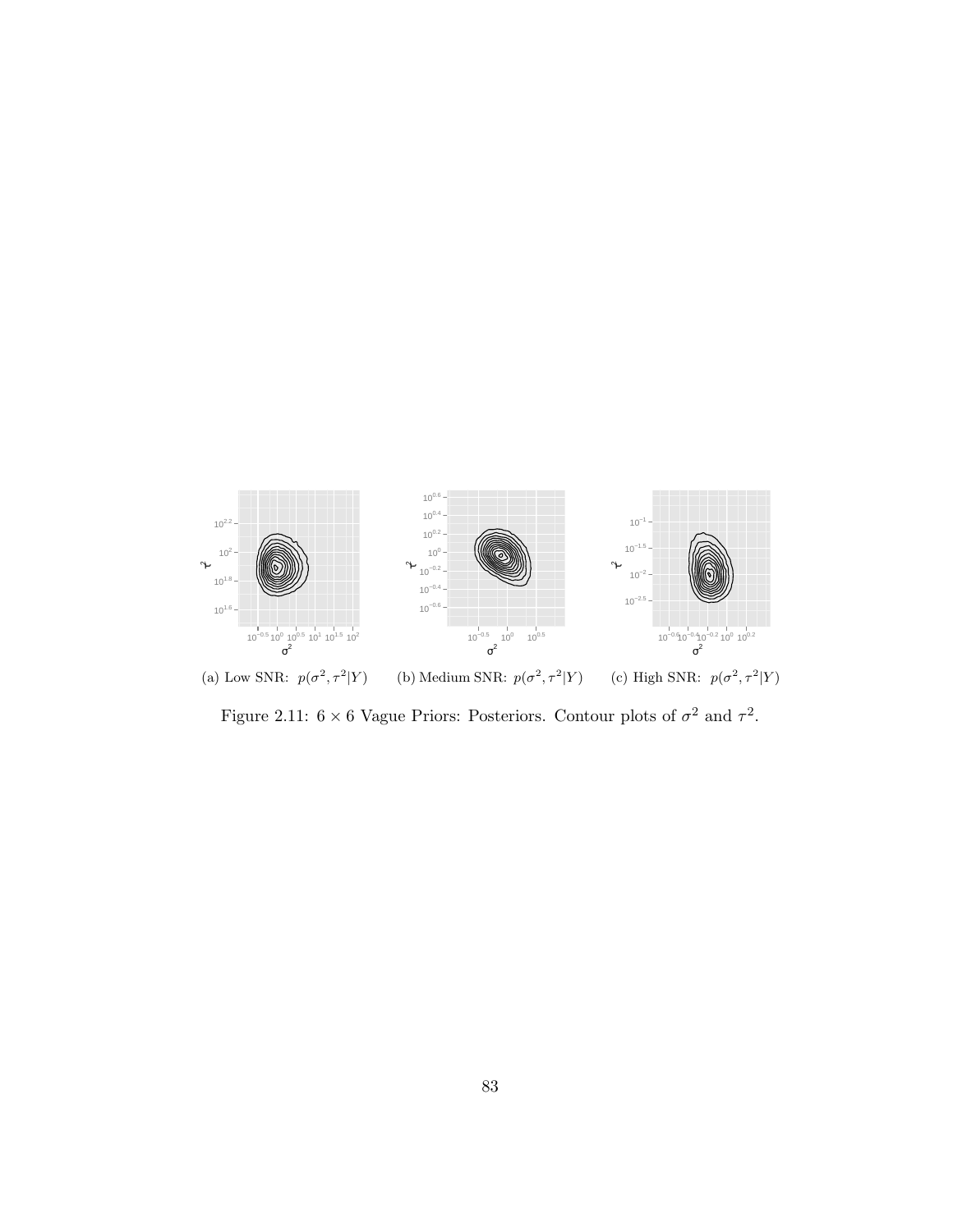

(a) Low SNR



(b) Medium SNR



(c) High SNR

Figure 2.12:  $6 \times 6$  Vague Priors: Hidden States RMSE $(x_t)$ . This figure shows that the RMSE for Boost Smoothing remains flat while SMRF models using filter smoothing show an increase in RMSE backward in time. The erratic results of the Multivariate SMRF model show the difficulties of SMC smoothing in high dimensions.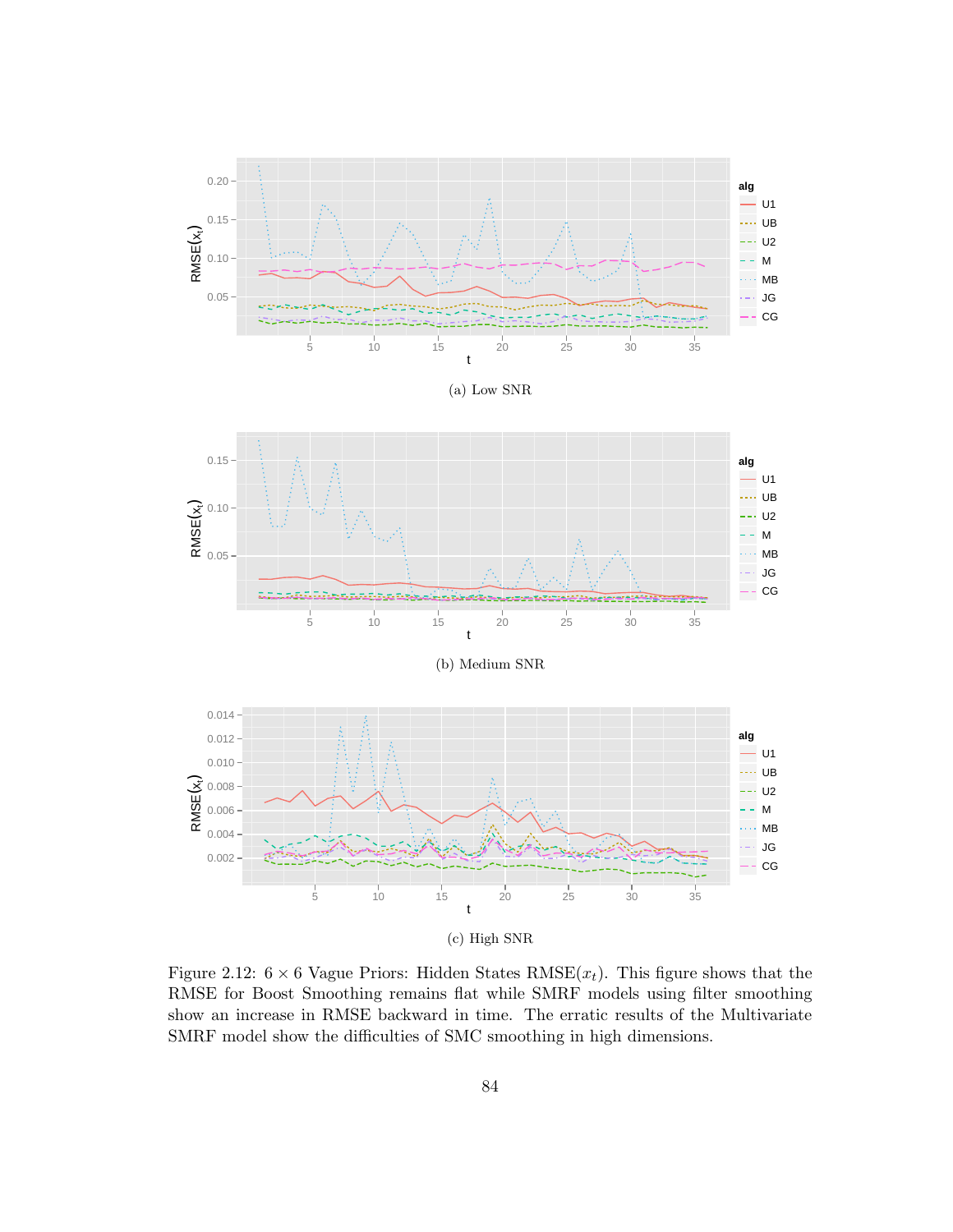

Figure 2.13: 6×6 Vague Priors: Boxplots For Hidden States. As in the informative prior case, note that in all SNRs, the Univariate SMRF model with 1 million particles provides the best performance. Conditional Gibbs sampling does particularly poorly in the low SNR case. Multivariate SMRF with Boost Smoothing gives the worse performance for the medium SNR, suggesting the need for an even larger value of  $K$  then 1000. For the high SNR case, Univariate SMRF gives the best and worse performance dependent upon the number of particles.



Figure 2.14:  $6 \times 6$  Vague Priors: Boxplots For  $\sigma^2$ . Similarly to the case with informative priors, all algorithms perform comparably when evaluating RMSE of the spatial smoothing parameter  $\sigma^2$ , except that Multivariate SMRF with Boost Smoothing performs poorly in all SNR cases. Since the Univariate Boost Smoothing implementation actually improves RMSE results with  $K = 250$ , the Multivariate Boost Smoothing with  $K = 1000$  is demonstrating the difficulty of SMC smoothing in high dimensions.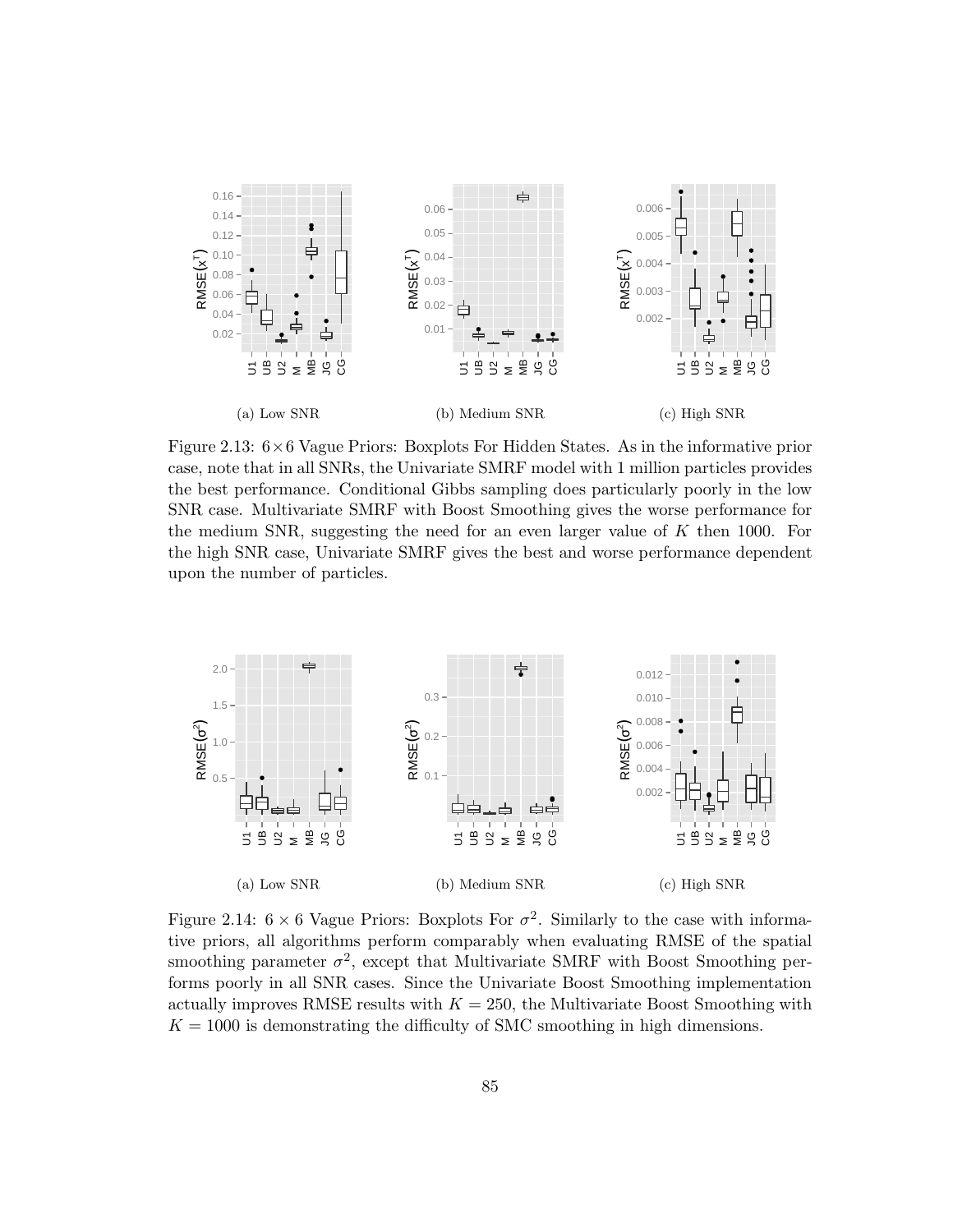

Figure 2.15:  $6 \times 6$  Vague Priors: Boxplots For  $\tau^2$ . As has already been seen, the Univariate SMRF with 1 million particles gives the best performance in all cases and the use of Boost Smoothing for the Multivariate SMRF model actually increases RMSE in some cases. These results also show an overall increase in average RMSE compared to using more informative priors.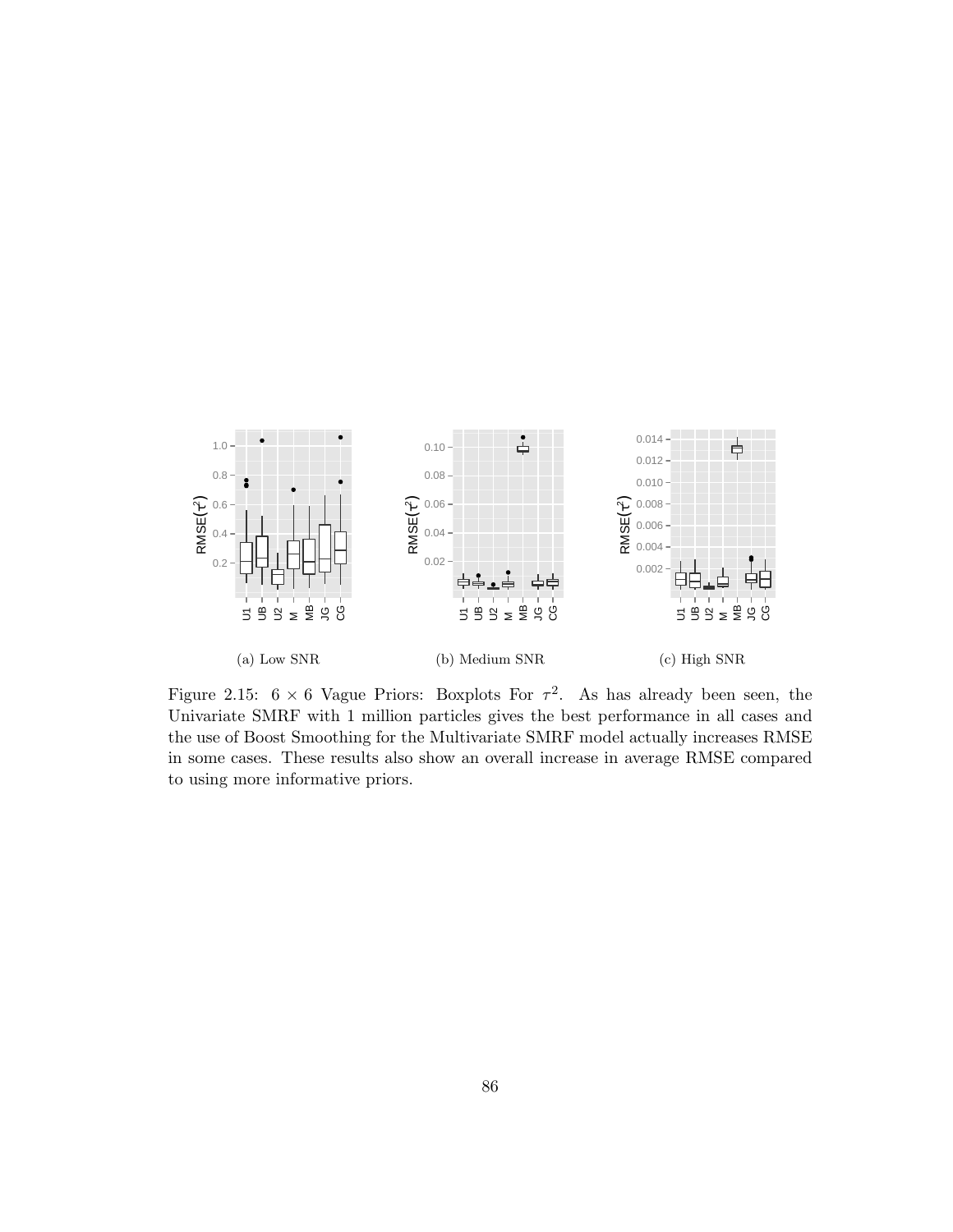

Figure 2.16:  $6 \times 6$  Vague Priors: Joint And Conditional Gibbs ACF Plots For  $\sigma^2$ . Joint and Conditional Gibbs samplers provide worse mixing rates with vague priors then was seen with informative priors for the spatial smoothing parameter  $\sigma^2$  for this relatively small MRF.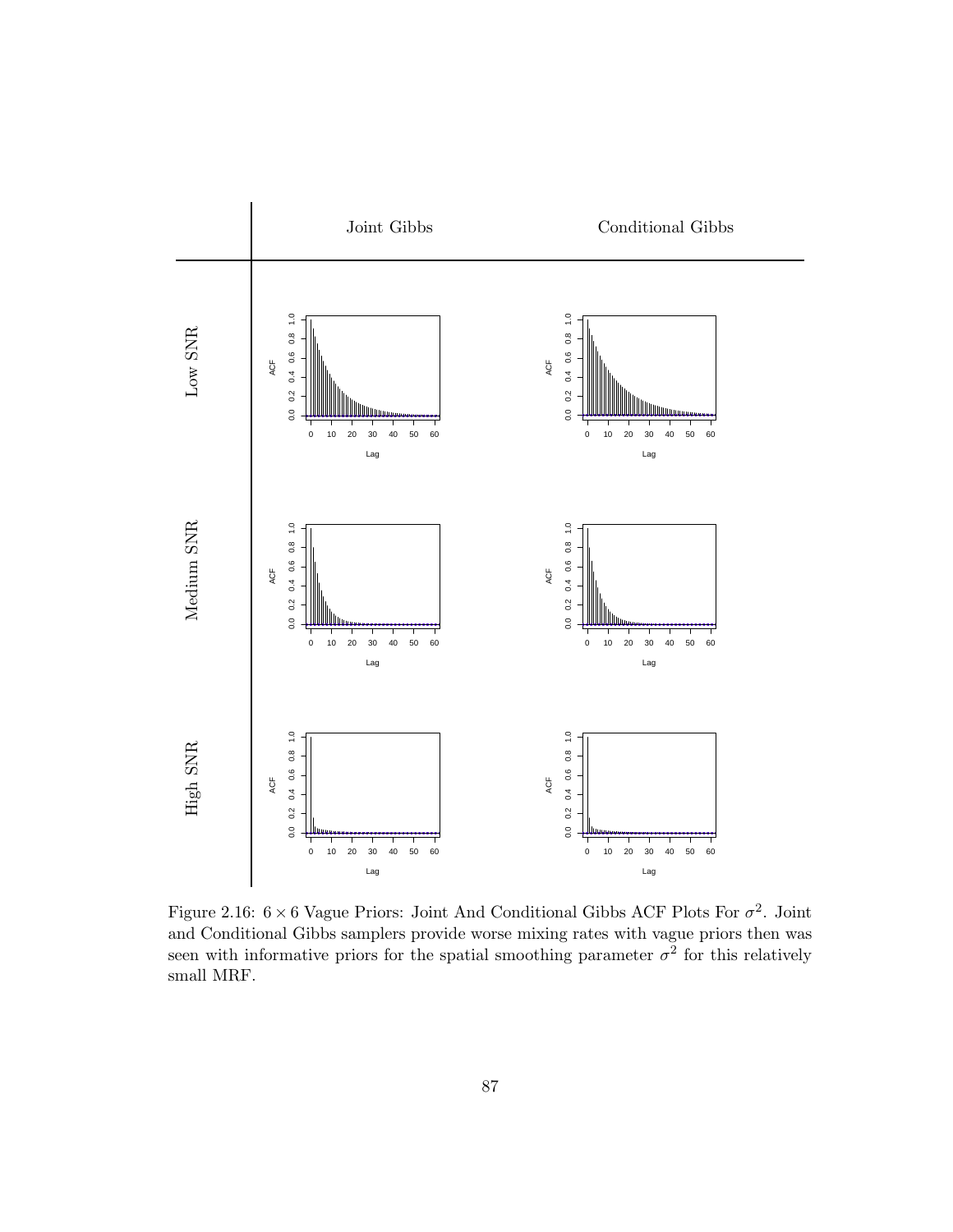

Figure 2.17:  $10 \times 10$  Observations. Three sets of observations for the  $10 \times 10$  MRF where generated using  $\tau^2 = \{0.01, 1, 100\}$  and a common hidden state X and are show above.



Figure 2.18:  $10 \times 10$  Hidden States, used to generate observations for all three SNRs.

#### 2.4 Univariate SMRF Improvements

Univariate SMRF appears to be competitive with the Joint Gibbs sampler, and results suggest it might scale better for larger MRFs. Additionally, a number of modifications can be made to the backward pass of the Univariate SMRF model to make it computationally more efficient. Proposed modifications are as follows.

• Since forward filtering is so much faster then Boost Smoothing, reduce the MC error associated with the forward filter step by running with more particles.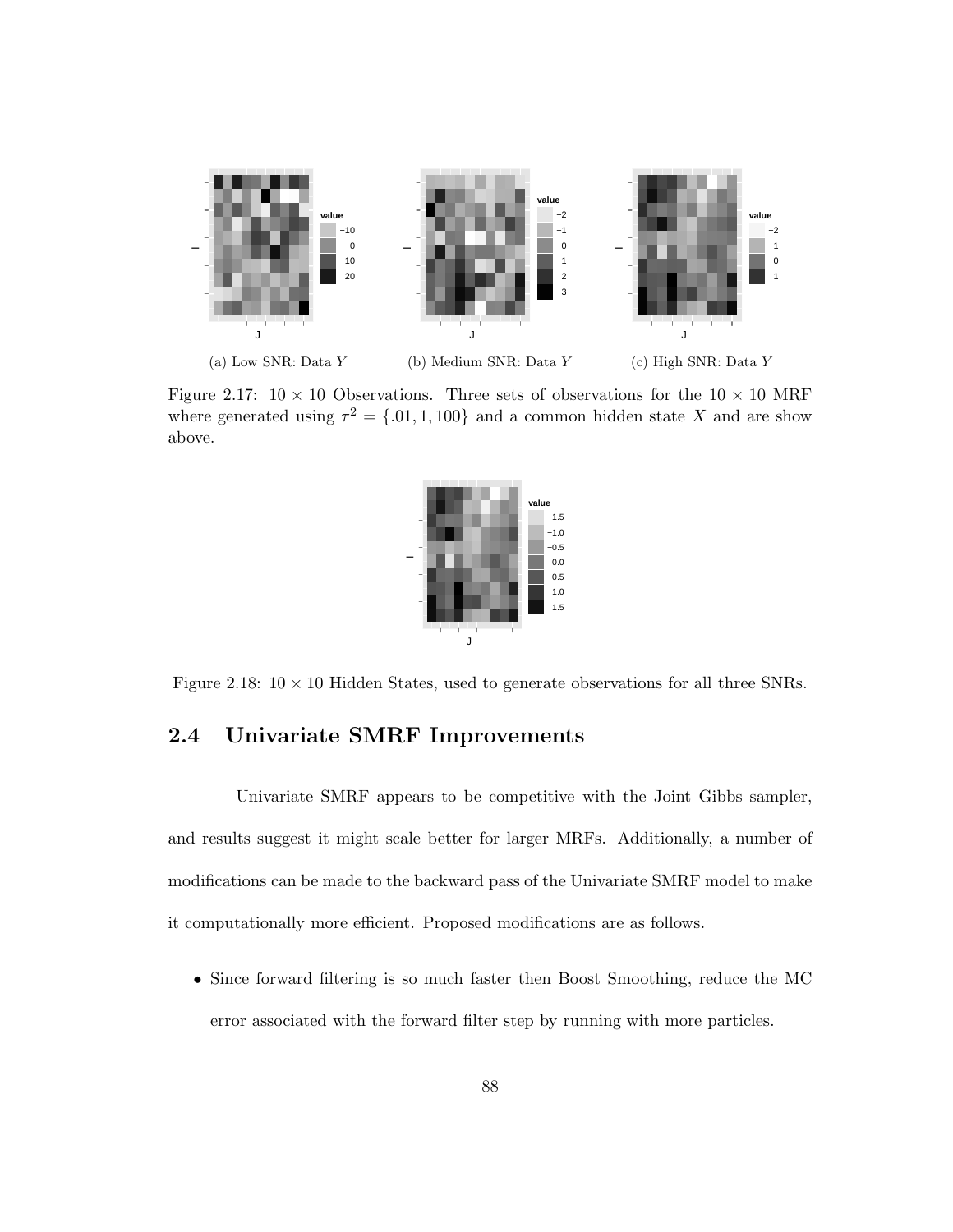

(a) Low SNR:  $p(\sigma^2, \tau^2|Y)$ (b) Medium SNR:  $p(\sigma^2, \tau^2|Y)$ (c) High SNR:  $p(\sigma^2, \tau^2|Y)$ 

Figure 2.19:  $10 \times 10$  Informative Priors: Posteriors. Contour plots of  $\sigma^2$  and  $\tau^2$ .

- Since filter smoothing works very well for a few time steps, only perform Boost Smoothing periodically or adaptively as needed.
- Results from the nonlinear model of Section 1.4 suggest that larger values of  $K$ are only needed at certain time steps, hinting at the usefulness of adaptive ways of choosing K.

Another approach is to use the results of the Univariate SMRF model as a massively parallel burn in procedure for a multiple chain MCMC algorithm, using ideas from population simulation methods. To mitigate accumulation of MC error in the SMC smoothing process, each particle trajectory can be treated as 1 of N MCMC chains. By performing a series of Gibbs or Metropolis-Hastings MCMC update steps on each chain in parallel, the quality of the SMC particles can be improved and verified that they are at a limiting distribution by using MCMC convergence diagnostics for multiple chain MCMC. Since the particles should already be very near to the posterior distribution, the convergence of this MCMC should be a fraction of the auto correlation of a single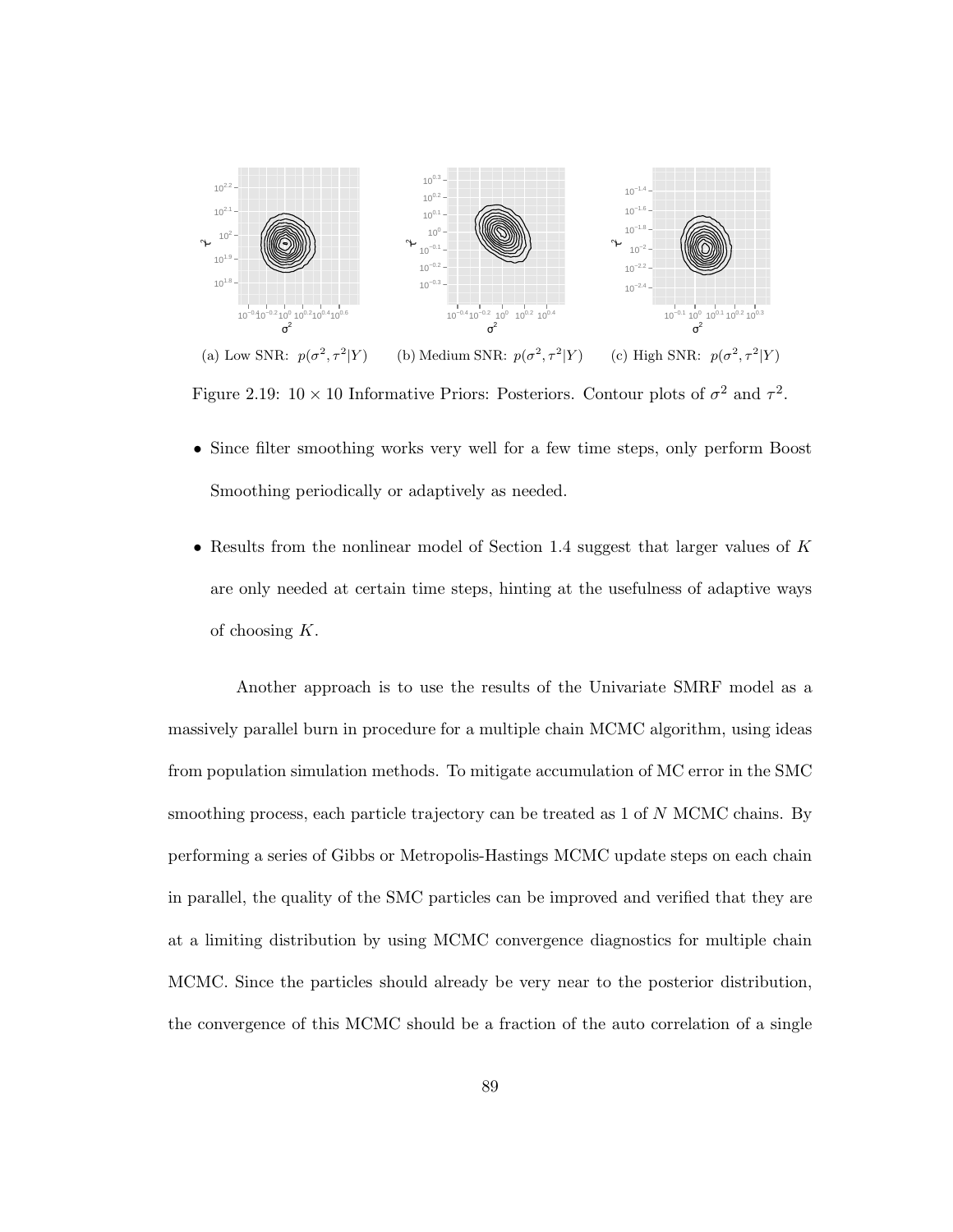

(a) Low SNR



(b) Medium SNR



(c) High SNR

Figure 2.20:  $10 \times 10$  Informative Priors: Hidden States RMSE $(x_t)$ . The larger Univariate SMRF model (U2) initially estimates the last state with more precision then the Joint Gibbs sampler. This eventually changes as only the Boost algorithms and Gibbs samplers and algorithms have a flat RMSE plot while filter smoothing does not.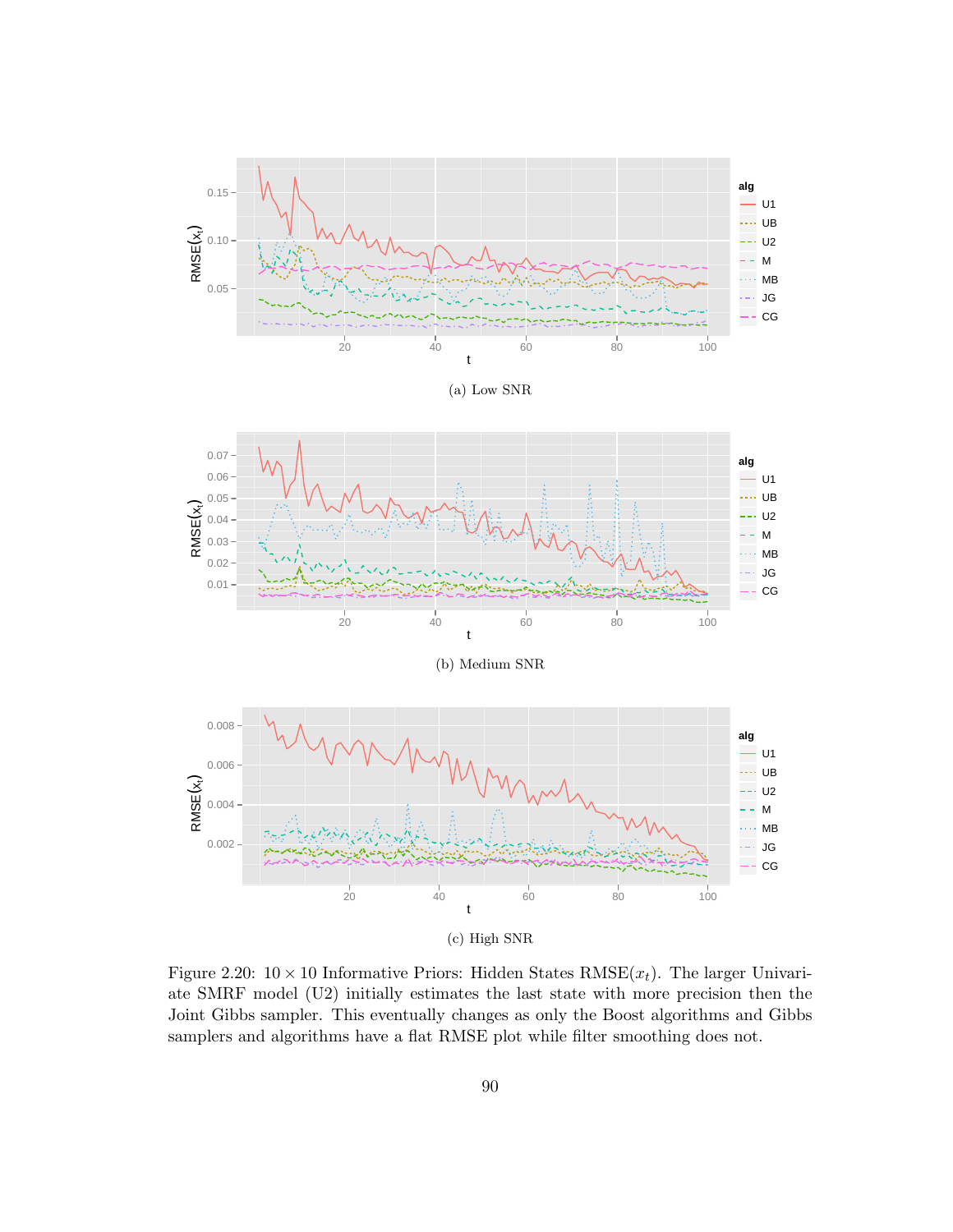

Figure 2.21:  $10 \times 10$  Informative Priors: Boxplots For Hidden States. Here the Joint Gibbs Sampler performs slightly better then the larger Univariate SMRF model. Also of note is the size of the improvement Boost Smoothing offers over filter smoothing for the smaller sized Univariate SMRF model (U1). Secondly, it seems that both the Joint and Conditional Gibbs samplers perform about equally for the medium and low SNRs, suggesting that the added expense of direct sampling is not always worth the computation cost.



Figure 2.22:  $10 \times 10$  Informative Priors: Boxplots For  $\sigma^2$ . Here most algorithms perform about the same except again for the Multivariate SMRF model with Boost Smoothing, due to the need of an even larger value of  $K$  for smoothing in high dimensions.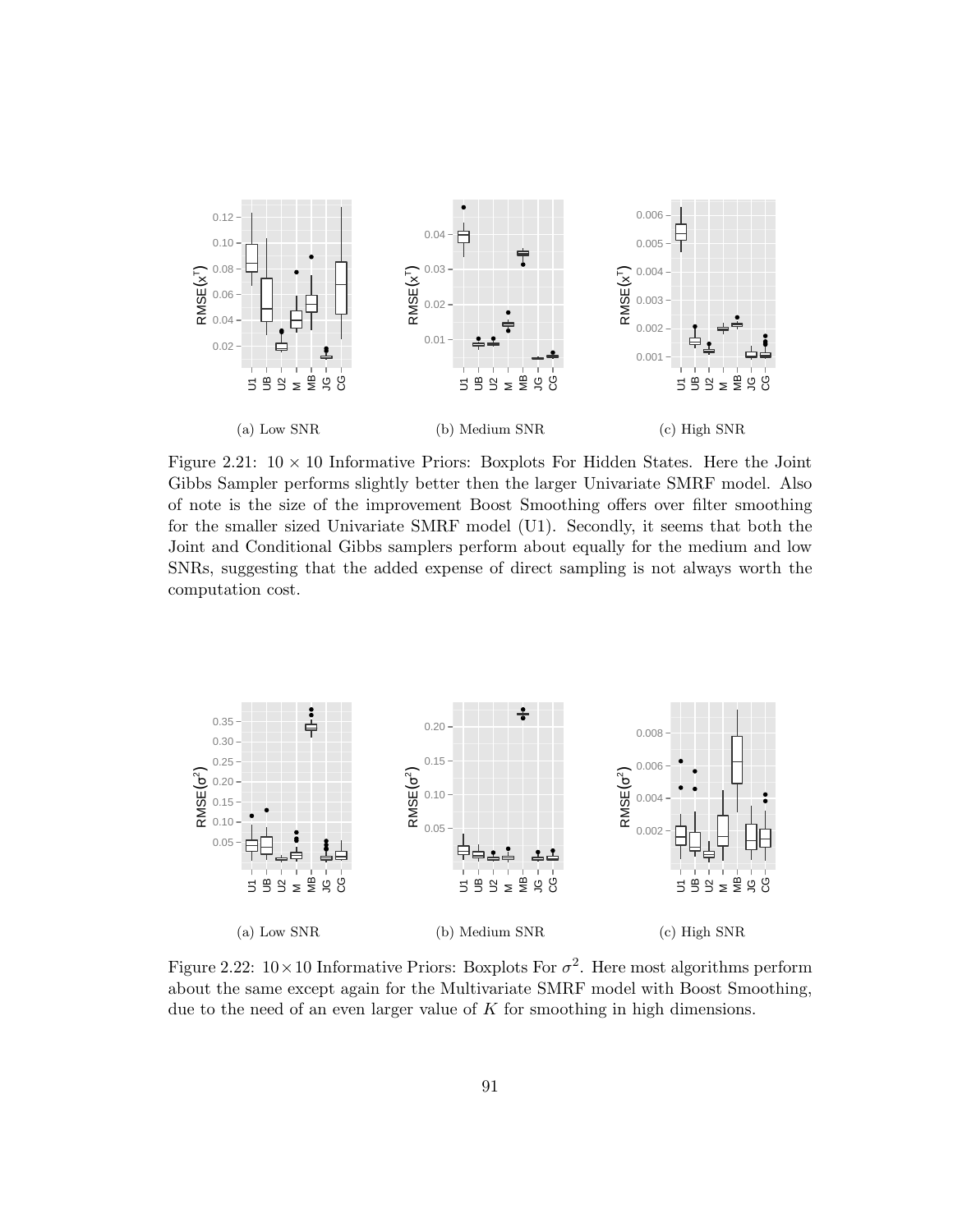

Figure 2.23:  $10 \times 10$  Informative Priors: Boxplots For  $\tau^2$ . In this case the larger Univariate SMRF model (U2) does a better job estimate the intervals for  $\tau^2$  then the Joint Gibbs sampler.

MCMC chain, not not the relatively slow convergence of MCMC burn in step. Hence, these SMC smoothing algorithms can be view as an advanced burn in procedure for exceedingly multiple chain MCMC, with much better posterior exploration of disjoint modes. Another form of this approach is motivated by the field of Genetic algorithm. Crossover steps can be used to share information between chains to allow for mixing between disjoint state spaces. This will also allow for more precise estimation of the relative density associated with each disjoint mode. Perhaps, with so many samples, this would be a better way to replenish the particles then using MCMC or PMCMC steps. A recent review of population simulation methods can be found in [17].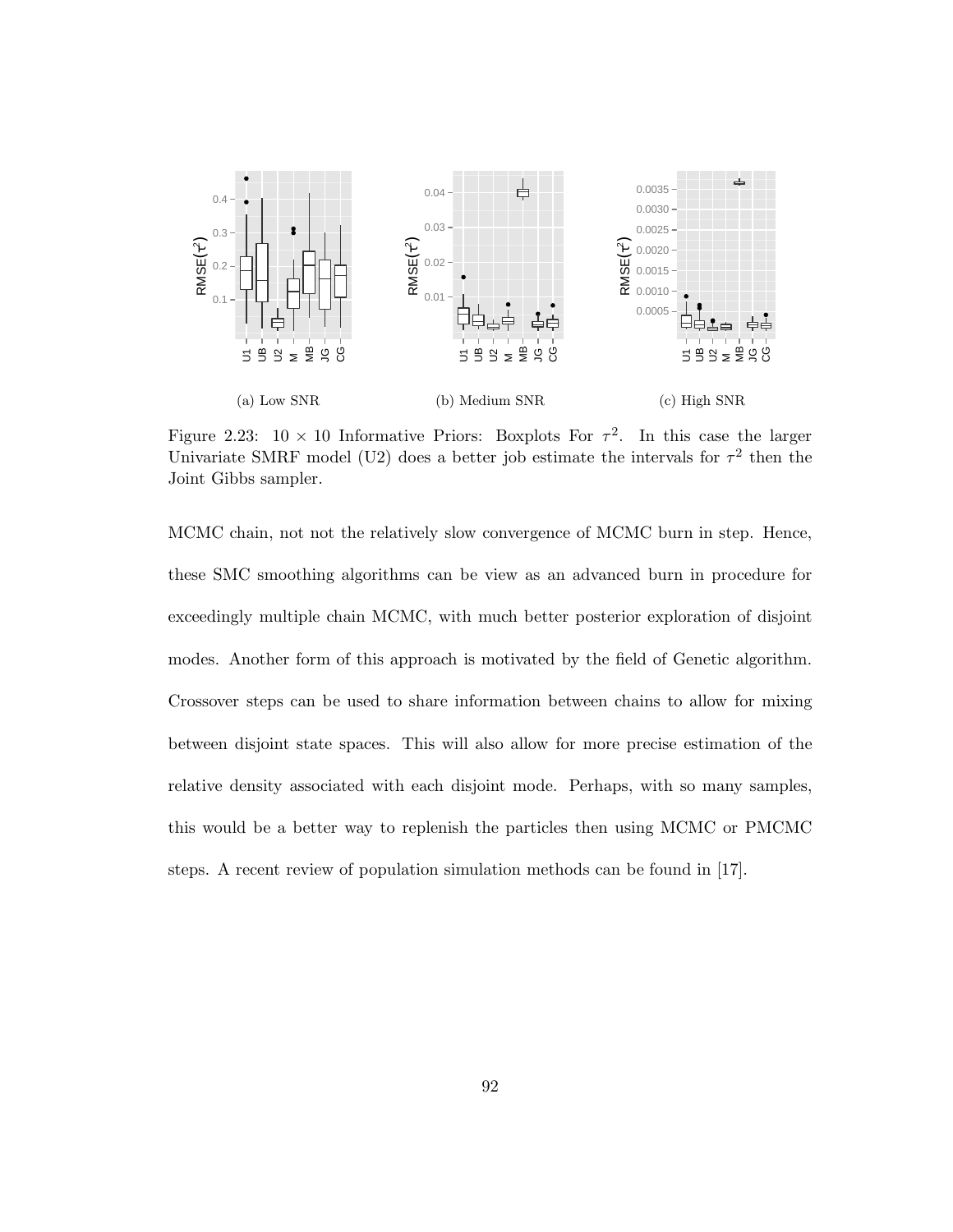

Figure 2.24:  $10 \times 10$  Informative Priors: Joint And Conditional Gibbs ACF Plots For  $\sigma^2$ . The auto correlation increases with the size of the MRF and becomes more of a problem in low SNR case. Conditional Gibbs shows slower mixing then Joint Gibbs, but when considering the differences in computational complexity, the natural preference for the Joint Gibbs sampler should not be automatic.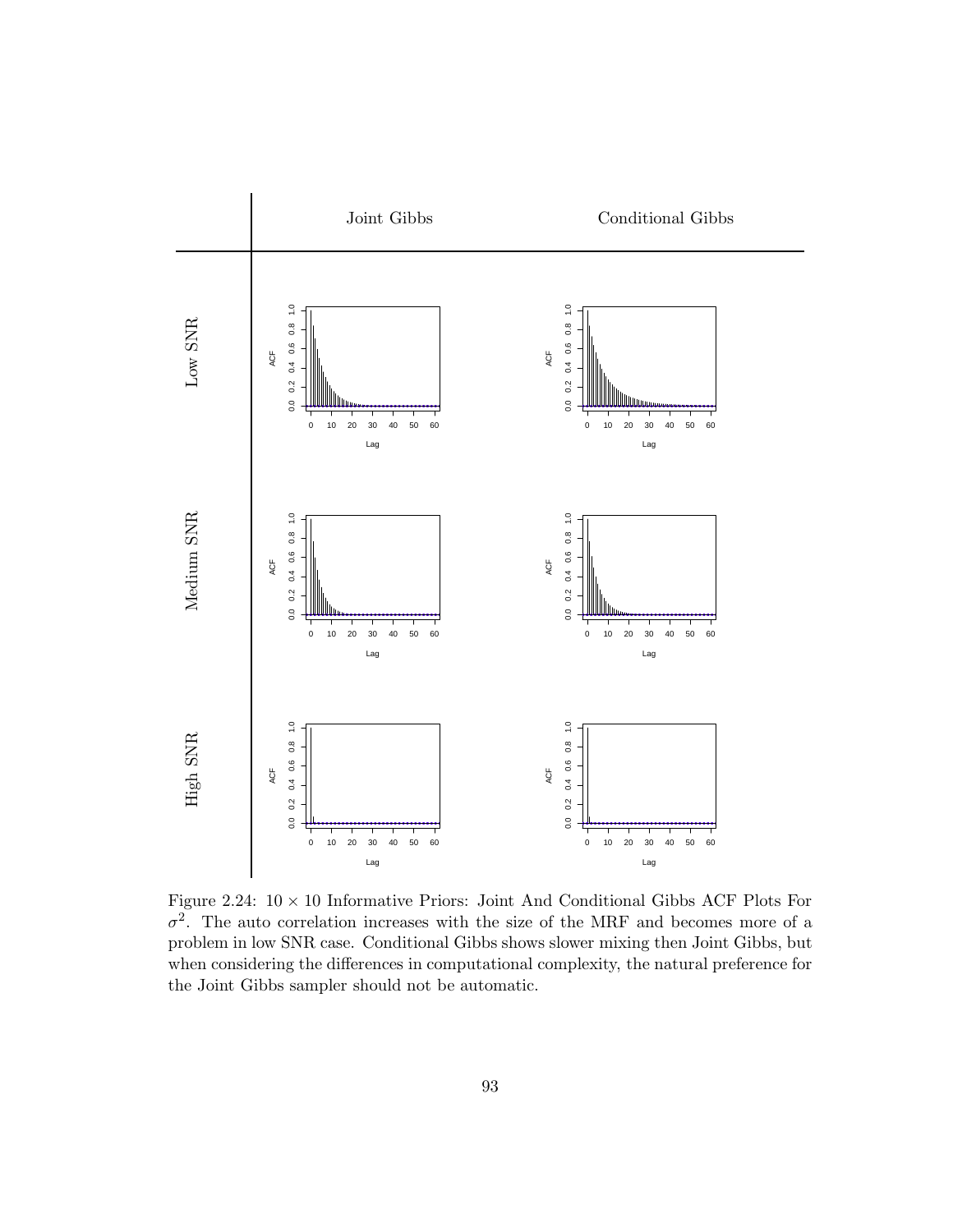# Chapter 3

## Future Work

Of lessons learned about the computation of multivariate statistical models, the first is to avoid multivariate sampling or density estimates by converting to a univariate state space model. This was the problem with Kernel Smoothing, in that high dimensional KDE is not practical. The second lesson, highly related to the first for this class of MRFs, is the avoidance of any sort of matrix operation, and specifically matrix inversion or decomposition.

The computational complexity of the Univariate SMRF model is  $\mathcal{O}(N I J^2)$ , and this suggests that this algorithm is ideally suited for situations where  $J \ll I$ . This can happen in time series where high dimensional states are on the order of 10 while the number of time steps can be 1,000 or more. The filtering distributions of a multivariate time series model can be recovered from the univariate transformed model by using either Boost Smoothing or filter smoothing to obtain equivalent fixed lag smoothing distribution. The conditional dependence structure may no longer be sparse,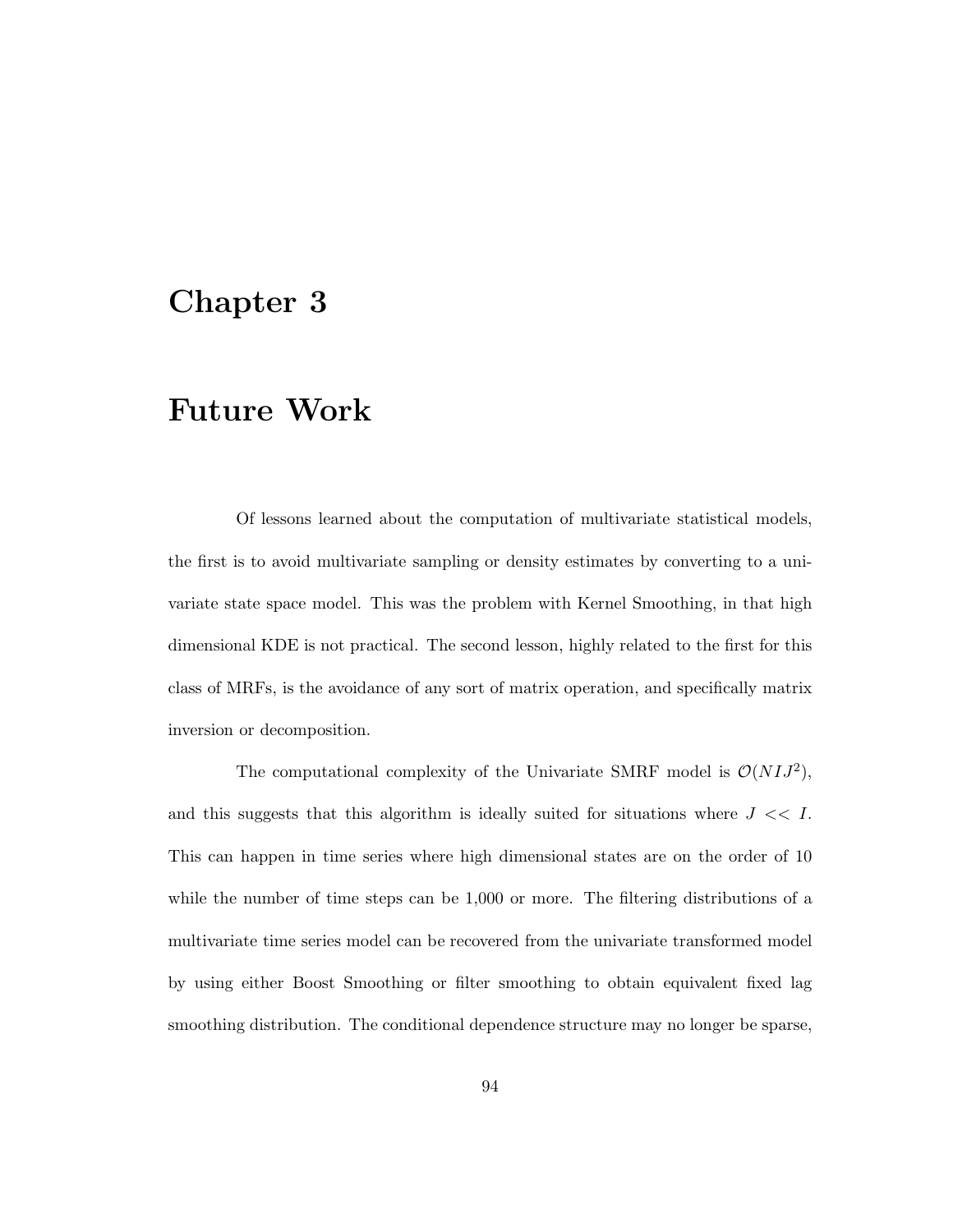but it may still outperform competing algorithms that find sampling in high dimensions difficult, similarly to the difficulties experienced with the Multivariate SMRF model. The factorizing of the posterior seen in the Univariate MRF is not specific to MRFs, and this idea can be applied to other posterior likelihoods with a suitable factorization.

Lastly, the whole field of Population SMC is infused with a predilection that SMC Smoothing is computationally inefficient. These results show that SMC can be competitive with MCMC methods on a much larger class of problems in Bayesian inference then previously thought.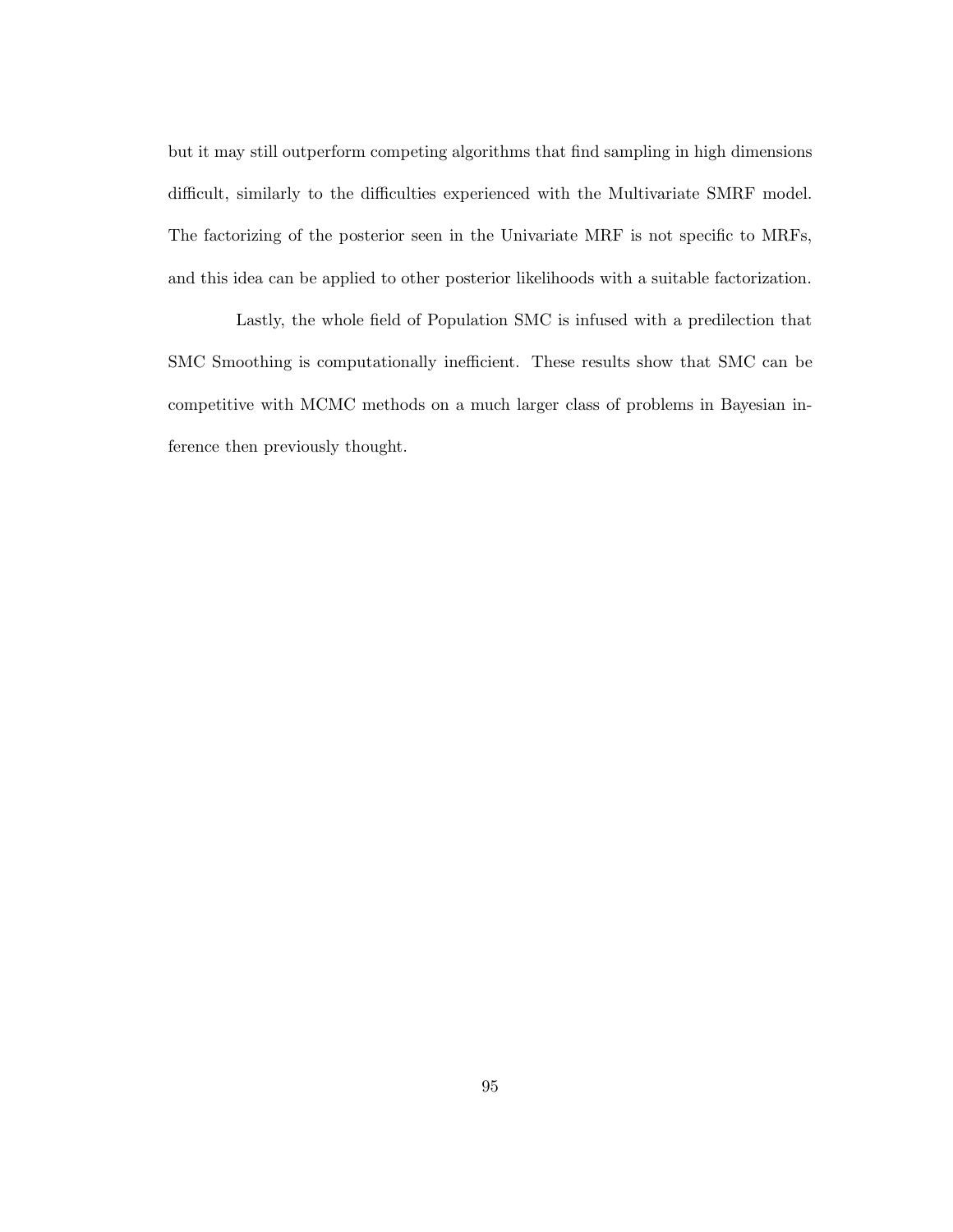# Appendix A

## Proofs

### A.1 Proof Of Convergence For Boost Smoothing

This proof builds upon the results of GDW04 [15], by showing how the results of M smoothers with K particles can be averaged to provide an estimate whose rate of convergence is equivalent to one smoother with  $N = MK$  particles with a substantial improvement in computational complexity. Currently, this proof does not incorporate static parameter estimation.

The formal measure-theoretic notation used in GDW04 is now described. Let  $(\Omega, F, P)$  be a probability space defined on two vector real-valued stochastic processes  $X = \{X_t, t \in \mathbb{N}^*\}\$ and  $Y = \{Y_t, t \in \mathbb{N}^*\}\$  of dimensions  $n_x$  and  $n_y$  respectively. Assuming Lebesgue measures, let the unobserved hidden states  $X$  follow a Markov process with transition kernel  $f(dx_t|x_{t-1}) = f(x_t|x_{t-1})dx_t$  and initial distribution  $X_1 \sim f(dx_1)$ , with observed states Y following  $g(dy_t|x_t) = g(y_t|x_t)dy_t$ . For measure  $\mu$ , function  $\varphi$ , and Markov kernel  $K$ , the following notation is defined.

$$
(\mu, \varphi) \triangleq \int \varphi d\mu \qquad \mu K(A) \triangleq \int \mu(dx) K(A|x) \qquad K\varphi(x) \triangleq \int K(dz|x)\varphi(z)
$$

The posterior distributions are defined using the following measures.

$$
\pi_{t|t-1}(dx_t) \triangleq P(dx_t|Y_{1:t-1} = y_{1:t-1})
$$

$$
\pi_{t|t}(dx_t) \triangleq P(dx_t|Y_{1:t} = y_{1:t})
$$

$$
\pi_{t_1:t_2|t_3}(dx_{t_1:t_2}) \triangleq P(dx_{t_1:t_2}|Y_{1:t_3} = y_{1:t_3})
$$

The normalized weighted measure of the particle filtering densities and the unweighted measure generated from  $N$  joint samples are defined next.

$$
\pi_{t|t}^N(dx_t) \triangleq \sum_{i=1}^N w_t^{(i)} \delta_{x_t^{(i)}}(dx_t) \qquad \pi_{1:T|T}^N(dx_{1:T}) \triangleq \sum_{i=1}^N \delta_{x_{1:T}^{(i)}}(dx_{1:T})
$$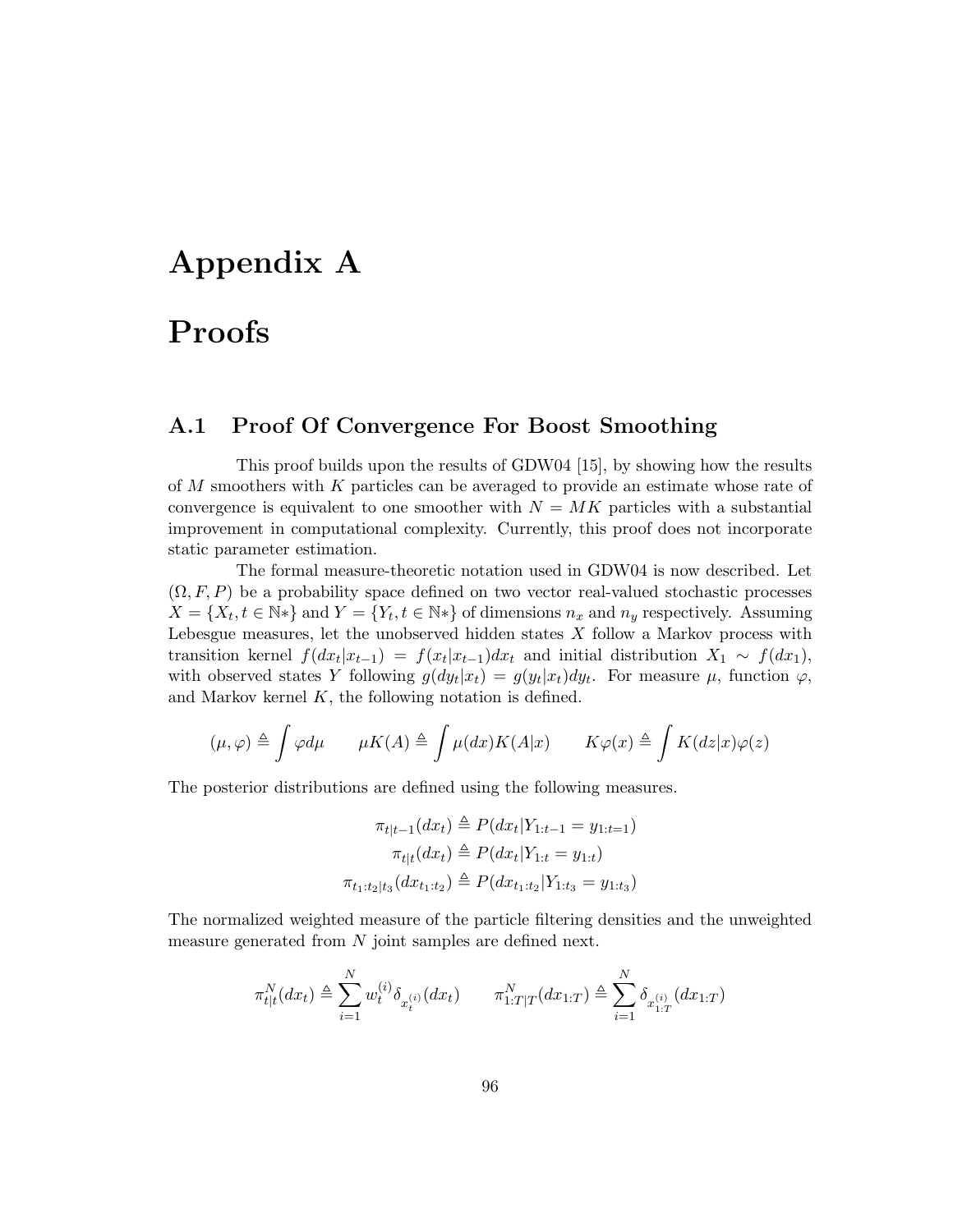The fixed lag smoothing measure  $\pi_{t:T|T}$  for  $t \in 1 : T$  and the joint smoothing measure  $\pi_{1:T|T}$  representing the truth are defined by choosing a measure  $\rho_t(dx_{t-1:t})$  that is absolutely continuous with respect to  $\pi_{t-1|t-1}(dx_{t-1:t})$  and admits  $h_t$  as a strictly positive Radon-Nykodym derivative as defined below.

$$
\pi_{1:T|T} \triangleq \pi_{t-1|t-1}(dx_{t-1})q(dx_t|y_t, x_{t-1:t})
$$

$$
h_t(y_t, x_{t-1}, x_t) \propto \frac{\pi_{t-1|t-1}(dx_{t-1:t})}{\rho_t(dx_{t-1:t})}
$$

Sufficient conditions for convergence are then satisfied by assuming that  $\varphi$  is a function in the space of bounded, Borel-measurable functions such that  $\varphi \in B(\mathbb{R}^n)$ ,

$$
\|\varphi\| \triangleq \sup_{x \in \mathbb{R}^n} \varphi(x)
$$

 $\textbf{Assumption A.1.1.}$  [15].  $\pi_{t-1:t|t}$  is absolutely continuous with respect to  $\rho_t$ . More*over,*  $g(y_t|x_t)h_t(y_t, x_{t-1}, x_t)$  *is positive and bounded in argument*  $(x_{t-1}, x_t) \in (\mathbb{R}^{n_x})^2$ 

**Theorem A.1.1.** [10]. Under Assumption A.1.1, for all  $t > 0$ , there exists  $c_{t|t}$  inde*pendent of* N *such that for any*  $\phi \in B(\mathbb{R}^{n_x}),$ 

$$
E[((\pi_{t|t}^N, \phi) - (\pi_{t|t}, \phi))^2] \le c_{t|t} \frac{||\phi||^2}{N},
$$

*where the expectation is over all realizations of the random particle method.*

Now, define  $\bar{f}(x) \triangleq ||f(x|.)||$  and consider the next assumption.

**Assumption A.1.2.** *[15]. For any*  $t \in (1, ..., T)$ *, we have* 

$$
\left(\pi_{t|T}, \left(\frac{\bar{f}}{\pi_{t|t-1}}\right)^2\right) < \infty.
$$

**Theorem A.1.2.** [15]. Under Assumptions A.1.1 and A.1.2, for all  $t \in (1, ..., T)$ , *there exists*  $c_{t|T}$  *independent of* N *such that for any*  $\phi \in B(\mathbb{R}^{n_x T})$ 

$$
E[((\pi_{1:T|T}^N, \phi) - (\pi_{1:T|T}, \phi))^2] \le c_{1|T} \frac{||\phi||^2}{N}
$$

*where*  $c_{1|T}$  *can be computed using the backward recursion,* 

$$
c_{t|T} = \left( (c_{t+1|T})^{1/2} + 2(c_{t|t})^{1/2} \left( \pi_{t+1|T}, \left( \frac{\bar{f}}{\pi_{t+1|t}} \right)^2 \right)^{1/2} \right)^2,
$$

and  $c_{t|t}$  is given by Theorem A.1.1.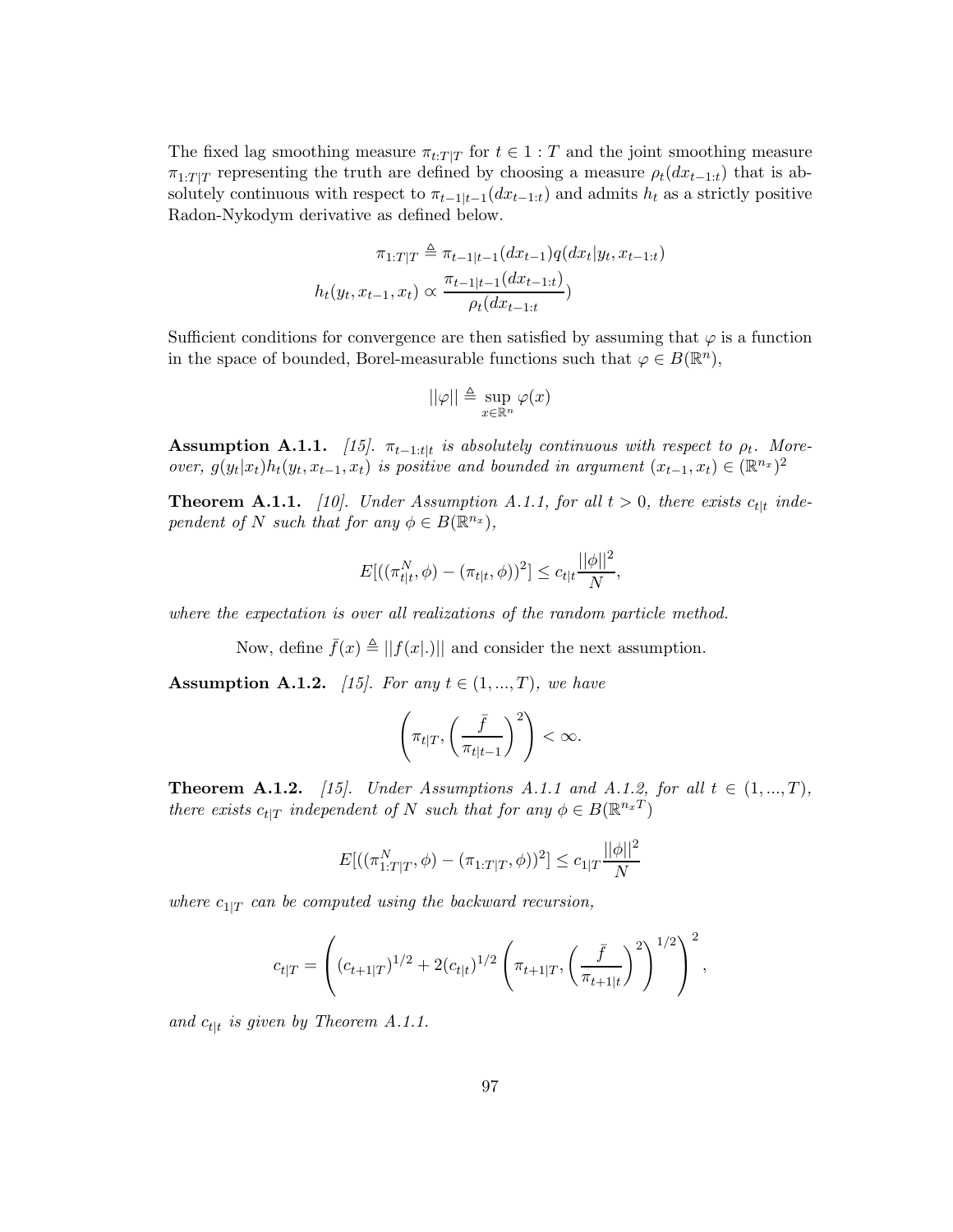Now using Theorem A.1.2, the Theorem A.1.3 can be stated which requires samples from each of M groups of K particles where  $\pi^{K,(i)}_{\text{Hf}}$  $_{t|t}^{R,(v)}$  is obtained using the  $GDW04$ algorithm for  $i \in 1 : M$ .

$$
\pi_{1:T|T}^{K,M}(dx_{1:T}) \triangleq \frac{1}{M} \sum_{i=1}^{M} \pi_{1:T|T}^{K,(i)}(dx_{1:T})
$$

**Theorem A.1.3.** *Under Assumptions A.1.1 and A.1.2, for all*  $t \in (1, ..., T)$ *, there exists*  $c_{t|T}$  *independent of* K *and* M *such that for any*  $\phi \in B(\mathbb{R}^{n_x T})$ 

$$
E[((\pi_{1:T|T}^{K,M}, \phi) - (\pi_{1:T|T}, \phi))^2] \le c_{1|T} \frac{||\phi||^2}{KM} + E^2[((\pi_{1:T|T}^K, \phi) - (\pi_{1:T|T}, \phi))^2]
$$

with a worse case bound when  $V[(\pi_{1:T|T}^K, \phi) - (\pi_{1:T|T}, \phi)] = 0$  as shown below.

$$
E[((\pi_{1:T|T}^{K,M}, \phi) - (\pi_{1:T|T}, \phi))^2] \le c_{1|T} \frac{||\phi||^2}{KM} + c_{1|T} \frac{||\phi||^2}{K}
$$

*Proof.* Let

$$
X_i = \left(\pi_{1:T|T}^{K,(i)}, \phi\right) - \left(\pi_{1:T|T}, \phi\right)
$$

such that  $E(X_i^2) = V(X_i) + E^2(X_i^2) \le c_{1|T} \frac{||\phi||^2}{K}$  $\frac{\varphi_{||}}{K}$ . Then for *M* and *K* large,  $X_i \sim$  i.i.d.,

$$
E[( (\pi_{1:T|T}^{K,M}, \phi) - (\pi_{1:T|T}, \phi))^2 ] = E\left[ \left( \frac{1}{M} \sum_{i=1}^M \left( \pi_{1:T|T}^{K,(i)}, \phi \right) - (\pi_{1:T|T}, \phi) \right)^2 \right]
$$
  

$$
= V\left( \frac{1}{M} \sum_{i=1}^M X_i \right) + E^2 \left( \frac{1}{M} \sum_{i=1}^M X_i \right)
$$
  

$$
\leq \frac{1}{M} E(X_i^2) + E^2(X_i^2)
$$
  

$$
\leq c_{1|T} \frac{||\phi||^2}{MK} + E^2(X_i^2)
$$
  

$$
= c_{1|T} \frac{||\phi||^2}{KM} + E^2[ ((\pi_{1:T|T}^K, \phi) - (\pi_{1:T|T}, \phi))^2 ]
$$

 $\Box$ 

Which completes the proof for Theorem A.1.3

98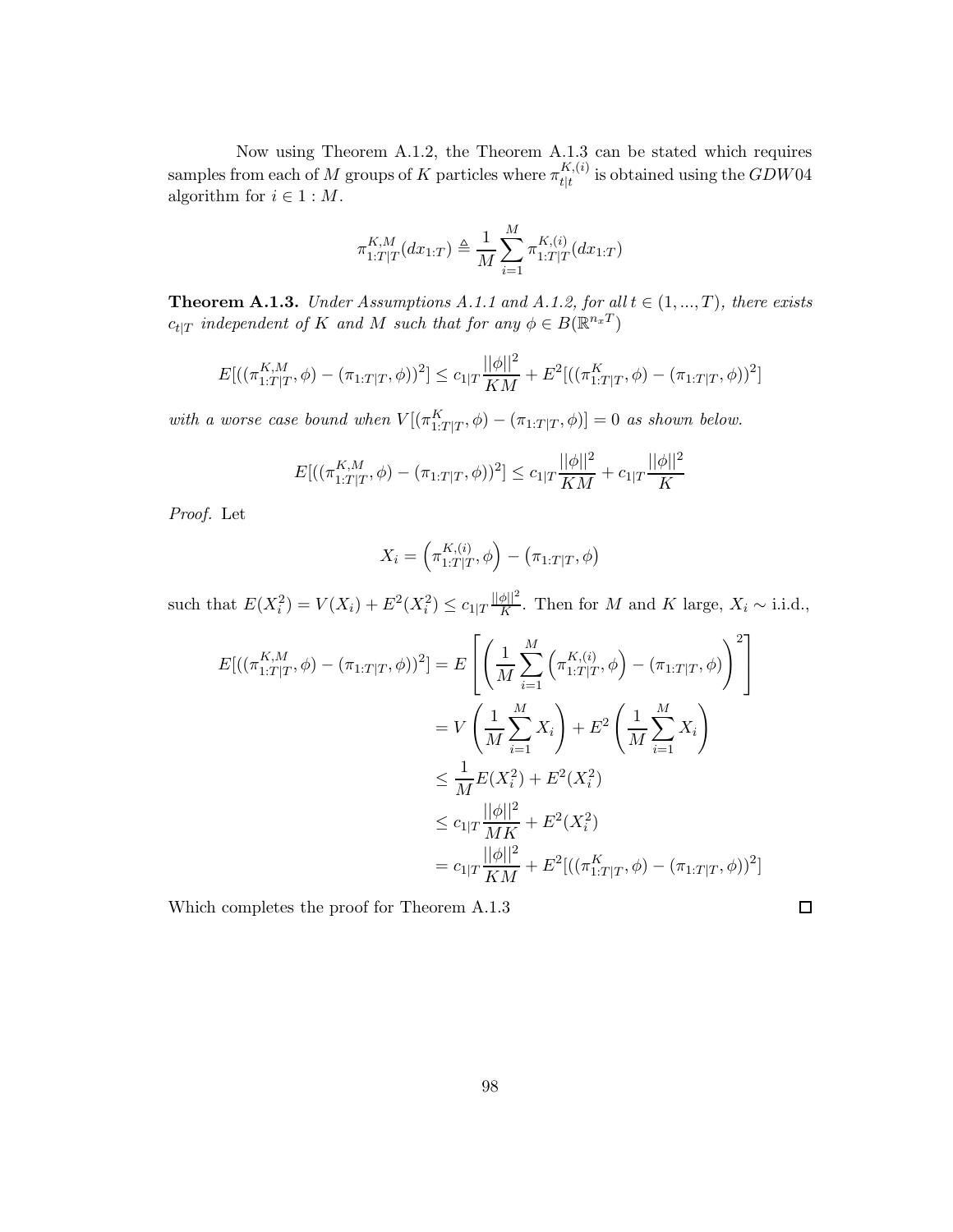## A.2 Proof Of Convergence For Marginal Kernel Smoothing

Assume that the forward filtering densities  $\dot{p}(x_t|y^t) = \{w_t^{(i)}\}$  $_{t}^{\left( i\right) },x_{t}^{\left( i\right) }$  $\{e^{i}\}_{i=1}^{N}$  for  $t=1$  : T are known. Then starting with  $p(x^T|y^T)$  and proceeding recursively for  $t = T - 1$ : 1 while assuming the Markov property, the recursive structure is as follows.

$$
p(x_{t:t+1}|y^T) = p(x_t|x_{t+1}, y^T) \int p(x_{t+1:t+2}|y^T) dx_{t+2} = p(x_t|x_{t+1}, y^t) p(x_{t+1}|y^T)
$$

Since  $p(x_t|x_{t+1}, y^t)$  in general cannot be sampled directly, a convenient importance or backward propagation distribution  $q(x_t|x_{t+1}, y^t)$  is chosen such that,

$$
p(x_{t:t+1}|y^T) = \lim_{N \to \infty} \dot{p}(x_{t:t+1}|y^T) = \lim_{N \to \infty} \sum_{i=1}^N w_{t|T}^{(i)} \delta_{x_{t}^{(i)}}(x_t) \delta_{x_{t+1}^{(i)}}(x_{t+1})
$$

where  $x_{t+1}^{(i)} \sim p(x_{t+1}|y^T)$  and  $x_t^{(i)} \sim q(x_t|x_{t+1}^{(i)}, y^t)$ ,  $\sum_{i=1}^N w_{t|T}^{(i)} = 1$ , and

$$
w_{t|T}^{(i)} \propto \frac{p(x_t^{(i)}|x_{t+1}^{(i)}, y^t)}{q(x_t^{(i)}|x_{t+1}^{(i)}, y^t)} = \frac{p(x_t^{(i)}, x_{t+1}^{(i)}|y^t)}{p(x_{t+1}^{(i)}|y^t)q(x_t^{(i)}|x_{t+1}^{(i)}, y^t)} = \frac{p(x_{t+1}^{(i)}|x_t^{(i)})p(x_t^{(i)}|y^t)}{p(x_{t+1}^{(i)}|y^t)q(x_t^{(i)}|x_{t+1}^{(i)}, y^t)}
$$

The densities  $p(x_t|y^t)$  and  $p(x_{t+1}|y^t)$  are estimated using weighted samples from the forward filtering pass and kernel density estimation to allow for density estimation at new particle locations.

$$
p(x_t^{(i)}|y^t) = \lim_{\substack{h \to 0 \\ Nh \to \infty}} \sum_{j=1}^N w_t^{(j)} K_h(x_t^{(j)} - x_t^{(i)})
$$
  

$$
p(x_{t+1}^{(i)}|y^t) = \lim_{\substack{h \to 0 \\Nh \to \infty}} \sum_{j=1}^N w_t^{(j)} K_h(x_{t+1}^{(j)} - x_{t+1}^{(i)}) = \lim_{N \to \infty} \sum_{j=1}^N w_t^{(j)} p(x_{t+1}^{(i)}|x_t^{(j)})
$$

While the choice of kernel is arbitrary, an ideal choice for estimating  $p(x_{t+1}^{(i)}|y^t)$ is to use the system equation such that  $K_h(x_{t+1}^{(j)} - x_{t+1}^{(i)}) = p(x_{t+1}^{(i)} | x_t^{(j)})$  $t^{(J)}$ ). This greatly reduces MC error in the weights by ensuring that tail densities are more precisely estimated in the denominator.

To show the convergence of this kernel density estimate, let  $\{w^{(i)}, x^{(i)}\}_{i=1}^N$  be the weighted sample defined by the discrete distribution and the kernel density estimate respectively as follows.

$$
\dot{p}(x) = \sum_{i=1}^{N} w^{(i)} \delta_{x^{(i)}}(x) \qquad \hat{p}_h(x) = \sum_{i=1}^{N} w^{(i)} K_h(x - x^{(i)})
$$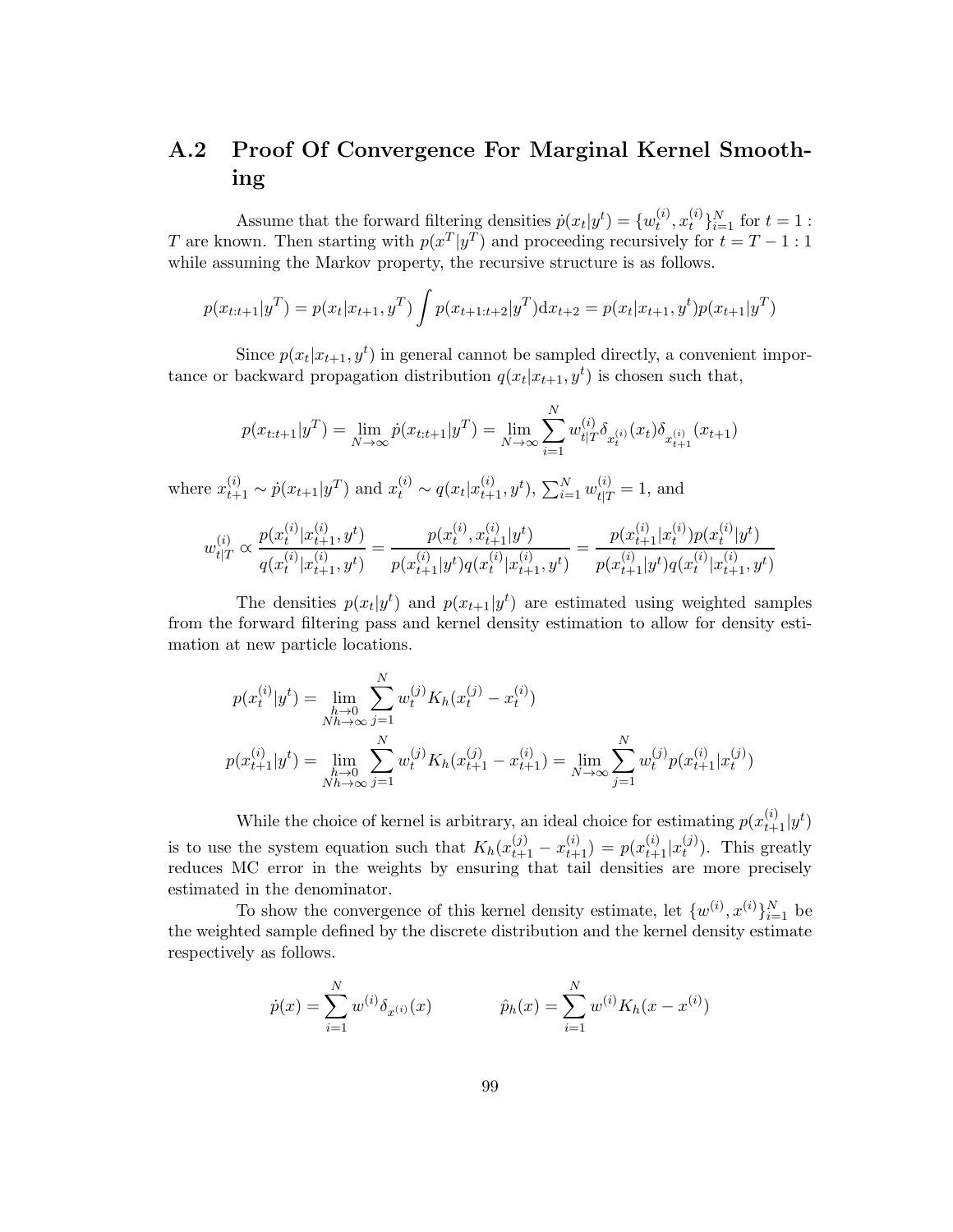By holding the bandwidth h constant, take the limit as  $N \to \infty$  to show that

$$
\lim_{N \to \infty} \hat{p}_h(x^*) = \lim_{N \to \infty} \sum_{i=1}^N w^{(i)} K_h(x^* - x^{(i)}) = \int K_h(x^* - x) p(x) dx
$$

and hence for constant  $h$  the KDE is a convolution of the kernel and the target density function. Next, taking the limit of this convolution as  $h \to 0$ , observe that

$$
\lim_{h \to 0} \hat{p}_h(x^*) = \lim_{h \to 0} \int K_h(x - x^*) p(x) dx = \int \delta(x - x^*) p(x) dx = p(x)
$$

This completes the proof of convergence for Marginal Kernel Smoothing.

## A.3 Proof For Binding Separate Marginal Distributions

Using concomitants of order statistics it can be shown that samples from the joint probability  $\{x_{t:t+1}^{(i)}\}_{i=1}^N \sim p(x_{t:t+1}|y^T)$  can be replenished with a new sample  $\{\tilde{x}_{t}^{(i)}\}$  $\{f_t^{(i)}\}_{i=1}^N \sim p(x_t|Y^T)$  by sorting both samples by  $x_t$  or  $\tilde{x}_t$  respectively. First, decompose  $p(x_{t:t+1}|y^T)$  into a mixture of bivariate order statistics  $p(x_{t+1}^{[i]}, x_t^{(i)})$  $\mathcal{L}_t^{(i)}|y^T$ ), where  $x_t^{(i)}$ t is the *i*<sup>th</sup> order statistic of a sample of size N,  $x_{t+1}^{[i]}$  is its concomitant,  $P_t^{-1}(p)$  is the inverse CDF of  $p(x_t)$ , and  $\xi_p = \lim_{N \to \infty} x_t^{(p)} = P^{-1}(p)$  for  $p \in (0, 1)$  is the limiting value of the central order statistic. Only central order statistics are considered since the accumulated probability mass of the non-central order statistics is 0 in the limit.

$$
p(x_t, x_{t+1}|y^T) = \lim_{N \to \infty} \frac{1}{N} \sum_{i \in \text{central}} p(x_t^{(i)}, x_{t+1}^{[i]} | y^T)
$$
  
\n
$$
= \lim_{N \to \infty} \frac{1}{N} \sum_{i \in \text{central}} p(x_t^{(i)} | y^T) p(x_{t+1}^{[i]} | x_t^{(i)}, y^T)
$$
  
\n
$$
= \lim_{N \to \infty} \frac{1}{N} \sum_{i \in \text{central}} \delta_{\xi_{i/N}}(x_t) p(x_{t+1}^{[i]} | \xi_{i/N}, y^T)
$$
  
\n
$$
= \lim_{N \to \infty} \frac{1}{N} \sum_{i \in \text{central}} p(\tilde{x}_t^{(i)} | y^T) p(x_{t+1}^{[i]} | \xi_{i/N}, y^T)
$$

Hence, as  $N \to \infty$ ,  $\{x_{t:t+1}^{(i)}\}_{i=1}^N \sim \{\tilde{x}_t^{(i)}\}$  $t^{(i)}, x_{t+1}^{[i]}\}_{i=1}^N.$ 

For the purposes of Kernel Smoothing, this allows the binding together of one step filter smoothing distributions  $\dot{p}(x_{t:t+1}|y^T)$  for  $t = 1 : T - 1$  to form  $\dot{p}(x^T|y^T)$ . Also, while the proof here implies that  $x_t$  is univariate, marginal binding does generalize to multivariate distributions by replenishing each dimension of  $x_t$  one at a time.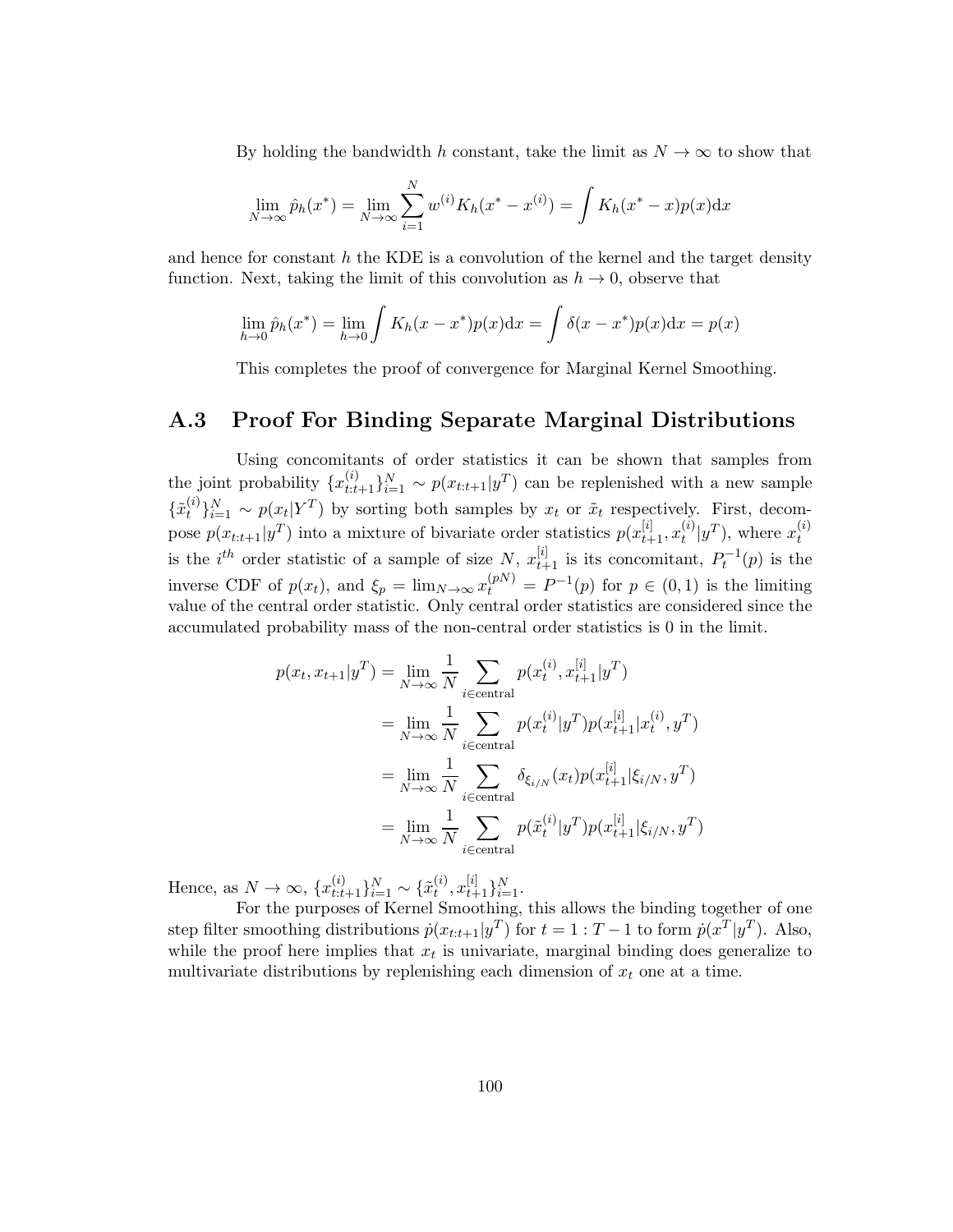## Bibliography

- [1] Christophe Andrieu, Arnaud Doucet, and Roman Holenstein. Particle Markov Chain Monte Carlo Methods. *Journal of the Royal Statistical Society: Series B (Statistical Methodology)*, 72(3):269–342, 2010.
- [2] S. Banerjee, B. P. Carlin, and A. E. Gelfand. *Hierarchical Modeling and Analysis for Spatial Data*. Chapman & Hall, London, 2004.
- [3] Julian Besag. Spatial Interaction and the Statistical Analysis of Lattice Systems. *Journal of the Royal Statistical Society. Series B (Methodological)*, 36(2):192–236, 1974.
- [4] Julian Besag and Charles Kooperberg. On Conditional and Intrinsic Autoregressions, 1995.
- [5] Mark Briers, Arnaud Doucet, and Simon Maskell. Smoothing Algorithms for State-Space Models. Technical report, in Submission IEEE Transactions on Signal Processing, 2004.
- [6] O. Cappe, S.J. Godsill, and E. Moulines. An Overview of Existing Methods and Recent Advances in Sequential Monte Carlo. *Proceedings of the IEEE*, 95(5):899 –924, May 2007.
- [7] C. K. Carter and R. Kohn. On Gibbs Sampling for State Space Models. *Biometrika*, 1994.
- [8] Carlos M. Carvalho, Michael Johannes, and Hedibert F. Lopes. Particle Learning and Smoothing. *Statistical Science*, 25(1):88–106, 2010.
- [9] M. Carvalho, Hedibert F. Lopes, Nicholas G. Polson, and Matthew A. Taddy. Particle Learning for General Mixtures. *Bayesian Analysis*, 5(4):709–740, 2010.
- [10] Dan Crisan and Arnaud Doucet. Convergence of Sequential Monte Carlo Methods. Technical report, Sequential Monte Carlo Methods in Practice, 2000.
- [11] R. Douc, E. Moulines, and J. Olsson. On the Auxiliary Particle Filter. *unknown*, 2007.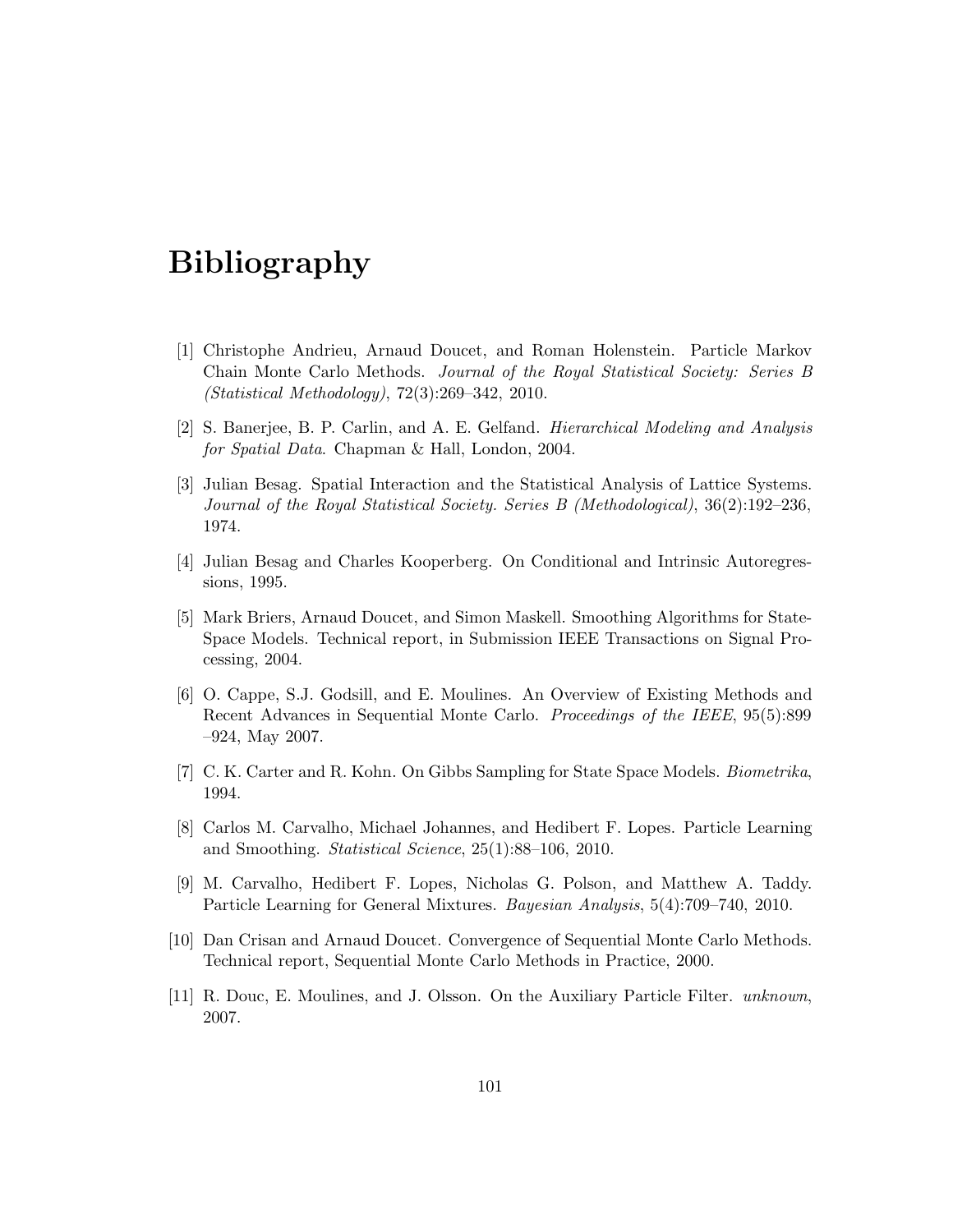- [12] Arnaud Doucet, Simon Godsill, and Christophe Andrieu. On Sequential Monte Carlo Sampling Methods for Bayesian Filtering. *Statistics and Computing*, 10(3):197–208, 2000.
- [13] Paul Fearnhead, David Wyncoll, and Jonathan Tawn. A Sequential Smoothing Algorithm with Linear Computational Cost. *Biometrika*, 97(2):447–464, 2010.
- [14] Sylvia Fruhwirth-Schnatter. Data Augmentation and Dynamic Linear Models. *Journal of Time Series Analysis*, 1994.
- [15] Simon J. Godsill, Arnaud Doucet, and Mike West. Monte Carlo Smoothing for Nonlinear Time Series. *Journal of the American Statistical Association*, 99(465):156– 168, 2004.
- [16] N.J. Gordon, D.J. Salmond, and A.F.M. Smith. Novel Approach to Nonlinear/Non-Gaussian Bayesian State Estimation. *Radar and Signal Processing, IEE Proceedings F*, 140(2):107 –113, apr 1993.
- [17] Ajay Jasra, David A. Stephens, and Christopher C. Holmes. On Population-Based Simulation for Static Inference. *Statistics and Computing*, 17:263–279, September 2007.
- [18] Michael Johannes and Nicholas Polson. Particle Filtering and Parameter Learning. 2007.
- [19] Mark S. Kaiser and Noel Cressie. The Construction of Multivariate Distributions from Markov Random Fields. *J. Multivar. Anal.*, 73(2):199–220, 2000.
- [20] Genshiro Kitagawa. Monte Carlo Filter and Smoother for Non-Gaussian Nonlinear State Space Models. *Journal of Computational and Graphical Statistics*, 5(1):1–25, 1996.
- [21] Michael Lavine. Another Look at Conditionally Gaussian Markov Random Fields. In *Bayesian Statistics 6: Proceedings of the Sixth Valencia International Meeting*, pages 371–387. Clarendon Press, Oxford, 1999.
- [22] Jane Liu and Mike West. Combined parameter and state estimation in simulationbased filtering. In Arnaud Doucet, Nando De Freitas, and Neil Gordon, editors, *Sequential Monte Carlo Methods in Practice*, 2001.
- [23] Jun S. Liu and Rong Chen. Blind Deconvolution via Sequential Imputations. *Journal of the American Statistical Association*, 90(430):567–576, 1995.
- [24] Hedibert F. Lopes, Carlos M. Carvalho, Michael S. Johannes, and Nicholas G. Polson. Particle Learning for Sequential Bayesian Computation, with Discussion. In *Bayesian Statistics 9: Proceedings of the Ninth Valencia International Meeting*. Oxford University Press (in preparation), Oxford, 2011.